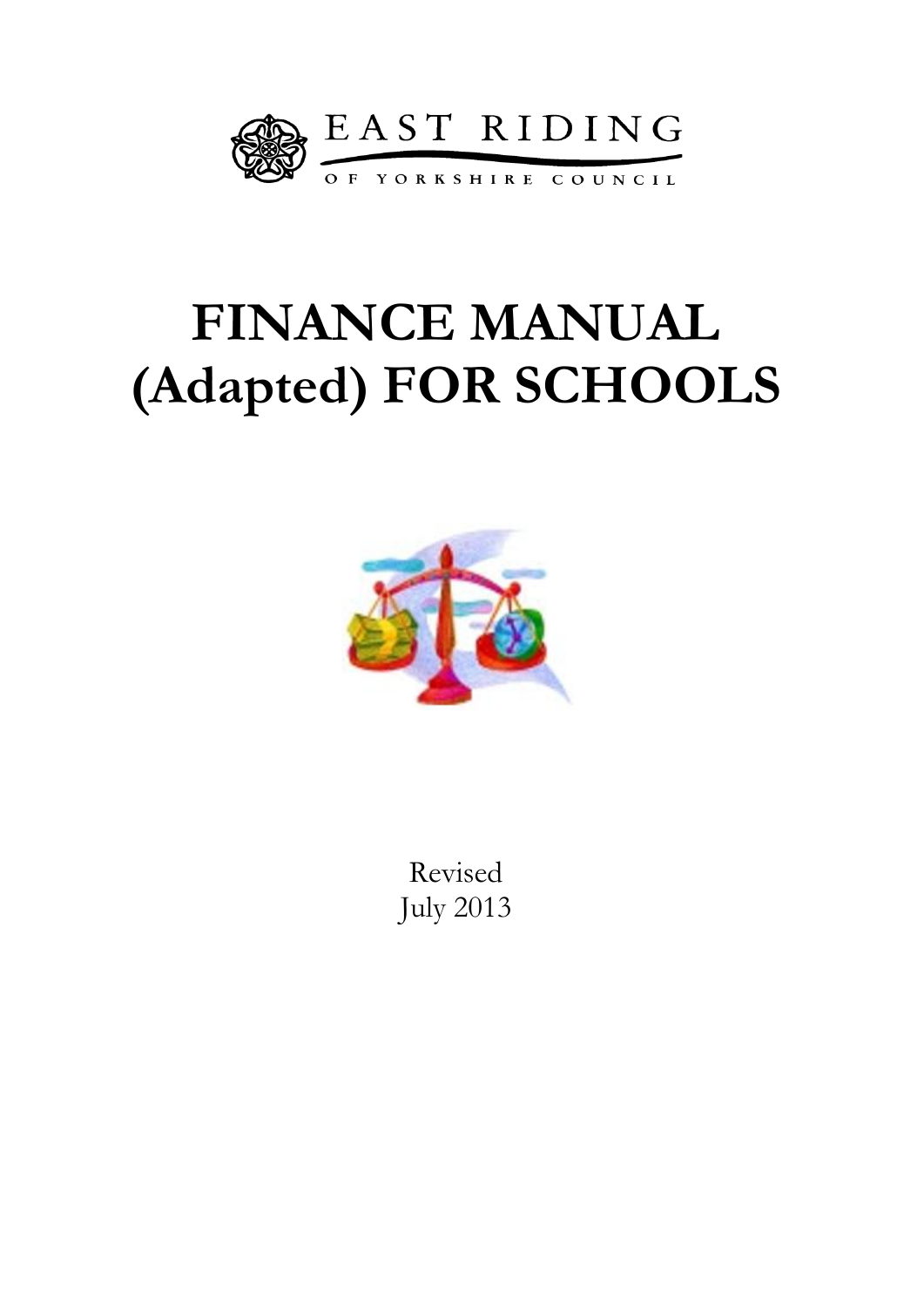# **CONTENTS**

|                                                                                                                                                          | <b>PAGE NO</b> |
|----------------------------------------------------------------------------------------------------------------------------------------------------------|----------------|
| <b>CHAPTER 1</b><br>How Schools Are Funded                                                                                                               | 4              |
| <b>CHAPTER 2</b><br>Budget Planning and Setting - three year plan                                                                                        | 7              |
| <b>CHAPTER 3</b><br><b>Expenditure and Income</b>                                                                                                        | 10             |
| <b>CHAPTER 4</b><br>Reconciliation                                                                                                                       | 13             |
| <b>CHAPTER 5</b><br><b>Budget Monitoring</b>                                                                                                             | 14             |
| <b>CHAPTER 6</b><br>Closedown - Year End Procedures                                                                                                      | 16             |
| <b>CHAPTER 7</b><br>School Balances (includes Recycling of Excessive Balances Scheme)                                                                    | 18             |
| <b>CHAPTER 8</b><br>Role of Governors                                                                                                                    | 20             |
| <b>CHAPTER 9</b><br>Section 251 Statements                                                                                                               | 21             |
| <b>CHAPTER 10</b><br>Ordering and payments (includes Construction Industry Scheme)                                                                       | 22             |
| <b>CHAPTER 11</b><br>Corporate Billing and Collection Services (includes writing off debts<br>and disposal of assets) and Sundry Debtors Income Guidance | 29             |
| <b>CHAPTER 12</b><br>Payroll                                                                                                                             | 35             |
| <b>CHAPTER 13</b><br>Petty Cash/Imprest & Purchase Cards                                                                                                 | 37             |
| <b>CHAPTER 14</b><br>VAT (includes purchase of musical instruments)                                                                                      | 42             |
| <b>CHAPTER 15</b><br>Insurance                                                                                                                           | 54             |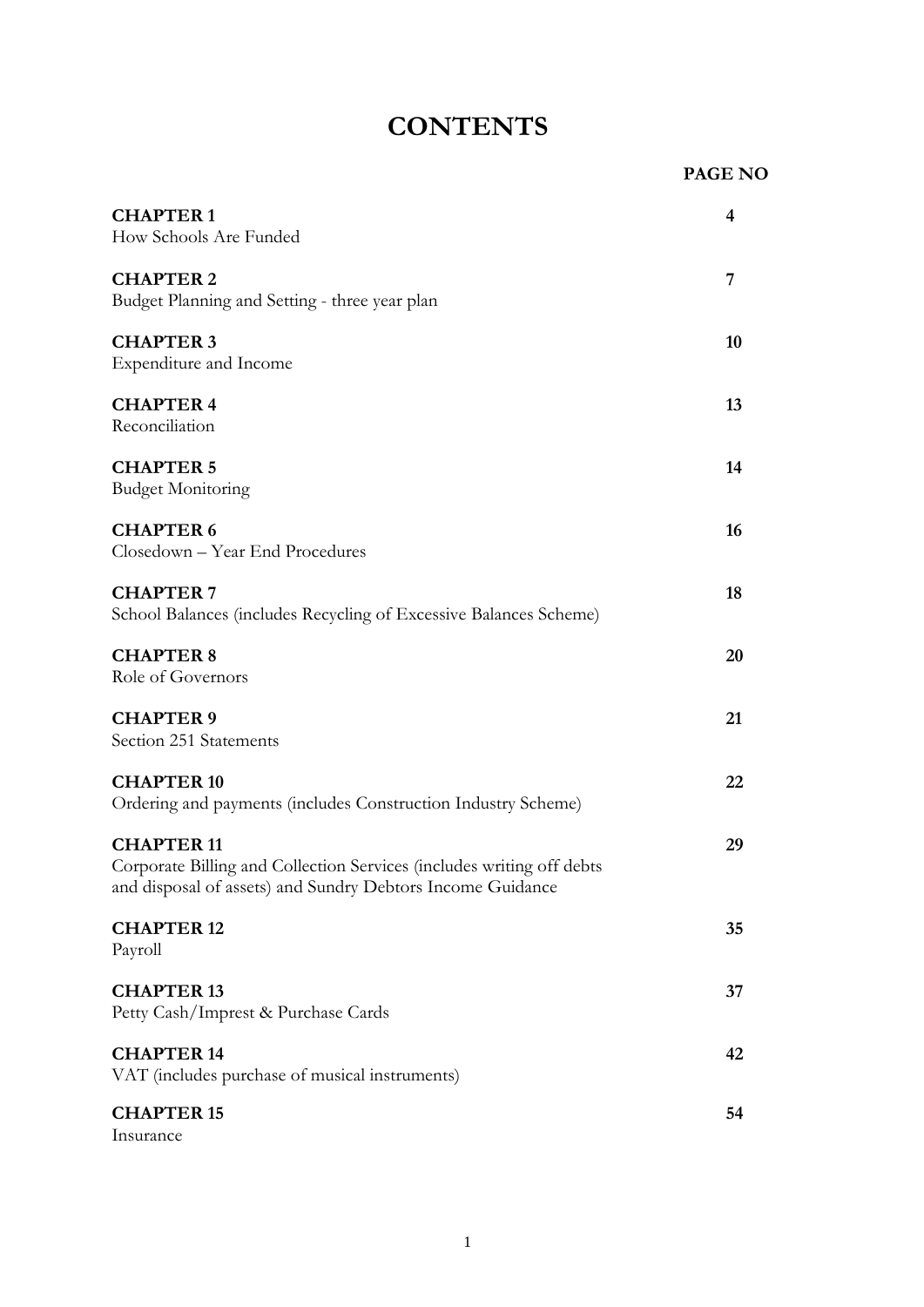| <b>CHAPTER 16</b><br>Premises                          | 55 |
|--------------------------------------------------------|----|
| <b>CHAPTER 17</b><br>School Meals                      | 56 |
| <b>CHAPTER 18</b><br>Travel & Subsistence              | 57 |
| <b>CHAPTER 19</b><br>Examinations                      | 62 |
| <b>CHAPTER 20</b><br><b>Bank Account Schools</b>       | 63 |
| <b>CHAPTER 21</b><br><b>Extended School Activities</b> | 64 |
| <b>CHAPTER 22</b><br>Retention of Documents            | 67 |
| <b>CHAPTER 23</b><br>Internal Audit                    | 70 |
| <b>CHAPTER 24</b><br>Control of Assets - Inventories   | 74 |
| <b>CHAPTER 25</b><br>Rents/Leases/Loans/Contracts      | 76 |
| <b>CHAPTER 26</b><br>School Fund                       | 77 |
| <b>CHAPTER 27</b><br>Scheme of Delegation              | 78 |
| <b>CHAPTER 28</b><br><b>Tendering Procedures</b>       | 80 |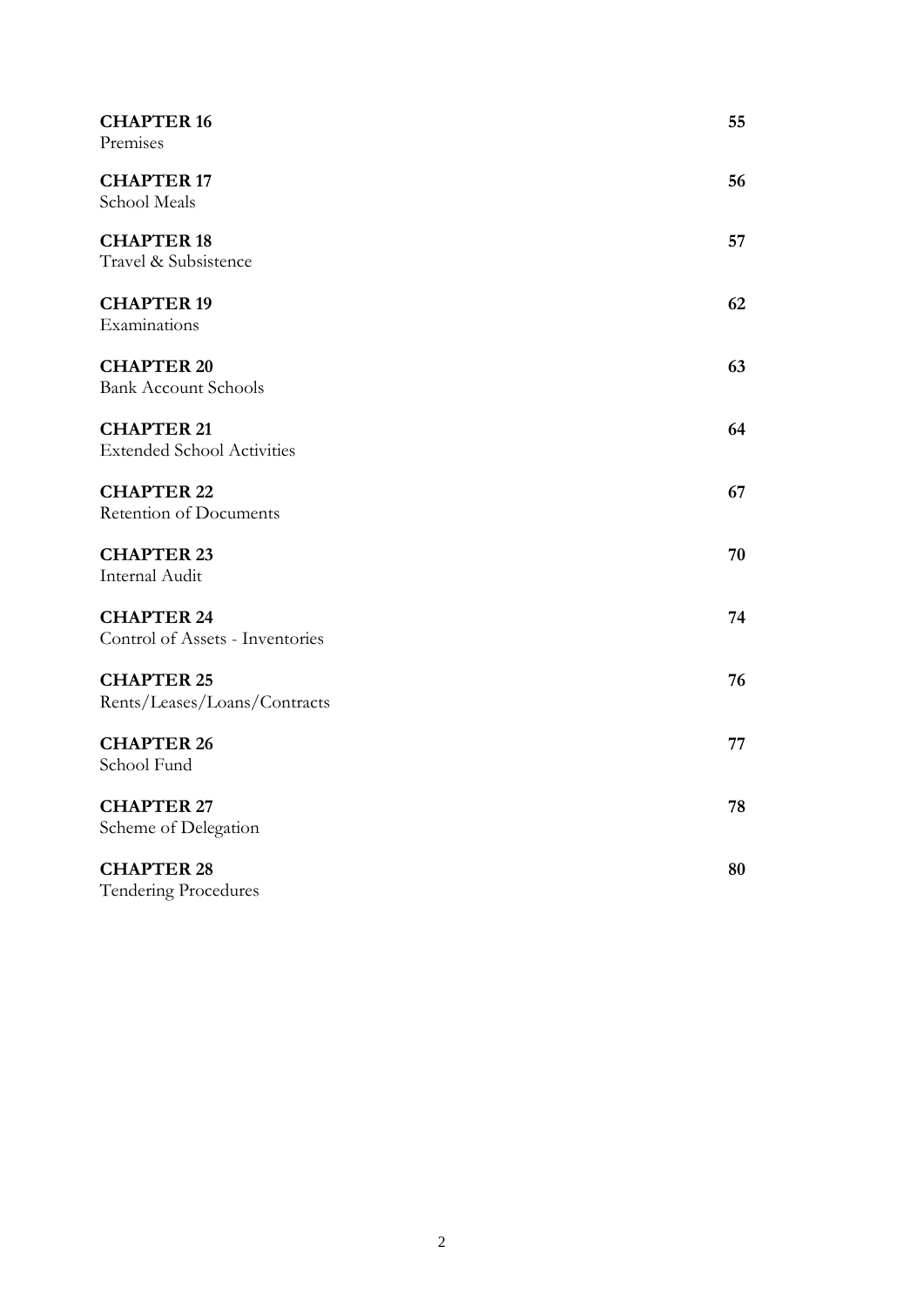### **GLOSSARY**

**Annex 1 CFR Annex 2 Notes on completing a non payroll query form Annex 3 Example of a non payroll query form Annex 4 Notes on completing a payroll query form Annex 5 Example of a payroll query form Annex 6 Notes on completing a virement form Annex 7 Example of a completed virement form Annex 8 Invoice Request Batch Control Form Annex 9 Sundry Debtor Request Form Annex 10 East Riding of Yorkshire Sundry Debtor Income Guidance Annex 11 Invoice/credit note special request form Annex 12 Credit Note Request Annex 13 PC1 Notes on completion Annex 14 PC1 petty cash example Annex 15 PC2 petty cash example Annex 16 Example of a completed journal form Annex 17 The Improvement, Learning, Inclusion and Schools Accountancy Group Annex 18 Example template – Scheme of Delegation**

**Other Documents to read in conjunction with this manual**

- **Scheme for Financing Schools**
- **FMS**
- **The Allocation Formula for Funding Schools & Academies**
- **Finance Service level Agreement**
- **Finance Monthly Newsletters-emailed to schools**
- **CFR detail code list**
- **Contact names and numbers in the Improvement, Learning, Inclusion and Schools Accountancy Group**

**Copies of all manuals/documents can be found on the Schools Intranet under Schools Finance.**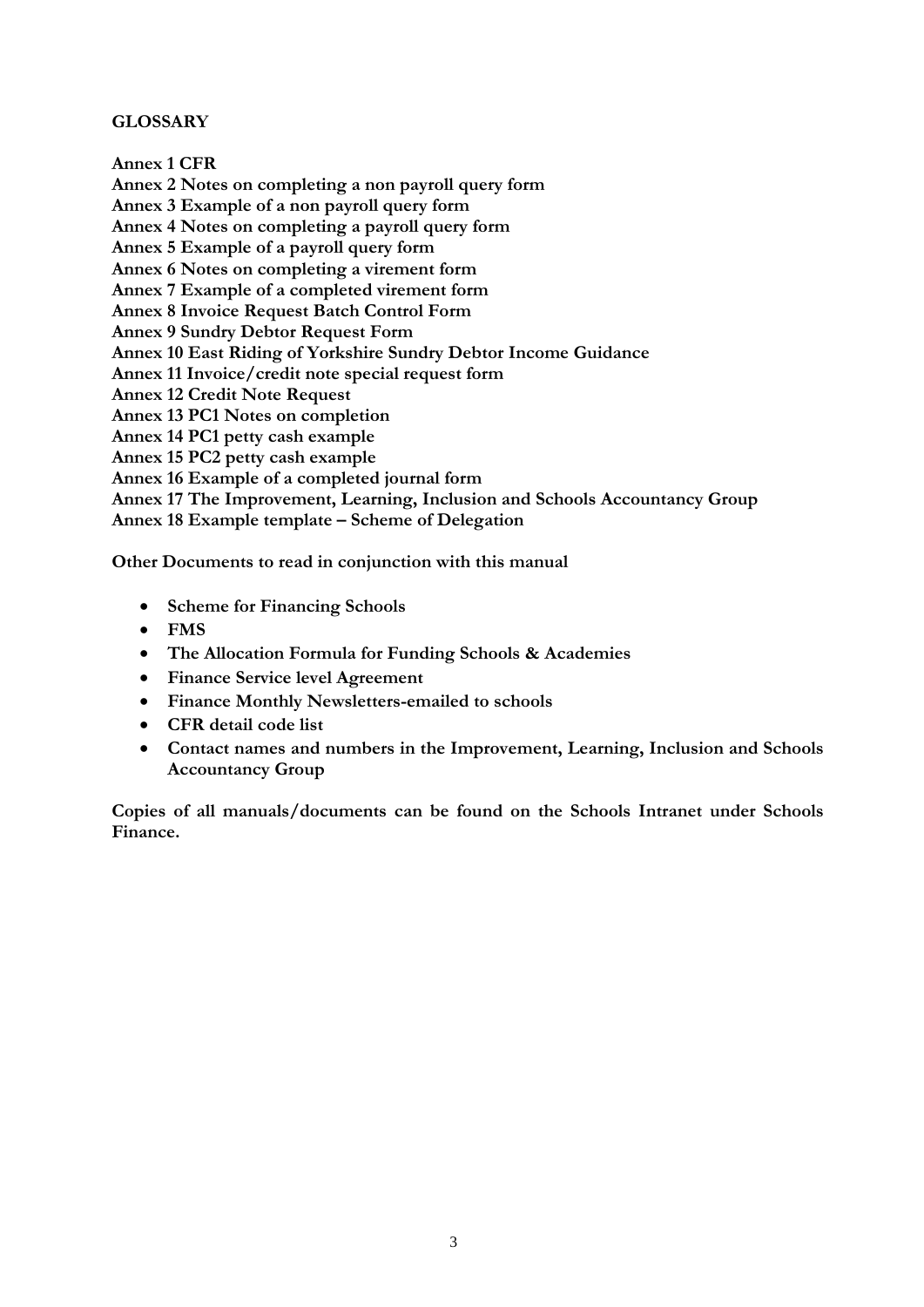### **HOW SCHOOLS ARE FUNDED**

### **FUNDING**

### **DEDICATED SCHOOLS GRANT**

The Dedicated Schools Grant (DSG) is a grant from central Government ring fenced to the Schools Budget. The DSG was previously calculated based on a Guaranteed Unit of Funding (GUF) multiplied by the total number of pupils recorded on the various censuses in January.

From 2013/14 the DSG was split into 3 notional blocks; Schools block, High Needs block and Early Years Block. Whilst the Schools Block and Early Years block are still to be based on the number of pupils recorded on the Schools census and Early Years census multiplied by a guaranteed unit of funding, the High needs block is calculated based on budgeted expenditure against High Needs headings recorded on the Section 251 return for 2012/13.

### **SCHOOLS BUDGET SHARE – FORMULA FUNDING**

From 2013/14 the Secretary of State directed Local Authorities to commence using a simpler funding system that moved away from the previous system which allowed greater local flexibility in the number of factors that could be used.

The ISB includes funding from all 3 of the notional blocks that form the DSG. Information on the funding formula can be found in the **Allocation Formula for Funding Schools and Academies Manual, this is** on the Schools Intranet under Schools Finance.

### **SCHOOLS BLOCK FUNDING**

The main elements of the formula funding from the schools block are summarised below:-

- Basic Per Pupil Entitlement
- Lump Sums
- Low Cost, High Incidence SEN
- Rates
- Deprivation
- English as an Additional Language
- Looked After Children
- Split Site
- PFI Funding

### **EDUCATION FUNDING AGENCY (EFA)**

This funding is for Post 16 and is calculated by the EFA. The EFA notifies each school of their allocation but the funding is passported through the Local Authority. Schools need to be aware that the EFA works on an academic year basis August to July and therefore the amount a school will be notified at the start of the financial year will be different.

Further information regarding the Post 16 funding formula can be found on the following link:-

[http://www.education.gov.uk/schools/adminandfinance/financialmanagement/funding/funding](http://www.education.gov.uk/schools/adminandfinance/financialmanagement/funding/fundings) [s](http://www.education.gov.uk/schools/adminandfinance/financialmanagement/funding/fundings)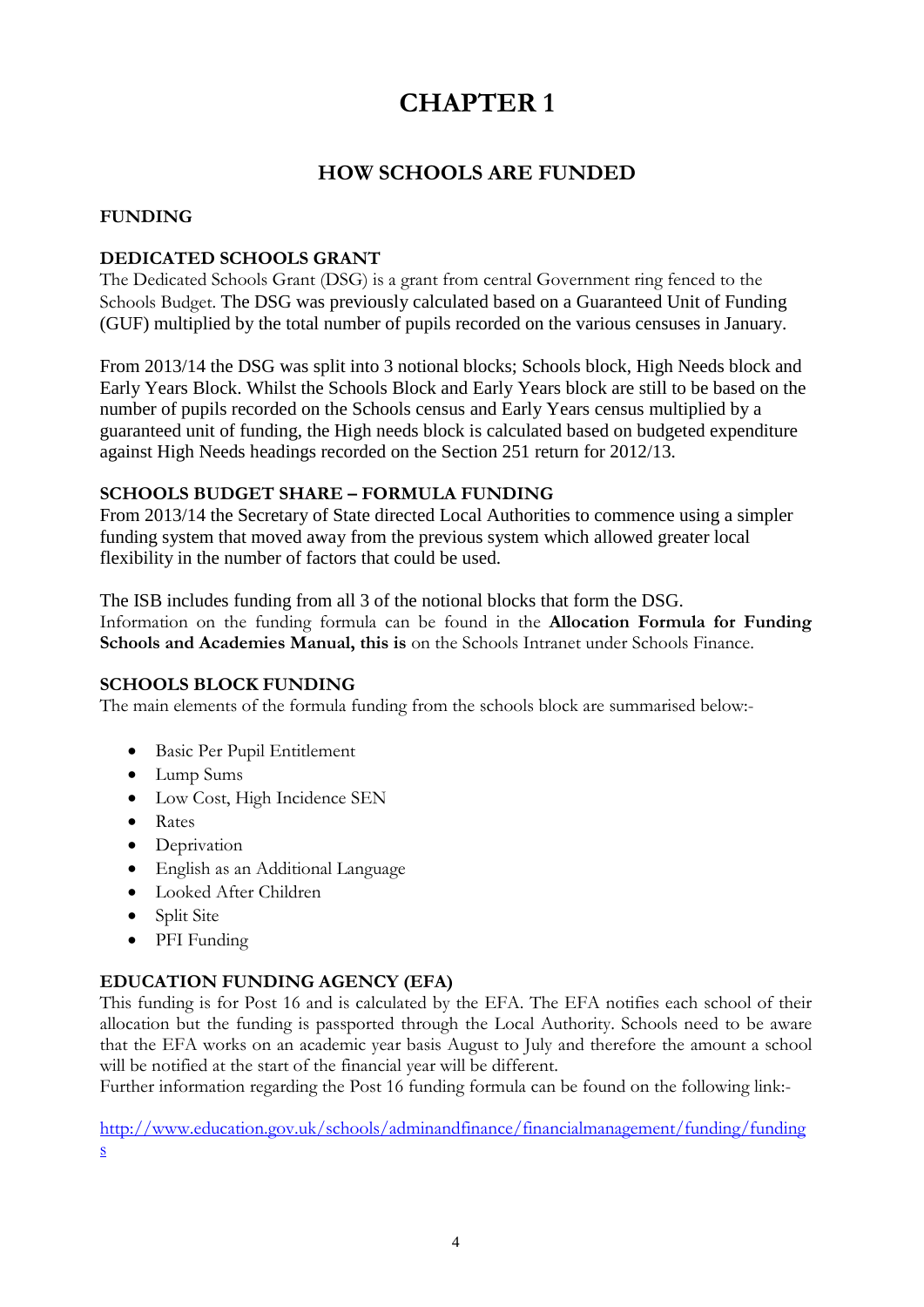### **HIGH NEEDS BLOCK FUNDING**

Schools are required to contribute to the cost of additional SEN support arrangements, up to the cost threshold of  $f(6,000)$  per pupil from the Schools block formula funding. Schools receive additional funding from the High Needs block if a child's assessed need is above  $f(6,000)$ .

Special Schools and Pupil Referral Units receive all their Schools Budget Share funding from the High Needs Block.

Further details on the High Needs Block funding is included within the Allocation Formula for Funding Schools & Academies manual.

### **EARLY YEARS BLOCK FUNDING**

Nursery Schools and schools with nursery classes receiving funding from the Early years block to support nursery age children. Funding is calculated based on the Early Years Single Funding Formula (EYSFF) with an estimated budget being calculated at the beginning of the year based on estimated participation with adjustments taking place following analysis of the termly headcount returns. Additional funding is calculated for deprivation and Nursery Schools get an additional lump sum to account for the unavoidable additional costs maintained nurseries must meet.

Further details on the Early Years Block funding is included within the Allocation Formula for Funding Schools & Academies manual.

### **PUPIL PREMIUM**

The Pupil Premium is additional funding for schools from that which is allocated through the DSG.

Pupils from Reception age to Year 11 are included within the Pupil Premium calculations for which there are 3 elements:

- i) Ever 6 Free School Meals
- ii) Ever3 Service Child
- iii) Looked After Children

Although the funding is not specifically ringfenced, schools are expected to report to parents annually on the use of the pupil premium in raising the attainment of disadvantaged children on their website.

### **CAPITAL FUNDING**

Capital funding is also additional funding from that which is allocated through the DSG. The funding is called devolved capital and is calculated based on a lump sum and an additional per pupil amount. This funding is ringfenced to spend on items of a capital nature only and therefore any spend should be coded to the designated ringfenced codes:

- Devolved Formula Capital (Buildings and Non ICT Equipment) 21052, 21053, 21054
- Devolved Formula Capital (ICT) 46070

### **OTHER GRANTS BID FOR BY THE SCHOOL AND INCOME**

Schools may receive other grants (ie Lottery grant, Awards for All) and income. This does not increase the funding to the school, instead these grants must be banked and recorded as income. However, income does increase the spending power of the school and must be taken into account when planning the budget.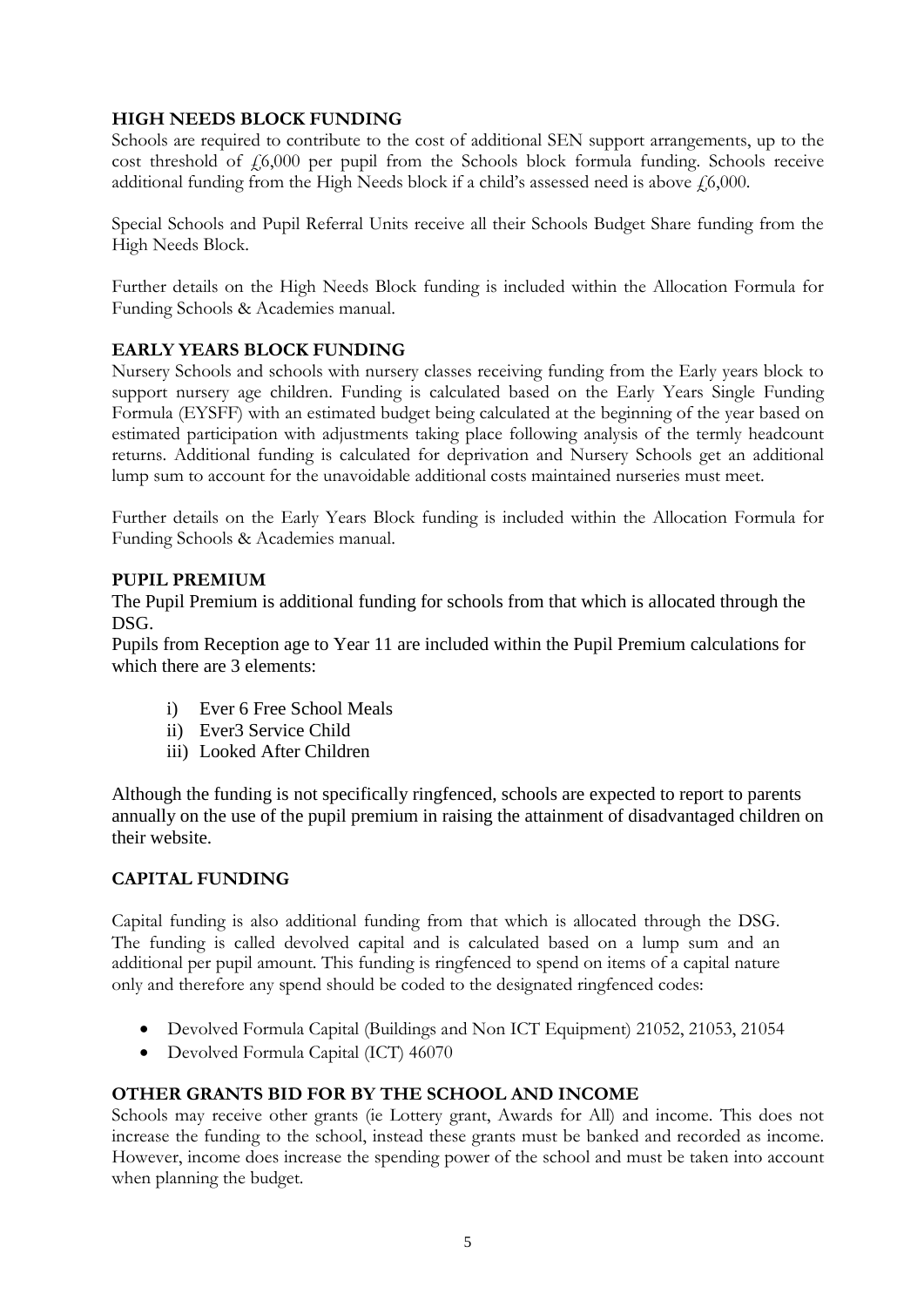### **NOTIFICATION OF FUNDING – PRIOR TO THE START OF THE FINANCIAL YEAR**

Once all pupil numbers have been collated from the October School Census, schools have to be notified of their funding allocation prior to 28 February. Schools will receive the following information, which should be shared and discussed with Governors.

| Annex 1    | <b>Dedicated Schools Grant Technical Note</b>                    |
|------------|------------------------------------------------------------------|
| Appendix A | <b>Statement of Schools Budget Share</b>                         |
| Appendix B | Minimum Funding Guarantee & Limit to Gains                       |
| Appendix C | High Needs SEN Pupil Top-Up Funding                              |
| Appendix D | Delegation and De-Delegation of former centrally<br>held budgets |

### **FUNDING DURING THE YEAR**

Each year is different for every school and therefore funding adjustments are made to meet differing needs. Listed below are some of the main adjustments you may see on your budget.

| Description<br>Rates<br>Hire of premises                | Explanation<br>Currently Funded at 100% of the net cost to the<br>school                          |
|---------------------------------------------------------|---------------------------------------------------------------------------------------------------|
| Urgent tree work                                        | To cover the costs of unavoidable tree work.                                                      |
| Carry Forward                                           | This is the under/overspend from the previous year                                                |
| High Needs                                              | When a child from your school becomes statemented<br>(F- N) or reassessed during the year/ leaves |
| Contingency<br>(including SEN and<br>Infant Class size) | Extra funding allocated as a result of a specific claim<br>from a school for a one-off situation  |
| <b>Excluded Pupils</b>                                  | Adjustment made if a child is excluded from school                                                |

Revised funding letters are sent out to schools by either email or by post. The letter will detail the revised funding total for the school, which CFR category it relates to and the month it will appear on East Riding Financials. The funding should be entered on FMS immediately and the total on FMS agreed to the funding letter.

### **CHANGES TO THE FUNDING FORMULA/ CONSULTATION**

The Financial Arrangements Sub Group (FASG) is a sub group of the School Forum. Changes in government legislation are discussed and proposals made. Schools are consulted on any proposed changes to the formula or where changes are imposed on us by legislation, informed of those changes and possible financial implications.

### **SCHOOLS FORUM**

The purpose of Schools Forums is to advise local authorities on the operation of the local Schools Budget and its distribution among schools and other bodies. They consist of people elected by local Headteachers and school governors to represent them, and if the local authority so chooses, additional non-schools members to represent other relevant interests.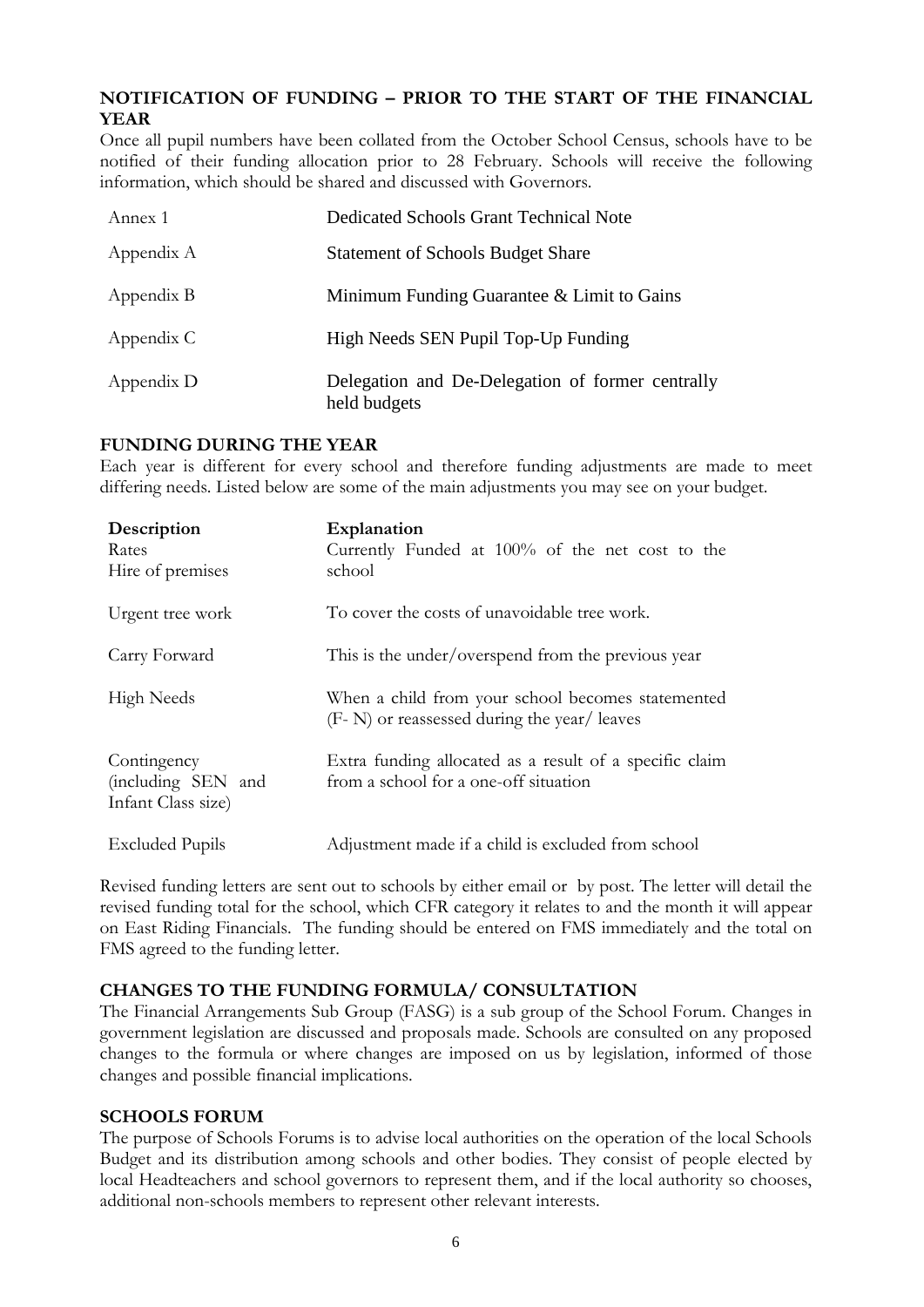### **BUDGET PLANNING AND SETTING**

### **DEFINITION**

### **A BUDGET is 'a plan, expressed in financial terms, usually covering a period of one year'**

### **INTRODUCTION TO THE BUDGET PROCESS**

The Budget process is a sequence of planning, recording, reconciling, monitoring and reviewing. This section will concentrate on planning and setting the budget.

**Planning.** An integral part of the management process is to allocate the resources needed to run the school within funding limits. The annual budget runs from the 1 April each year. Schools who buy into the accountancy SLA are provided with access to a web-based Budget plan to assist with this process.

Financial planning is an essential part of good financial management. It provides a school with a clear view of how it intends to use its resources. It has two interrelated elements: the school's development plan and the school's budget.

The school's development plan forms a major building block for constructing the budget. It identifies the school's educational priorities and usually has a strong focus on raising standards (or maintaining high standards). It is important, therefore, that the school development plan indicates the resource implications of each priority to guide decisions on the school's budget.

The school's development plan should reflect the decisions made about the cost-effectiveness of the options considered and should contain ways in which the progress of the initiative can be monitored. An evaluation framework should also be built into school development plans to assess the success of each initiative.

A summary of ongoing spending also needs to be included in the development plan so that there is a clear link between the school's priorities and spending plans.

**Budgeting** is essential to good financial management. The budget sets out how resources are allocated and provides a mechanism for monitoring expenditure throughout the year. It should be the concrete expression of the school's development plan. It provides a coherent framework which allows staff and governors to see how the school's spending will help the school achieve its targets and other objectives.

Clearly identified links are, therefore, needed between the school's annual budget and its development plan.

Good budgeting means not running into deficit, but equally it means not carrying large balances of unspent money from year to year without good reason. This means considering how the budget for a particular area of spending will balance out over a longer period than the next financial year. Any surpluses beyond a small contingency should accrue for a specific purpose. Such a purpose might be to smooth out any variations in staffing as a result of fluctuating pupil numbers.

After the monitoring process, spending plans may alter and budgets will have to be adjusted. This is an on-going process throughout the year.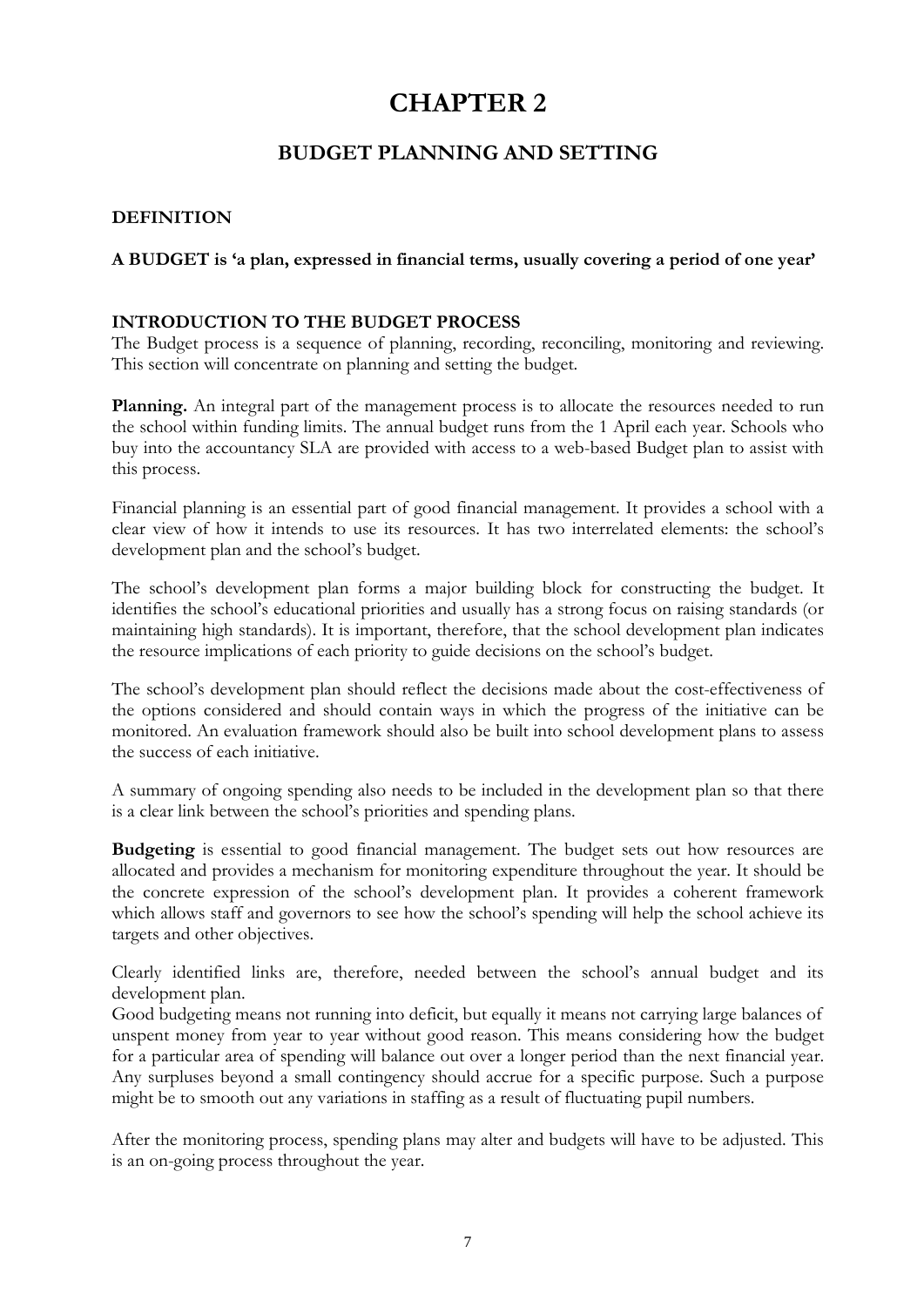### **PLANNING AND SETTING**

### **Budget Plan**

The budget plan is the means by which both the School Finance Team and individual schools update the current budget and plan financially.

The plan is a web-based programme and is broken down into the various CFR categories (see Annex 1). In the case of staffing, the budget is prepared on an employee-by-employee basis. Buying in to the accountancy SLA means a member of the School Finance Team can visit your school iat the time the budget plan is being prepared to assist with its completion.

The plan is prepared for each new financial year using the funding data as supplied by Accountancy and then updated after six months.

Some schools like to update the plan throughout the year and although this is not compulsory it is a good method of keeping track of the amount and type of funding and how the school intends to allocate any increases or decreases. If you do update the plan outside the main budget timetable and want to see the changes reflected in East Riding Financials, you will need to submit a virement form to the School Finance Team.

**Budgets should not just be inflated from one plan to the next, but consideration should be given to a number of issues; previous years actual spend, school priorities, changes to the buildings, changes in contracts, changes in pupil numbers etc.** 

### **SUBMITTING THE PLAN**

Each school must submit a financial plan to the Authority before 31 May in each financial year in a form agreed by the Authority. A revised plan must also be submitted by the 31 October, in each financial year. This plan should cover the current year together with a projected budget for the next two financial years taking account of anticipated pupil numbers.

The first formal budget plan of each financial year must be approved by the Governing Body.

### **RELATIONSHIP BETWEEN ERF, FMS AND BUDGET PLAN**

The information from the web-based budget plan needs entering by the school onto FMS and Schools Finance will enter the same data onto East Riding Financials (ERF). Therefore the data on the Budget plan, FMS and East Riding Financials match.

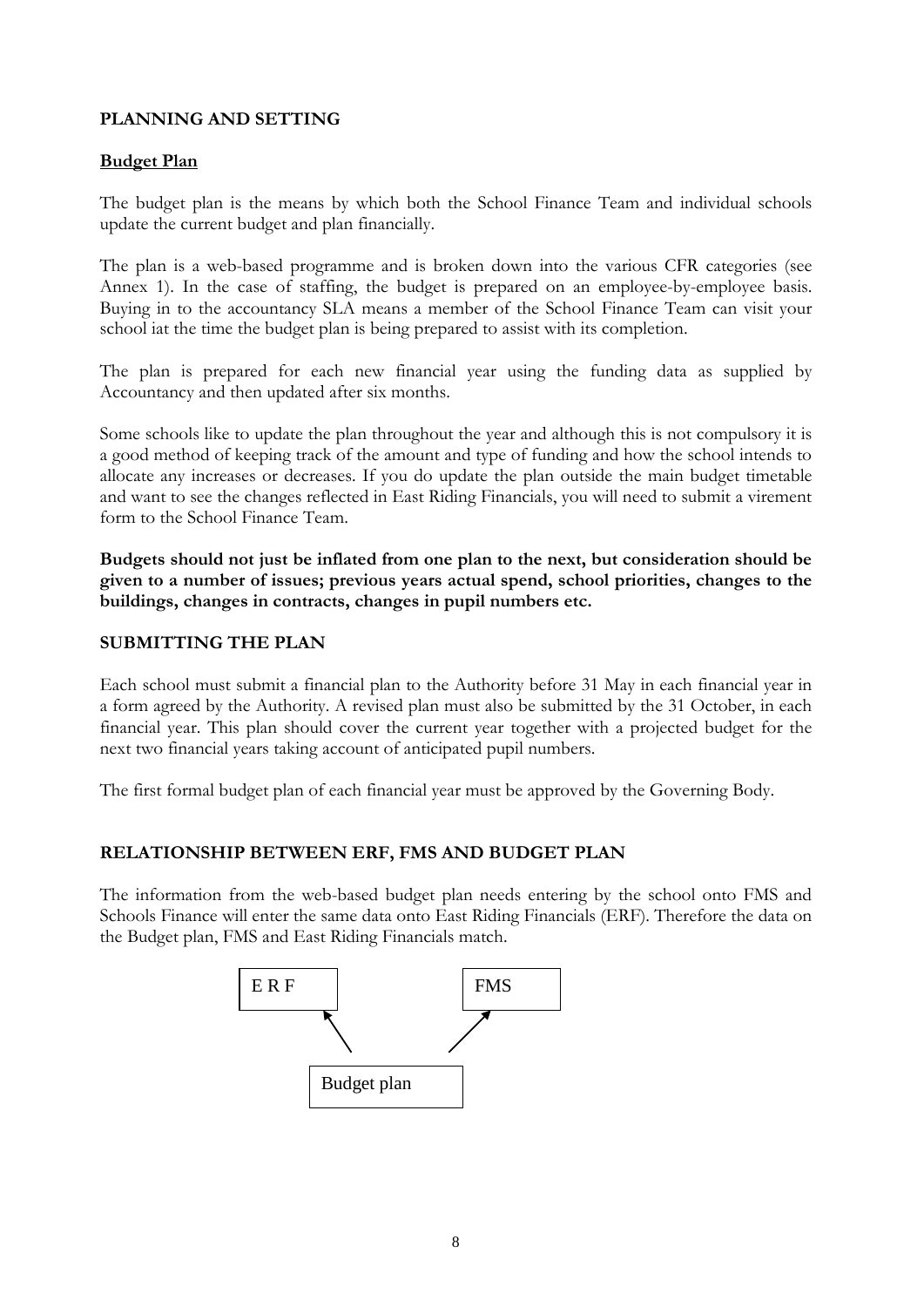### **EAST RIDING FINANCIALS (MASTERPIECE) PRINTS**

### **East Riding Financials**

East Riding Financials is the financial ledger for East Riding of Yorkshire Council.

The Schools Finance team will enter all the information you supply on the budget plan onto East Riding Financials as well as any virements you send through during the year.

As well as budget information, East Riding Financials also records all information for actual income and expenditure. Each month you will receive two reports by e-mail from the East Riding Financials system,

- **Transaction report- giving details of all transactions which have taken place since the last reports were generated**
- **Budget Monitoring report – a summary print which gives details of the current budget, the profiled budget and the amount that has actually been spent against that budget, these figures are cumulative. This printout is in CFR format.**

These prints MUST be thoroughly examined to ensure all transactions are correct. Any items that do not seem to be correct should be queried. Separate query forms should be completed for payroll items. See Annex 2 to 5 for example of forms and notes on completion.

FMS should be reconciled to the East Riding Financials reports on a monthly basis and once reconciled reports should be signed by the Headteacher or a senior manager who has not undertaken the reconciliation exercise.

### **Governors Role**

The Governing Body is legally required to agree the school's annual budget plan.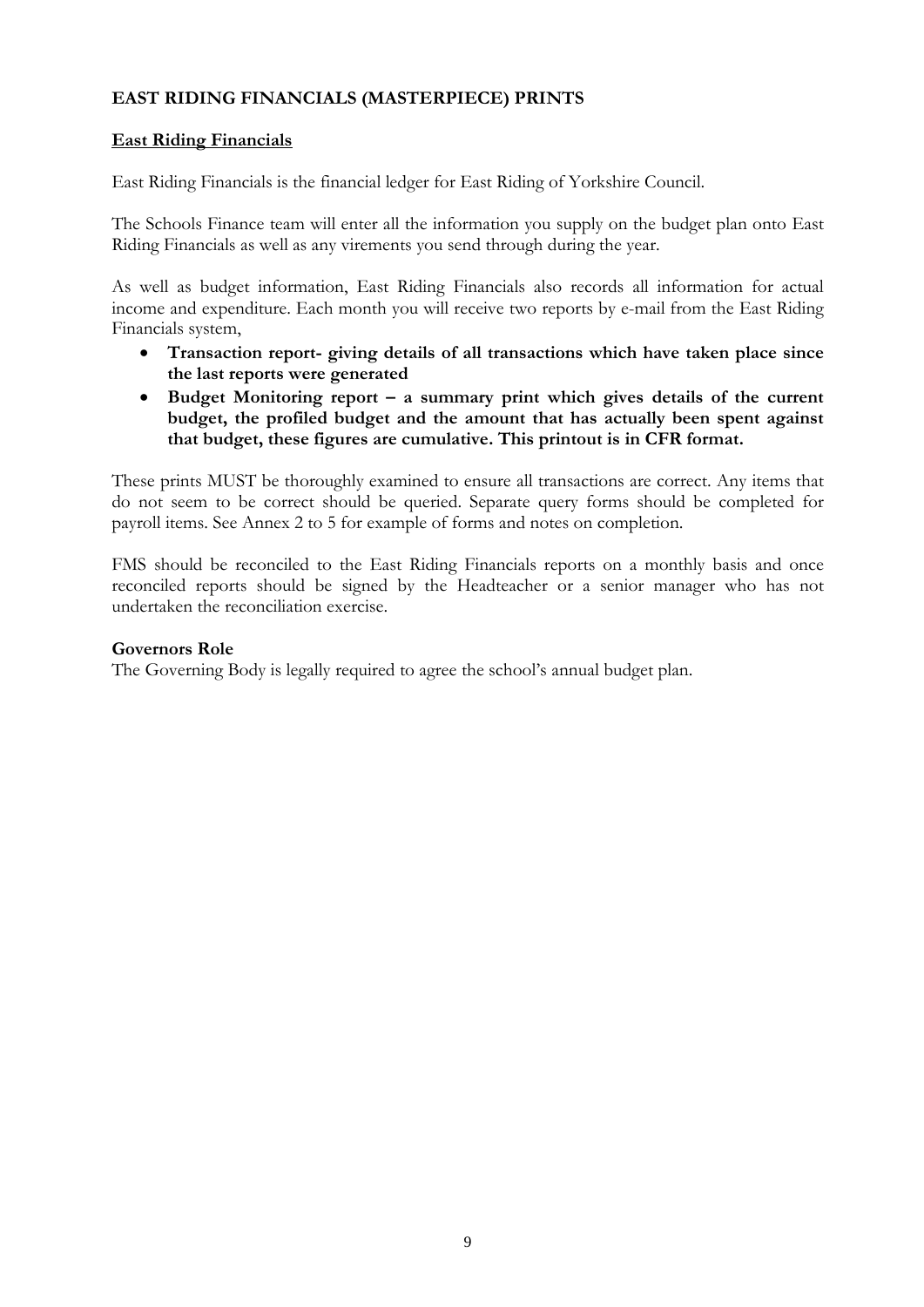### **EXPENDITURE AND INCOME**

### **EXPENDITURE**

#### **RECORDING**

A record must be made **and kept** of all spending and commitments, as they occur. All schools have FMS access which can be used to record commitments, net expenditure and budgets. The FMS manual gives detailed guidance on all aspects of FMS and can be found on the Schools Intranet under Schools Finance: Guidance Manuals: FMS Manual.

The different categories of income and expenditure are recorded separately under specific ledger (detail) codes. These codes are then linked to the relevant Consistent Financial Reporting (CFR) category (see Annex 1 for further details). The list of the ledger codes and the CFR categories can be found on the Schools Intranet, under the Schools Finance.

The purpose is to keep an up-to-date record of the remaining balance of each budget account.

There are THREE ways that spending can be recorded **for schools not using the purchase order system**

- a) **ORDERS.** When an order is made, an amount of money is committed which cannot be spent again. The order should be recorded on FMS to start this process. When the invoice is received, it needs to be matched to the order on FMS to clear off the commitment. Details of this process are shown in your FMS guidance manual.
- b) **NON-ORDER INVOICES**. Some invoices are received without an order having been credited. These include energy, water, telephone bills, TV licence, etc.
- c) **DIRECT CENTRAL PAYMENTS AND CREDITS**. Some payments or credits are made directly into the East Riding Financials system without the school issuing an order or paying an invoice. These transactions include payroll, insurance premiums, and reimbursements, and other similar charges for which, no order or invoice has been previously entered into the records.

### **EACH TRANSACTION SHOULD BE ENTERED ONLY ONCE**

The monitoring of expenditure is broken down into four stages:

- a) **ordering** the cost (possibly estimated) is entered when the order is placed
- b) **receiving** upon arrival of goods, these should be checked against the original order
- c) **paying**  the invoice needs checking before it is passed for payment
- d) **reconciling** performed using the East Riding Financials prints.

The school's monitoring system must be reconciled each month to the East Riding Financials prints. This is vital. Any discrepancies, including items recorded but not recognised and items expected but not on the prints, are to be referred to the Schools Finance Team on a query form.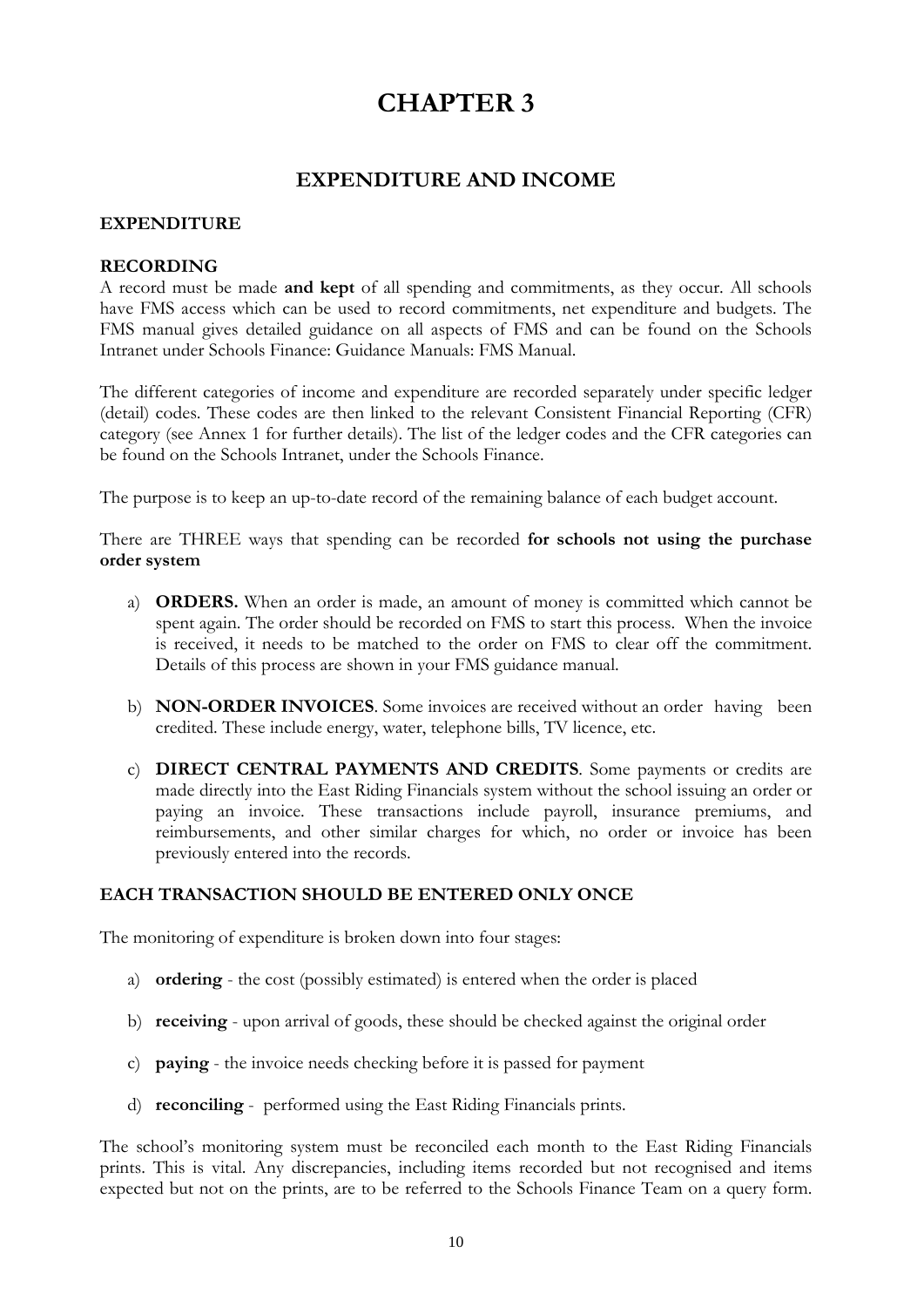These are located on the Schools Intranet. Any income such as parental contributions, community use income or private lettings income is to be allocated to income detail codes (which always begin with 9- - - -) The allocation of income received to income detail codes increases the amount of spending available to a school.

### **INCOME**

Income received by schools does not increase the School Budget Share. It will be shown as a credit on the monthly East Riding Financials prints against an income line. It cannot be be coded to an expenditure code tooffset expenditure unless it is a direct refund for an overpayment i.e. electricity. If this income was not anticipated when completing your budget plan a virement should be done to increase the income budget line and increase the relevant expenditure line(s). These increases in income and expenditure must balance. If no decision has been made on the use of the income the increase in expenditure should go to the reserves line (79001). Such income could include:

- a) Directed Community Use or Multiple Use
- b) Parental contributions, School Funds, PTAs. etc
- c) Miscellaneous sales
- d) Grant income

### **Directed Community Use**

This is the letting of the school buildings to an outside body, as organised by the Authority.

The costs from opening the building out of hours include Caretakers' pay, energy, water and cleaning

The school should not carry the burden of the extra costs of allowing their school to be used. Community Use income is given to cover these additional items of expenditure. It is NOT intended that a school make a profit from being involved in Community Use.

### **Multiple Use Income**

This is due when the school site is shared with other bodies. This would include the situation where part of the site has been declared surplus. It is not necessary to split code the energy and water bills. Multiple use income is specifically meant to cover the part of the bill that would have been apportioned to the other user(s).

Other bills, e.g. telephone bills, that are split coded because the school is on a shared site, should still be split coded. This is because Multiple Use income does not include any amount for these.

The school will be informed of the amount of Multiple Use income due.

### **Parental contributions**

These may have arisen from funding raising activities, sponsorship, contributions towards an activity etc and may have been originally banked in school fund.

### **Miscellaneous sales**

A school may have sold items of equipment etc to pupils. The income cannot be offset against the expenditure it relates to, it must be coded to an income code and a virement actioned to put a budget against the income and increase the expenditure code by the same amount.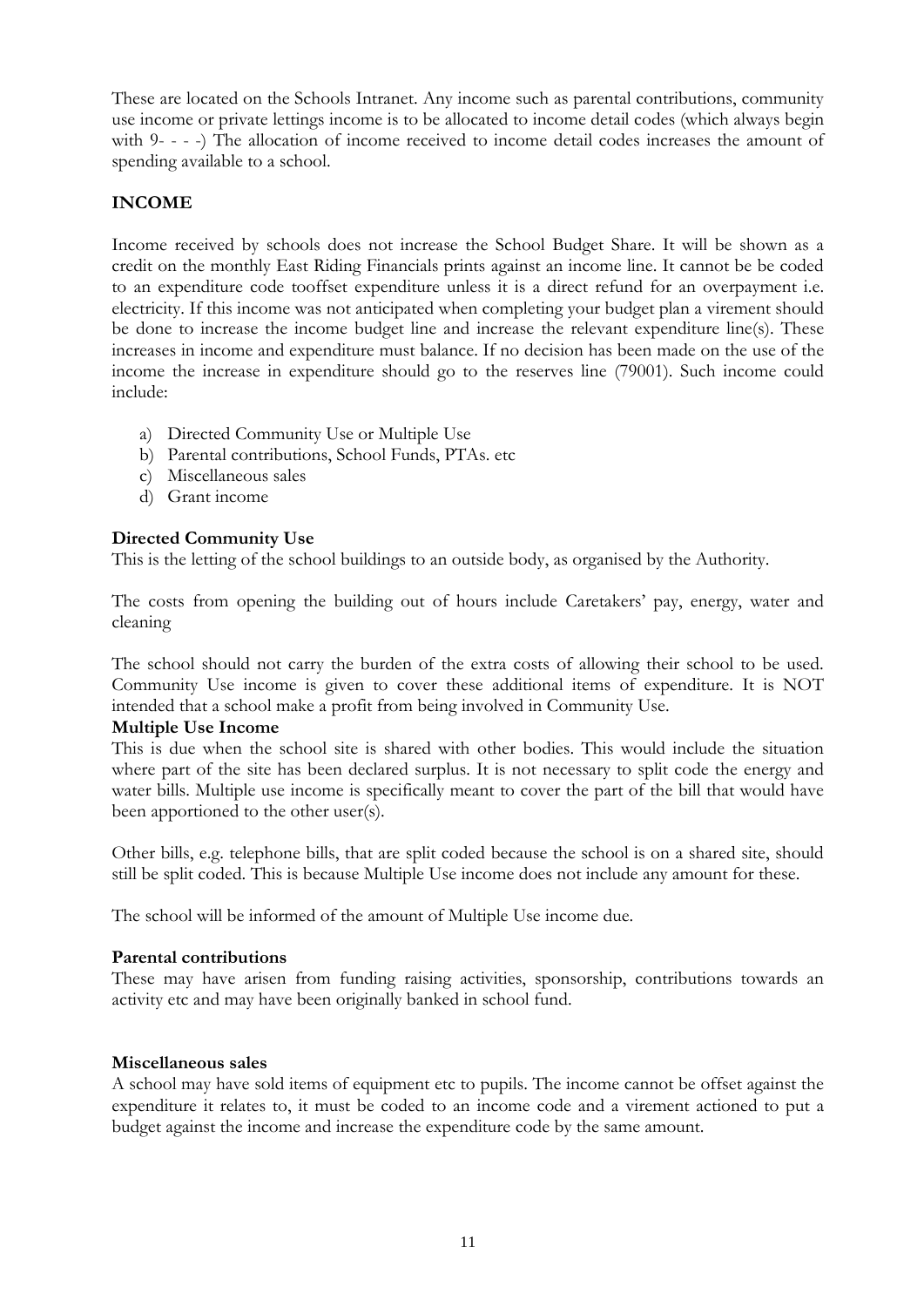#### **Educational visits income and expenditure**

The income for school visits is often collected and paid into the school fund account. The invoices relating to the visit are often coded against the school budget on E19 49008 in order to reclaim any VAT. Once the invoices have be paid out of the school budget the income must be transferred from the school fund into the school budget on I12 93225. A virement should also be actioned if this hasn't been budgeted for in the budget plan.

**Separate records must be retained for school fund income and that belonging to the school.**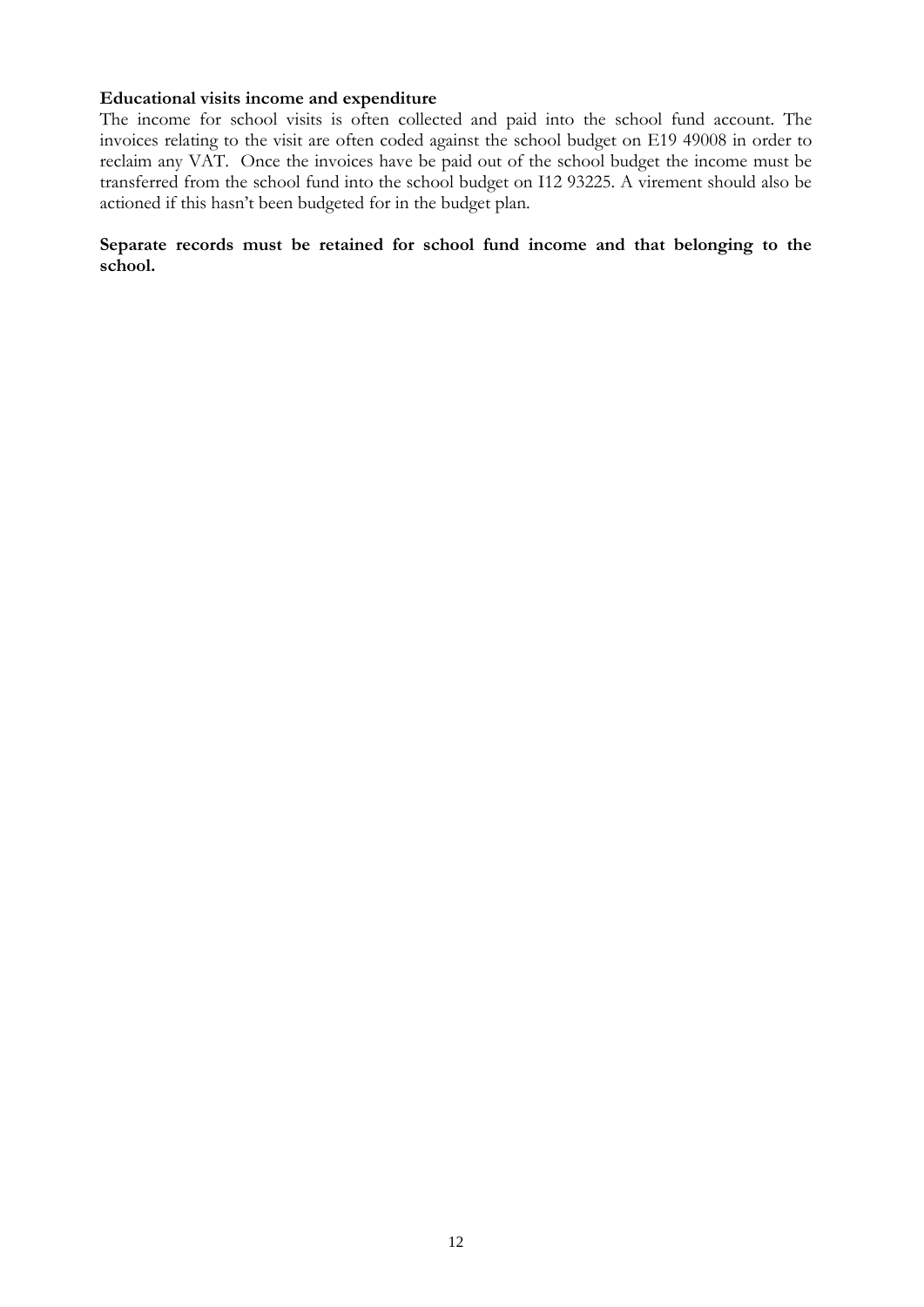### **RECONCILIATION**

### **RECORDING**

Detailed records must be kept in order to ensure that spending follows the agreed plan and to give an early warning to avoid overspending problems.

### **RECONCILING**

The East Riding Financials Ledger is the Authorities official record, therefore schools must reconcile their own school records to the ledger on a monthly basis. Transaction prints must be checked to ensure that all transactions charged to the school are correct and match school records. Any incorrect entries should be queried. **The Headteacher, or a senior manager who has not undertaken the reconciliation exercise, should sign the reconciliation.**

### **QUERIES**

Query forms can be found on the Schools Intranet under Schools Finance The School Finance Team does not supply hard copies of query forms. See Annex 2 to 5 for examples and notes on completion.

### **Non-Payroll**

If, when you check your transaction reports, you find an entry that you do not think is correct you will need to send in a query form. The School Finance Team will investigate the transaction for you and reply when they have resolved the query.

### **Payroll**

The information for all payroll queries is held in the Payroll section in Goole. A member of the School Finance Team visits Goole on a monthly basis to investigate the queries and then does any correction journals necessary.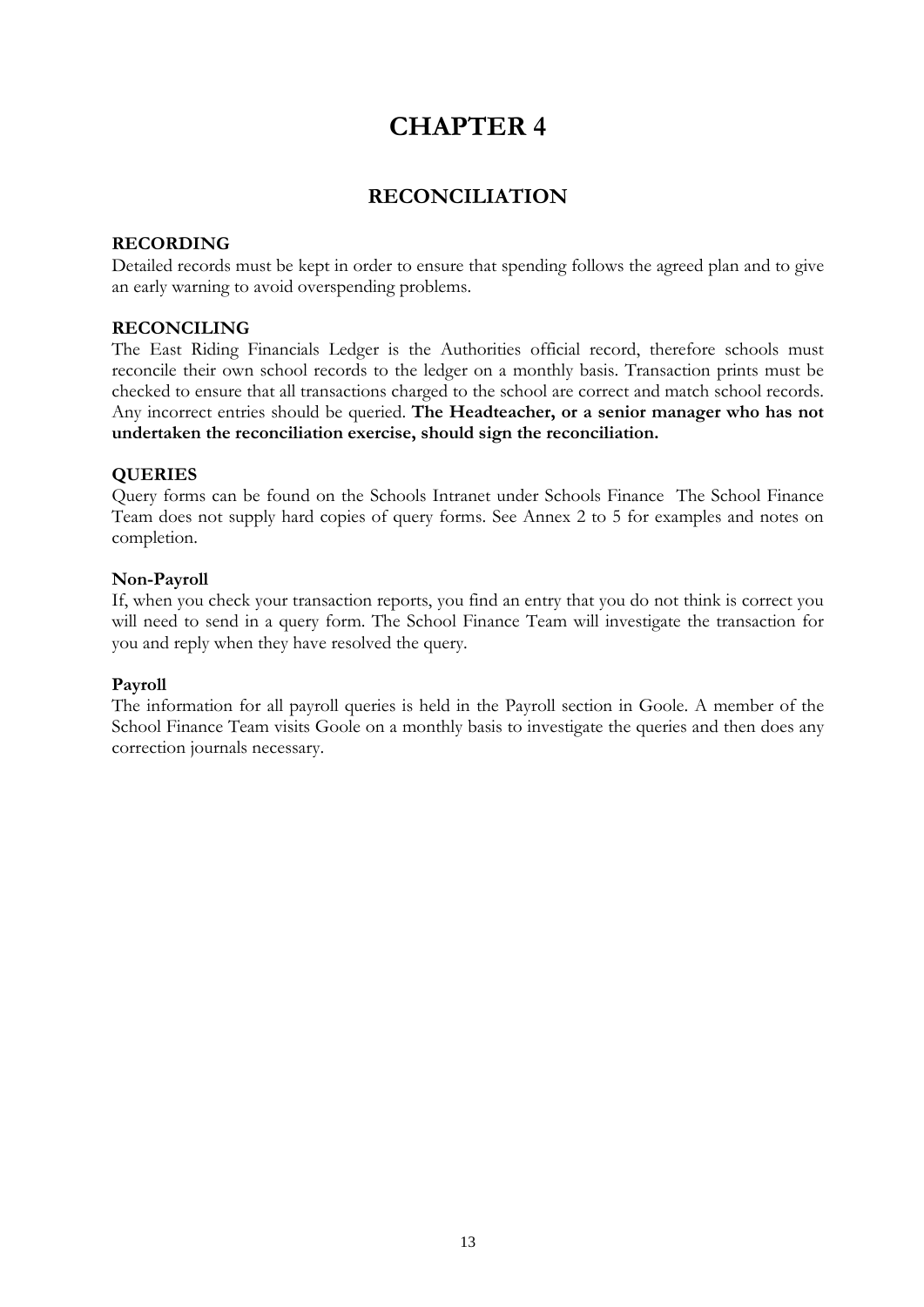### **BUDGET MONITORING**

**Monitoring**. Every month schools receive a Budget Monitoring Report Summary. The current position on spending compared to that anticipated must be examined on a monthly basis. Large variances will need to be investigated and discussed with governors. Corrective action should be taken if necessary.

It is good practice to send the Chair of the Finance Committee or another nominated governor a copy of the Budget Monitoring Report on a monthly basis. Budget monitoring should be a regular item on the Governors Finance Committee agenda and the minutes of the meeting should demonstrate that the Budget Monitoring Report has been discussed and what action needs to be taken if any.

### **EAST RIDING FINANCIALS BUDGET SUMMARY PRINT**

This print, also sent monthly, enables a school to assess its current spending in relation to the overall budget. The list below shows the information, which you will see on the summary print

### **NAME OF SCHOOL**

### **BUDGET LINE DESCRIPTION**

**BUDGET FOR YEAR**. This is the figure from the CFR tab on the budget plan plus any virements. The total of all budget amounts should always be the same as the notified budget share.

**BUDGET TO DATE**. The amount of net budget to the end of the month in question, according to the expected pattern of spending ("profile").

**ACTUAL TO DATE**. The total spending of all detail codes relating to the budget account as listed on the detailed monthly print.

**VARIATION TO DATE.** Difference between budget to date and actual to date.

**BUDGET REMAINING.** How much budget you have left to spend to the end of the financial year.

### **PERCENTAGE OF BUDGET UTILISED**

**LAST YEAR TOTAL.** This is how much was spent in the previous year. This is for comparison purposes.

### **REVIEWING THE BUDGET**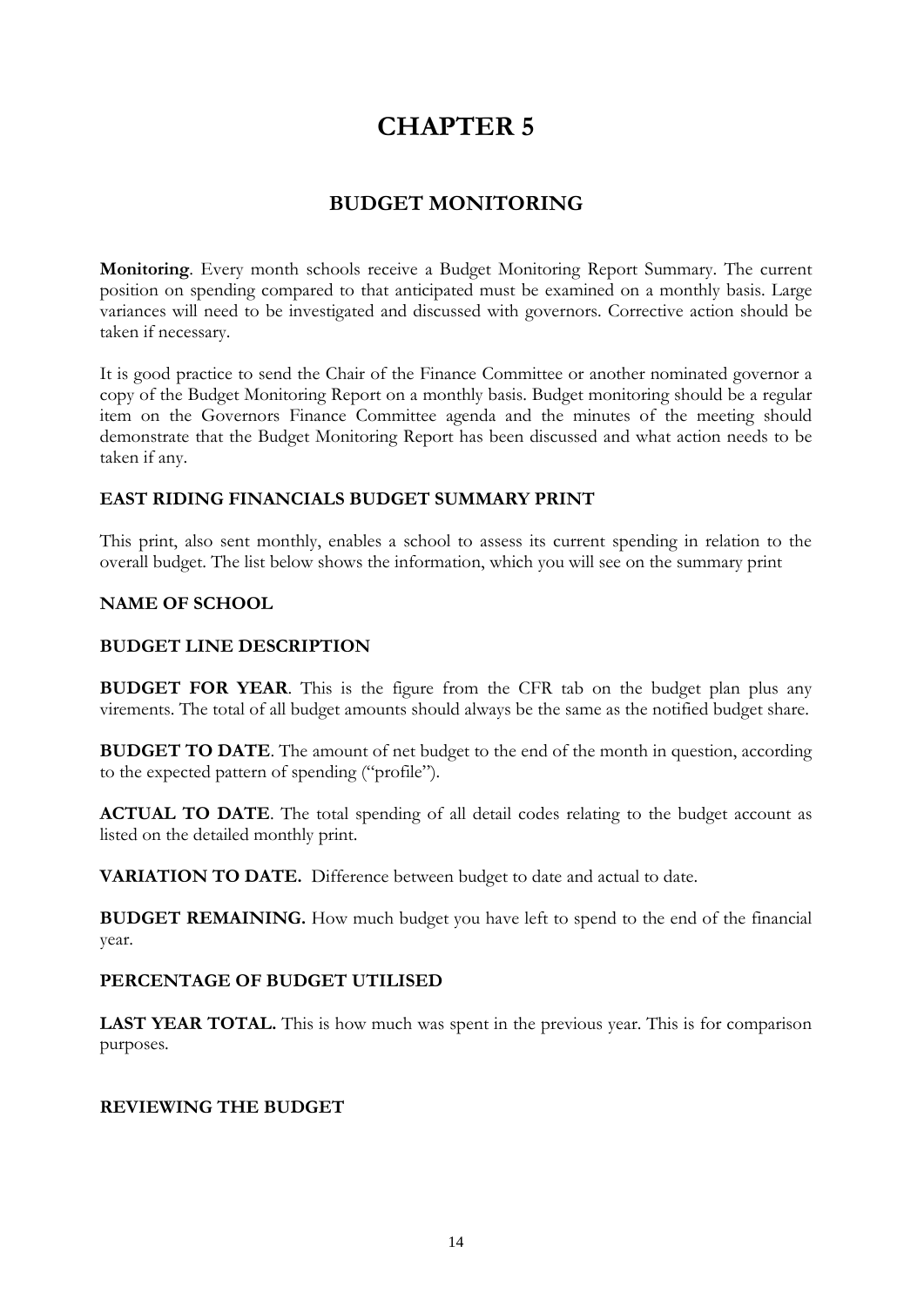The monthly summary print shows the level of funding and spending in each of the CFR categories. If a budget appears to be over or underspent a management decision is required as to decide how this is to be corrected. The options are to:

- a) reduce spending for the remainder of the year
- b) transfer funds from one part of the budget to another
- c) do nothing, and carry forward an over or underspend to the next financial year.

**Option b)** will involve the use of a virement form.

### **VIREMENT FORM**

A virement is the transfer of BUDGET between budget headings. Therefore, if the furniture heading is underspent, and repairs overspent, budget can be vired from the furniture heading to repairs. This will better match the budget to actual expenditure. Governors are responsible for virements in the budget as detailed within the schools 'Scheme of delegation'

It is essential that Governors are involved in the budget monitoring process and they should be supplied with a copy of the latest monitoring report at their meetings, together with an explanation of variances. It is important that discussions are minuted.

When submitting the virement request form, you need to specify the code to take the money from (negative amount) and the code to put the money to (positive amount) and ensure that before you send the virement there is sufficient budget in the code you intend to reduce to actually make the transfer. East Riding Financials will allow budget transfers to be made even if there is not enough budget provision and you could be left with a negative budget.

The virement must be signed by the appropriate school representative as advised by the schools scheme of delegation.

Please be aware that if you send through a virement request towards the end of a calendar month it is possible that it may not be processed in time for the next East Riding Financials reports. It is always good practice to send requests through as early in the month as possible.

See Annex 6 and 7 for an example of a completed virement form and notes on completion.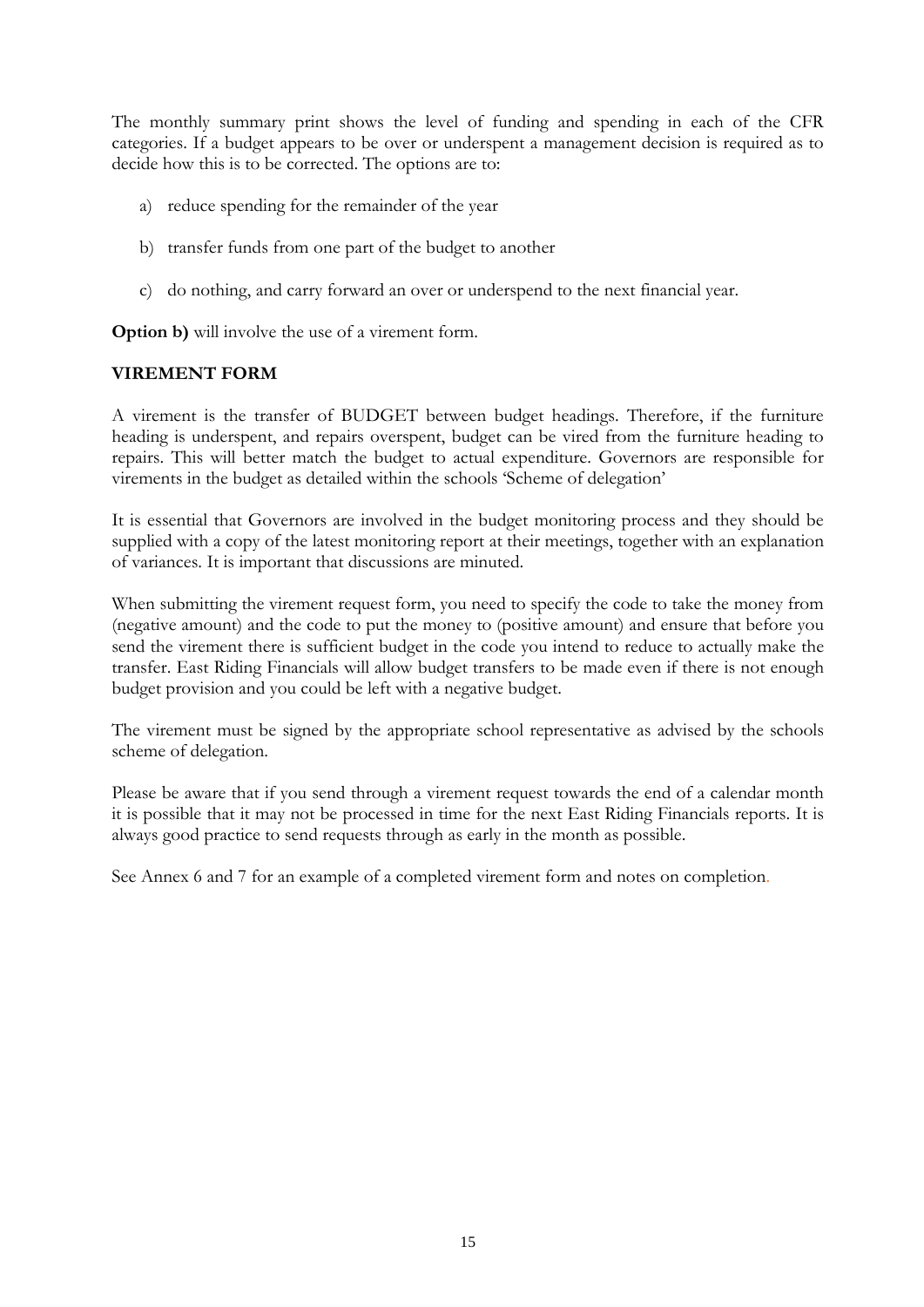### **CLOSEDOWN - YEAR END PROCEDURES**

### **INTRODUCTION**

Year-end procedures are required:

- a) to ensure that spending is recorded in the financial year in which it was incurred. This allows proper comparisons of spending between financial years
- b) to avoid any misinterpretation between under and overspending. Failure to adhere to yearend procedures could result in apparent under/overspending
- c) to report accurately and consistently to Budget Holders, Governors, Council Tax payers, elected Members, central government, etc.

All payments made after 1 April will be shown in the new financial year, other than items accrued for. Payments for goods and services **received** before 1 April should be charged to the old year.

During March of each year guidance notes will be issued by the Directorate of Corporate Resources to each school. The full details of the procedures required and deadlines to be met will be specified. The areas covered will include:

- Purchase order
- External invoices
- Goods and services received but where the invoice has not yet been issued
- Payments made in advance
- Interdepartmental Accounts
- Supplies invoices
- Arvato transactions
- Customer Services transactions
- Cash income
- Debtors' accounts
- Outstanding income
- Creditor & Debtor Accruals.
- Income received in advance

### **Accrual forms can be completed for:**

- Goods and services received prior to 31<sup>st</sup> March wereinvoices have not yet been received
- overtime and lettings claims for March.
- income due but not received
- income received in advance

Payroll costs will be accrued for automatically by schools finance.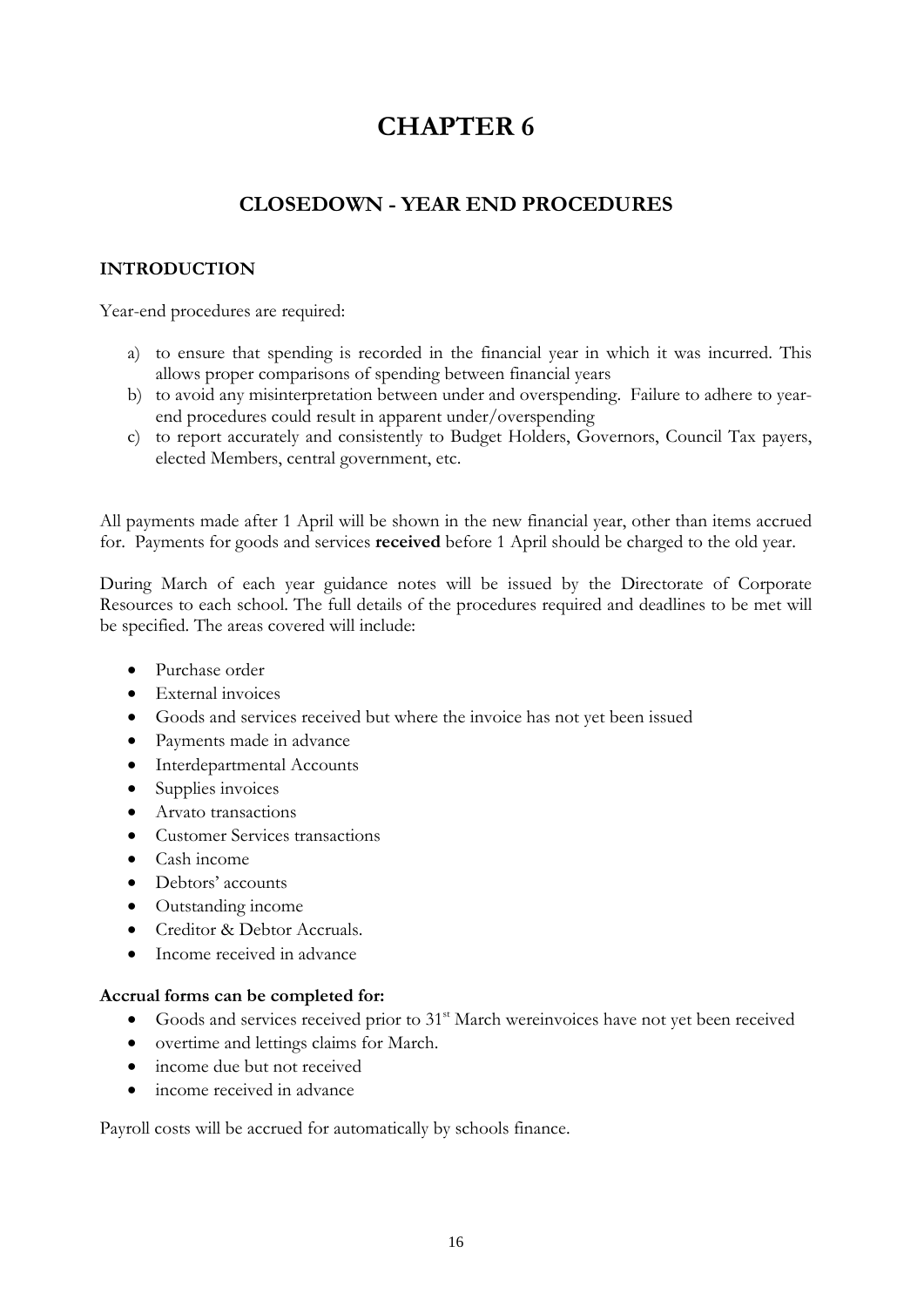### **Internal Transactions**

Internal transactions such as Supplies, IDAs, Building Maintenance Unit, Building Cleaning Unit and Grounds Maintenance Unit **cannot be accrued for.**

Any amounts accrued for will be automatically reversed in the new financial year. Consequently, when invoices are paid in the newyear they should be charged to the same ledger code as the accrual.

### **In preparation for the year end**

- Ensure FMS is up to date ie all funding is recorded and agrees to the latest funding letter and ensure all transactions have been reconciled.
- Consider a cut-off date when no more orders will be processed ie February half-term
- Ensure prompt processing of invoices

### **Considerations at the year end**

- All recharges complete ie school meals, joint projects
- Creditor accrual goods received but waiting for the invoice
- Debtor accrual income due but not yet received
- Income in advance ie grants given for an academic year, need to be split over 2 financial years
- Expenditure in advance- split academic year costs over 2 financial years ie exam fees
- Consider materiality
- Deadlines are always tight so make sure time has been scheduled into diaries to dedicate time to year end matters.
- Review the budget monitoring report once accruals have been posted to check for reasonableness
- Be aware of what your year-end balance will be excessive surpluses without approval will be clawed back from a school

### **How to enter creditor accruals on FMS**

There is more than one way to deal with accruals and invoices. Below is one example:

- 1) Invoices that you want to go through in the current financial year that haven't been passed for payment by the cut off date need to be entered on the creditor accruals form.
- 2) Any orders relating to these invoices need to be cancelled in the current financial year.
- 3) Put the invoices on in the new year as non-order invoices
- 4) When you see the accruals on the Closedown (Month 13) ERF transactions reports enter these on FMS in the current financial year as central payments. (If you have more than one invoice on the same detail code, these can be added together and entered as one amount).
- 5) On FMS in the new year enter the same amounts as in 4 above as negative central payments. You will see these on East Riding Financials on April (Period 1) ERF transactions report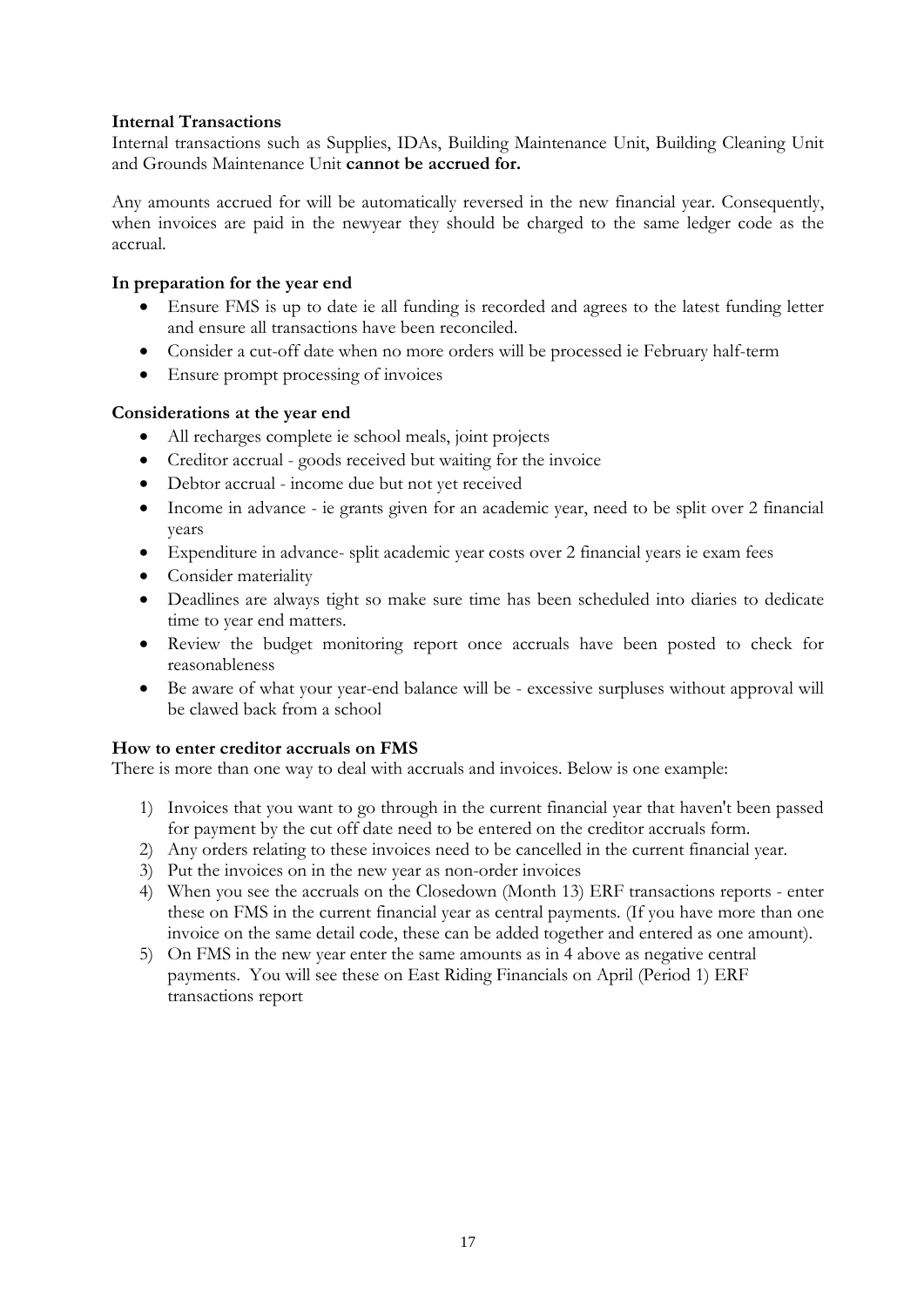### **SCHOOL BALANCES**

Due to the uncertainty in School funding as a result of the Governments National Formula Funding reform the Schools Forum at its meeting on  $19<sup>th</sup>$  November 2012 agreed to suspend the clawback element of this scheme for 2 years (2012/13 and 2013/14). Schools may still be asked to provide information to the Schools Finance Team if balances are seen to be increasing.

### **Recycling Excessive School Balances Scheme**

- 1. Under the scheme schools are automatically allowed to carry forward balances up to the limit of 5% for Primary, Special and Nursery Schools, 2% for Secondary Schools and £20,000 for small schools.  $1$
- 2. The permitted carry forward limits are calculated on the School Budget Share at the start of the financial year.
- 3. Carrying forward sums in excess of these levels will only be permitted if the school has identified specific purposes for which the extra balances would be required, (see section 5 below) and has obtained written approval by the Authority to carry forward sums to cover these specific purposes.
- 4. Applications to carry forward an excess surplus balance must be linked to the School Development Plan. Evidence must be provided either from your School Development Plan or Governing Body minutes showing sufficient detail justifying the use of the balance.
- 5. The types of expenditure for which specific approval can be sought can include:
	- Contributions to an agreed capital building or refurbishment project.
	- Purchase of equipment or other assets.
	- To cover a reduction in funding due to a projected decline in pupil numbers in line with an agreed management plan.
	- Non-recurring costs of a review of staffing structures.
	- Priorities identified by a new head teacher (less than 12 months in post).
	- Schools holding monies on behalf of others.

<span id="page-18-0"></span> $\overline{a}$ 

- 6. An application to carry forward an excessive revenue balance for two consecutive years will be denied with the exception of a contribution to a capital scheme.
- 7. Any approvals granted for assigned expenditure will contain a specific timetable for completion and funds which are not expended in line with that timetable, will revert to the Authority.
- 8. Any balances held by a school in excess of the guidelines plus approved assigned amounts will be automatically withdrawn from schools following the closure of the Authority's accounts.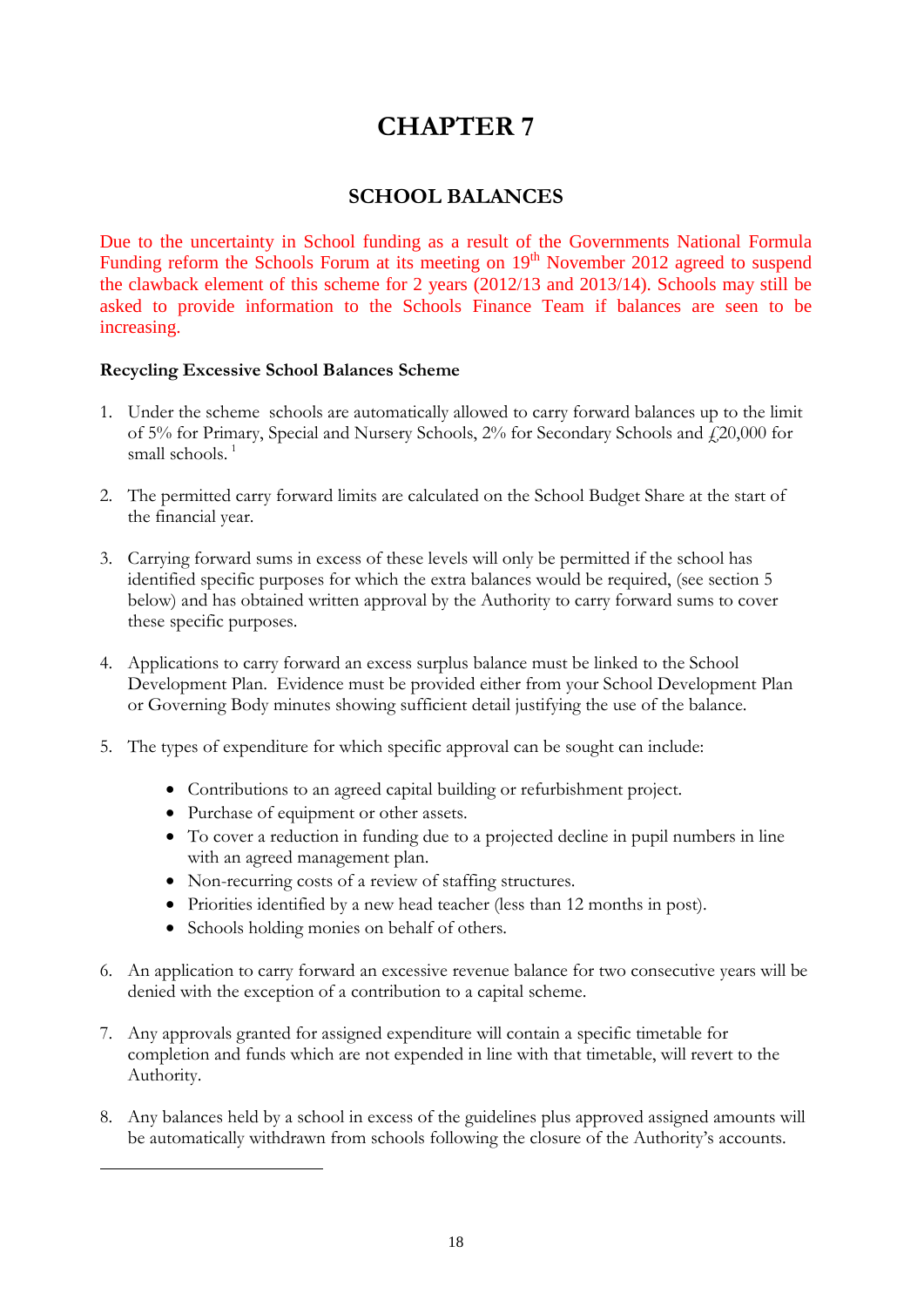- 9. Any funds generated as a result of these proposals will be redistributed to schools on the basis of overall pupil funding using factors within the existing funding formula.
- 10. A school from which excessive funds have been reclaimed will not be eligible for a share of the funds redistributed.
- 11. An appeal procedure will be allowed within the process and grounds for appeals may include the receipt of unexpected income late in the financial year.
- 12. The scheme only covers 'school budget shares'.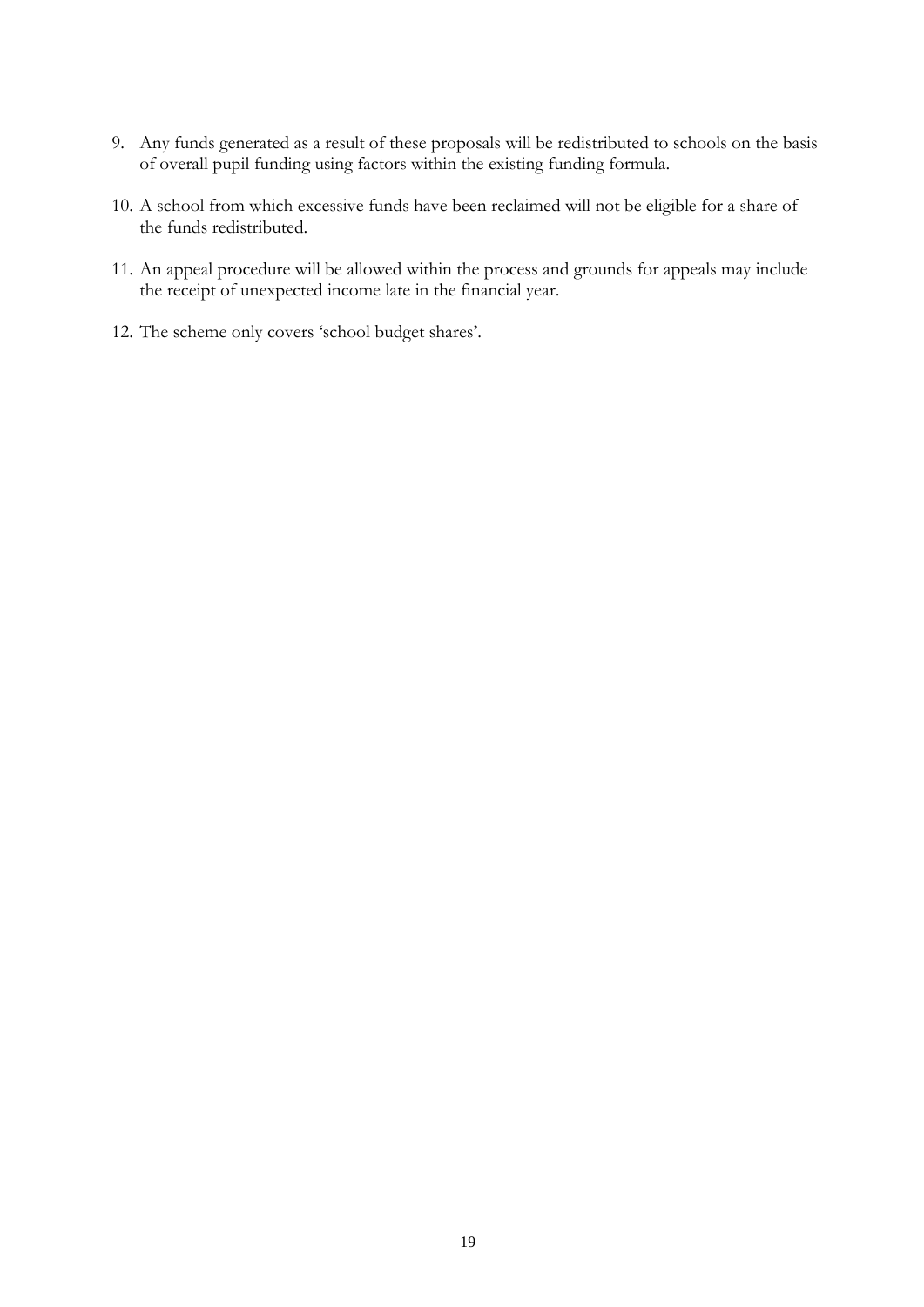### **ROLE OF GOVERNORS**

The Governing Body has a statutory responsibility for the oversight of financial management in schools with a delegated budget and its role encompasses agreeing how the delegated budget is used. It is a legal requirement to agree the school's annual budget plan.

The role of governors is set out in the publication 'A Guide to the Law for School Governors'

The Governing Body has a strategic role and has responsibility for setting educational and financial priorities, and for ensuring the budget is managed effectively. It is also responsible for ensuring the school meets all its statutory obligations and, through the headteacher, complies with the Authority's financial regulations and standing orders. To carry out this role effectively, the financial responsibilities of the Governing Body, its committees, the headteacher and other staff need to be defined. This allows the Governing Body to ensure that adequate systems of financial control are in place and that it receives the information it needs to carry out its role.

Governance needs not only to be effective but to be seen to be effective. The provision of clear minutes of its decisions is one aspect of openness. Another is the maintenance of a register of business interests of governors, the headteacher and other staff involved in financial management, as evidence that private or personal interests do not influence decisions taken in the school.

Although the Government decided to stop the externally assessed Financial Management Standard in Schools assessments in October 2010, many of the practices should still continue. The government has introduced the Schools Financial Value Standard (SFVS) as its replacement. The completion of the tasks associated with SFVS must be completed annually and kept up to date.

It is aimed mainly at governors because they have the statutory responsibility for financial management in their schools. It concentrates on demonstrating value for money rather than processes and has been developed in conjunction with schools themselves.

There is no requirement or prescription for schools to provide supporting written evidence or undergo an external assessment. It is expected that governors will use the standard to ask "intelligent" questions of head teachers and senior staff so that they feel confident about their responses to the standard.

The school returns will feed into the LA's regular internal audit processes and LAs are required to give an assurance that they have a system of audit in place which gives them adequate assurance over their schools' standards of financial management and the regularity and propriety of their spending.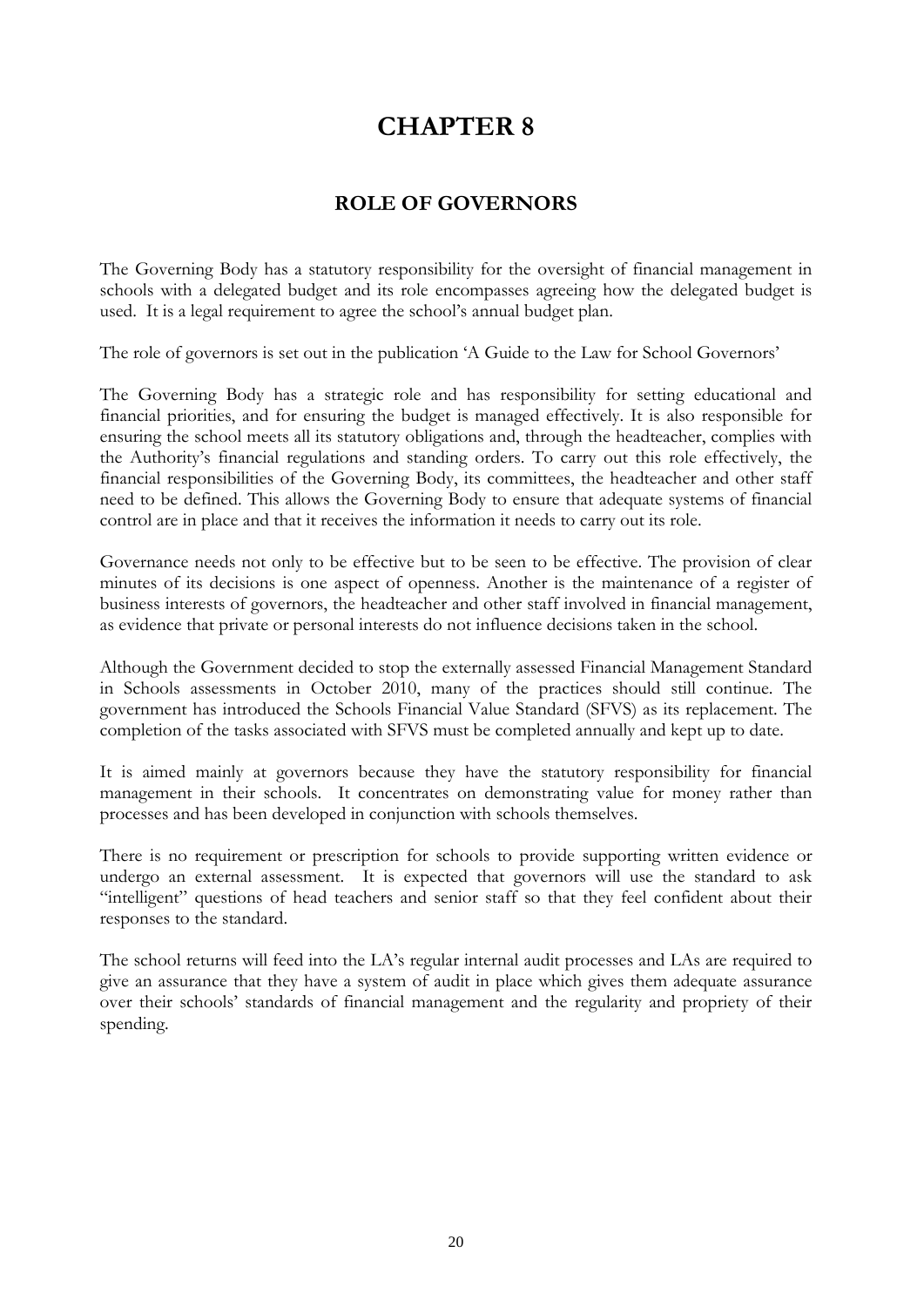### **SECTION 251 BUDGET AND OUTTURN STATEMENTS**

The East Riding of Yorkshire Council is required under section 251 of the Apprenticehips, Skills, Children and Learning Act 2009 to prepare and submit an education and children's social care budget statement not later than 30<sup>th</sup> April for the prescribed period to the Secretary of State. After the end of that financial year the Authority is required to prepare and publish an Outturn statement.

The Budget and Outturn Statements are on the East Riding of Yorkshire Council website at: [http://www.eastriding.gov.uk/education-and-learning/schools-and-colleges/section251](http://www.eastriding.gov.uk/education-and-learning/schools-and-colleges/section52-statements/) [statements/](http://www.eastriding.gov.uk/education-and-learning/schools-and-colleges/section52-statements/)

### **SECTION 251 BUDGET STATEMENT**

The size of the Education Budget, and the amounts to be allocated to each element within the Authority's Funding Formula depend on decisions taken by the Authority before the beginning of the financial year, so budget statements are the means of informing schools and the public in general about the funding plans of the East Riding of Yorkshire Council.

The statement for the financial year is intended to provide a clear picture of the Authority's planned education spendingIt is important that schools forums and others can compare funding and methodology between different authorities, so as to inform debate about budget levels and such issues as the balance of funding between nursery, primary, secondary and special schools. It is therefore essential that all statements are prepared to a common format for benchmarking purposes.

### **SECTION 251 OUTURN STATEMENT**

The statement is intended to provide schools, parents and others with an interest in education with details about schools and Authority education funding, in year expenditure and year-end balances.

The schools expenditure is analysed using the Consistent Financial Reporting (CFR) framework.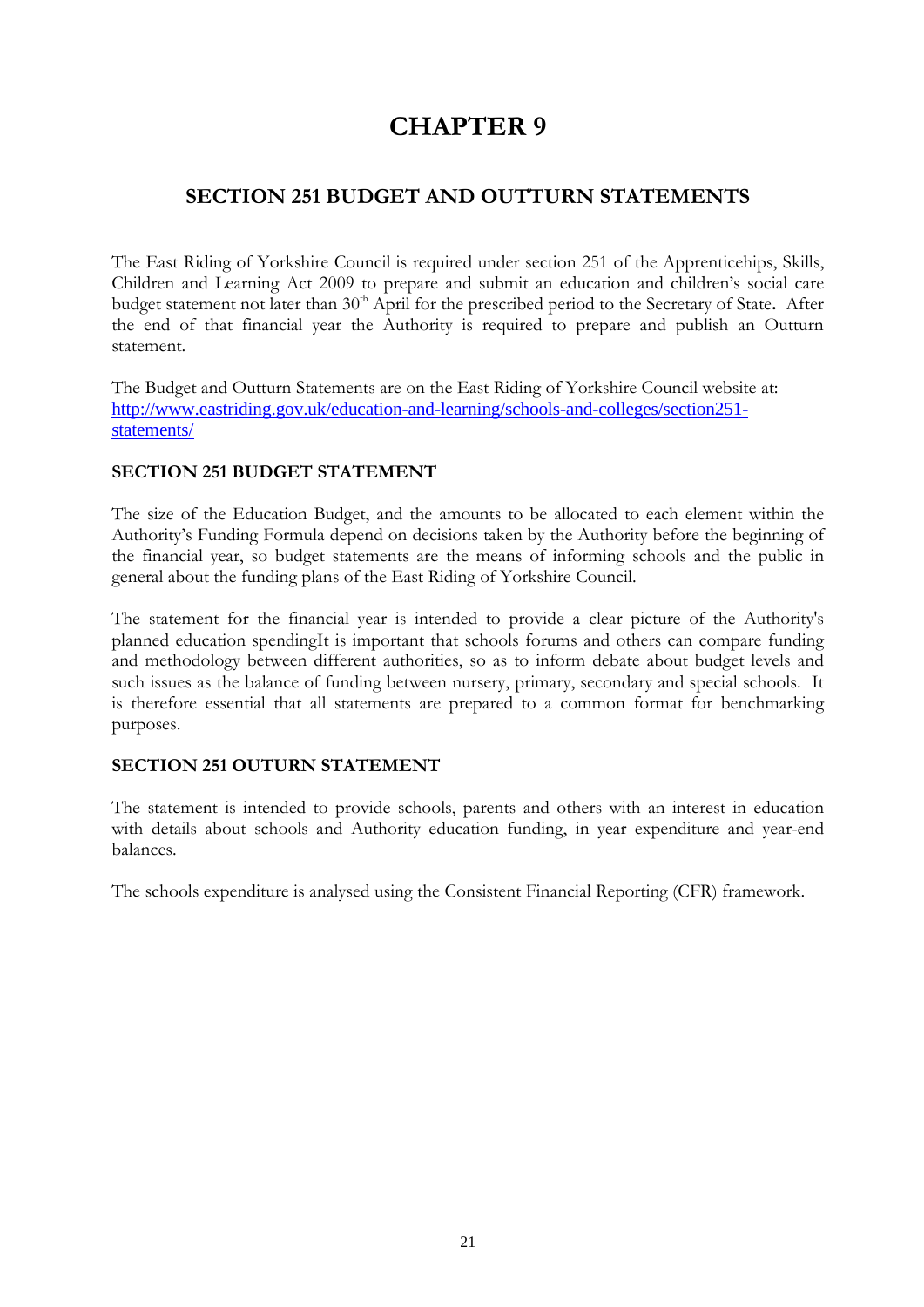### **ORDERING AND PAYMENTS**

### **ORDERING**

**The East Ridings Commissioning and Procurement Manual of Guidance provides detailed guidance on tendering procedures for schools. This guidance can be found on the 'Insight' Intranet under 'Environment and Neighbourhood Services', 'Infrastructure and Facilities' and then 'Procurement and Contracts'.**

### **General**

The Headteacher is responsible for all orders. Official orders should be accessible only to those members of staff authorised by the Head to issue orders.

Official orders should be issued for all work, goods and services. One copy should be sent to the supplier and a second copy retained at the school.

Verbal orders should only be used in extremely urgent circumstances and must be confirmed immediately by the issue of an official order clearly marked "Confirmation of verbal order placed -  $---"$ .

### **RECEIPT OF GOODS**

Upon receipt of goods or services, the relevant copy order(s) must be marked off, initialled and the date of receipt noted. Any variation from the order must be noted on the copy order at the time.

Copies of delivery notes should be kept as reference for the order.

### **Checking and Certification**

The following checks should be made against the copy order:

- The goods being charged for have been received
- That a previous invoice has not been passed for payment

### **PAYMENT**

Payment will only be made against certified invoices. Invoices must:

- Be on the suppliers own bill heads
- Give details of the item(s) for which payment is being made
- Be obvious that the school is responsible for making payment for the goods as supplied on the invoice

It is important to check each invoice carefully before certifying for payment. If the goods on the invoice have not been received or were returned for any reason, a credit note should be requested from the supplier. In these circumstances the invoice must not be altered but should be retained until the credit note is received. Once this happens, both the invoice and credit note can be passed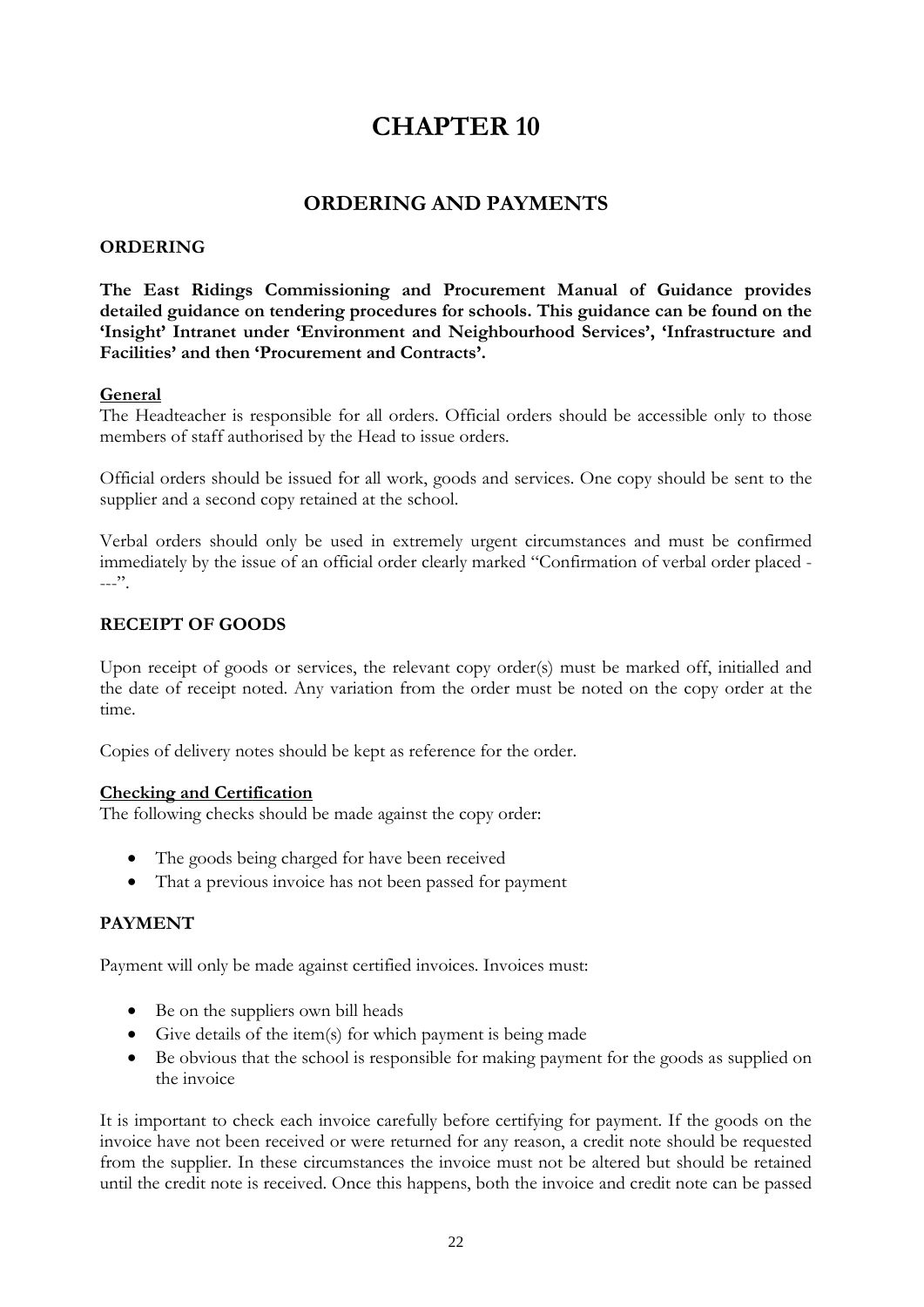for payment at the same time. Both the credit note and the invoice must have a coding slip attached. Coding for credit notes should be completed in red with a minus sign to indicate the negative value.

The copy order must be initialled, marked as passed for payment and the date noted to avoid duplicate payment.

There is now legislation in place that means interest may be charged for invoices paid after the expiry of the agreed credit period. The charge will be made to the school budget and it is advisable to pass invoices for payment as quickly as possible to avoid these extra charges.

### **Pro forma payment voucher**

The pro forma payment voucher enables schools to pay for items that are non-order and for which no official invoice is received e.g. a training course booking or a TV licence reminder.

NB if raising a voucher for a TV licence, please ensure that the reminder is sent to payments attached to the voucher. Payments will then forward the reminder to the NTVLO. This will ensure that when the payment is received by the NTVLO it is allocated correctly.

• It is important to check each invoice before certifying for payment.

A discount for prompt payment may be offered, on an invoice, which includes VAT. The figure on which VAT is charged is the net amount (without VAT) LESS the discount offered. Whether the discount is taken up is irrelevant to the VAT amount.

If an arithmetical error is found on an invoice that does not alter the VAT payable, the invoice should be corrected. An amendment slip is to be attached to it before it is passed to the Payments Section. If the error does alter the VAT, a revised invoice must be obtained.

- a) A school **MUST NOT** alter the VAT on an invoice.
- b) Amendment slips must not be sent to the supplier.
- c) Errors with the VAT element are covered in Chapter 14.

### **THE CODING SLIP**

The slip should be attached to the front of the invoice as close to the bottom left as possible. Other information has to be attached to the invoice during the payment process and if the coding slip is in any other position, delays and duplication in work can occur.

|                | Goods received/work     | This should be initialled by the person making the                |
|----------------|-------------------------|-------------------------------------------------------------------|
|                | Completed               | appropriate checks.                                               |
| 2              | Stores record/inventory | Should be initialled if appropriate. Anything valued above        |
|                | Entered                 | $f(250)$ but also anything of a valuable or attractive nature     |
|                |                         | should be entered in the inventory book.                          |
| 3              | Not previously paid     | Should be initialled by the person making the necessary checks    |
| $\overline{4}$ | Discounts taken         | Should be initialled in all cases, irrespective of whether or not |
|                |                         | a discount is available. The completion of this box is            |
|                |                         | evidence that someone has actually considered if there is any     |
|                |                         | discount to be taken.                                             |
| 5              | Prices checked          | Should be initialled by the person making the necessary checks    |
| 6              | Arithmetic checked      | Should be initialled by the person making the necessary checks    |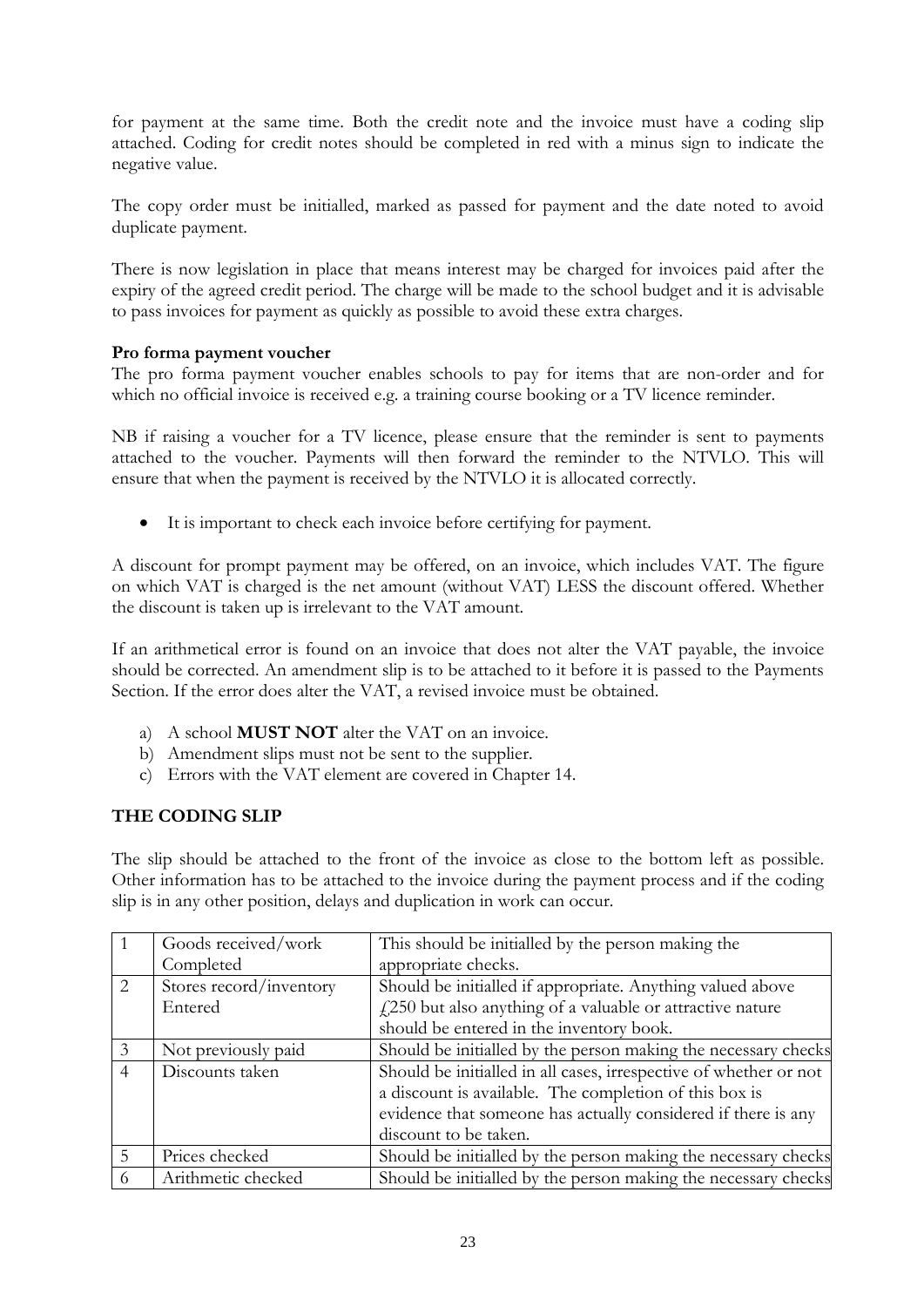| $\overline{7}$ | Date invoice received | Self-explanatory, however if the invoice has been in dispute    |
|----------------|-----------------------|-----------------------------------------------------------------|
|                |                       | but this has been resolved, put in the date the dispute was     |
|                |                       | resolved.                                                       |
| 8              | Certified             | When all of the above boxes have been completed, the coding     |
|                |                       | slip must be signed (not initialled) by a different person than |
|                |                       | the one who initialled the other boxes and must be an           |
|                |                       | authorised signatory of the school.                             |
| 9              | Creditor code         | Completed by the payments section.                              |
| 10             | Document total        | Invoice total including VAT.                                    |
| 11             | Invoice reference     | Invoice reference number.                                       |
| 12             | Invoice date          | Date of the invoice.                                            |
| 13             | Order Number          | Order number.                                                   |
| 14             | Enclosure             | Enter 'Y' if you want something to be sent with the cheque.     |
| 15             | VAT Code 1            | Enter an appropriate VAT code.                                  |
| 16             | VAT amount 1          | VAT amount.                                                     |
| 17             | Single cheque         | Enter 'Y' if the invoiced company require a cheque for just     |
|                |                       | the invoice concerned rather the payment being included in a    |
|                |                       | composite cheque.                                               |
| 18             | VAT code 2            | Enter appropriate VAT code in this box, if the invoice is split |
|                |                       | into two Vatable charges.                                       |
| 19             | Vat amount 2          | VAT amount.                                                     |
| 20             | Document number       | To be completed by the Payments section.                        |
| 21             | Cost centre           | School cost centre.                                             |
| 22             | Detail code           | Detail/account code.                                            |
| 23             | Amount                | Net amount.                                                     |
| 24             | VAT code              | Enter appropriate code.                                         |

The cost of the goods on an invoice may be paid by more than one school / cost centre. The cost may be met also from more than one budget line on a particular cost centre. The total of the invoice may be split accordingly. It is important that the sum of all the amounts on the coding slip (plus VAT if applicable) equals the invoice total.

### **CHECKING AND CERTIFICATION**

The following checks should be made against the copy order:

- a) that the goods and services being charged for have been **received** and
- b) that a previous invoice has **NOT** been passed for payment.

Where appropriate, the equipment purchased should be entered in the inventory.

The arithmetic and prices on all invoices should be fully checked. Discounts should, however, be taken in every case. This is unless the discount date is already past when the invoice is being processed. Discounts should be deducted from the value of goods only and not from charges for carriage, VAT etc. See Chapter 14.

The copy order must be initialled, marked as passed for payment and the date noted.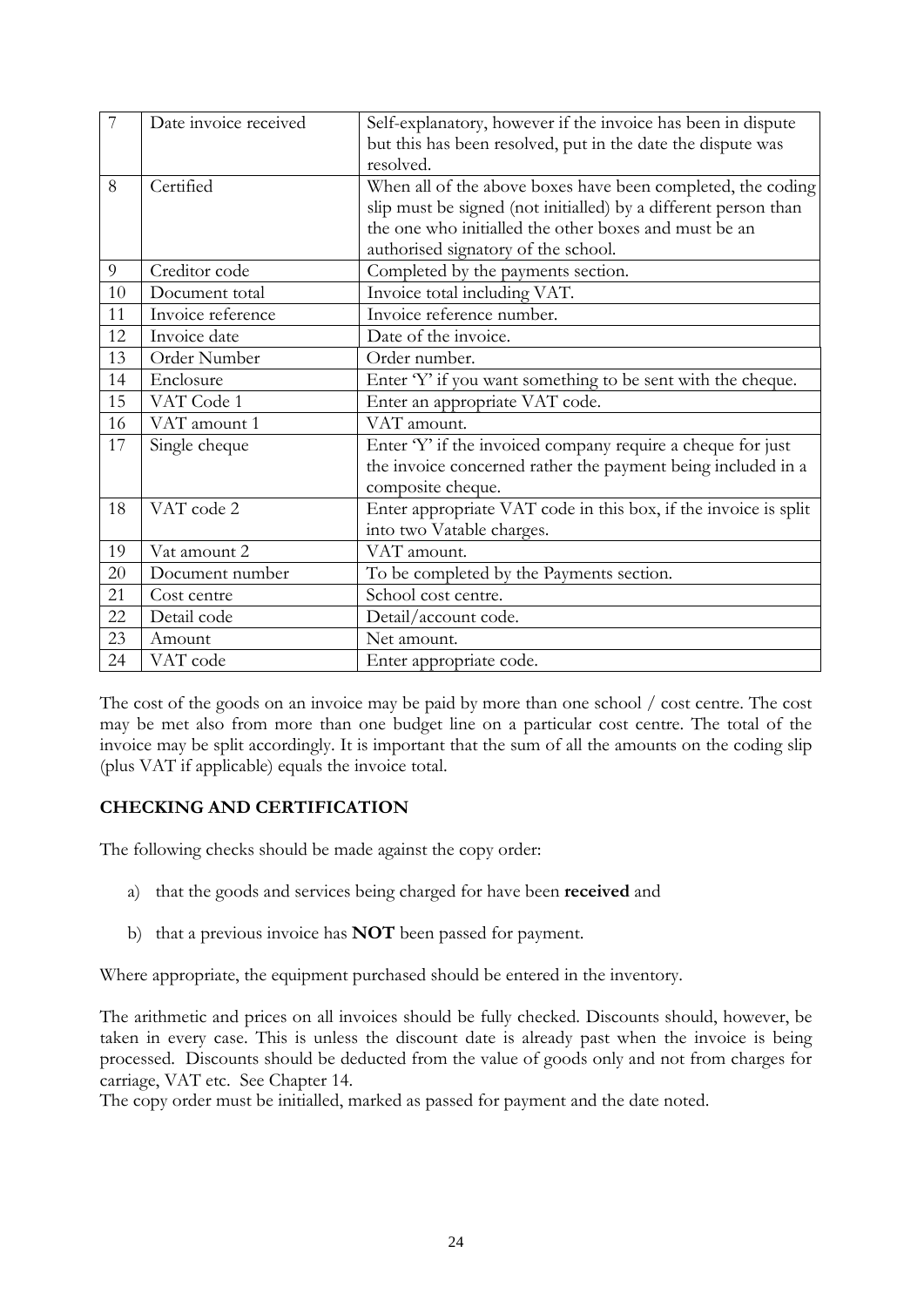### **AUTHORISATION OF EXPENDITURE**

**All expenditure made by the Council has to be subject to the appropriate level of authorisation. This covers all types of expenditure, whether items are processed and paid centrally or whether they are paid through a schools own bank account.**

#### **Becoming an authorised Signatory**

A list of specimen signatures for authorised signatories should be forwarded to the Payments & Payroll Sections.

Restrictions can be made in respect of the value of the authorisation or for a particular area of activity.

#### **Changes to Signatures**

Changes to authorised signatures should be communicated to the Payments and Payroll Sections promptly. This is especially important when officers leave the Authority or change posts where the previous level of authorisation would not be appropriate.

#### **Use of the Authorised Signatory List**

The Payments and Payroll Sections will check a sample of signatures to the list to ensure that expenditure is only being authorised by approved officers. Expenditure identified as signed by officers without the appropriate level of authority will be returned for an appropriate signature to be obtained.

The internal audit section will check the authorised signature lists as part of their audit activity. This includes authorisation to sign orders, invoices, expense claims and payroll documentation.

### **USE OF VAT CODES**

The purpose of the VAT code is two-fold. First, to validate the amount of VAT entered in box VAT AMT 1 agrees with the amount entered against the charge code and secondly, to analyse the expenditure between the types of expenditure for the VAT return.

Below is an extract from a coding slip for an invoice that has two rates of VAT. It is important that the entry in the VAT code Box in the coding block matches the entry in VAT code 1 box or 2. The amount entered in VAT AMT 1 box is the total amount of VAT shown on the invoice at 17.5%. In VAT AMT 2 box is the amount of VAT at zero rate, which of course is nil.

| <b>ENCLOSU</b><br><b>DSURE</b> | $\lambda$ $\lambda$ $\lambda$ | . )DF<br>$\overline{1}$                 | ਾ ਸ<br>A NI<br>$\overline{ }$<br>the contract of the contract of the |  |  | $\rightarrow$ | - |  |
|--------------------------------|-------------------------------|-----------------------------------------|----------------------------------------------------------------------|--|--|---------------|---|--|
| OUE<br>SINGLE<br><b>VITPA</b>  | $\mathbf{v}$                  | - ) I- ) H-<br>$\overline{\phantom{a}}$ | $\overline{1}$<br>A NI<br>. .                                        |  |  |               |   |  |

| DOCUMENT NUMBER | COST CODE |  |  | <b>DETAIL</b>            |  |  |  |  |  |  |  |  |  |  |  | VAT Code |  |  |
|-----------------|-----------|--|--|--------------------------|--|--|--|--|--|--|--|--|--|--|--|----------|--|--|
|                 |           |  |  | $\overline{\phantom{0}}$ |  |  |  |  |  |  |  |  |  |  |  |          |  |  |
|                 |           |  |  |                          |  |  |  |  |  |  |  |  |  |  |  |          |  |  |
|                 |           |  |  |                          |  |  |  |  |  |  |  |  |  |  |  |          |  |  |
|                 |           |  |  |                          |  |  |  |  |  |  |  |  |  |  |  |          |  |  |

**Code 1** This code will be used for all payments that are not covered by the other codes. Included would be payments to non VAT registered traders, a payment is being made on a payment voucher, a supplier has not indicated whether the supply is exempt or zero rated.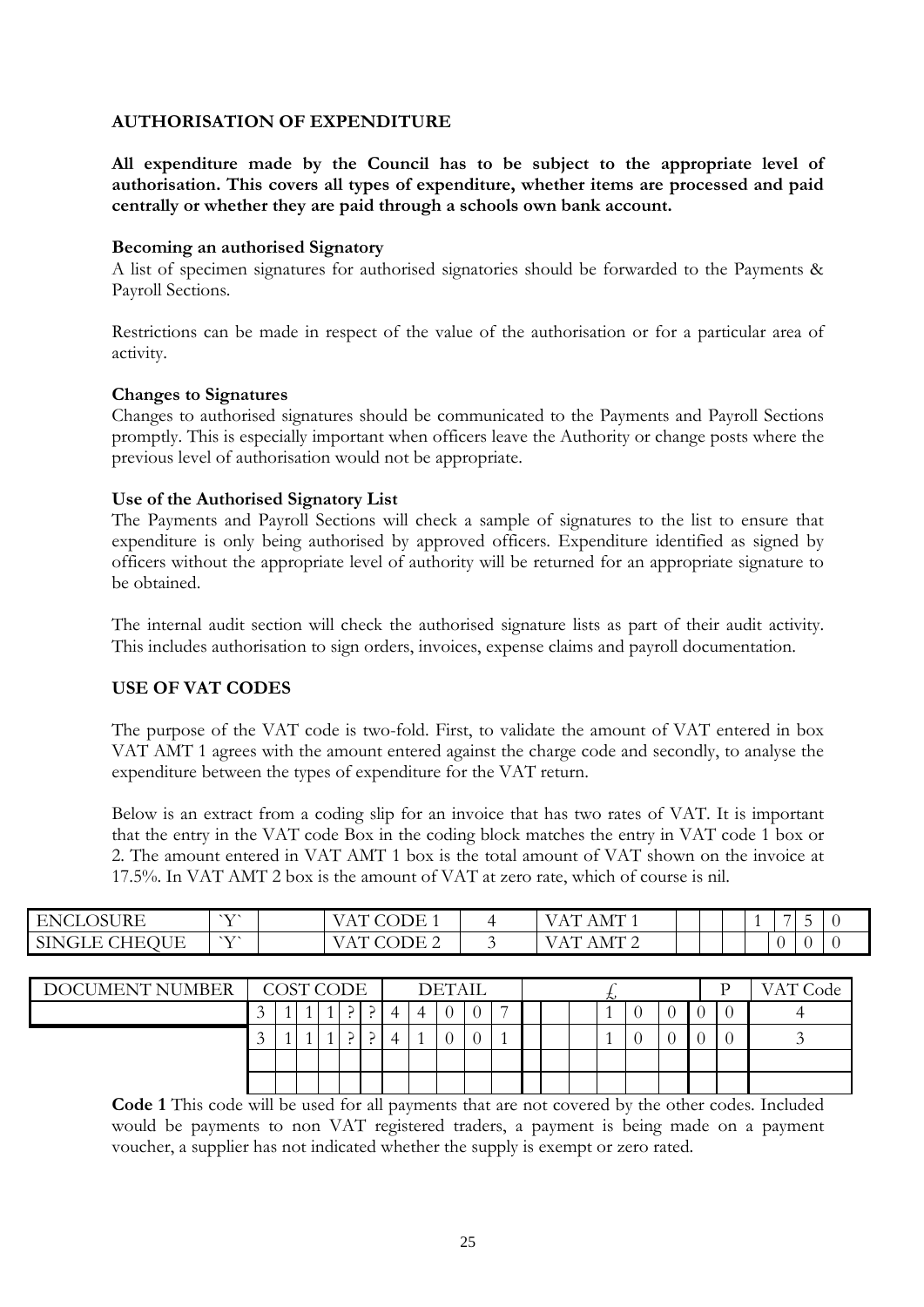**Code 2 -** This code will be used when the supplied goods or service is exempt but only use this code if the supplier has indicated it is exempt, otherwise use code 1.

**Code 3 -** This code will be used when the supplied goods or service is zero rated, but only use this code if the supplier has indicated it is zero rated, otherwise use code 1.

**Codes 4 & F (see chapter 14 for new VAT rate and code) -** These codes will be used when the invoice fulfils the requirement of a tax invoice. The only exception is interim payments made on Architects/Engineers certificates to contractors in the construction industry.

During processing a validation test is done to verify the VAT amount entered so it is important that the VAT codes are correct for the entry in the VAT box.

### **TRANSMISSION OF INVOICES TO FINANCE DIRECTORATE**

- Processed invoices should be passed to the Payments Section, County Hall, regularly. They must **NOT** be allowed to accumulate.
- Where discount for prompt payment is applicable, the invoice should be stamped URGENT in red. Any other request for urgent payment must be supported by a memorandum.
- To ensure urgent payment requests are NOT overlooked, please send under separate cover.
- Specimen signatures of staff authorised to sign on behalf of the school must be registered with the Payments Section.

### **QUERIES FROM SUPPLIERS**

Schools are advised that any statement/reminder if more than six weeks old should be followed up, as payment should have been made by this time.

Suppliers will normally advise Payments Section direct, about duplicate payments. However, any school made aware of a duplicate payment should inform the Payments Section immediately.

Payment must not be made against a statement or a reminder. If the invoice has not been paid, then a copy account should be requested from the supplier. If the account includes VAT, ensure that the supplier has certified it as a true copy. The following procedure is to be taken:

- a) if a previous invoice has been passed, endorse the copy with the details of the earlier payment (i.e. date passed for payment). The coding slip (Box 3) should be endorsed with the previous passed-for-payment-date and **NOT** initialled.
- b) otherwise, check in the normal manner. If correct, certify for payment.

In either case, the copy should then be passed to the Payments Section. This is to be accompanied by a memorandum, together with the correspondence for the creditor.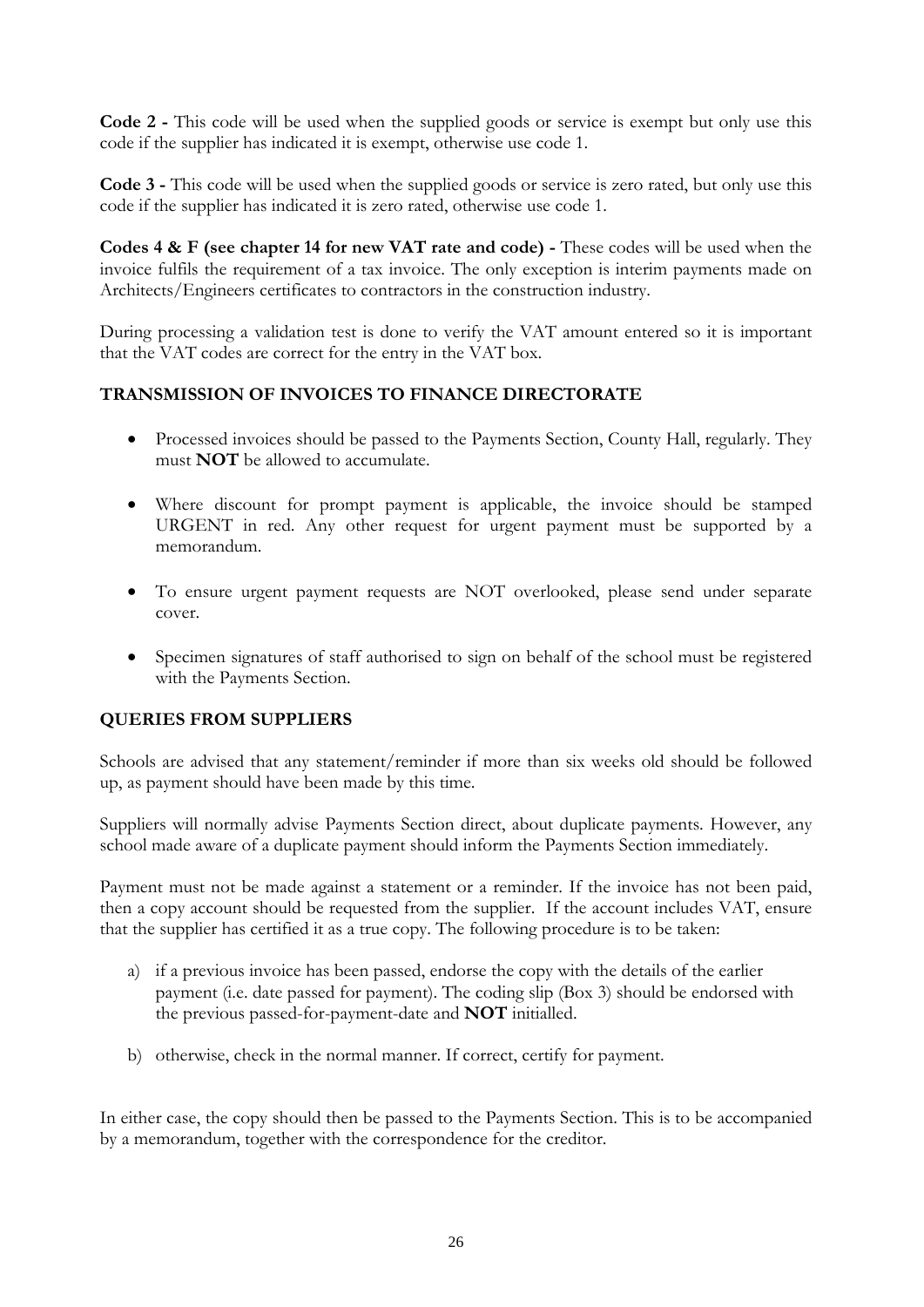### **VALUE ADDED TAX**

When an error on an invoice is found which affects the VAT payable, the invoice must **NOT** be altered. A letter must be sent to the supplier requesting a supplementary tax invoice or tax credit note as appropriate. The original invoice must be retained until the adjusting document is received.

Under NO circumstances must a payment voucher be raised to pay for a supply or service on which VAT is payable. Such a course of action is described as "self-billing" by HM Customs and Excise, and without specific authority, is forbidden by VAT regulations. A tax invoice must always be obtained from the person or company making the taxable supply, where one has been made.

Schools should compare prices offered by firms that are/are not registered for VAT, for example:

| Registered     | $\angle$ 120.00 inclusive of VAT,<br>cost to school, $f_{.}100.00$ | (based on VAT at $20\%$ ) |
|----------------|--------------------------------------------------------------------|---------------------------|
| Non-registered | $\angle 105.00$<br>cost to school, $f$ , 105.00                    |                           |

#### **SERVICE ACCOUNTS**

Invoices for the supply of gas, water and electricity should be checked as follows:

- a) latest meter readings to be verified and entered in the School's records;
- b) the previous meter reading should be checked against the entry in the School's records;
- c) the consumption (i.e. the number of units used in the period) should be considered for reasonableness;
- d) where such services are supplied at contract prices, invoices should be checked for compliance with the agreed contract price.

When suppliers' use estimated readings to render accounts, over-billing can occur. When subsequent actual readings indicate there has been an overcharge, refund cheques may be sent. These **must** be paid into the school's delegated budget. The VAT exclusive element is coded to where the expenditure was coded, with the VAT element coded to VATIN, no detail code. The VAT status code is 1.

All refunds should include VAT, and therefore this VAT amount **must** be paid back to HM Customs and Excise. This is best achieved by the supplier issuing a credit note that is then passed to the Payments Section, certified and coded as a normal bill.

### **NEW SUPPLIERS**

No new suppliers are to be set up without bank details being obtained. These must be in writing from the supplier (can be fax or email) and attached to the invoice when submitting for payment.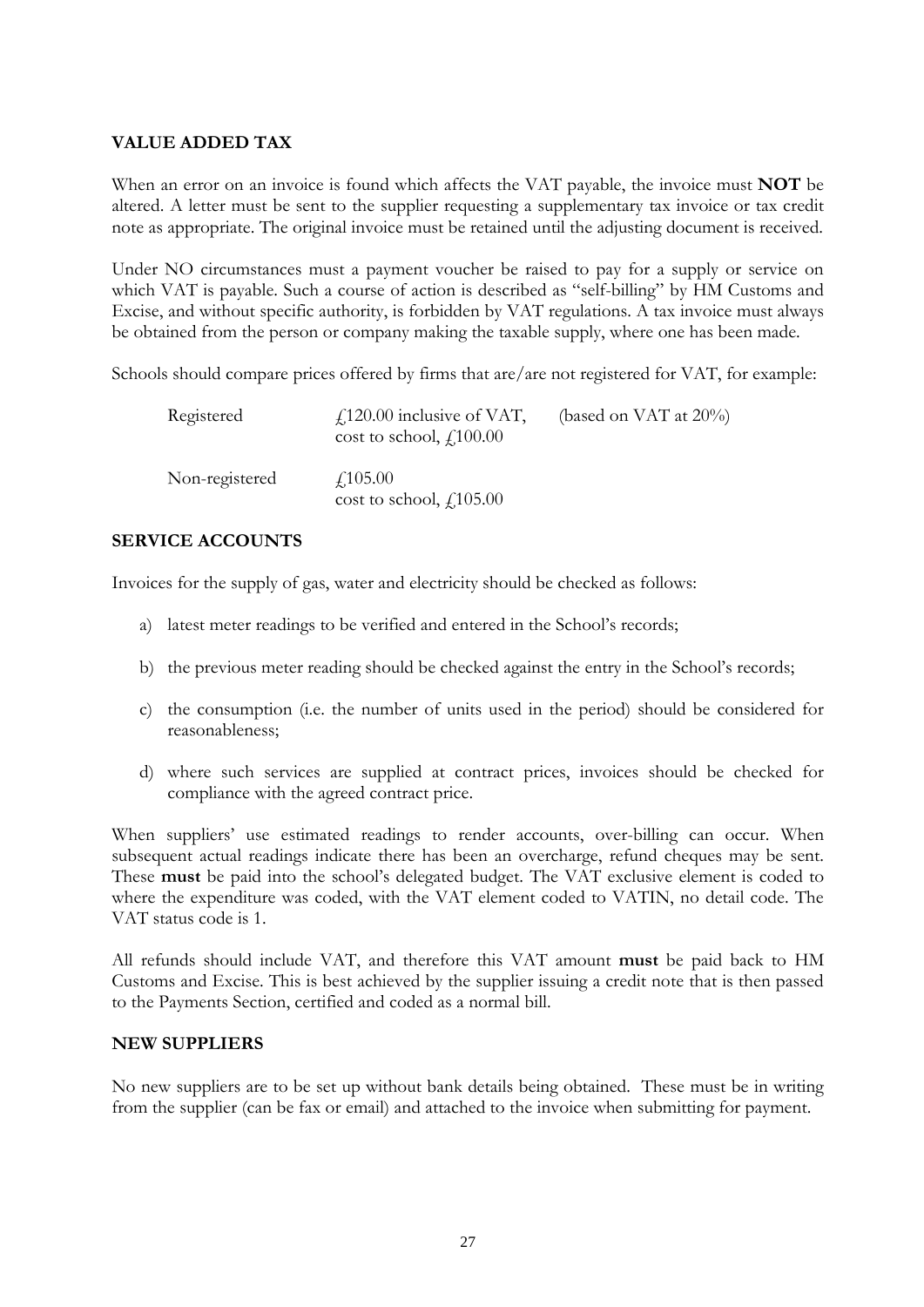### **CONSTRUCTION INDUSTRY SCHEME**

Special conditions apply to work carried out under the Construction Industry Scheme (CIS). This type of work includes construction, installation, repairs, decorating and demolition.

Invoices for such work must be endorsed/stamped with the type of certificate or registration card the supplier holds. If necessary Income Tax will be calculated, deducted and recorded in the Payments Section before the invoice is processed for payment.

Any queries regarding the scheme, work covered by the scheme and types of certificate/registration cards held by suppliers should be made to Amanda Brown in the Payments Section.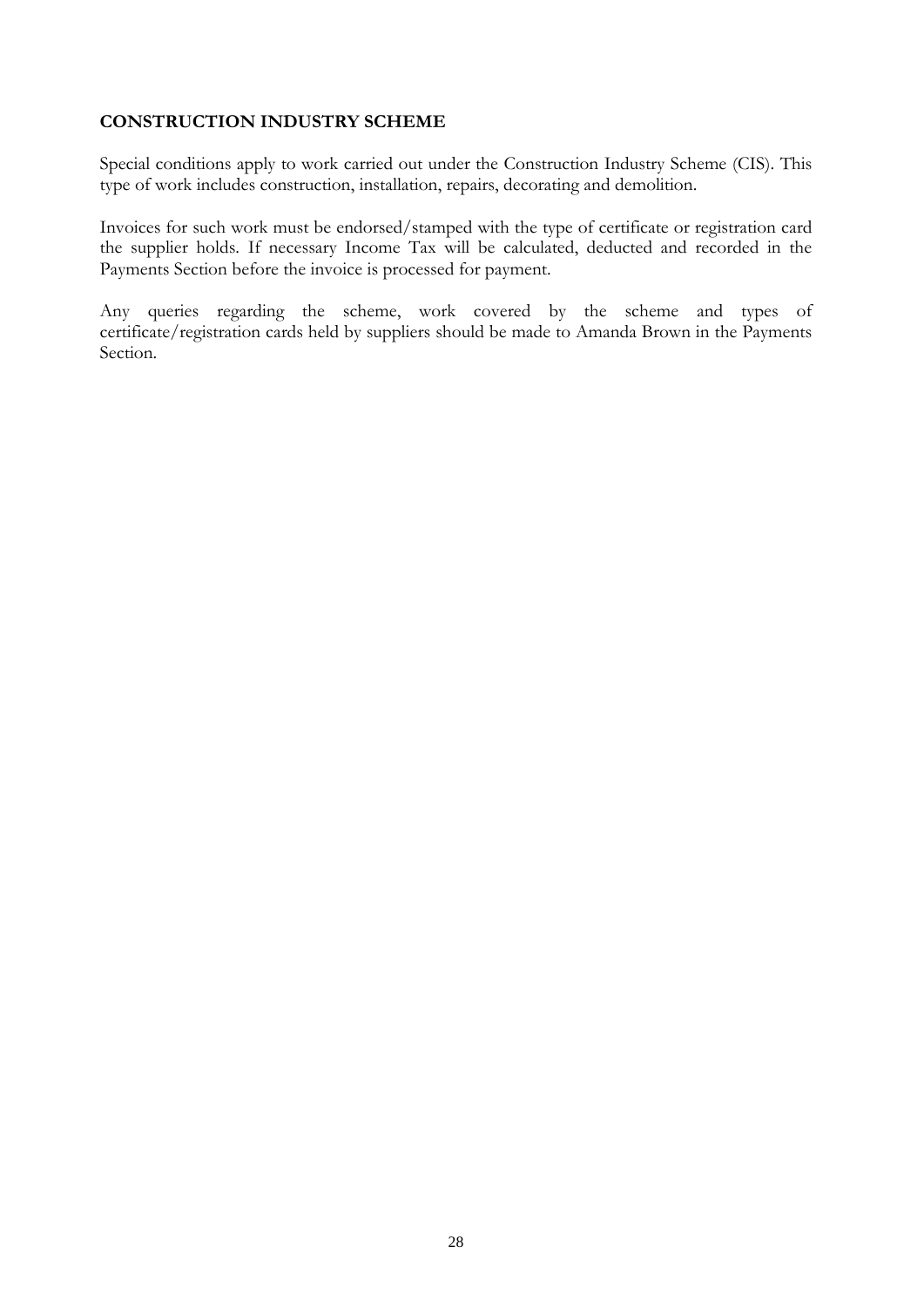### **CORPORATE BILLING AND COLLECTION**

### **CORPORATE BILLING'S RESPONSIBILITIES**

The Corporate Billing Section, based at County Hall, Beverley, is responsible for raising and dispatching invoices requested by the School. The Section will take initial recovery action and will refer bad debts to the East Riding of Yorkshire Council's Credit Control Section.

### **WHERE YOUR SCHOOL DECIDES TO USE THE SECTION WE WILL:**

- a) Maintain the computerised debtors system in an accurate and efficient manner in accordance with relevant legislation and in line with East Riding of Yorkshire Council's Financial Regulations.
- b) Raise and despatch accounts to debtors normally within four working days following the day that a properly completed request to raise an invoice is received from the school.
- c) Check the viability of codes, calculations and VAT shown on invoice request forms based on information that has been made available to debtors staff.
- d) Create and maintain records to enable invoices to be produced on their due dates for recurring charges.
- e) Post daily to the correct account within the debtors system all payments received by arvato.
- f) Take appropriate recovery action:
	- If after 21 days of issue, the account remains unpaid, a first reminder notice will be issued (this period will be extended in the case of any special arrangements).
	- If after a further 15 days, the account remains unpaid, a final notice letter threatening legal action will be produced in appropriate cases,
	- If after a further 15 days, the account remains unpaid, the debt will be passed to the East Riding of Yorkshire Council's Legal Section.
	- Prior to being recommended for write off, the School will be informed of debts which are considered to be uneconomic to recover or where the debtor has absconded.
	- Provide information on accounts outstanding monthly or as reasonably required by the School.
	- Post all associated accounting entries to the relevant financial management system on a weekly basis.
	- Account correctly to the HMRC for the VAT elements of accounts.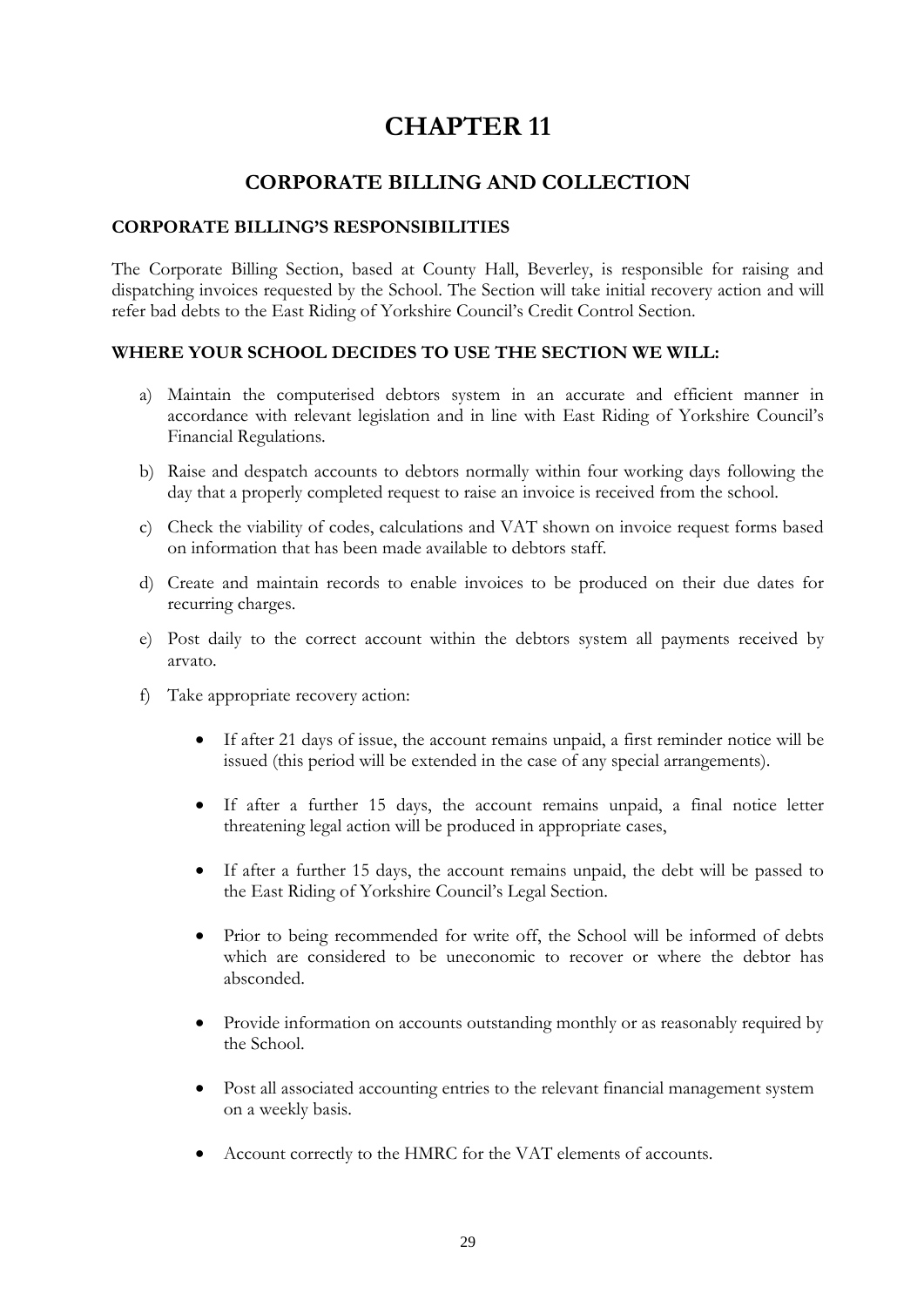### **CUSTOMER'S RESPONSIBILITIES**

- a) The School will respond promptly to all enquiries from debtors and from arvato.
- b) The School will advise the Corporate Billing Section of any amendment or action that may affect arvato's responsibilities.
- c) Make and monitor payment arrangements in appropriate cases.
- d) Refer to the School any debtor's enquiries relating to the charges made.

### **RAISING AN INVOICE**

To raise an invoice, a request should be made to the Corporate Billing Section who will supply the appropriate Word or Excel forms for completion. Individual arrangements can be made by discussion with the Corporate Billing Manager to accept requests in a different format.

The school should ensure that all requests to raise invoices are made promptly i.e. within the month the service has taken place. Delay can result in VAT penalties being incurred and possible loss of income.

Where a debt is raised the following evidence should be obtained and retained on file:

- The full name and address (including postcode) of the person/company making the request.
- Where possible the company registration number must be taken.
- In the case of a sole trader or non-limited company the home address of the owner.
- A record of the date, time, type of service/goods and the officer who dealt with the request.
- An agreement or acknowledgement from the debtor that they intend to pay for the goods/service.
- Customer Order Number.

To raise an invoice, the Sundry Debtor Request form must be completed along with a Batch Control form. **Since April 2006 it has become a legal requirement that the full name and address of the individual/company is stated on the invoice if formal recovery action becomes necessary. Therefore, full details must be included on the invoice request form. See Annex 8 and 9.** These should be forwarded without delay to the Corporate Billing Section. A copy should be retained in the originating school.

All service areas are required to ensure segregation of duties is present in the completion of invoice requests i.e. the officer preparing the request should not be the same as the officer who authorises the request.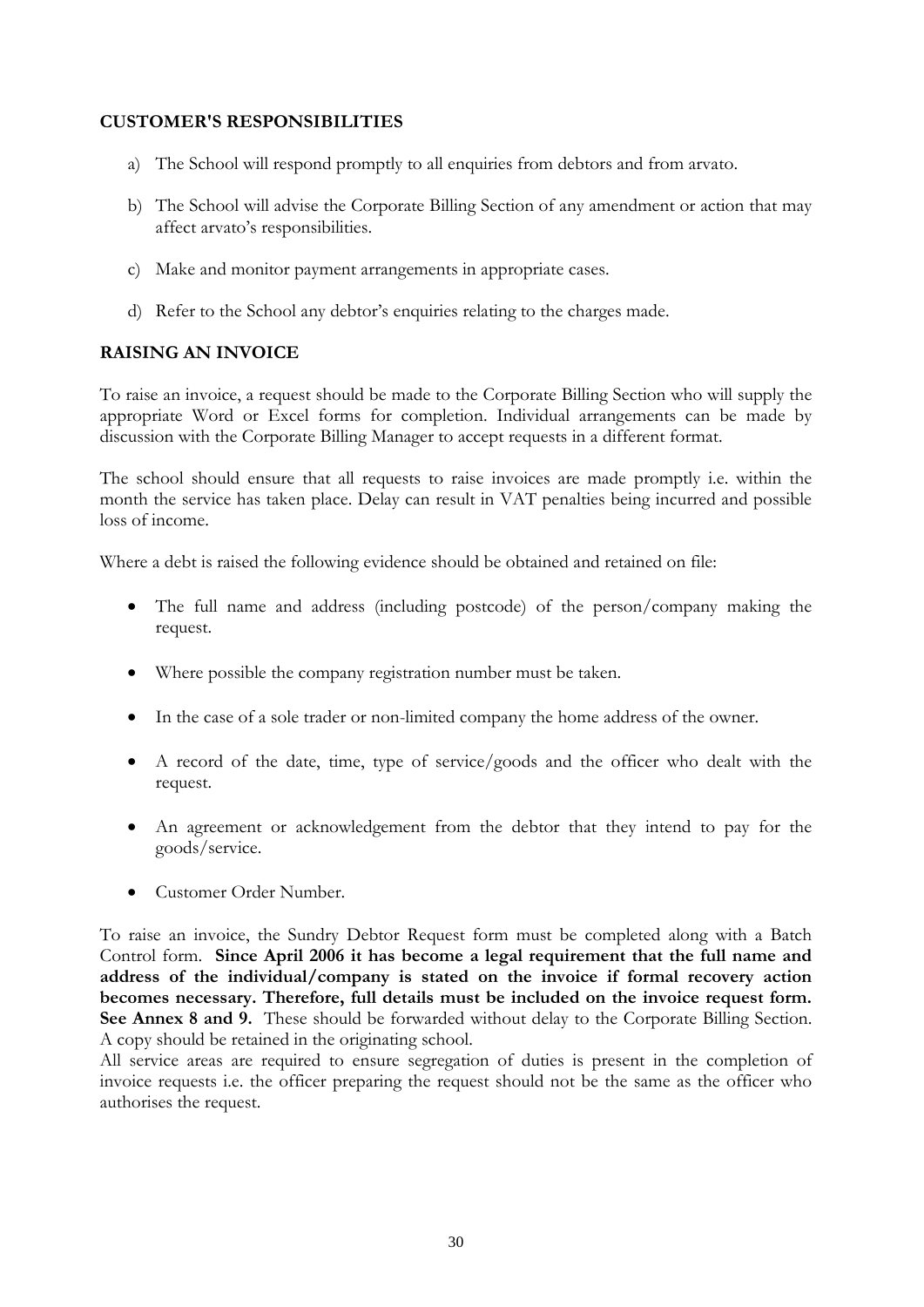The Corporate Billing Section will endeavour to raise and dispatch all requests for invoices within 4 working days.

Special Instructions can be requested by completing the appropriate form and attaching to the batch. **See Annex 11.**

### **AMENDMENTS TO ACCOUNTS / CREDIT NOTES**

Amendments to accounts must be made by completion of a Credit Note Request accompanied by a Batch Control Form available in word format from the Corporate Billing Section. These should be e-mailed to [corporate.billing@eastriding.gov.uk.](mailto:corporate.billing@eastriding.gov.uk) A copy of the form and batch control header should be retained in the originating Department. When a Credit Note Request is raised it is essential that it be endorsed with a full reason of why it is necessary.

Credit Note Requests are appropriate in the following circumstances: -

- Where a debtor has been overcharged.
- Where an account has been raised in error.
- Where the licence/agreement has been terminated.
- Where the service has ceased.

See Annex 12 for an example credit note request.

### **ACCOUNTS IN QUERY/DISPUTE**

All service disputes/queries received by the Corporate Billing Section will be acknowledged and referred to the originating school for resolution.

Recovery action will be suspended until advised by the school that the dispute/query has been resolved and the debtor has been informed. The result of which will be either:

Payment is made. Credit request is issued. Recovery action is recommenced.

The Corporate Billing Section must be kept informed of any progress or delays in resolving disputes.

In the event of the dispute/query being made direct to the originating school, and bearing in mind that reminder notices are issued after a period of 21 days, then it is imperative that the Corporate Billing Section are requested to place a hold on the account. Ideally this should be done by e-mail however if time is an issue then a telephone request can be made.

### **PAYMENTS**

Information regarding methods of paying an invoice appears on the reverse of each account and reminder notice.

In the event of the originating Department receiving payment then this must be paid against the relevant invoice number and **not the appropriate income code.**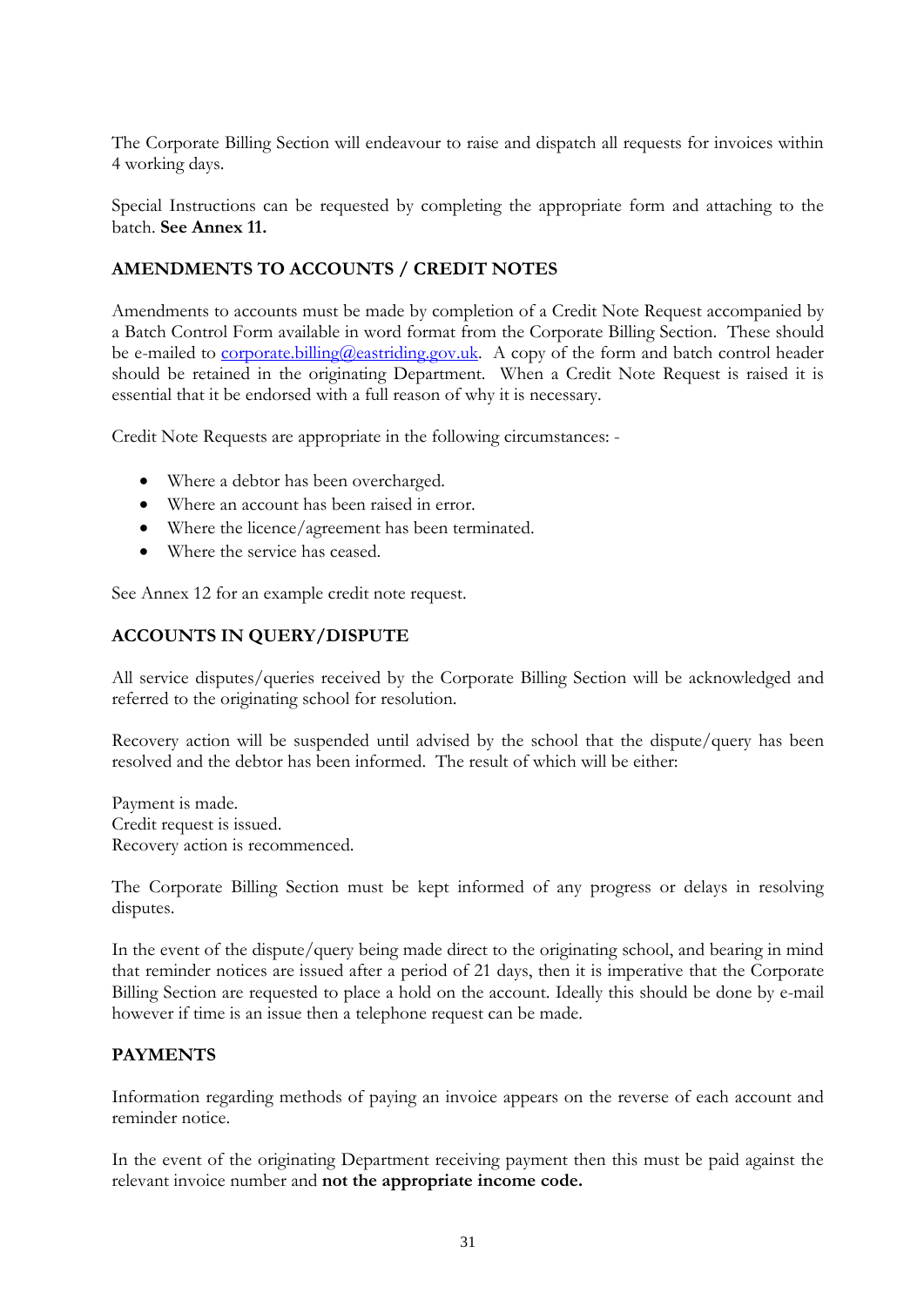Information regarding the correct invoice number can quickly be given by contacting the Corporate Billing Section on 01482 394862.

Any request regarding outstanding balances on accounts must be referred to the Corporate Billing Section.

Reports on unpaid accounts are available by contacting Corporate Billing.

Further details on sundry debtors is included in Annex 10.

**If you would like to discuss the service in further detail or would like to raise a specific issue please contact the Assessment, Payment and Billing Manager, Liam Wilcox, tel 01482 394851, liam.wilcox@eastriding.gov.uk**

#### **Writing Off Debts**

The East Riding of Yorkshire Council's Financial Regulations state the following regarding writing off debts:-

Subject to their keeping records in a form approved by the Head of Finance, Directors may writeoff debtsof up to  $\sqrt{5,000}$  in total,

Write offs over  $f_{25,000}$  require the approval of Cabinet.

#### **Disposal of Stock /Inventory Items**

A Governing Body can dispose of stock or inventory items not required over which it has delegated responsibility. This is subject to the following conditions: -

- i) For individual items with a value below  $f_1$ 5,000, no approval is required from the Director of Children, Family and Adult Services (CFAS). This is as long as the income is maximised, and that proper records are maintained.
- ii) The approval of the CFAS Committee is required to dispose of an item, which has a value greater than  $\sqrt{5,000}$ .
- iii) A Governing Body can delegate authority to dispose of items required. The full Governing Body must sanction a disposal if it is to either a member of staff, or to a member of the Governing Body, when the value is more than  $\ell$ 250.
- iv) Income must be banked using East Riding of Yorkshire Council paying-in slips.
- v) There will be VAT involved in this income EXCEPT when sold to another Authority centre or department. The School Management Accountant will provide a VAT invoice for any purchaser requesting one.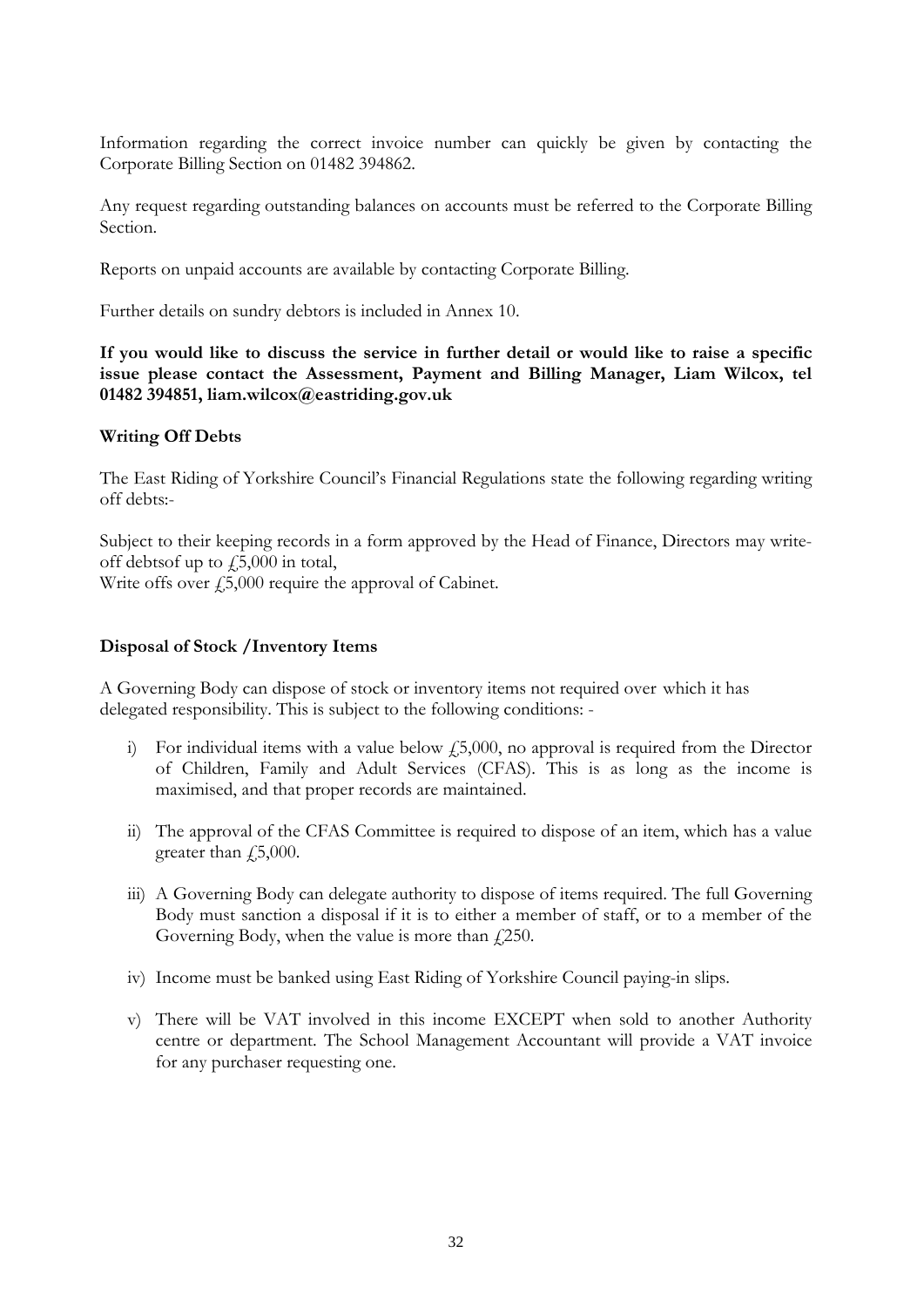## **HOW TO PAY YOUR BILL**

| TELEPHONE/<br><b>INTERNET</b>         | You can pay by Debit Card (Maestro, Delta, Electron and Solo)<br>or Credit Card payments (Visa & Mastercard-<br>administration fee applicable)                           |                             |  |  |  |
|---------------------------------------|--------------------------------------------------------------------------------------------------------------------------------------------------------------------------|-----------------------------|--|--|--|
|                                       | Via the Internet at <b>www.eastriding.gov.uk</b> , select on-line<br>payments and follow the instructions on screen.                                                     |                             |  |  |  |
|                                       | Or telephone 0845 1200020 and select option 4<br>24 hours a day 7 days a week                                                                                            |                             |  |  |  |
| <b>CHEQUES</b><br>(AND POSTAL ORDERS) | Should be crossed and made payable to<br>"The East Riding of Yorkshire Council"                                                                                          |                             |  |  |  |
| <b>CASH</b>                           | Only send by Registered Post                                                                                                                                             |                             |  |  |  |
| <b>BY POST</b>                        | Please tear off the payment slip and send it with your payment to:<br>PO Box 83, Beverley, HU17 9YR<br>(No receipt will be issued, unless the whole invoice is enclosed) |                             |  |  |  |
| <b>IN PERSON</b>                      | Payment may be made at any of the collection offices shown<br>below between:                                                                                             |                             |  |  |  |
|                                       | 9.00 a.m. to 4.30 p.m. Monday to Thursday and<br>9.00 a.m. to 4.00 p.m. Friday                                                                                           |                             |  |  |  |
|                                       | <b>Customer Service Centres</b>                                                                                                                                          |                             |  |  |  |
|                                       |                                                                                                                                                                          |                             |  |  |  |
|                                       | Hull Road, Anlaby                                                                                                                                                        | 2 New Road, Hedon           |  |  |  |
|                                       | Cross Street, Beverley                                                                                                                                                   | Peeler House, Hessle        |  |  |  |
|                                       | Town Hall, Bridlington                                                                                                                                                   | 75 Newbegin, Hornsea        |  |  |  |
|                                       | Civic Centre, Cottingham                                                                                                                                                 | Pocela Centrel, Pocklington |  |  |  |
|                                       | West Garth, Driffield                                                                                                                                                    | Queen Street, Withernsea    |  |  |  |
|                                       | Church Street, Goole                                                                                                                                                     |                             |  |  |  |
|                                       | <b>Cash Office</b> Samman Road, Beverley (not open Friday)                                                                                                               |                             |  |  |  |
|                                       | Self Service Points (Cash or Debit cards only)                                                                                                                           |                             |  |  |  |
|                                       | Howden, 69 Hailgate<br>Market Weighton, Old Magistrates Court, Beverley Road                                                                                             |                             |  |  |  |
|                                       | Brough, East Riding Petuaria Court, Centurion Way                                                                                                                        |                             |  |  |  |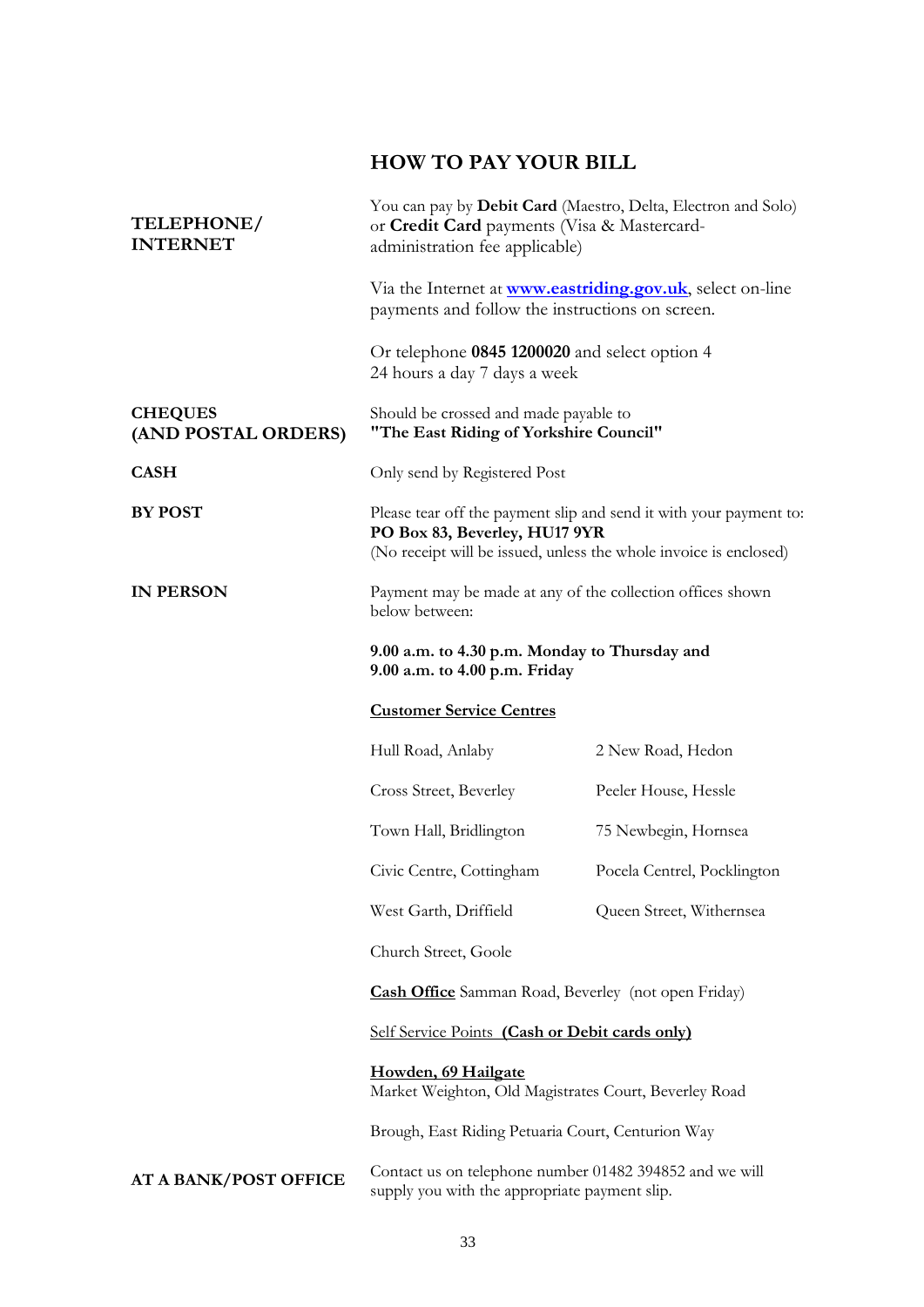### **COLLECTION SERVICE**

### **INTRODUCTION**

The Collection's service primary role is to receive and receipt income due to East Riding of Yorkshire Council. Mainly this is through the cash offices located throughout the area and via the National Westminster Bank who are the Authority's authorised bankers.

### **SERVICE PROVIDED**

The Collection's Service will:

- a) Provide a cash receipting service at the 12 agreed locations.
- b) Provide receipts for all cash paid in.
- c) Arrange for the banking of all cash, cheques and postal orders received.
- d) Offer limited basic advice.
- e) Provide an advice service regarding cash collection.

### **SCHOOL'S RESPONSIBILITIES**

The School will:

- a) Use the cash offices or the National Westminster Bank. In exceptional cases another bank or the post office may be used but this should only be done with the approval of the Principal Collection Officer.
- b) Use a suitable receipt book for their customers available from the Principal Collection Officer.
- c) Provide a telephone service manned by suitable staff to answer queries from cashiers regarding their customers.

### **CONTACTS**

**If you would like to discuss the service in further detail or would like to raise a specific issue please contact Lee Parker, Team Leader (Collections), tel. 01482 394902 or 01482 394908.**

**To obtain receipt books please contact:** Collection Team Leader – Lee Parker Arvato 01482 394902

#### **To obtain Bank or Post Office paying in books please contact:**

| Cashiers Admin |              |
|----------------|--------------|
| Arvato         | 01482 394910 |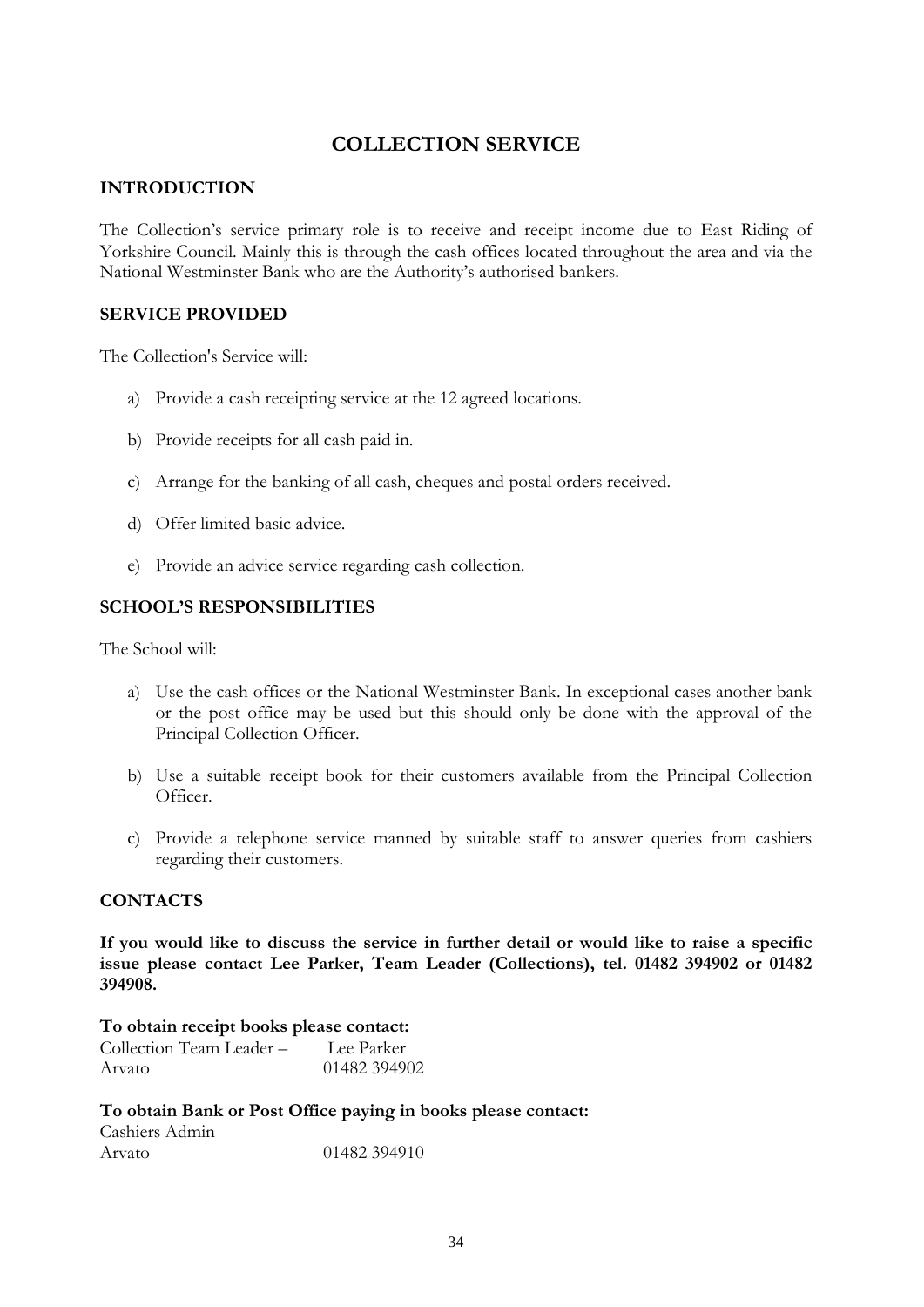### **PAYROLL**

### **PAYROLL ADMINISTRATION**

#### **Payroll Forms**

Hard copies of the Payroll forms can be obtained from Schools Admin Support Team on 01482 392020. The information given below contains details of what is essential when completing forms that have to be processed by the Payroll teams.

### **Form SAL1c**

This is a claim for completion by the school in respect of supply teacher work. The form should be completed where schools arrange cover direct with the supply teacher(and not booked via eteach agency – see below. The SAL1C should be submitted to Personnel immediately at the end of the calendar month. The form should clearly show the school name, cost centre and days, (FD) half days (AM or PM) and hours worked. Each line on the SAL1c should also indicate the school's cost centre to which the payment should be made, *do not* put in the supply teacher detail code of 12021.

#### **Form P203 Monthly/4 Weekly Additional Hours /Overtime Form.**

Form P203 is completed for contracted monthly paid support staff that have worked additional hours in the month. Again, the form must be completed and submitted as soon as possible after the end of the calendar month. The form should be forwarded to the Payroll Section. The employees name, reference number and pay source must be shown to avoid delays in making payments to the employee.

Only time worked over and above contracted hours should be shown on this form, hours worked up to a total of 37 each week are payable at plain time (0011). Hours worked in excess of 37 in a week will be paid at overtime rates (1.25) on allowance code 0018. Hours must be entered in decimal format (e g three and a quarter hours should be entered as 3.25; five hours should be 5.00). A cost centre and detail code must be entered for all lines. This form is available on the schools intranet site.

### **Weekly Timesheet – PE11 (Caretakers)**

For completion and submission on a weekly basis by contracted caretakers where additional hours or a shortfall in hours has occurred in the week. They should record all hours worked including lettings that are now paid under the collective agreement. Payroll will pay hours worked over the weekly contracted hours as additional hours at plain time (up to 37 hours per week) or overtime at 1.25. Any sickness must also be shown on the timesheet.

Weekend Heating duties are recorded on the timesheet. As usual, employee name, reference number, schools cost centre and pay source number should be shown on the timesheet.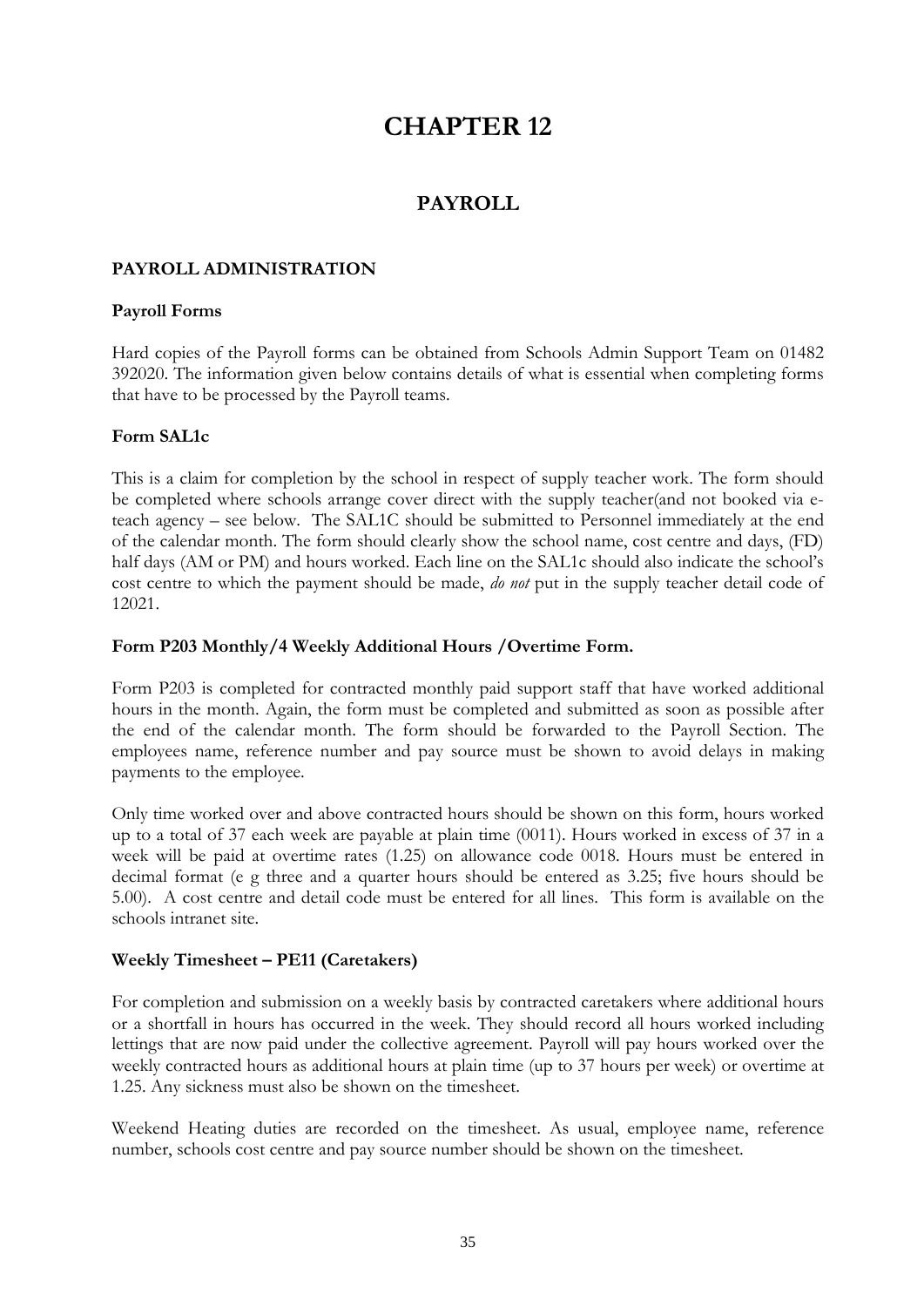### **Weekly Timesheet P100 (used by education establishments for contracted staff who are paid 4 weekly)**

Again, the employee name, employee reference number, school's cost centre and pay source should be shown.

Completion and submission by schools on a weekly basis is required where there have been additional hours, a shortfall in hours or sickness by an employee.

Record all hours worked in the week and costing requirements. Payroll will pay hours worked over the weekly contracted hours as additional hours at plain time (up to 37 hours per week) or overtime at 1.25. Any sickness must also be shown on the timesheet. Cost centres and/or detail codes need only be entered if they are different to those normally attached to the post.

### **Weekly Timesheet P101 (used by educational establishments for casual staff or contracted staff performing other CASUAL work).**

Again, employee name, employee reference number, schools cost centre and pay source should be shown.

Completion and submission by schools is required on a weekly basis where there has been casual /non-contracted work undertaken. Unlike the P100, cost centres and detail codes must be entered in all cases.

All hours worked in the week must be recorded.

### **Supply Teachers – booked via East Riding Supply Service.**

The Supply Service operates the eteach system whereby the schools log on and book supply teachers on line. In these instances there is no need to complete a SAL1c. Please refer to guidance provided by ERSS and eteach in this respect.

The contact telephone number for ERSSe-teach for issues relating to pay is 01482 392509, email on [supply.service@eastriding.gov.uk](mailto:supply.service@eastriding.gov.uk)

Please be mindful that East Riding Supply Service operate term time only. During school holidays there is a limited service.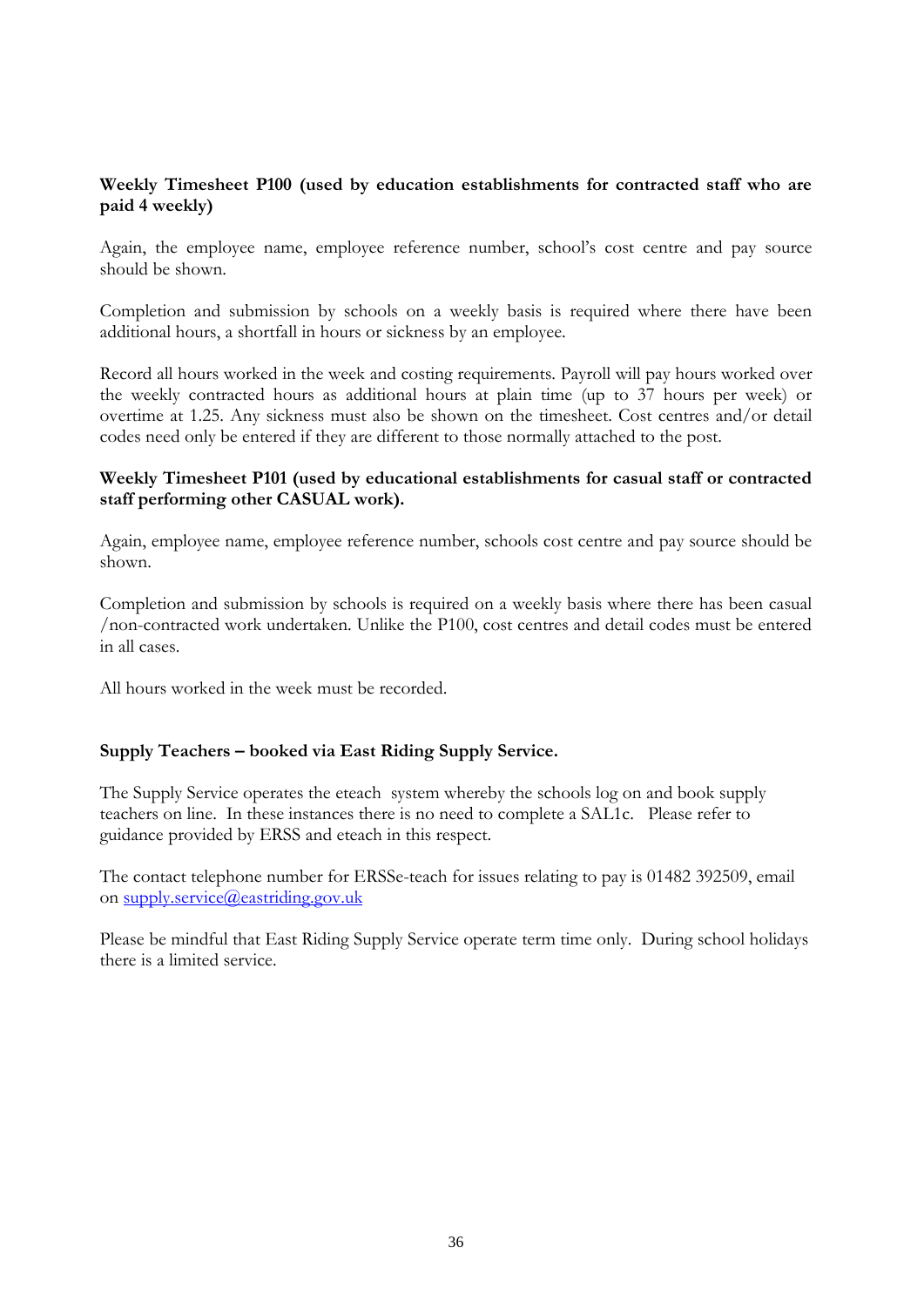# **PETTY CASH/IMPREST & PURCHASE CARDS**

### **Introduction**

**Imprest accounts, also known as petty cash accounts, are opened throughout the Council and are used for the purchase of small, urgent items of expenditure.**

#### **Use of Imprest/Petty Cash Accounts**

Imprest/petty cash accounts are, in general, intended for purchasing low value, urgent items. Payments can also be made when a supplier requires immediate payment although this should be discouraged. In no circumstances should the imprest account be used to replace the official ordering and payments system.

Cash, chequebooks and receipts held in relation to the account should be kept separate from all other cash such as school funds, amenity funds, income from telephones or other sales.

The Imprest monies should never become mixed with personal monies or be used to cash personal cheques or fund I.O.U's. The account should never be used to pay salaries/wages or travel and subsistence of persons employed by the Council. Payments by Direct Debit/Standing Orders are not permitted.

#### **Security**

All cash, stamps and chequebooks should be kept in a safe or strong room. If there is no safe or strong room available they must be kept in a locked drawer or cabinet in accordance with insurance requirements.

If the officer responsible for the imprest account changes, the Payments Section should be informed. The new responsible officer should ensure they are fully conversant with the requirements of maintaining imprest account records and for submitting reimbursement claims.

If any of the signatories change on the bank account mandate (all banks) the Payments Section must be informed. A new bank mandate for The Royal Bank of Scotland(NatWest)Accounts will be sent to an existing signatory on the account for completion.

#### **Purchases**

**A receipt should support all purchases**. If the expenditure is subject to VAT, a VAT receipt, such as a till receipt, must be obtained. The VAT receipt must show the following details:

- name, address and VAT registration number of the supplier;
- date of supply;
- amount payable including VAT;
- the rate of VAT;
- the description of goods and services.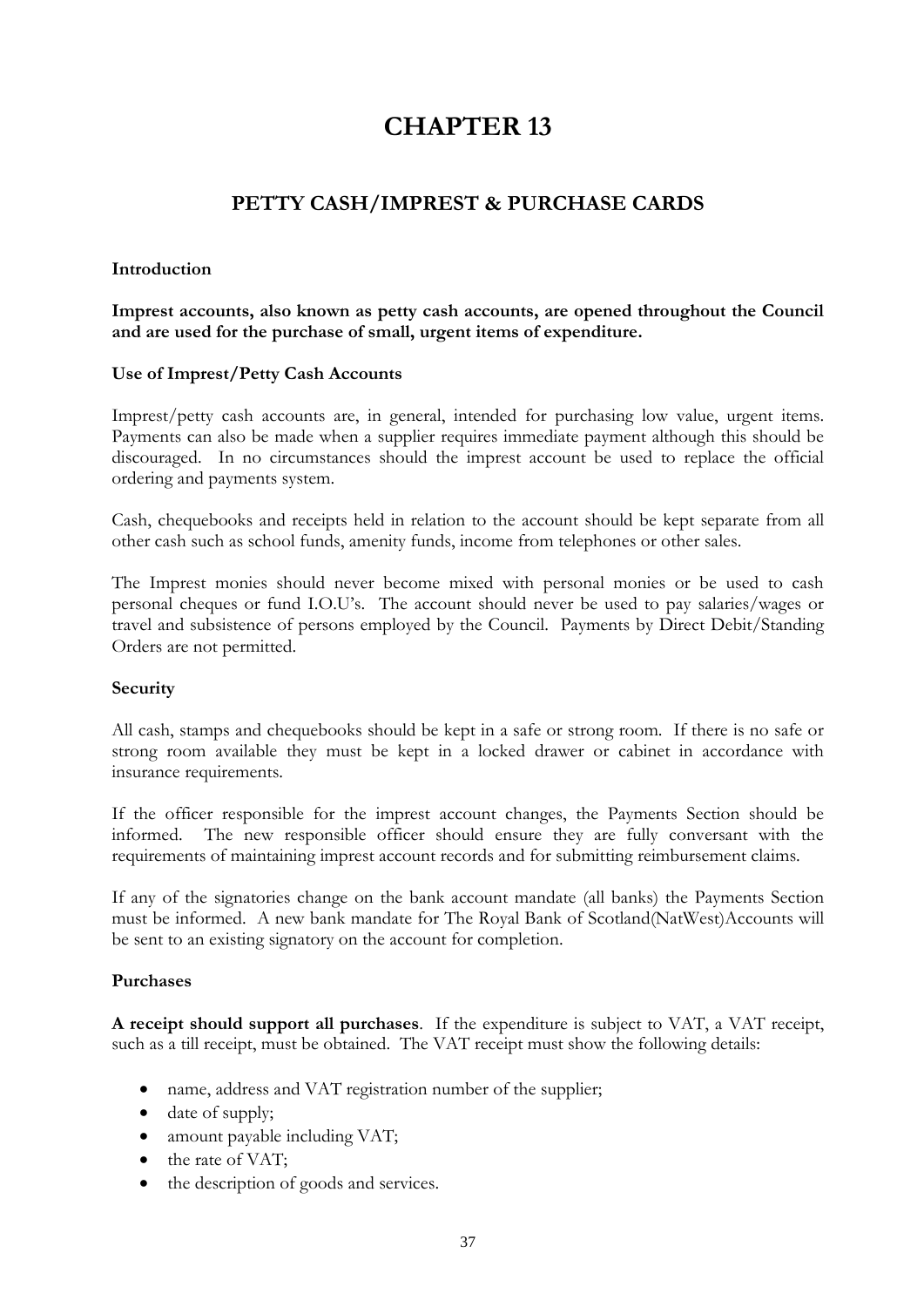This will enable the VAT to be reclaimed.

All expenditure should be coded to a valid expenditure code from, which there must be authorisation to spend.

### **Cheque Payments**

At least three employees should be authorised to sign cheques and any cheque will require two of those signatories. Cheques should only be signed when they are ready for issue and in no circumstances should blank cheques be pre-signed.

Bank accounts must not be allowed to become overdrawn and payment should not be made unless there are sufficient funds in the account.

Cheques drawn to obtain cash should be made out to PAY CASH on the payee line. The member of staff cashing the cheque, who must be one of the authorised signatories, should be asked by the bank to sign the cheque on the back. Proof of identification in the form of an East Riding of Yorkshire Council identity badge must be provided.

A bank statement should be obtained monthly. The bank statement should be checked and the balance detailed on the bank statement should be reconciled to the amount detailed on the reimbursement claim.

If a cheque is more than 6 months old and has not been cashed by the payee it is out of date (is no longer valid and could not be cashed). The cheque should be written back in to the imprest account. The entries to be made are explained at Annex 13.

If a cheque is drawn in error, and is not issued, it should be marked as 'cancelled' and kept in the chequebook. The entries to make on the reimbursement claim form are explained at Annex 13.

### **Making Reimbursement Claims**

Reimbursement claims should be submitted monthly when approximately half of the imprest will have been spent. This will ensure that you will receive the reimbursement before the account runs out of money.

The forms required to make a claim:

PC1 form – Detailed Claim (to support PC2) – Cheque Payments

PC2 form – Summary Claim for Imprest Payments

PC4 form – Postage

See Annex 13-14 for examples and notes on completion.

The forms are available electronically on the intranet and whilst they can be completed on screen they must be printed out for certification by an authorised signatory.

Enter detailed expenditure on the PC1 form and postage on the PC4 form. Transfer the total from the PC4 to the PC1 and total up the expenditure on PC1 form.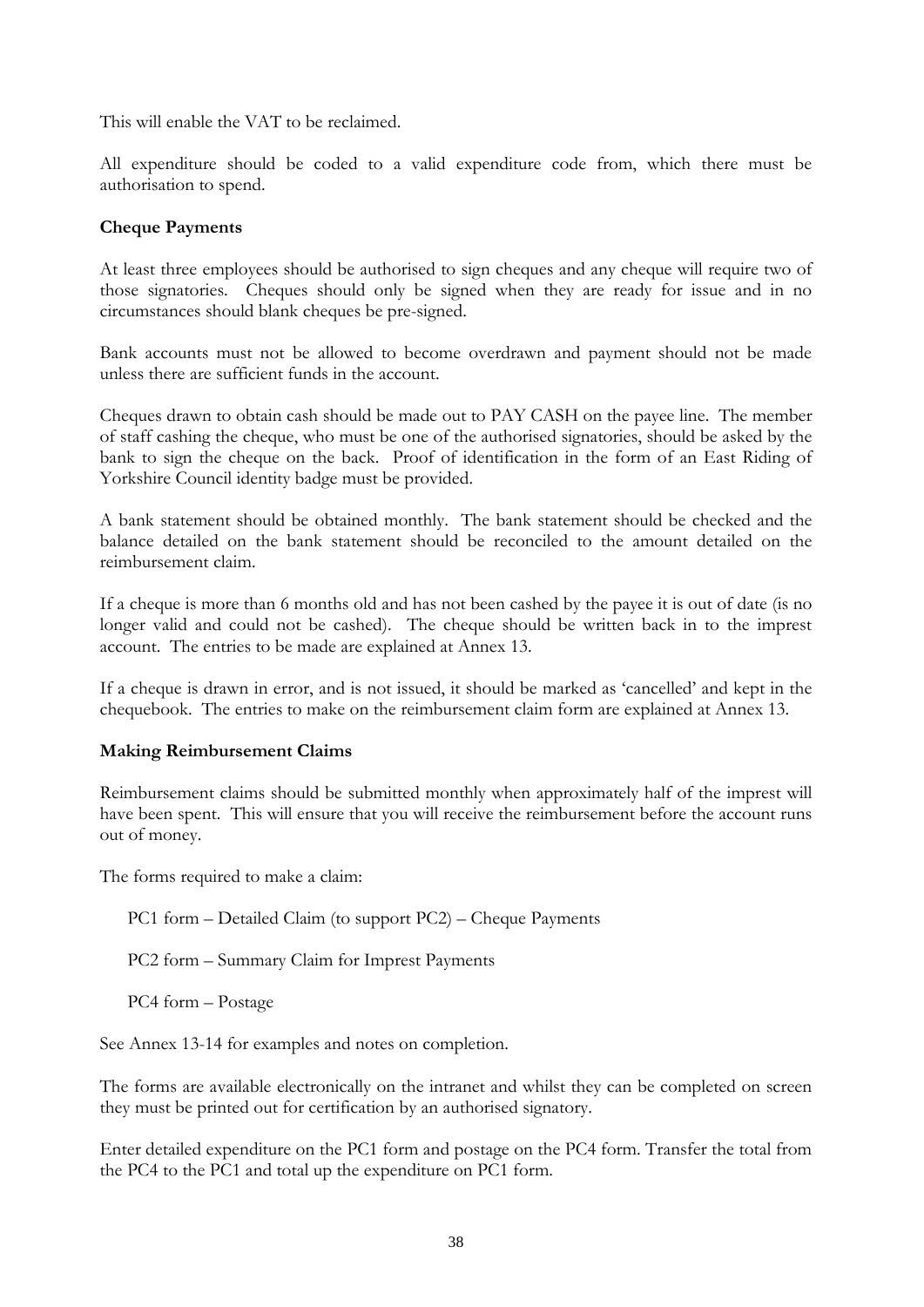The postage form PC4 and the original receipts that support all expenditure, should be firmly attached to the back of the PC1 form. If the expenditure is subject to VAT and meets the requirements as detailed previously, the VAT element should be entered separately on the claim form to enable the VAT to be reclaimed. Further guidance on VAT can be found in the VAT Reference Manual or you can seek the advice of the VAT officer.

The coding boxes on the PC1 form should be fully completed with the appropriate cost centre, detail code and VAT codes.

The expenditure on the PC1 form should be summarised on to the PC2 form. The cash in hand figure should be the actual cash and stamps in hand. The bank balance should agree to the reconciled bank statement. Any discrepancies should be investigated immediately and before the claim is submitted.

Collate the expenditure for each budget code and enter on to the coding block. This should include the schools cost centre, detail codes and the correct VAT codes.

The claim should be dated and certified by an authorised signatory. The authorising officer must check that the cash and bank balances detailed on the claim form actually agree to the cash and bank balances held. The officer who authorises the claim must not be the person who has day-today administrative responsibility for the imprest account.

The reimbursement will be paid direct to the bank account by BACS.

### **Discrepancies**

Some of the most common reasons for discrepancies are:

- the amount entered on to the claim form does not agree to the actual receipt,
- the change, after an item has been purchased, has not been returned to the petty cash tin,
- the money to cover the purchase of an item has not been taken from the petty cash tin,
- the value of stamps in hand have not been included,
- all postage/stamps used have not been entered on to the claim,
- an unpresented cheque has not been taken into account,
- an out of date cheque needs writing back into the account,
- money has become mixed up with other funds (although separate tins should always be used).

If, after investigation, the discrepancy cannot be identified, the cash in hand or the bank balance should **not** be changed to fit the needs of the claim. The imprest holder should contact the Payments Section to discuss the discrepancy and the action that should be taken to rectify the variance.

Training and guidance on imprest/petty cash accounts can be arranged with the Payments Section if required.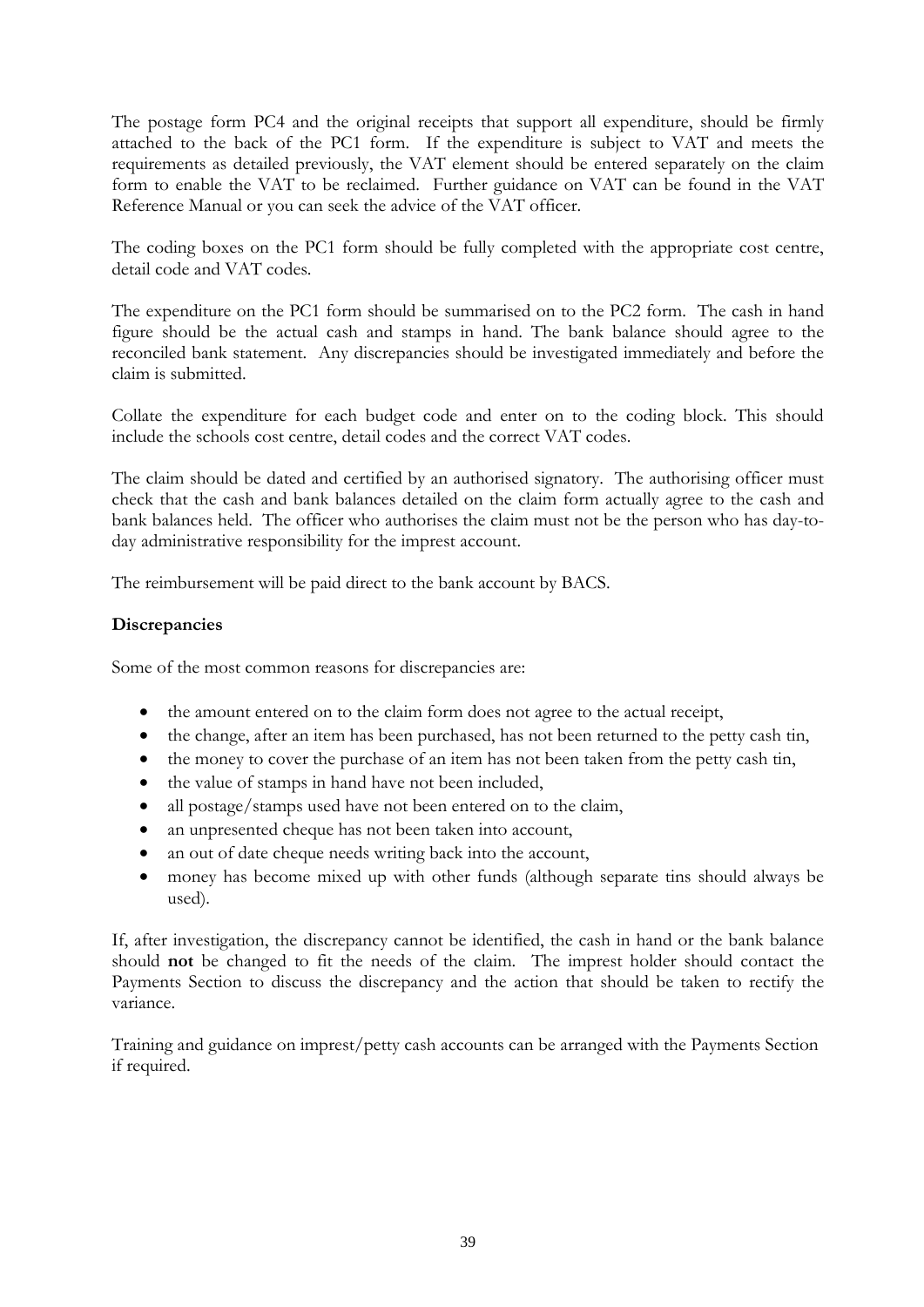## **PURCHASE CARDS - to use instead of Petty Cash**

A Purchase Card is a corporate charge card that allows cardholders to purchase goods and services from suppliers with Visa Terminals. The Royal Bank of Scotland, the Council's bank supplies the Purchase Cards to the Council.

The cards are issued in the individual officer's name in order for the officer to undertake financial transactions on behalf of the Council.

Each card when applied for has the following safeguards: -

- A single transaction limit is set
- A monthly credit limit is set
- The cards are blocked via the supplier Merchant Categories, to prevent purchasing from inappropriate supplier categories e.g. Cash or Travel.

Each Cardholder will sign an Employee Agreement and is issued with a Purchase Card User Manual (approved by Legal Services and Personnel). These can be amended to accommodate different departmental/operational circumstances.

The Royal Bank of Scotland also provides indemnity insurance to cover against lost and stolen cards and supplier fraud.

The use of Purchase Cards for the Petty Cash facility should not be used for the following

- $\bullet$  IOU's.
- Payment of Direct Debits/Standing Orders.
- Payment of salaries or wages of persons employed by the Council.
- Payment of travel and subsistence of persons employed by the Council.

Where establishments hold a cash float on no account should the purchase card be used to increase it without prior approval from the Payments Section.

## **RECONCILIATION/ REPORTS**

Details of the transactions on the card are accessed on-line via the Natwest website. Details of the registration/enrolment process are given in the user guide, which is sent via e-mail once the card is issued.

It is an audit requirement that the Head/Line Manager approves and checks the transactions on the bank statement on a monthly basis.

The Natwest recommends that cardholders complete a daily transaction log (and a sample is included in the User Manual). This can then be used to reconcile the transactions with the monthly bank statements.

Where amounts of cash are withdrawn, then individual transaction details will need to be recorded to give details of what the cash has been spent on. These details including receipts should be included on the supplement daily transaction log/spreadsheet, along with any carry forward amount to the next month.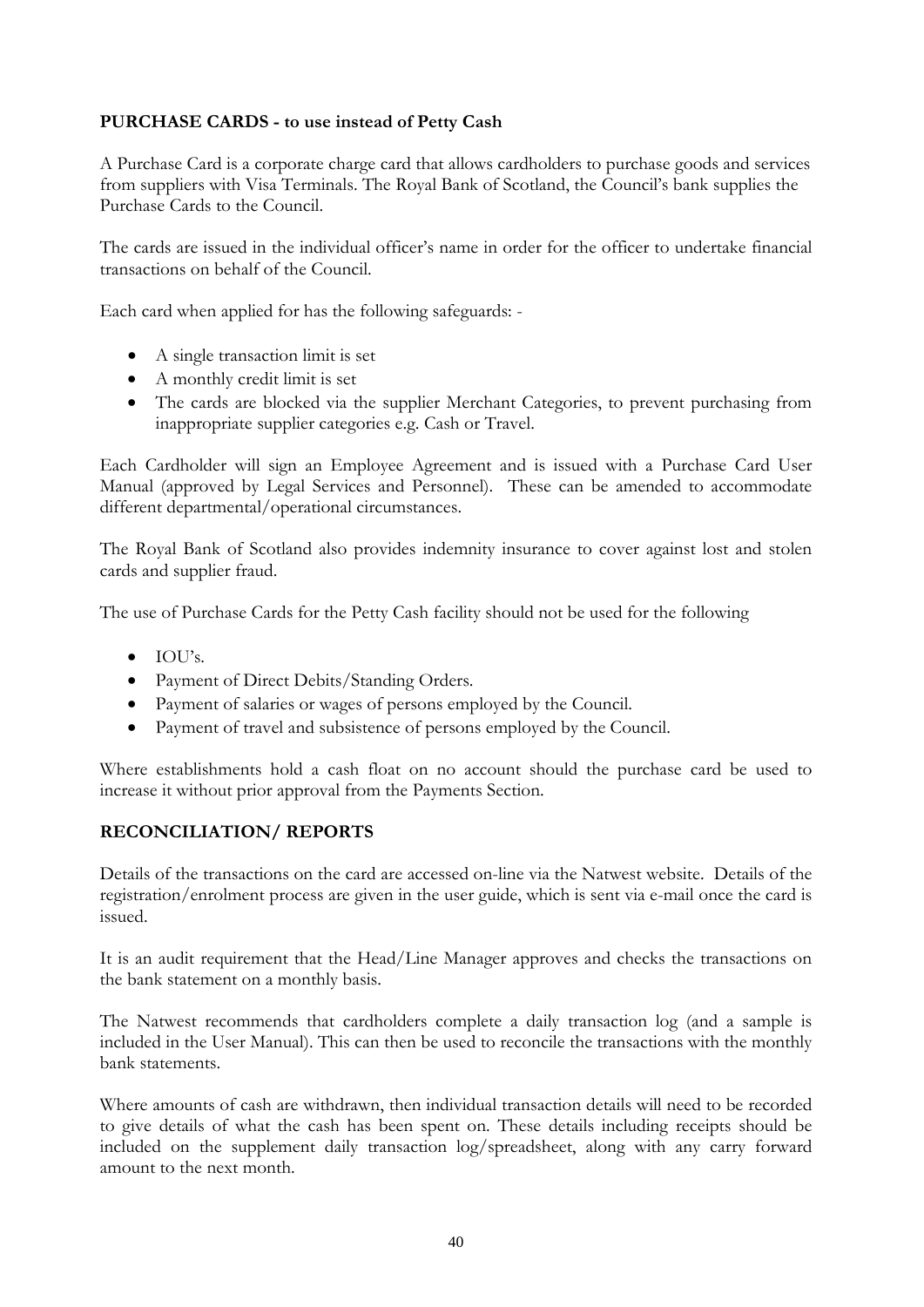All transactions will be loaded via the electronic files into the general ledger. (This currently occurs on a monthly cycle in conjunction with the bank direct debit).

### **PAYMENT CYCLES/GENERAL INFORMATION**

When a Purchase Card is used to buy goods or services, the supplier is paid by the bank four working days after the transaction is processed by the terminal.

The Royal Bank of Scotland are then paid automatically via Direct Debit by the Council on a monthly basis (on or around  $12<sup>th</sup>$  of the month).

Under the Visa rules of operation the supplier is not entitled to process the payment through the terminal, until the goods have been despatched.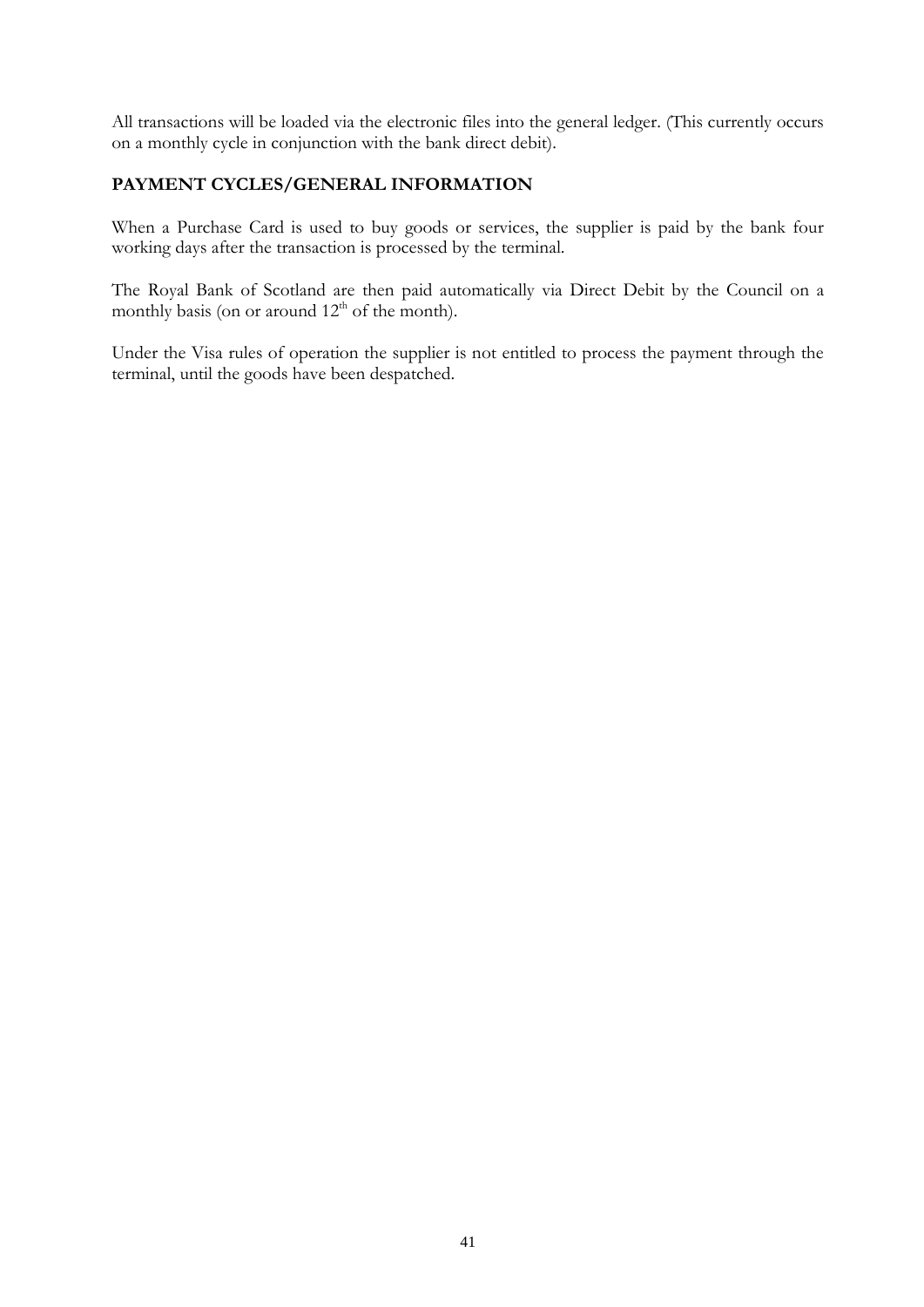### **VAT**

#### **INTRODUCTION**

It is very important that VAT is dealt with correctly when paying invoices and banking income. HM Revenue & Customs make compliance visits and has the power to collect back taxes when errors are made.

The Authority's VAT Registration No. is GB 647 4711 23. Being registered has two important implications:

- a) VAT is not an expense of the school because the Authority is allowed to recover (in most cases) the VAT charged because your school is acting as its agent when paying for goods and services from the delegated school budget. **Schools must be mindful that not all expenditure can fall within the Authority's VAT registration and VAT on expenditure may NOT be recoverable through the Authority's VAT registration. It is essential that advice is sought, particularly on capital projects, whether or not the VAT incurred will be recoverable.**
- b) Schools must charge VAT to all external bodies and individuals when they are supplied with, and charged for taxable goods and/or services through the delegated school budget. These bodies include other local authorities, the Police, Fire Service, private school funds, independent schools, F.E. colleges, and the Acting Returning Officer for Parliamentary Elections.

It follows that Schools must account for VAT correctly. This is achieved by

- identifying goods and services on which VAT must be charged
- paying-in income collected against the correct income detail code and using the correct VAT status code.

The VAT status codes are:

|                  | <b>EXPENDITURE INCOME</b><br><b>CODE</b> | <b>CODE</b> | <b>NET EFFECT</b>  |
|------------------|------------------------------------------|-------------|--------------------|
| Non-business     | 1                                        | 1           | no VAT charged     |
| Exempt           | 2                                        | 2           | no VAT charged     |
| Zero rated       | 3                                        | 3           | no VAT charged     |
| (Standard rated) | 4                                        | 6           | VAT charged at 20% |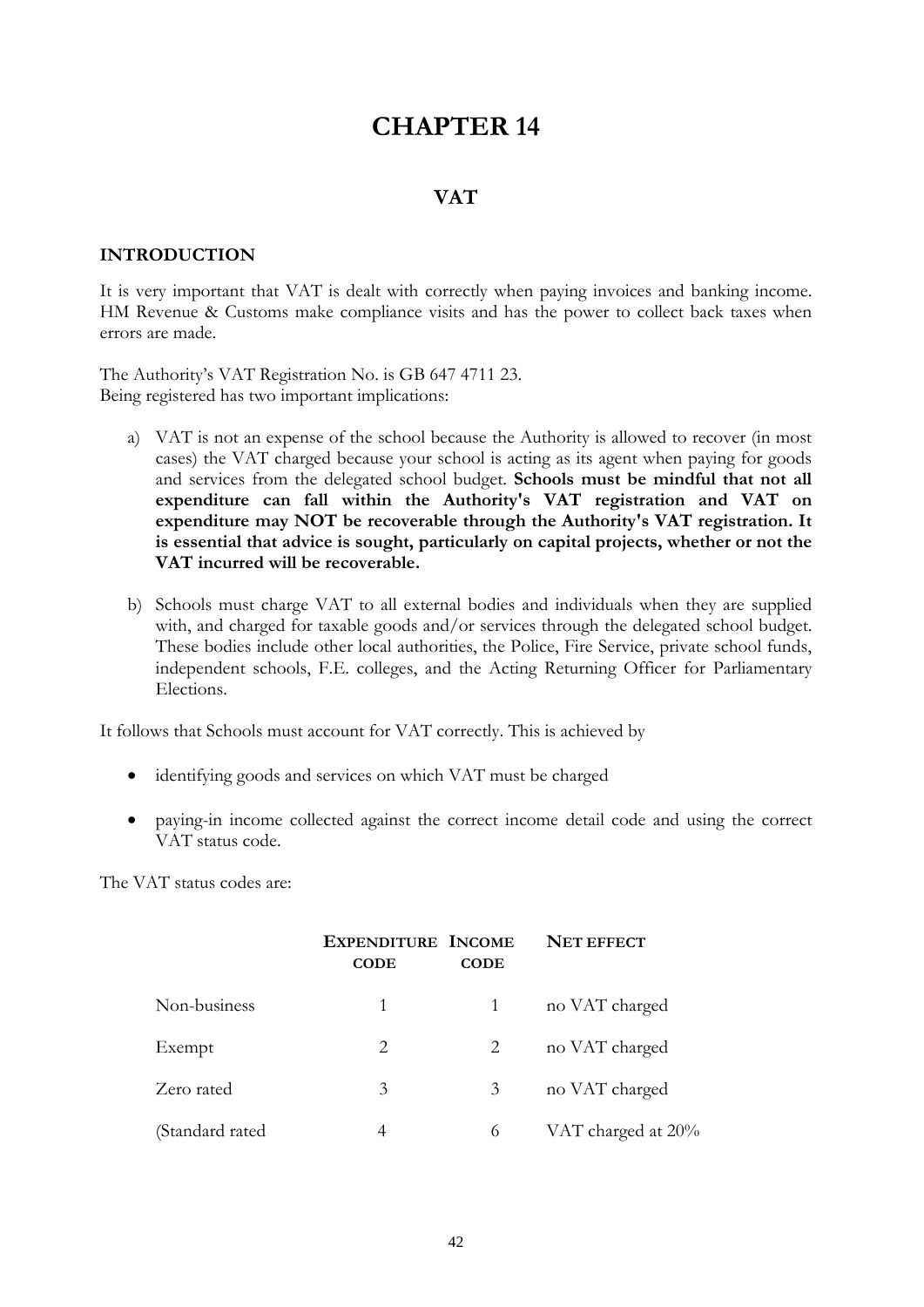| VATable             | 8 |   | VAT recovered at 10% |
|---------------------|---|---|----------------------|
| VAT only            | 9 |   |                      |
| VAT non-recoverable | C |   | VAT charged at 20%   |
| Lower rate          | F | Е | VAT charged at 5.0%  |

Categories of goods and services that have (net) no VAT charged:

NON-BUSINESS (also known as outside scope) refers to an activity that a school has a statutory obligation to provide e.g. school meals for pupils. Payment to non-VAT registered traders and payment vouchers fall into this category.

EXEMPT refers to an activity to which VAT does not apply. Generally rents and lettings, although there are (inevitably) some exceptions to this.

ZERO-RATED means that the item concerned is subject to VAT, but at a rate of 0%. A common example is books.

If in doubt about VAT, contact the VAT Accountant, Jane Gibson (01482 394246)

## **VAT INVOICES**

It is only possible to reclaim VAT if an authentic VAT invoice is held. It is essential that at the time of payment, VAT is only coded to the VAT account if an invoice meeting the requirements described below is held. HM Revenue & Customs will disallow reclaims if this document is not produced.

### **A Full VAT invoice must show:**

- an identifying number;
- suppliers name, address and VAT registration number;
- the time of supply (tax point);
- the name of your school and address;
- a description which identifies the goods or services supplied.

### **For each description**:

- the quantity of goods or extent of the services;
- the charge made, excluding VAT;
- the rate of VAT;
- the total charge made, excluding VAT;
- the rate of any cash discount offered;
- the total amount of VAT charged.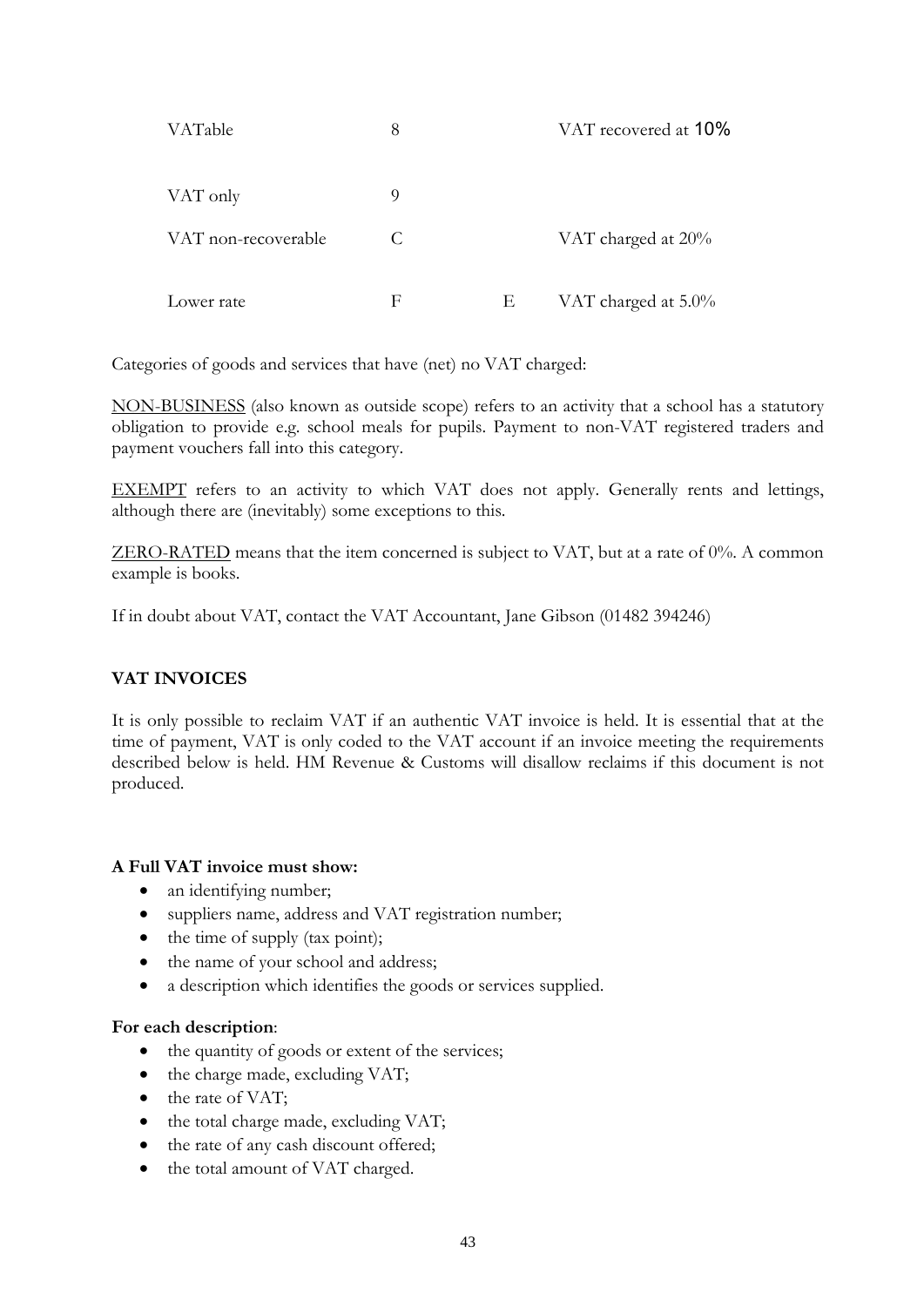A less detailed invoice is an acceptable alternative to a full tax invoice if the value of the goods or services is less than  $\frac{1250}{250}$  including VAT. The requirements are:

- the time of supply (date);
- a description which identifies the goods or services supplied; and for each VAT rate applicable, the total amount payable, including VAT and the VAT rate charged.
- the suppliers VAT registration number;

An alternative to a full tax invoice is a modified tax invoice. The requirements are:

• the VAT-inclusive value of each standard-rated or reduced rate supply instead of the VATexclusive values.

At the foot of the invoice, it must show separately the total:

- VAT-inclusive value of the standard-rated or reduced rate supplies;
- VAT payable on those supplies;
- value, excluding VAT, of those supplies;
- value of any zero-rated supplies included on the invoice; and
- value of any exempt supplies included on the invoice.

In all other respects the invoice should show the details required for a full VAT invoice.

If a school is offered an invoice that does NOT meet the above criteria, a proper tax invoice should be sought. Without it, VAT cannot be reclaimed. Generally, supermarket receipts, for example, are not acceptable as tax invoices. This would make the charge to a school greater than it should be.

The supplier of goods from other EU countries may zero-rate the transaction if the Authority's registration number has been given e.g. quoted on the order. If VAT is shown, this will be foreign VAT and is irrecoverable and becomes a charge to your delegated school budget.

### **TIME LIMIT FOR RECOVERING VAT**

If an invoice is paid more than four years from the tax point, which is usually the date of the invoice, HM Revenues & Customs will no longer refund the VAT to the Authority. Late payment would be a rare event, but may arise if you have a dispute with the supplier. Please seek advice before the four years has expired if any invoice is in dispute or a supplier submits an invoice with a time barred date.

### **PROMPT PAYMENT DISCOUNT**

If an invoice is received which includes an offer of a prompt payment discount. It is advised to take advantage of it, as the VAT is calculated on the discounted net value of the invoice and this is the VAT that is payable, whether or not the discount is taken.

### **TILL RECEIPTS**

A till receipt will not necessarily have all the information required to recover VAT. Five examples of receipts you are likely to come across are shown below.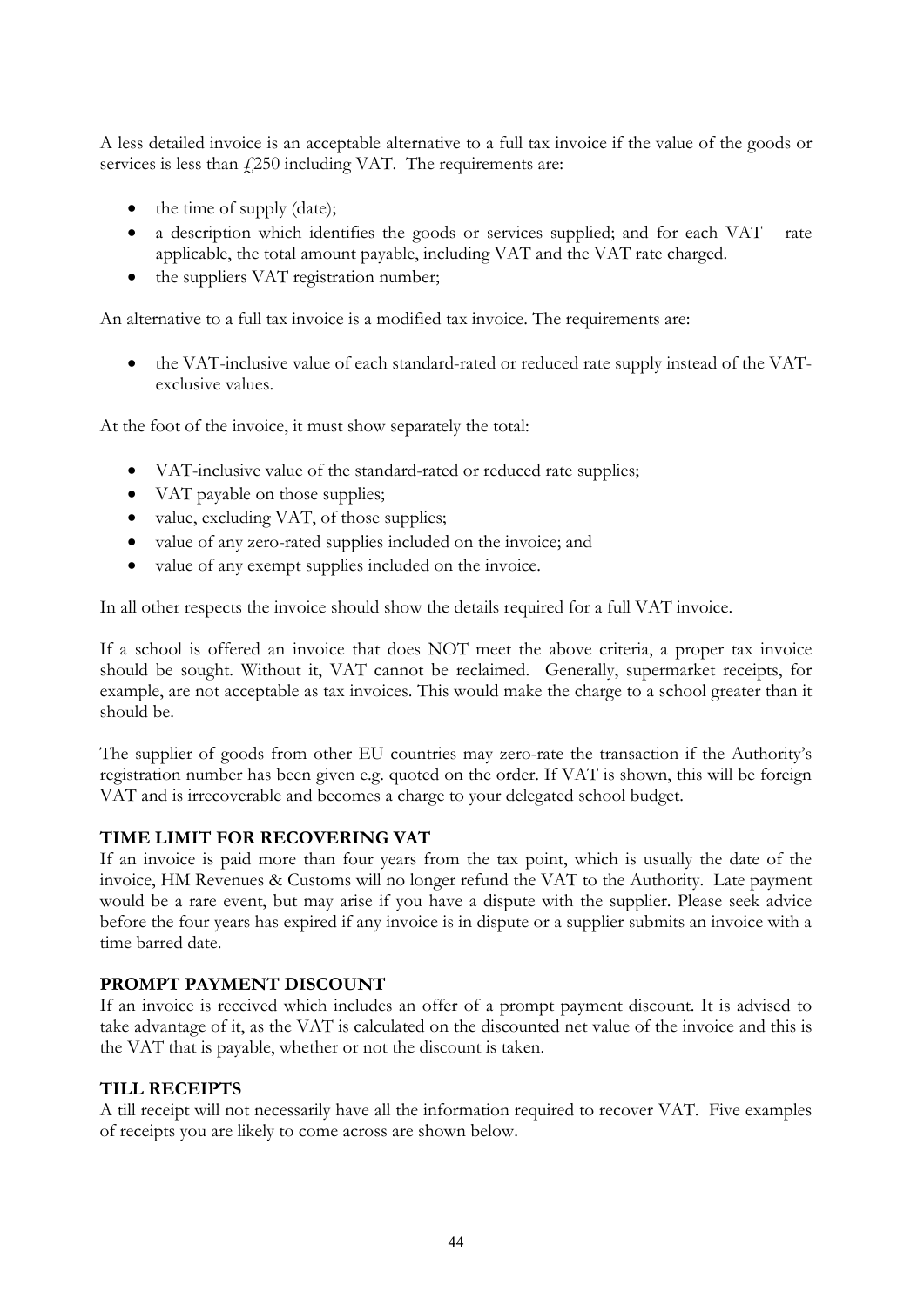### **Specimen A**

|                                                | DO IT ALL<br>WILLERBY SHOPPING PARK |            |
|------------------------------------------------|-------------------------------------|------------|
|                                                | <b>BEVERLEY ROAD</b>                |            |
|                                                | WILLERBY                            |            |
|                                                | <b>HULL</b>                         |            |
|                                                | Telephone 01480655181               |            |
|                                                | VAT NUMBER 110 4048 34              |            |
| 02/09/13<br>11.44<br>Transaction 4621          | Till 03                             |            |
| 012 KAREN                                      |                                     |            |
| <b>SALE</b>                                    |                                     |            |
| 36CM WINDOW WIPER                              |                                     |            |
| 00953364<br>2.29                               |                                     | £2.29      |
| <b>TOTAL</b>                                   |                                     | £2.29      |
| Cash                                           |                                     | $f(2.29 -$ |
| <b>Bonus Card Customer</b><br>1111200071553119 |                                     |            |
| VAT Analysis 1.91 @ 20%                        | 0.38                                |            |

This till receipt is satisfactory because it has all the details required. You will find retailers who deal a lot with registered traders will be geared up to provide the proper VAT evidence.

### **Specimen B**

|                                                    | $16 - 05 - 13$ |  |
|----------------------------------------------------|----------------|--|
| 2X<br>$0.69 \ (\omega$                             |                |  |
| 01<br>$*1.38$<br>$*1.38ST$                         |                |  |
| 2<br>$*1.38$ TL<br>$*1.40\text{ CA}$<br>$*0.02$ CA |                |  |
| $13 - 34$<br>$000 - 2189$                          |                |  |

This receipt is totally unsatisfactory. It only has a date and in no way would a receipt of this kind support a claim for VAT.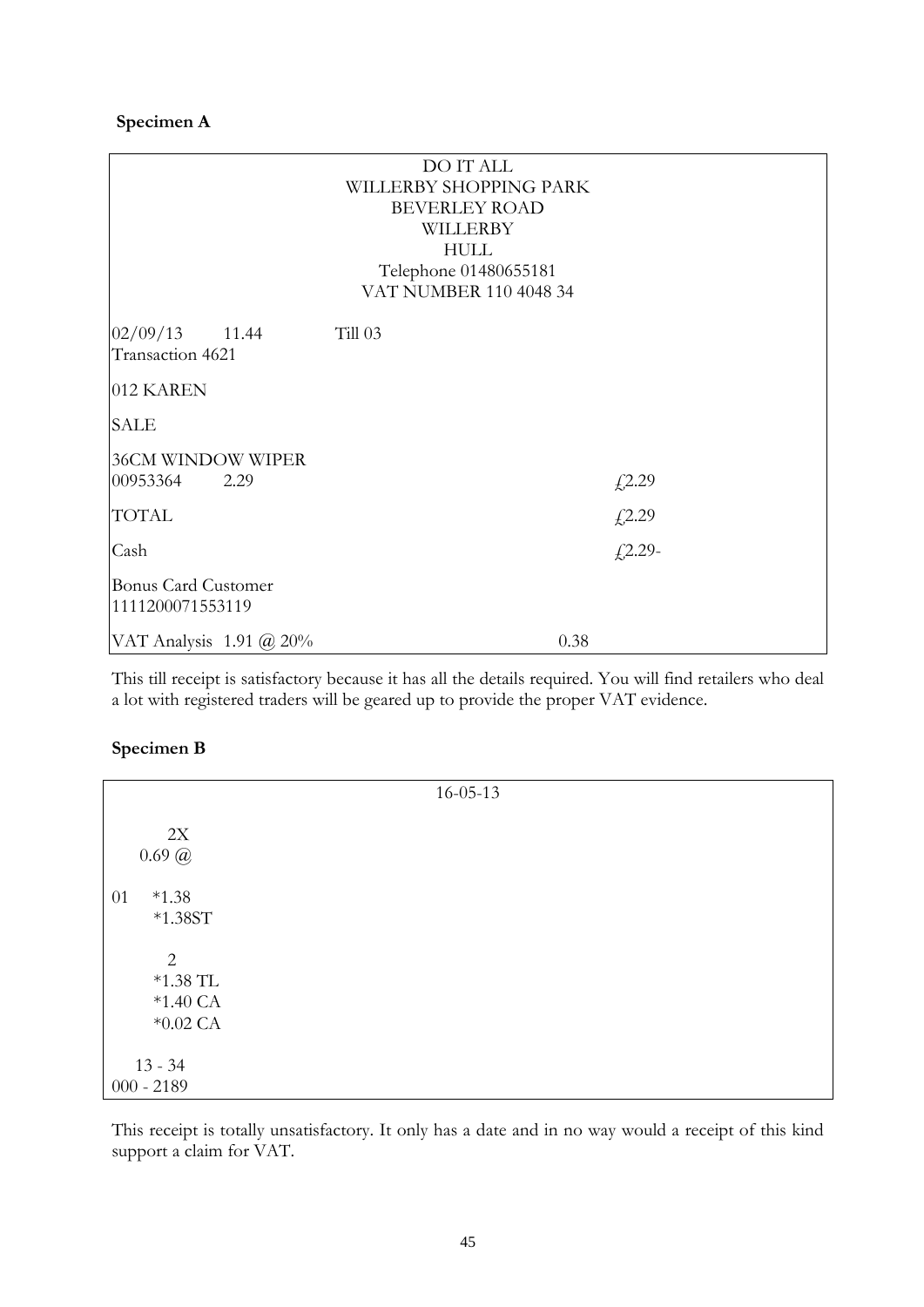### **Specimen C**

|                   |            | <b>MAX SPIELMANN</b> |
|-------------------|------------|----------------------|
|                   |            | VAT 166 2627 54      |
|                   |            | <b>BEVERLEY</b>      |
|                   |            |                      |
| DATE 23.08.13     | <b>SAT</b> |                      |
|                   |            |                      |
| DEPT. 1           | 5.99       |                      |
| <b>TOTAL</b>      | 5.99       |                      |
| <b>CASH</b>       | 10.00      |                      |
| <b>CHANGE</b>     | 4.01       |                      |
| <b>CLERK1</b>     | NO.043895  |                      |
| <b>TIME 14.38</b> | 0000       |                      |

This receipt has a little more information then the specimen B, but lacks a description of the services supplied. A hand written description by the retailer, together with the rate of VAT would be satisfactory. However, only the retailer can amend the receipt, doing it ourselves would not convert an unsatisfactory receipt into a satisfactory one.

#### **Specimen D**

|                                                                                                                                                                          | THANK YOU FOR CHOOSING |  |  |
|--------------------------------------------------------------------------------------------------------------------------------------------------------------------------|------------------------|--|--|
|                                                                                                                                                                          | <b>TESCO</b>           |  |  |
| PRE/REC CSETS<br>$\ast$                                                                                                                                                  | £<br>10.99             |  |  |
| <b>TOTAL</b><br><b>CASH</b><br><b>CHANGE DUE</b>                                                                                                                         | 10.99<br>20.00<br>9.01 |  |  |
|                                                                                                                                                                          | SIGN UP FOR CLUBCARD   |  |  |
| USING A CLUBCARD ON THIS<br>TRANSACTION WOULD HAVE GIVEN<br>YOU 10 POINTS                                                                                                |                        |  |  |
| WHY NOT SIGN UP FOR YOUR<br><b>CLUB CARD TODAY?</b><br>PLEASE ASK FOR DETAILS<br><b>HULL STORE</b><br>TELEPHONE NO. 01482 802101<br>08/08/13 16.56 097 1047 4144<br>2693 |                        |  |  |

This receipt lacks a VAT registration number and does not state that the goods include VAT. As a general rule supermarket receipts do not conform to a tax invoice. It is probable that VAT is included, but for the VAT to be reclaimed it will be necessary to ask their customer service centre for a tax invoice.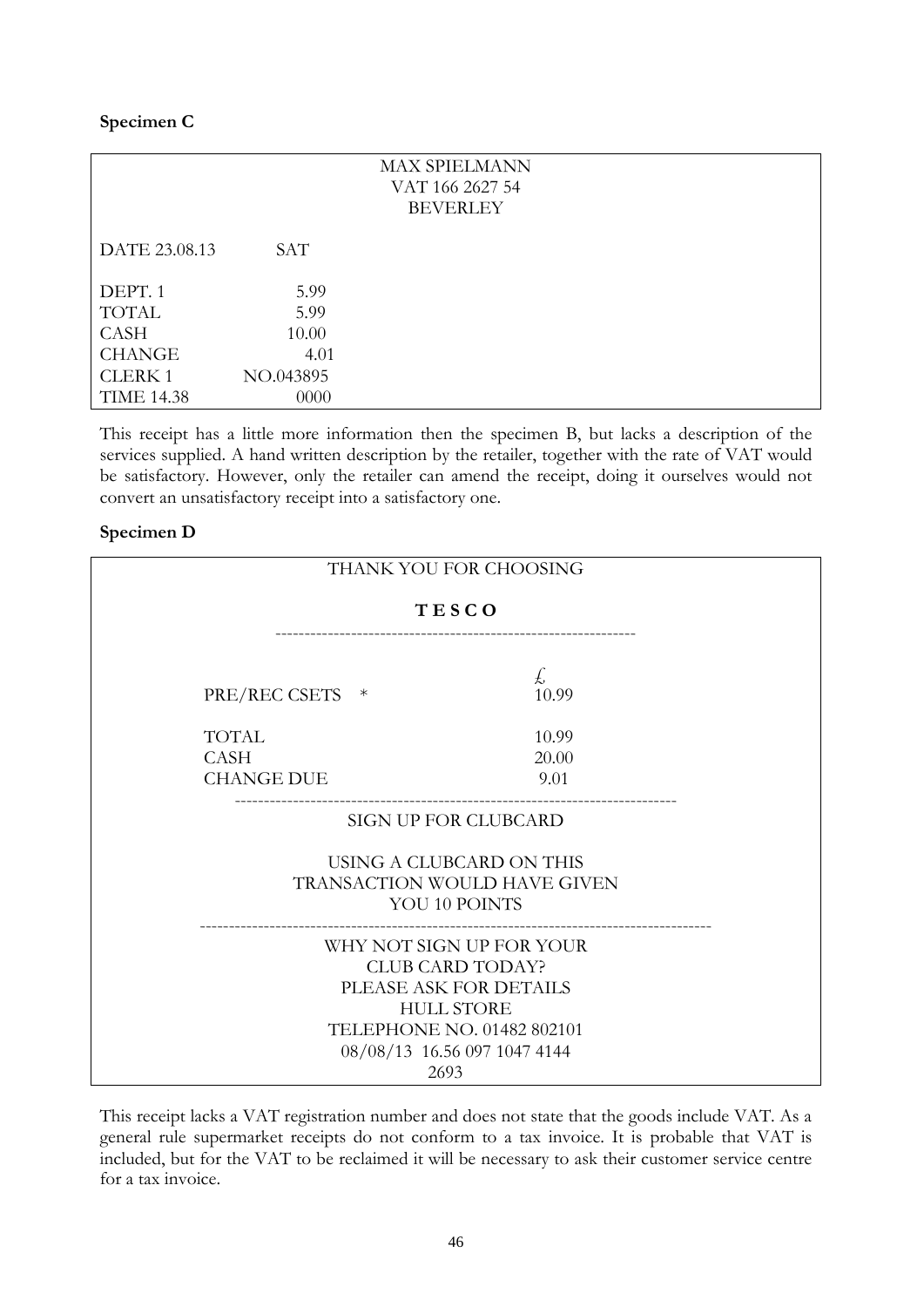### **Specimen E**

| FOR EXTRA VALUE                                                                                                                     |                                                            |  |  |  |
|-------------------------------------------------------------------------------------------------------------------------------------|------------------------------------------------------------|--|--|--|
| USE YOUR ABC CARD HERE                                                                                                              |                                                            |  |  |  |
| <b>Customer Services Manager</b><br>STEVE JACKSON                                                                                   |                                                            |  |  |  |
| Your checkout operator today was<br>JOYCE                                                                                           |                                                            |  |  |  |
| TOMATOES LS<br>CARROT LS<br><b>LETTUCE ICEBERG</b><br><b>LETTUCE ICEBERG</b><br>*****<br><b>TOT</b><br><b>CASH</b><br><b>CHANGE</b> | £,<br>1.05<br>0.41<br>0.49<br>0.49<br>2.44<br>2.50<br>0.06 |  |  |  |
| 10/08/13 11:22 7837 12 0032 116<br>Willerby, HU10 6EB<br>Telephone: 01482 655166<br><b>SAFEWAY</b>                                  |                                                            |  |  |  |
| Lightening the load                                                                                                                 |                                                            |  |  |  |

A receipt from another supermarket and the same comments apply as the specimen D except in this case the goods are zero-rated food and there is no VAT to reclaim.

### **VAT FRACTIONS**

The VAT element of the gross price is calculated by using the appropriate fraction. An item that has the gross price of  $\text{\emph{L}}2.35$ , VAT rate of 20%, has 39p as its VAT element. 39p is NOT 20% of  $\frac{1}{2.35}$ , it is 1/6 of  $\frac{1}{2.35}$ .

| VAT rate | VAT fraction |
|----------|--------------|
| $5\%$    | 1/21         |
| $17.5\%$ | 7/47         |
| 20%      | 1/6          |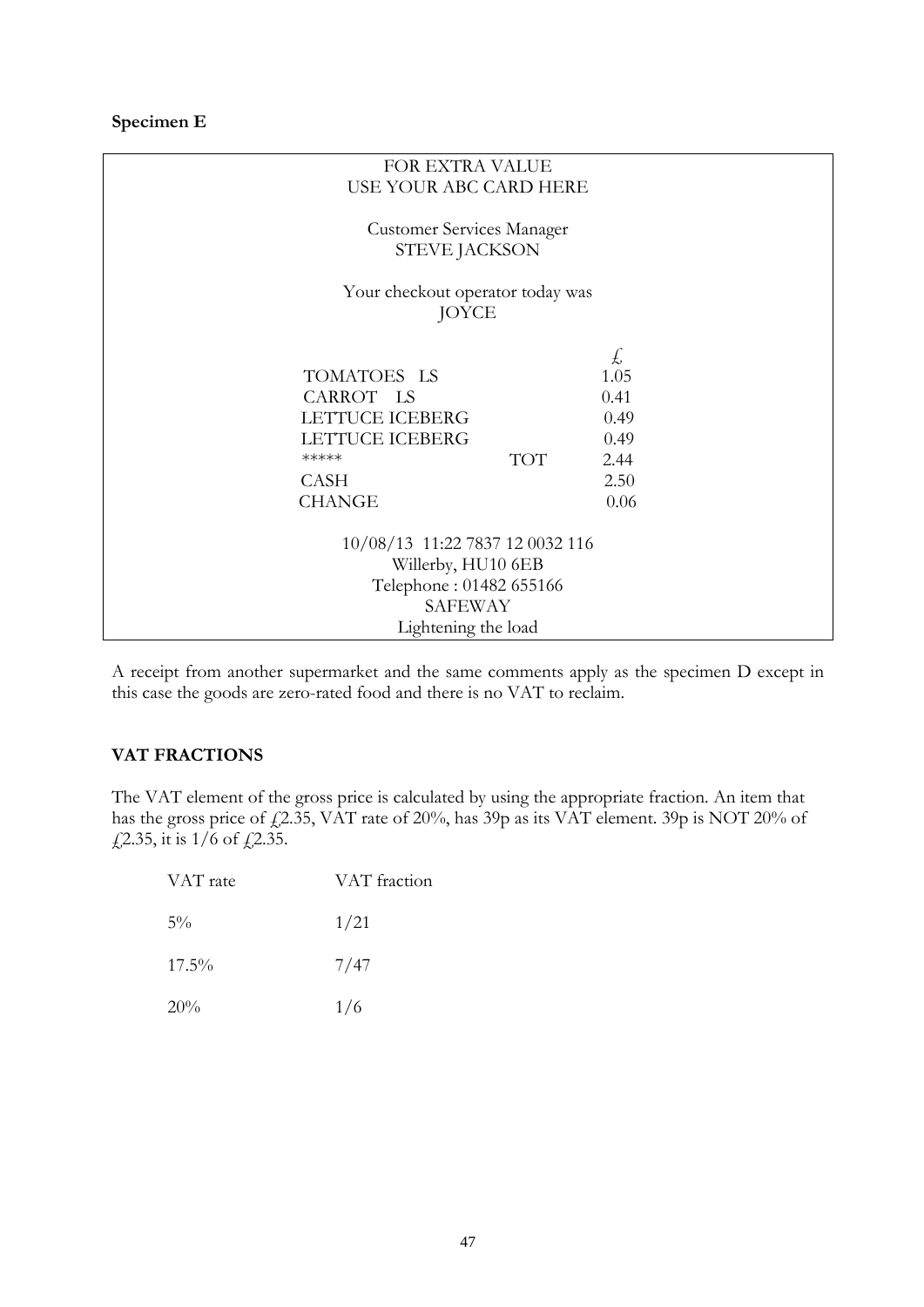## **LETTINGS**

Basic guidelines as to whether a particular letting is Exempt or VATable.

**EXEMPT** when only basic facilities provided, e.g. room, chairs, tables, use of toilets and use of kitchen. This includes a room let out for a meeting, such as use by a chess club. Supply of drinks for such events are taxable if charged separately.

**VATabl**e when the room is booked to use the special facilities provided, e.g. use of audio- visual equipment, computers, stage equipment, specialised lighting equipment and photographic darkroom.

### **Long Lets of Sporting Facilities to Clubs**

The use of sporting facilities e.g. gymnasium, sports field are usually standard rated but can be exempt if the following conditions are met:

The series of lets is ten or more to a school, club, association or any organisation representing affiliated clubs or constituent associations.

Each period is in respect of the same activity and carried on at the same place.

The interval between each period is not less then one day and not more than fourteen days.

The fee is payable by reference to the whole series and is evidenced by a written agreement. (Suitable evidence is a formal agreement, an exchange of letters or an invoice issued in advance of the series requiring payment for the whole of the series.) A refund given because the organisation did not use a session makes the whole series of lets subject to VAT. However, a refund can be given if the facility was not available e.g. because a football pitch is flooded.

Another persons right to occupy the land does not impinge on the club's, association's etc. occupational rights of the licence.

### **Summary of the key points**

- The evidence for the long let needs to be completed before the let starts.
- **Once the let starts a refund will make the whole series taxable. This does not apply if the refund was given because the facility was not available to the club.**
- Once the let starts an additional booking will be taxable unless it is for 10 or more lets.
- The organisation does not have to use the facility, therefore, if the interval between periods is more than fourteen days, they can book that period to preserve exemption.

## **SCHOOL PHOTOGRAPHS**

If the photographer supplies photographs direct to the pupils, the commission paid to the school is subject to VAT if the Headteacher is acting as an agent for the Authority. If the contract with the photographer is with the school's Governing Body VAT is not due unless the body or the fund is itself VAT registered.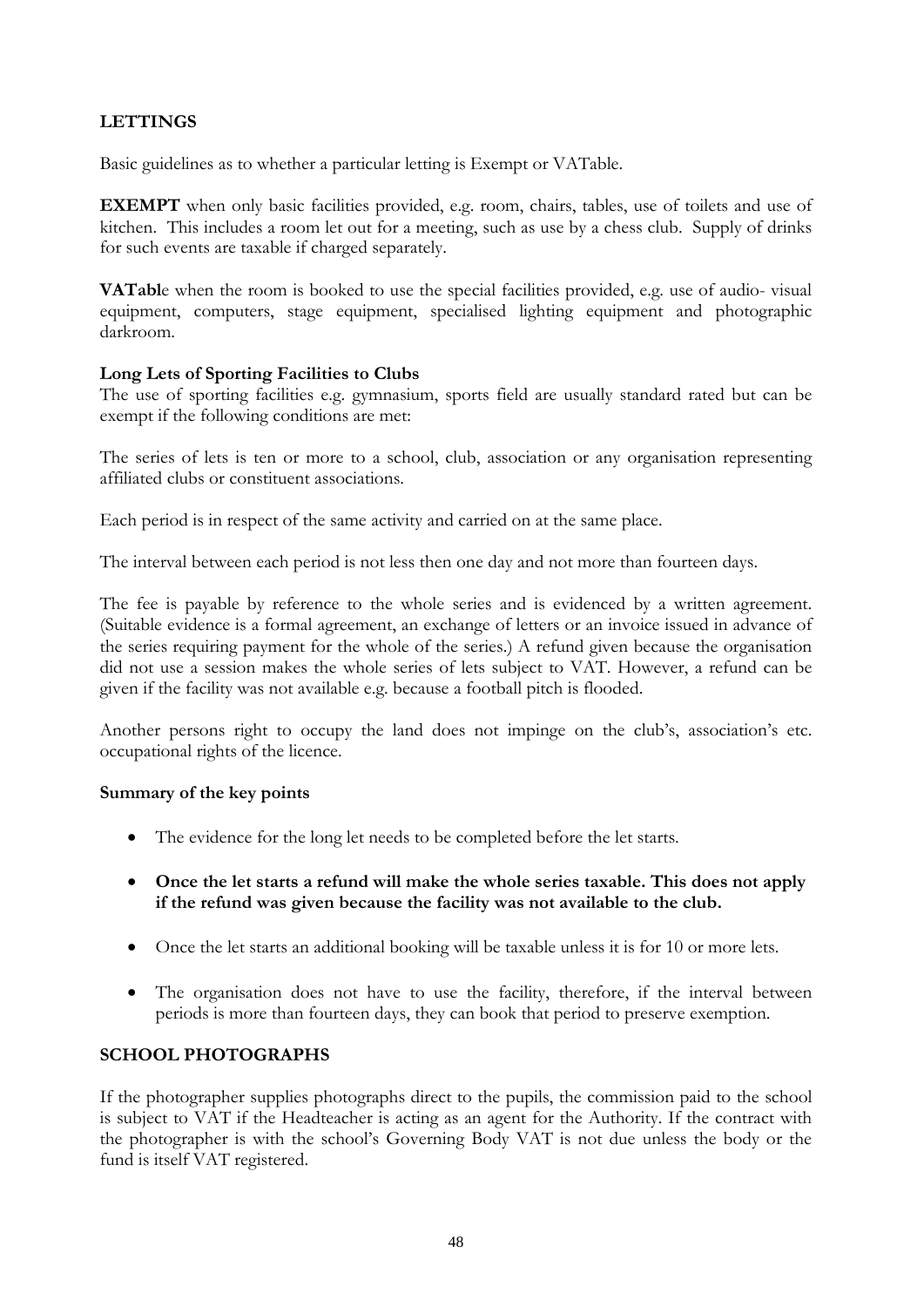If the arrangement is that the photographer supplies the photographs to your school and you in turn sell them to your pupils VAT is due on the selling price if the Headteacher is acting as an agent for the Authority.

## **SCHOOL UNIFORMS**

The sale of school uniforms to pupils is not always VAT free because HM Revenues & Customs do not regard them as being closely related to the education provided. This means the sales are subject to VAT, unless zero-rating relief is available.

The test for zero rating is:

- The uniform has to be designed for young children (The age limit for a young child is taken to be eve of his or her  $14<sup>th</sup>$  birthday)
- Not suitable for older children and
- The garment is within a certain body size.

Sales at a primary school will always meet the test for zero rating, but a secondary school will have both standard and zero-rated sales.

If you are a secondary school and are selling uniforms and do not have a copy of HM Revenues & Customs notice 714, please give the VAT Accountant a call on 01482 394246.

### **SCHOOL MEALS**

HM Revenues & Customs regard sales of food and drink to pupils, as being VAT free if supplied at or below cost, i.e. there is no intention to make a profit.

"Cost" means the full overhead inclusive cost of bringing the food and drink to the pupil, which includes, for example, the labour costs associated with cooking hot meals.

When determining whether your school meets this "at or below cost" criteria it is acceptable to aggregate the sales over a year from each outlet at your school e.g. canteen, tuck shop, vending machines to determine whether the criteria is met. In any instances where it appears that you may fail to meet the "at or below cost" using this global formula HM Revenues & Customs will allow you to make a separate calculation for each outlet and declare VAT only on those outlets where cost is exceeded.

Sales to staff and visitors are subject to VAT and this means that sales from vending machines will require some form of apportionment that is fair and reasonable.

This treatment only applies to catering provided directly by your school or through a catering contractor acting as your agent.

### **Supply of meals to external bodies**

Your school may provide meals other than to your own pupils and in these circumstances VAT only needs to be charged if the body is outside the Authority's VAT registration. This means the charge made for food supplied to another East Riding school or an Authority Department (e.g. Social Services for meals on wheels) is not subject to VAT.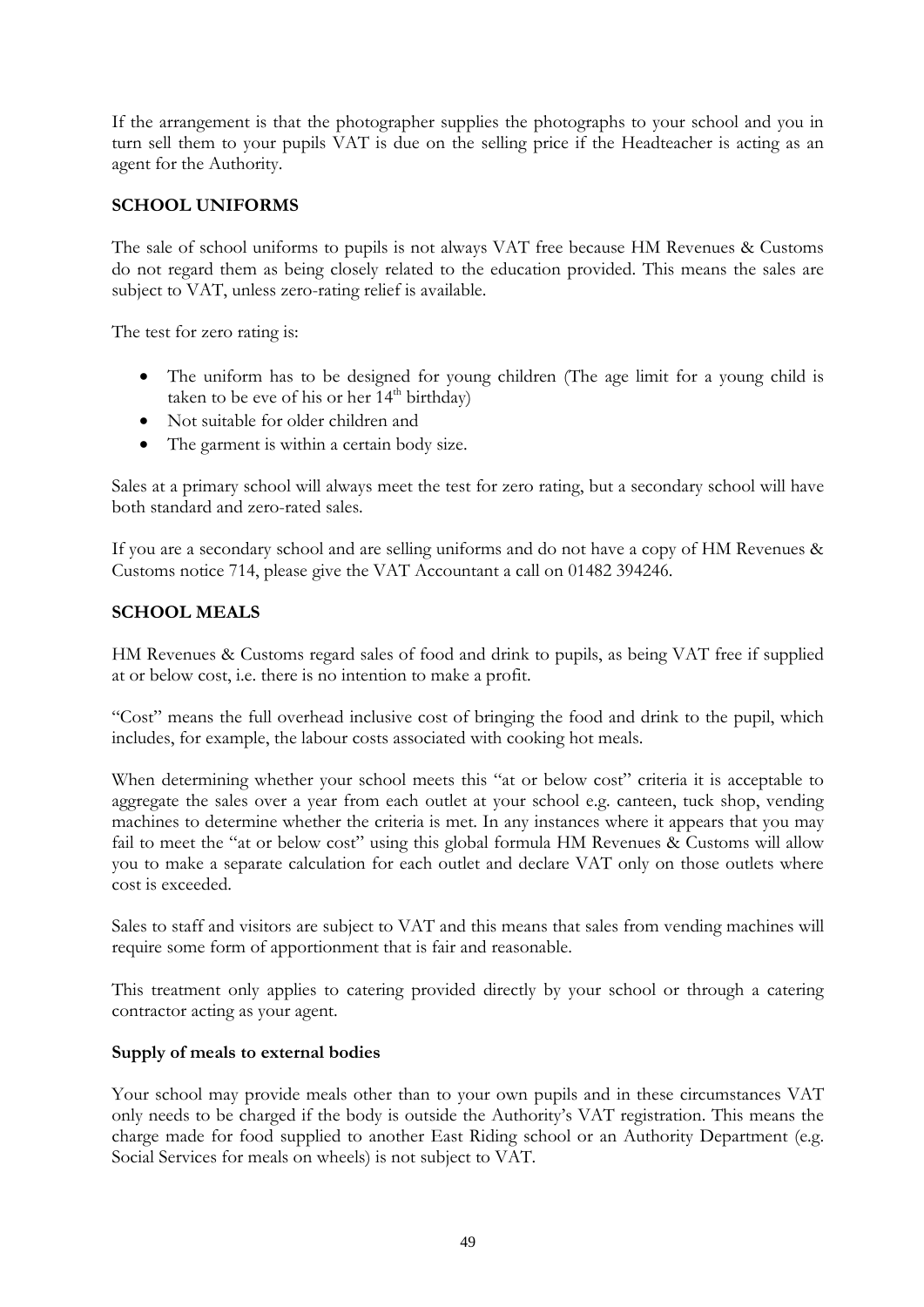### **Employment of a private catering contract**

You may decide at sometime to employ a catering contractor rather than provide the service "in house". In these circumstances advice should be sought on the contractual arrangements to ensure that the sales to the pupils remain VAT free and VAT is accounted for on sales to adults.

### **SALES TO PUPILS**

To qualify for being VAT free sales to pupils must follow the following procedure:

The goods and services must be closely related to the education provided. In other words for the direct use of the pupil and necessary for delivering the education to him or her.

The pupil must be receiving education from your school or in connection with some other Authority run educational activity, such as an orchestra.

The goods and services must be bought by your school and ownership transferred to the parent, guardian or pupil buying them. However the delivery address and point of distribution of those goods and services is a matter for your own school to determine.

The payment from the parent, guardian or pupil for the goods and services must be paid into your school's delegated budget.

Some evidence, e.g. an order form, must be kept to show that the recipient of the goods and services has been receiving education from your school, and what has been supplied was essential to that education.

The price of the goods or services supplied must be at or below cost, that is there is no intention to make a profit. "Cost" means the full overhead inclusive price of supplying the goods or services to the pupil and includes, for example a reasonable administration charge.

These rules also apply to goods that are leased.

Clothing is still excluded from the scheme because HM Revenues & Customs do not regard clothing as contributing to learning.

You may have rules and conditions of your own and providing the basic principles mentioned above are adhered they may continue, as HM Revenues & Customs have no wish to disturb any reasonable administrative conditions you may also wish to impose.

## **PRIVATE TELEPHONE CALLS and PHOTOCOPYING**

This income is subject to VAT.

If schools choose NOT to charge for private telephone calls, VAT charged to the school by the telephone company for the call **cannot** be reclaimed. Therefore this element of the VAT should be charged to the school's delegated budget.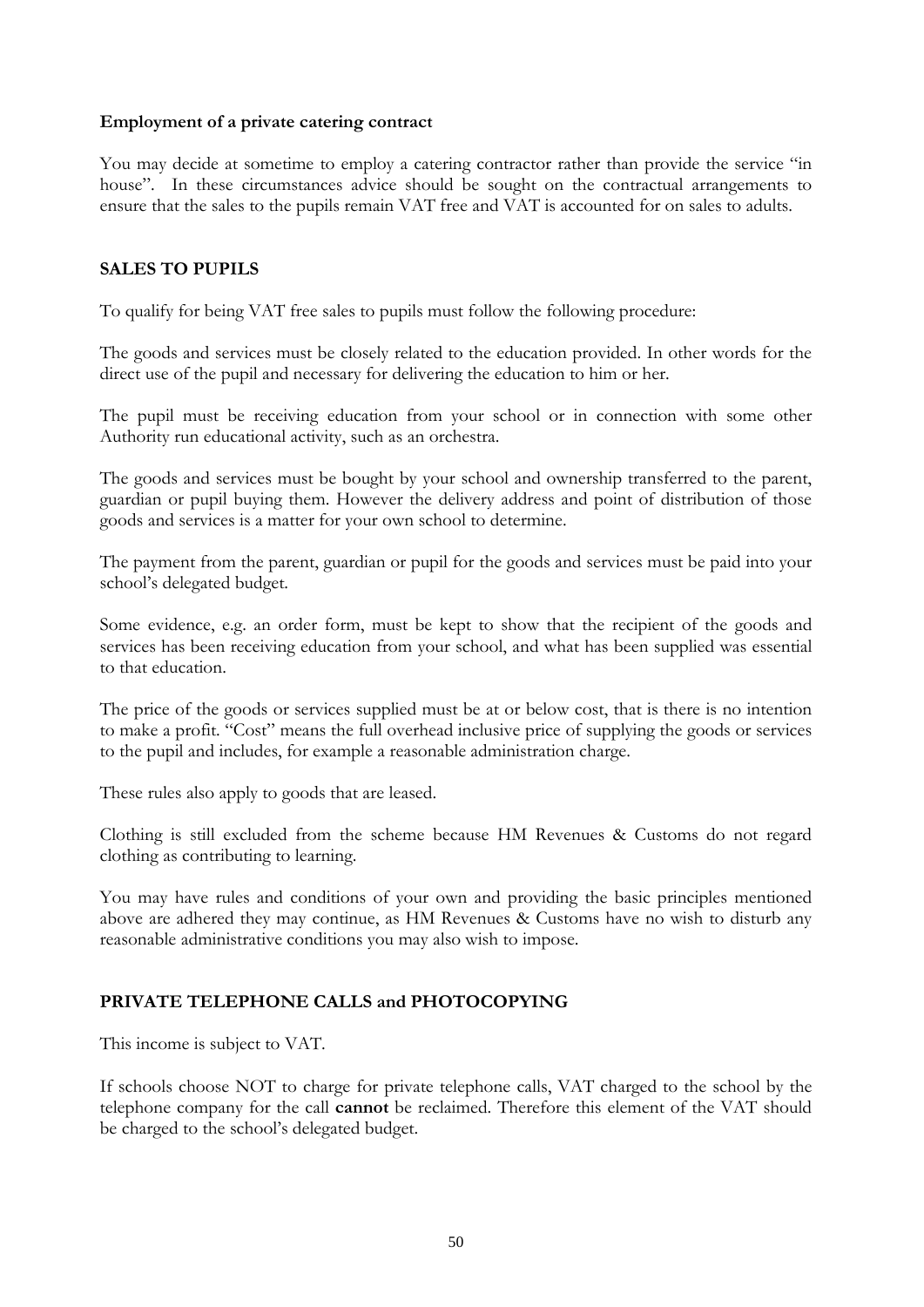### **RECOVERY OF VAT WHEN BUYING GOODS OR SERVICES USING MONEY GIVEN TO THE SCHOOL BY THE PRIVATE SCHOOL FUND, PARENT TEACHER ASSOCIATIONS AND SIMILAR BODIES**

The requirement is:

Buy the goods or services yourself (that is, your school must place the order, receive the goods or services, receive a tax invoice addressed to the school and pay).

Remain owner of the goods or services and use them or make them available for providing statutory education.

Keep sufficient records for HM Revenues & Customs to easily identify the goods and services you have bought and your reasons for buying them.

You will not be able to meet these requirements if the person giving you the money does so only on the condition that you give something or do something for them in return, or that some other person benefits as a direct result of the payment. For example

Buying goods for the use of the private school fund through the school budget

### **DONATIONS**

Where the school receives money, and **nothing** is done in return, this is a donation. NO VAT is due. If the money received is used to purchase equipment that becomes the property of the Authority, then, the VAT may be recovered in the normal manner.

Care must be taken when dealing with a sponsor. A token acknowledgement may be made (e.g. a small plaque, a brief mention in a programme) to the sponsor, and this means NO VAT is charged. When the money is clearly linked to any advertising or business promotion, VAT is chargeable and an invoice must be issued.

### **VAT ERRORS**

Although the responsibility for VAT accuracy lies with the supplier, the Authority must satisfy itself that the VAT levied is correct. The Authority must account for VAT correctly. If errors are detected, it is our responsibility to make corrections to the accounts. If a school discovers an error, contact should be made **promptly** with the VAT Accountant on 01482 394246.

If the error involves income, a correction for VAT **NOT** collected from a third party will be charged to the school's delegated budget. If the error has been recurrent, then the correction must go back to cover the full extent of activity with that party, up to a maximum of **THREE years**.

An incorrect invoice is NOT to be altered. If the supplier has overcharged VAT, only the correct amount can be recovered and if the supplier has undercharged VAT only the amount shown on the invoice can be recovered. Alternatively the supplier can be asked to issue a credit note or a new invoice.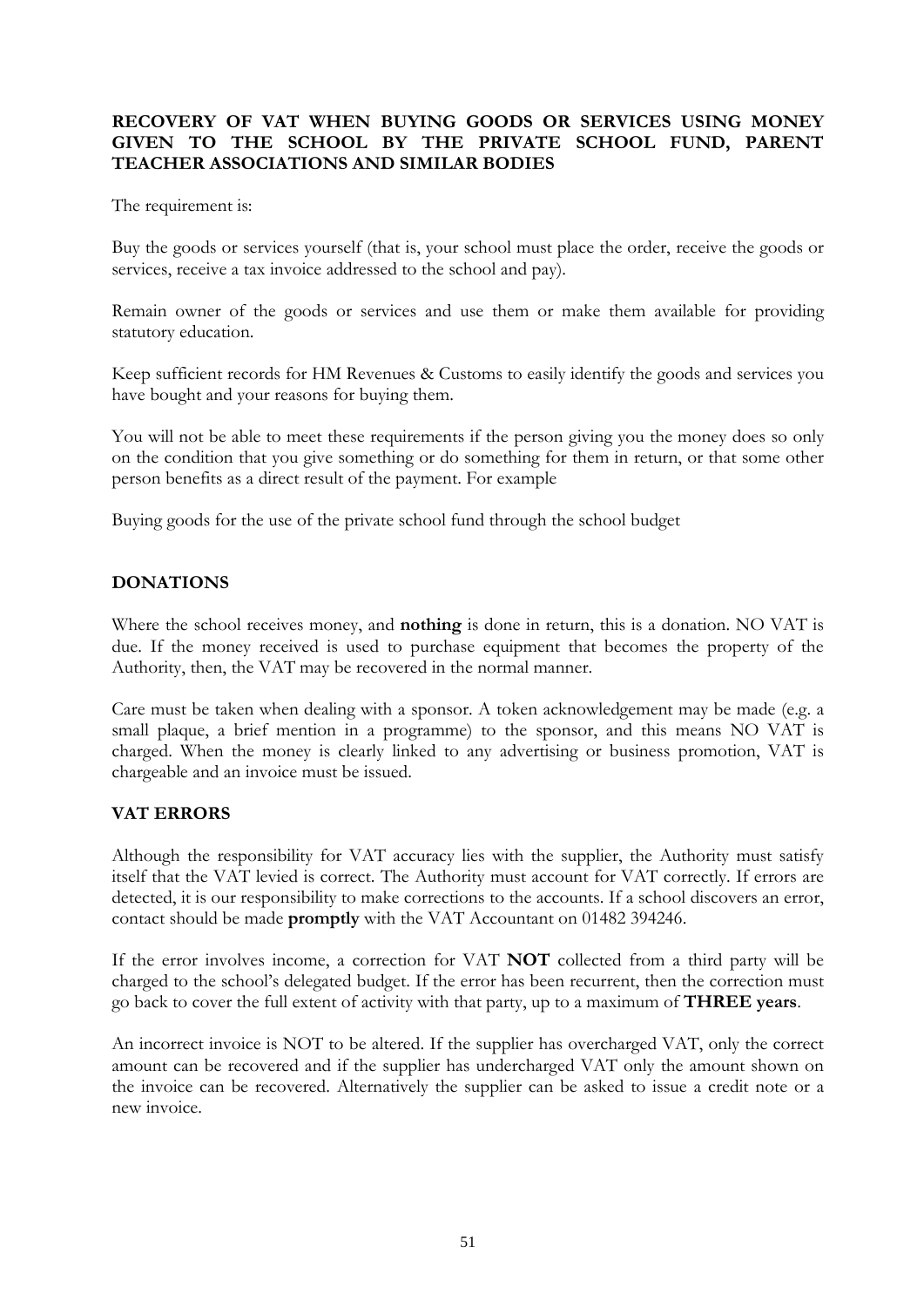### **DISPOSAL OF SURPLUS EQUIPMENT**

Sale of goods, both new and second-hand, are subject to VAT at the standard rate.

### TEACHER SUPPLY COVER REIMBURSEMENTS

When the supply cover reimbursement is from an examination board it is exempt. It can be credited against a non-VAT detail code with VAT status 2.

Any other reimbursement may be exempt or standard rated depending on the service provided. If the teacher has provided education or school inspections the payment will be exempt from VAT, but if the service has been to advise on the management of a school the payment will be subject to VAT.

The income should be credited to an income detail code (**NOT** an expenditure detail code).

#### . **VENDING MACHINES**

If you give permission for a vending machine operator to place his vending machines at your school the income received from the operator is subject to VAT at the standard rate.

### **ACTIVITIES UNDER POWERS OF SECTIONS 27 AND 28 OF THE EDUCATION ACT 2002**

When the school Governing Body undertakes activities under these provisions it is acting independently of the Authority and the usual VAT recovery regime does not apply. Consequently great care needs to be taken over the VAT position of the activity to be undertaken.

### **VAT CLASSIFICATIONS**

The following listing is not meant to be exhaustive.

| Classification       | VAT            | Detail |
|----------------------|----------------|--------|
|                      | Code           | Code   |
| Non-business         | 1              | 93149  |
|                      |                |        |
| Non-business         | 1              | 93128  |
| Non-business         | 1              | 93225  |
| Non-business         | 1              | 93228  |
| Non-business         | 1              | 92324  |
|                      |                |        |
| Non-business         | 1              | 93140  |
| Standard Rate        | 6              | 92355  |
| Exempt               | 2              | 93353  |
| Exempt               | $\overline{2}$ | 92322  |
| <b>Standard Rate</b> | 6              | 93140  |
| <b>Standard Rate</b> | 6              | 93150  |
| <b>Standard Rate</b> | 6              | 93358  |
| Standard Rate        | 6              | 93140  |
| Exempt               | 2              | 93353  |
|                      |                |        |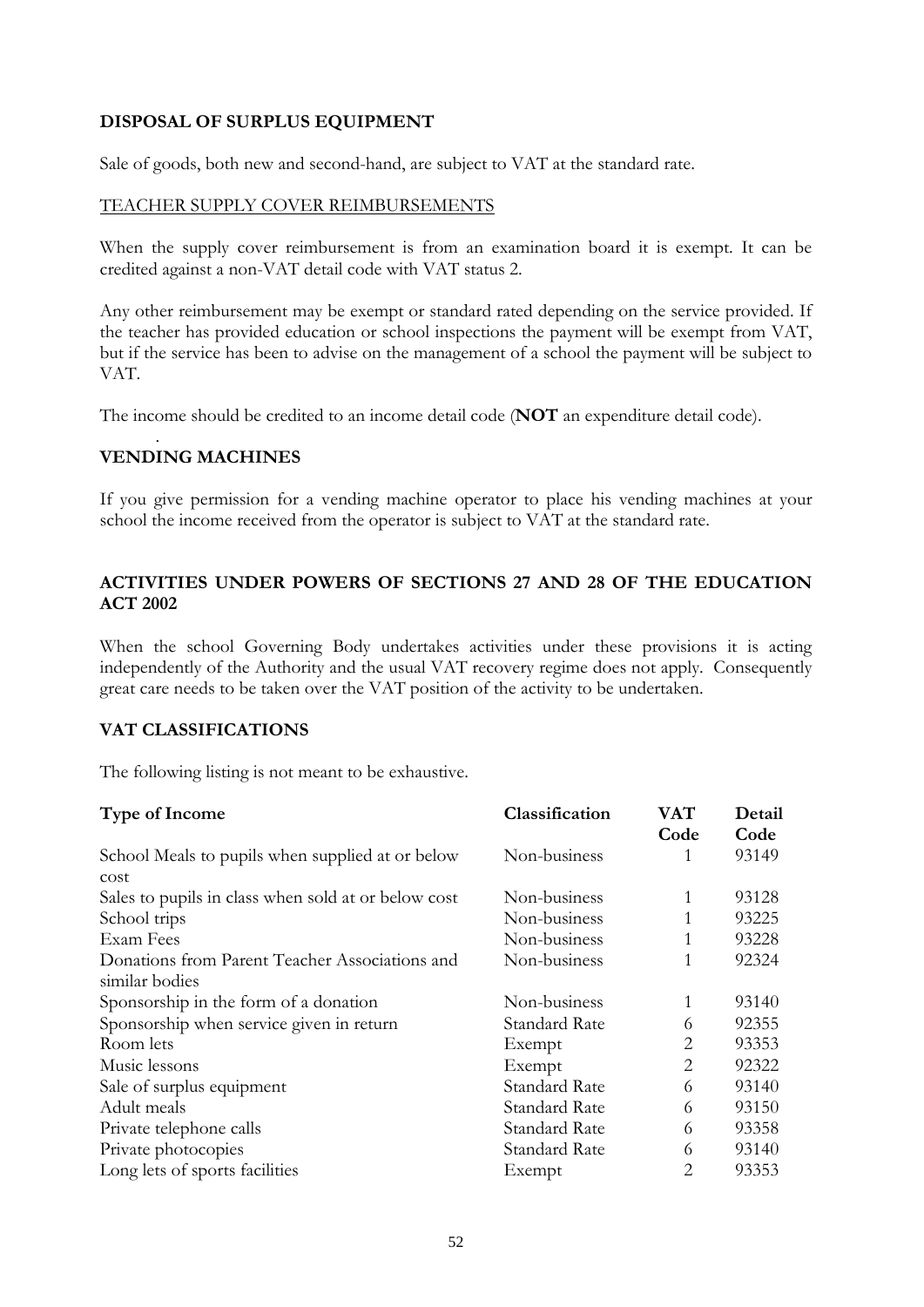| Short lets of sports facilities                      | <b>Standard Rate</b> |          | 93353 |
|------------------------------------------------------|----------------------|----------|-------|
| Admission to school plays, dances and similar events | <b>Standard Rate</b> |          | 93140 |
| Supply cover reimbursement – teaching,               | Exempt               |          | 92255 |
| examinations and inspections                         |                      |          |       |
| Supply cover reimbursement - Management advice       | <b>Standard Rate</b> |          | 92255 |
| School photographs                                   | <b>Standard Rate</b> |          | 93140 |
| School Uniforms                                      | Zero or standard     | $3$ or 6 | 93140 |

## **PURCHASE OF MUSICAL INSTRUMENTS**

Parents or guardians can purchase musical instruments for their child's use. The price is free of VAT if the correct procedures are followed. To do this, a number of conditions must be met:

- 1) The Headteacher or music teacher has to confirm that the pupil has the ability to warrant their own instrument,
- 2) the instrument purchased has to be commensurate with the child's ability
- 3) lessons must be provided by the School Music Service, and be taken at least weekly, for a TERM, BEFORE the purchase of the instrument.
- 4) Once the above conditions are satisfied, the instrument can be purchased by the school (through the Schools Music Service, , and the net cost can be passed onto the parent or guardian.
- 5) Normally, equipment purchased through the school's budget becomes the property of the school. However, in this instance, HM Revenues & Customs has given a special dispensation, and the instrument remains the pupil's property.

### **VAT RECEIPT RETENTION FOR MILEAGE CLAIMS**

**Where employees use their own vehicle for any journeys for which they are to submit a travel claim form to reclaim a fixed mileage allowance. Within this allowance is a proportion calculated to represent the VAT element that has been incurred on the fuel purchased by the employee.**

Until now, retention of any documentation has not been necessary to support this. However, after a ruling by the European Court of Justice in December 2005, in order for the Authority to recover the VAT on employee travel claims, a VAT receipt must now be kept by each employee submitting an expense claim.

The VAT receipt must be obtained prior to undertaking the intended official business journey, so that a proportion of the VAT on the cost of the fuel can then be claimed back by the Authority when the claim form is processed by payments.

This means that a receipt could be seen to cover more than one journey, if they are done within a reasonable timescale, rather than needing a receipt for each individual journey.

For further information, please contact the VAT Accountant on 01482 394246.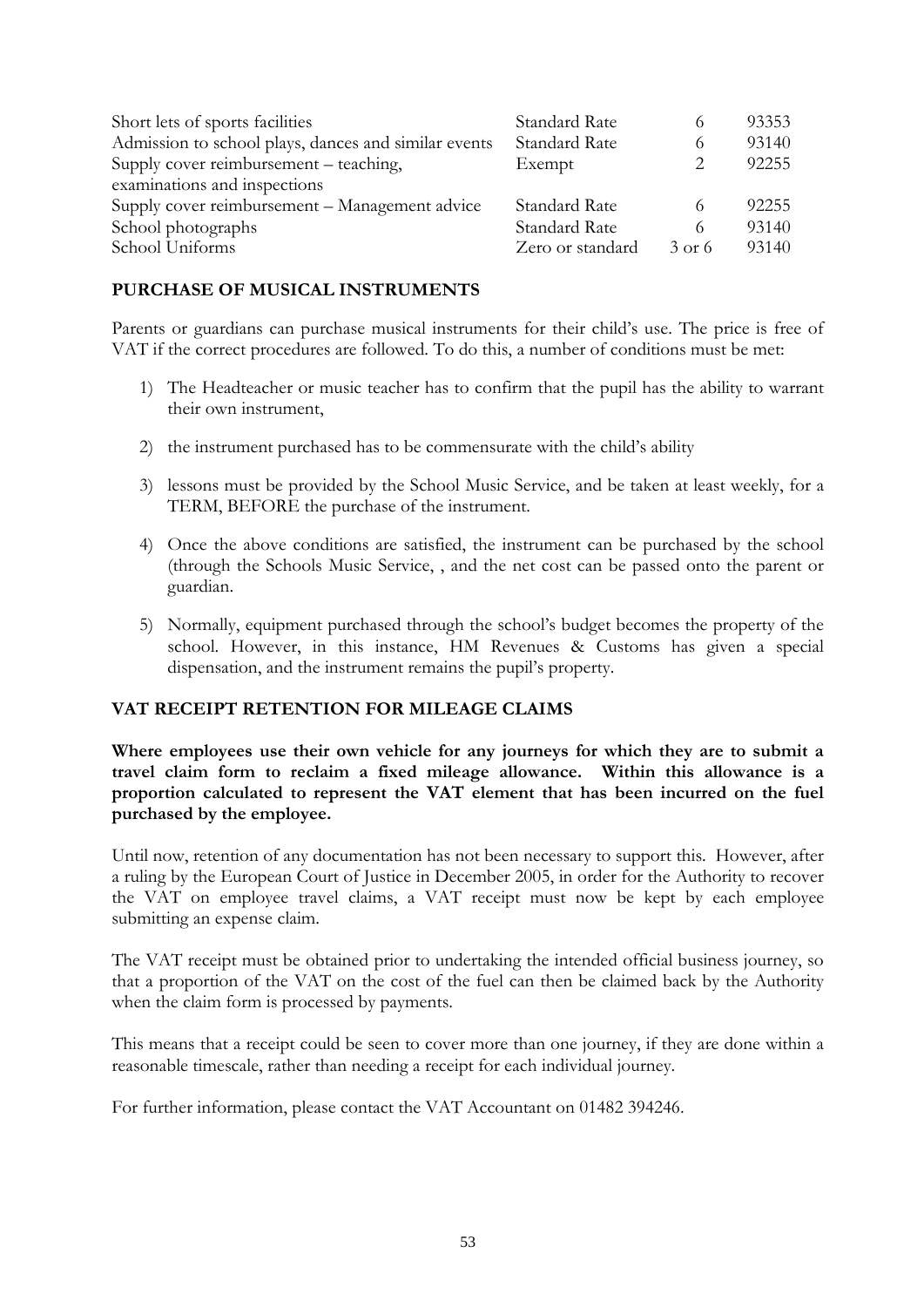# **INSURANCE**

### **INSURANCE**

### **Insurance Information for Schools**

All insurance budgets are delegated and insurance cover is offered to schools in February/March each year. To ensure continuity of cover the acceptance forms must be returned by the due date. There is no automatic cover in place. The various options for cover are as follows-

### **Corporate**

- Liability: Claims from the public, pupils, employees for injury or damage to property
- Property Insurance: To cover fire, explosion, lightning and storm damage to school buildings and contents
- Cash: Theft of cash or cheques in the ownership of the school
- Personal Accident: Provides compensation for permanent injury to employees or official volunteers following an accident while on duty.

If schools choose not to insure they must prove to the Authority that they have alternative cover in place.

### **Optional Insurances**

- All Risks: Theft, vandalism and accidental damage to school property, which is the responsibility of the school to meet from the delegated school budget.
- Sickness Insurance: This compensates schools in the event that teachers or other employees of the school are absent due to sickness. A daily amount is payable to the school budget to help offset the cost of engaging supply cover**.**
- Travel Insurance: Covers pupils on school visits**.**

#### **Policy Cover**

Summaries of Cover are provided annually and are posted on the council's intranet. Schools must ensure that they comply with any relevant conditions as stated on the Summary of Cover as any failure may invalidate the insurance cover.

### **Claim forms for use by schools are available on the schools' intranet for downloading. The general e-mail address is insurance@eastriding.gov.uk For further information the contacts in the Insurance Team are shown below**

| Debbie Thompson    | 01482 394195 | debbie.thompson@easting.gov.uk |
|--------------------|--------------|--------------------------------|
| <b>Elaine Cook</b> | 01482 394193 | elaine.cook@eastriding.gov.uk  |
| Fax                | 01482 394185 |                                |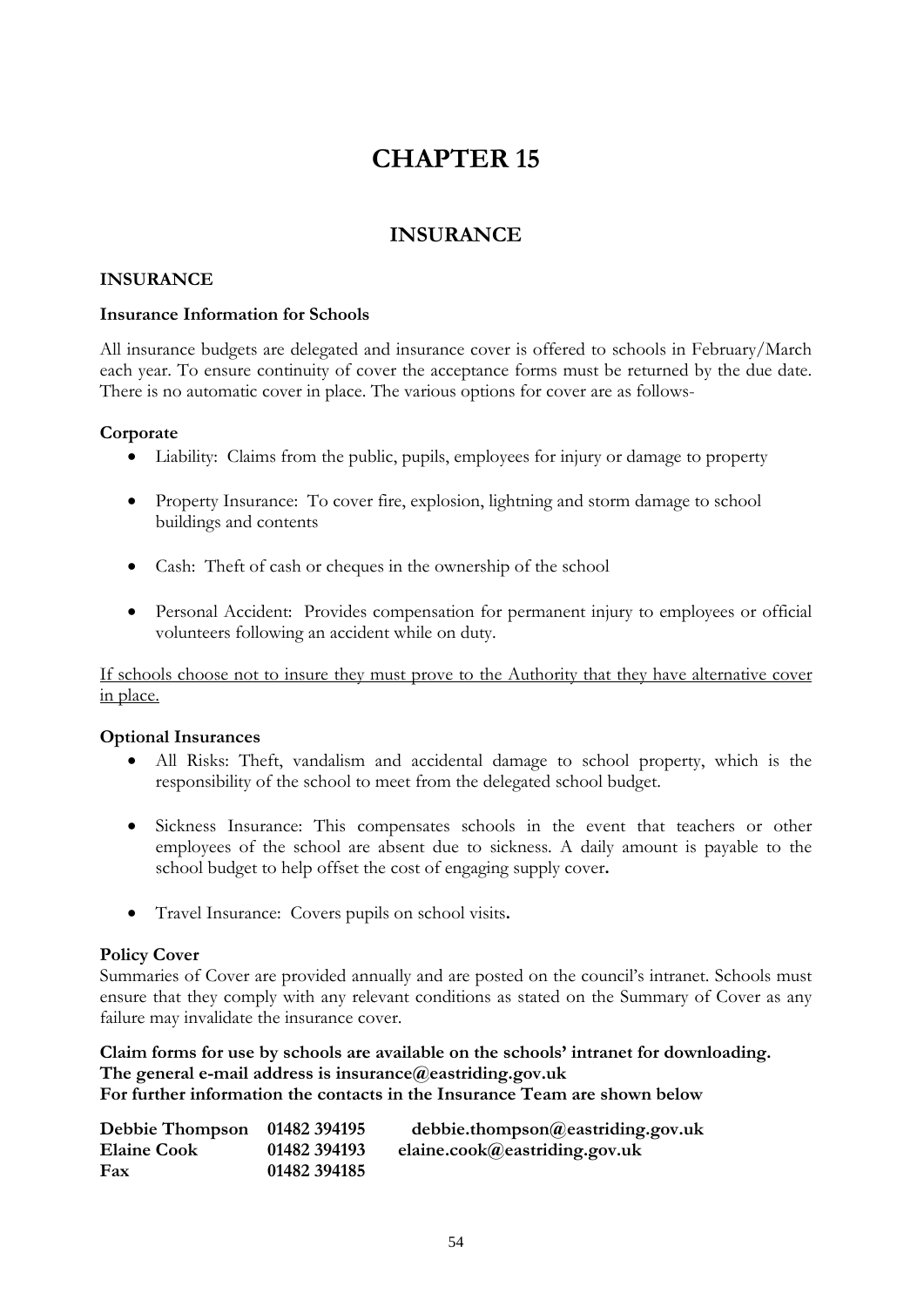## **PREMISES**

### **RATES**

Schools should receive their rates demand early in the financial year. It should be coded and then passed to the Payments Section for processing. The coding is the school's cost centre, with the detail code as 24002. Funding is given at the start of the financial year based on the previous years charge adjusted for the estimated change in the pence in the pound calculation. When the amount for rates has appeared on the East Riding Financials print, the funding will be adjusted to match the actual charge.

### **RENTAL OF SPORTS FACILITIES**

This is when a school does not have its own sports facilities. Initially charged centrally, the charge is transferred to the schools at the beginning of the year. Such charges are funded "pound for pound".

#### **GROUNDS MAINTENANCE**

Grounds Maintenance is charged for by journal transfer.

### **BUILDING CLEANING UNIT**

Where schools have entered into the Service Level Agreement the charge will show on the East Riding Financials print and, uless agreed otherwise, will be charged for on an annual basis, at the beginning of the year.

### **VOLUNTARY AIDED SCHOOLS**

The governors of voluntary aided schools have an obligation to maintain the external fabric of their building.

The VAT incurred on costs in meeting their obligation cannot be recovered by the Authority. However, when the Authority funds the work that is the responsibility of the governors, the Authority can recover the VAT to the extent of the funding, irrespective of who is actually responsible for carrying out the work. In this situation, the invoice from the contractor must be in the name of the Authority.

When the work is part-funded by the Authority, the contractor must submit two invoices, one being addressed to the Authority for the value of the work it is funding.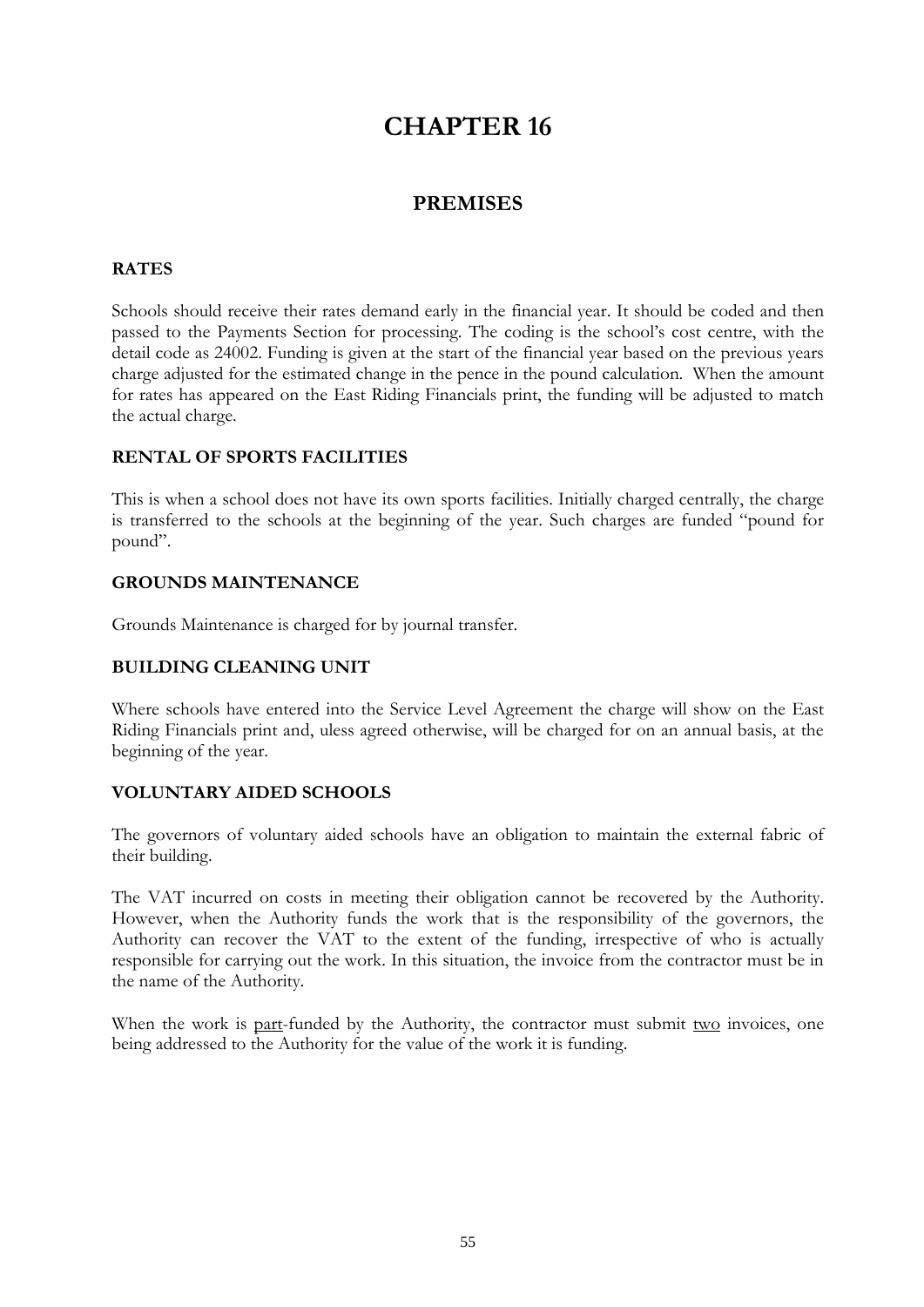## **SCHOOL MEALS**

#### **Service**

For those schools who are either importing meals from another school OR cooking the meals themselves they can buy into the Environment and Neighbourhood Services Department– Leisure, Tourism and Catering Units SLA.

There are different levels of service offered by the SLA.

**Section 4.1** Operational and Technical support (at no cost to the school)

**Section 4.2** Individual site based risk assessments to ensure schools meet requirements of due diligence.

> Updates on Health and Safety Manual for school kitchens, serverys to ensure schools meet the requirements of due diligence.

Updates to recipe book in line with current legislation relating to school meals.

Charges as described in the Service Level Agreement see (section 4.2)

**Section 4.3** Additional services that can be provided at additional cost (See SLA appendix)

### **School Meals Profit & Loss Account**

As an audit requirement schools need to maintain a school meals profit and loss account to demonstrate the financial effect on the school budget.

Catering expenditure is recorded under E06 for staffing and E25 for provisions/equipment, catering income from pupils/adult meals is coded to I09. Schools may also wish to take into account a proportion of the utilities costs which could be assigned to the cost of catering. Any deficit that is calculated once expenditure has been taken off income is the amount of funding that is being used to subsidise School meals. Headteachers and Governors will need to satisfy themselves that the subsidy is reasonable.

### **School Meal Numbers Reporting**

The regular reporting of school meal numbers is an important Performance Indicator (PI) for the Catering Department and returns have to be submitted every 3 months. Can all schools please ensure the ED148 forms are submitted promptly each week.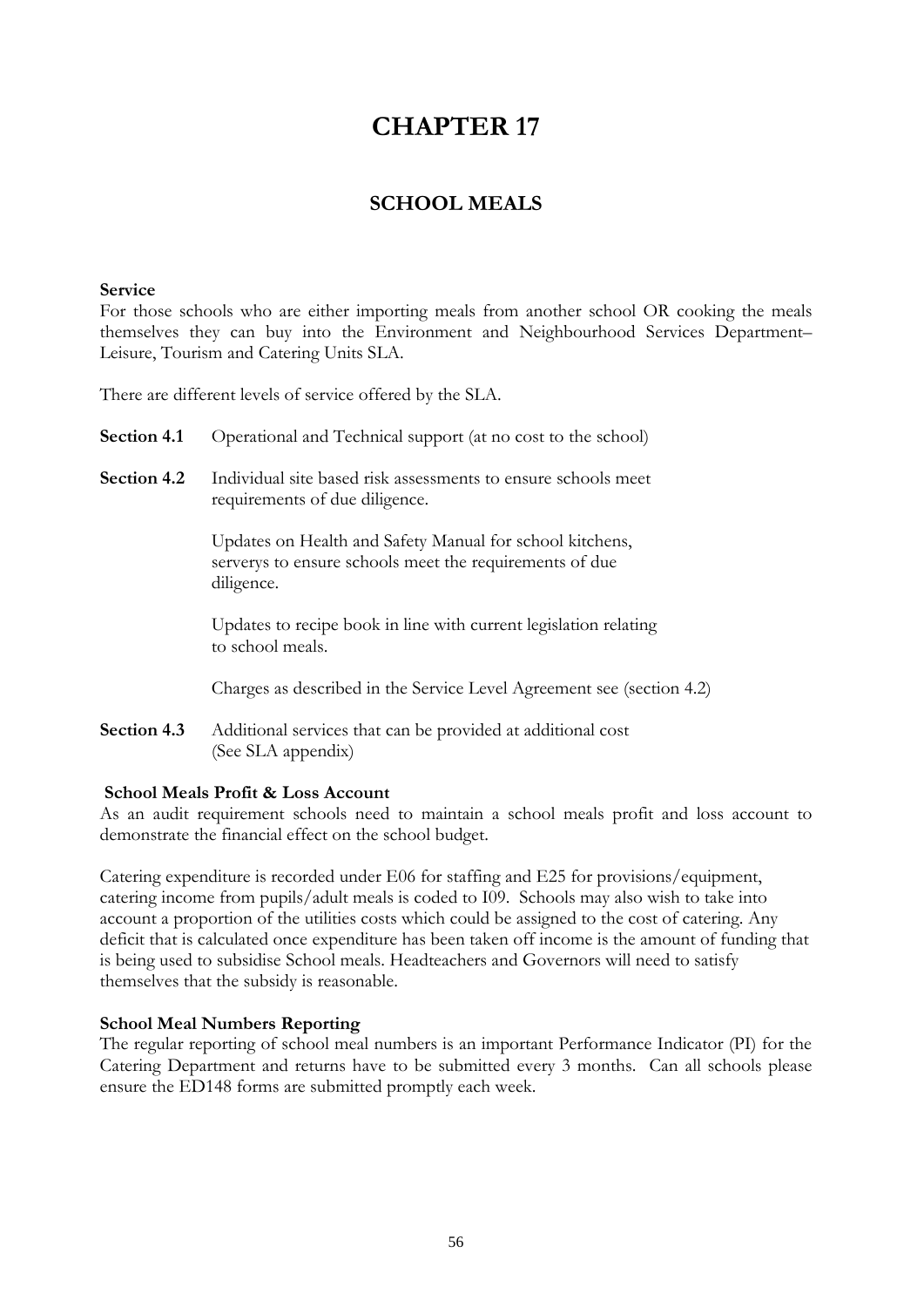# **TRAVEL & SUBSISTENCE**

### **Introduction**

Travelling and subsistence expenses necessarily incurred by employees in the performance of their official duties will be reimbursed after authorisation in accordance with the Authority's policy on travel and subsistence allowances.

Some schools may wish to adopt their own policy on claiming travel and subsistence and should notify the Payments Section in writing.

Full details of the approved policy can be found on the Authority's Intranet: [Directorates](http://unixinet.eastriding.gov.uk/servlet/page?_pageid=736&_dad=intranet&_schema=INTRANET&1801_HUMAN_RESOURCES_3860823.p_subid=88457&1801_HUMAN_RESOURCES_3860823.p_sub_siteid=1&1801_HUMAN_RESOURCES_3860823.p_edit=0) : [Corporate Resources](http://unixinet.eastriding.gov.uk/servlet/page?_pageid=736&_dad=intranet&_schema=INTRANET&1801_HUMAN_RESOURCES_3860823.p_subid=88458&1801_HUMAN_RESOURCES_3860823.p_sub_siteid=1&1801_HUMAN_RESOURCES_3860823.p_edit=0) : [Human Resources](http://unixinet.eastriding.gov.uk/servlet/page?_pageid=736&_dad=intranet&_schema=INTRANET&1801_HUMAN_RESOURCES_3860823.p_subid=89194&1801_HUMAN_RESOURCES_3860823.p_sub_siteid=1&1801_HUMAN_RESOURCES_3860823.p_edit=0) : [Personnel](http://unixinet.eastriding.gov.uk/servlet/page?_pageid=736&_dad=intranet&_schema=INTRANET&1801_HUMAN_RESOURCES_3860823.p_subid=4207&1801_HUMAN_RESOURCES_3860823.p_sub_siteid=1&1801_HUMAN_RESOURCES_3860823.p_edit=0) : [Policies, Procedures, Guidelines and Forms](http://unixinet.eastriding.gov.uk/servlet/page?_pageid=736&_dad=intranet&_schema=INTRANET&1801_HUMAN_RESOURCES_3860823.p_subid=79699&1801_HUMAN_RESOURCES_3860823.p_sub_siteid=1&1801_HUMAN_RESOURCES_3860823.p_edit=0) : D - Allowances, Expenses and Gifts*.*

Claims must be completed in ink, on the appropriate form, according to the type of claim being made:

| Casual Car Users   | Form B16 $(C)$ - green single sheets  |
|--------------------|---------------------------------------|
| Training Expenses  | Form B16 $(T)$ - salmon single sheets |
| Interview Expenses | Form $FN/23$ - white single sheets    |

Please note that for Public Transport and Subsistence only claims, the Casual Car User Form B16(C) - green single sheets, should be used.

Supplies of all forms are available from your Departmental Administration Officer (telephone 01482 392199).

Notes of guidance with detailed information on completing claim forms are available on the Authority's Intranet: - search on [Directorates](http://unixinet.eastriding.gov.uk/servlet/page?_pageid=730&_dad=intranet&_schema=INTRANET&1798_COPY_OF_ACCOUNTANCY_3860823.p_subid=88457&1798_COPY_OF_ACCOUNTANCY_3860823.p_sub_siteid=1&1798_COPY_OF_ACCOUNTANCY_3860823.p_edit=0) : [Corporate Resources](http://unixinet.eastriding.gov.uk/servlet/page?_pageid=730&_dad=intranet&_schema=INTRANET&1798_COPY_OF_ACCOUNTANCY_3860823.p_subid=88458&1798_COPY_OF_ACCOUNTANCY_3860823.p_sub_siteid=1&1798_COPY_OF_ACCOUNTANCY_3860823.p_edit=0) : [Finance :](http://unixinet.eastriding.gov.uk/servlet/page?_pageid=730&_dad=intranet&_schema=INTRANET&1798_COPY_OF_ACCOUNTANCY_3860823.p_subid=88787&1798_COPY_OF_ACCOUNTANCY_3860823.p_sub_siteid=1&1798_COPY_OF_ACCOUNTANCY_3860823.p_edit=0) [Payments](http://unixinet.eastriding.gov.uk/servlet/page?_pageid=730&_dad=intranet&_schema=INTRANET&1798_COPY_OF_ACCOUNTANCY_3860823.p_subid=88814&1798_COPY_OF_ACCOUNTANCY_3860823.p_sub_siteid=1&1798_COPY_OF_ACCOUNTANCY_3860823.p_edit=0) : [Payment Services](http://unixinet.eastriding.gov.uk/servlet/page?_pageid=730&_dad=intranet&_schema=INTRANET&1798_COPY_OF_ACCOUNTANCY_3860823.p_subid=88817&1798_COPY_OF_ACCOUNTANCY_3860823.p_sub_siteid=1&1798_COPY_OF_ACCOUNTANCY_3860823.p_edit=0) : Travel & Subsistence*.*

### **Travelling Expenses**

All employees will use the cheapest most appropriate means of transport when travelling on official business. Journeys by car should be restricted to the shortest practicable routes. For longer journeys, trains or hire cars are often more cost effective than the use of an employees' own cars, and these should be used wherever possible. The Procurement Section have negotiated favourable terms for hire cars and further guidance can be sought from them.

Employees who use their own cars for business travel will be reimbursed according to the Authority's policy on travelling and subsistence at the rates currently applicable. The up to date Authority rates and allowances can be found on the Authority's Intranet: - search on [Directorates](http://unixinet.eastriding.gov.uk/servlet/page?_pageid=730&_dad=intranet&_schema=INTRANET&1798_COPY_OF_ACCOUNTANCY_3860823.p_subid=88457&1798_COPY_OF_ACCOUNTANCY_3860823.p_sub_siteid=1&1798_COPY_OF_ACCOUNTANCY_3860823.p_edit=0) : [Corporate Resources](http://unixinet.eastriding.gov.uk/servlet/page?_pageid=730&_dad=intranet&_schema=INTRANET&1798_COPY_OF_ACCOUNTANCY_3860823.p_subid=88458&1798_COPY_OF_ACCOUNTANCY_3860823.p_sub_siteid=1&1798_COPY_OF_ACCOUNTANCY_3860823.p_edit=0) : [Finance :](http://unixinet.eastriding.gov.uk/servlet/page?_pageid=730&_dad=intranet&_schema=INTRANET&1798_COPY_OF_ACCOUNTANCY_3860823.p_subid=88787&1798_COPY_OF_ACCOUNTANCY_3860823.p_sub_siteid=1&1798_COPY_OF_ACCOUNTANCY_3860823.p_edit=0) [Payments](http://unixinet.eastriding.gov.uk/servlet/page?_pageid=730&_dad=intranet&_schema=INTRANET&1798_COPY_OF_ACCOUNTANCY_3860823.p_subid=88814&1798_COPY_OF_ACCOUNTANCY_3860823.p_sub_siteid=1&1798_COPY_OF_ACCOUNTANCY_3860823.p_edit=0) : [Payment Services](http://unixinet.eastriding.gov.uk/servlet/page?_pageid=730&_dad=intranet&_schema=INTRANET&1798_COPY_OF_ACCOUNTANCY_3860823.p_subid=88817&1798_COPY_OF_ACCOUNTANCY_3860823.p_sub_siteid=1&1798_COPY_OF_ACCOUNTANCY_3860823.p_edit=0) : Rates & Allowances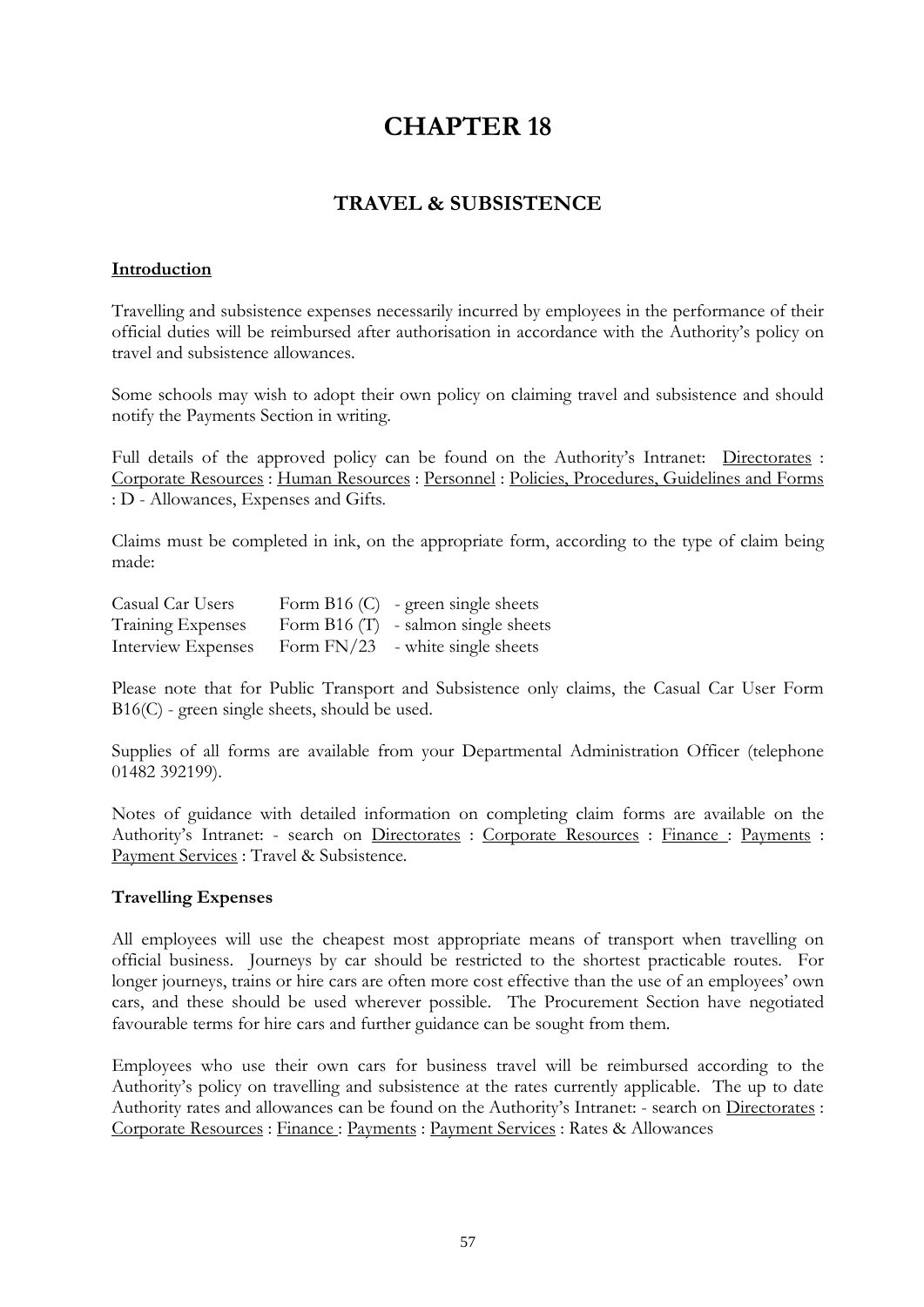If the rate payable is not that of the standard Authority rate for casual/training mileage, the rate payable by the school should be marked clearly on the claim form.

Whenever possible employees should travel together when making the same journey on the same meeting/course. These arrangements should also be encouraged for travel between split site schools.

Employees using private cars must have cover for business travel included in their policy of insurance.

Where employees wish to claim travel that requires two different cost codes, two separate claims must be submitted to effectively split expenditure between cost centres.

All schools should encourage employees to use public transport or hire vehicles when such action is cost effective. Staff may prefer to use their own vehicles on all journeys. Staff should agree with managers the allowances they can claim i.e. notional mileage rate, public transport rate or hire costs. Certifying officers are advised to contact the Payments Section in these circumstances for advice on how to complete the claim forms to ensure employees receive the appropriate tax relief for business mileage.

Travel by motorcycle/moped will be reimbursed at the rate agreed with the Headteacher or finance manager and in accordance with any national agreements.

Employees who travel by bicycle on business journeys are entitled to claim 10p per mile.

When public transport is used the actual cost of tube or bus fares will be reimbursed.

Receipts to support all expenditure should be attached to the actual claim.

In order for the Authority to recover the VAT element of the employee's travel claims from HM Revenue & Customs, employees must request a VAT receipt when purchasing fuel. Receipts must be attached to the mileage claim forms.

Employees will be reimbursed the actual cost of travel by taxi providing the Headteacher or Governing Body has given prior approval.

The Headteacher and Governing Body must approve air travel in advance of the journey taking place, and an Overseas Travel Approval form has to be completed in advance, which is available on the Payments Services intranet site.

### **Travel Claims**

All employees must maintain an official record of business journeys, giving full details of each journey, the reason for it and the names of any official passengers. It is a statutory requirement of HM Revenue & Customs that individuals keep records of all expenses, payments and benefits for a minimum of six years.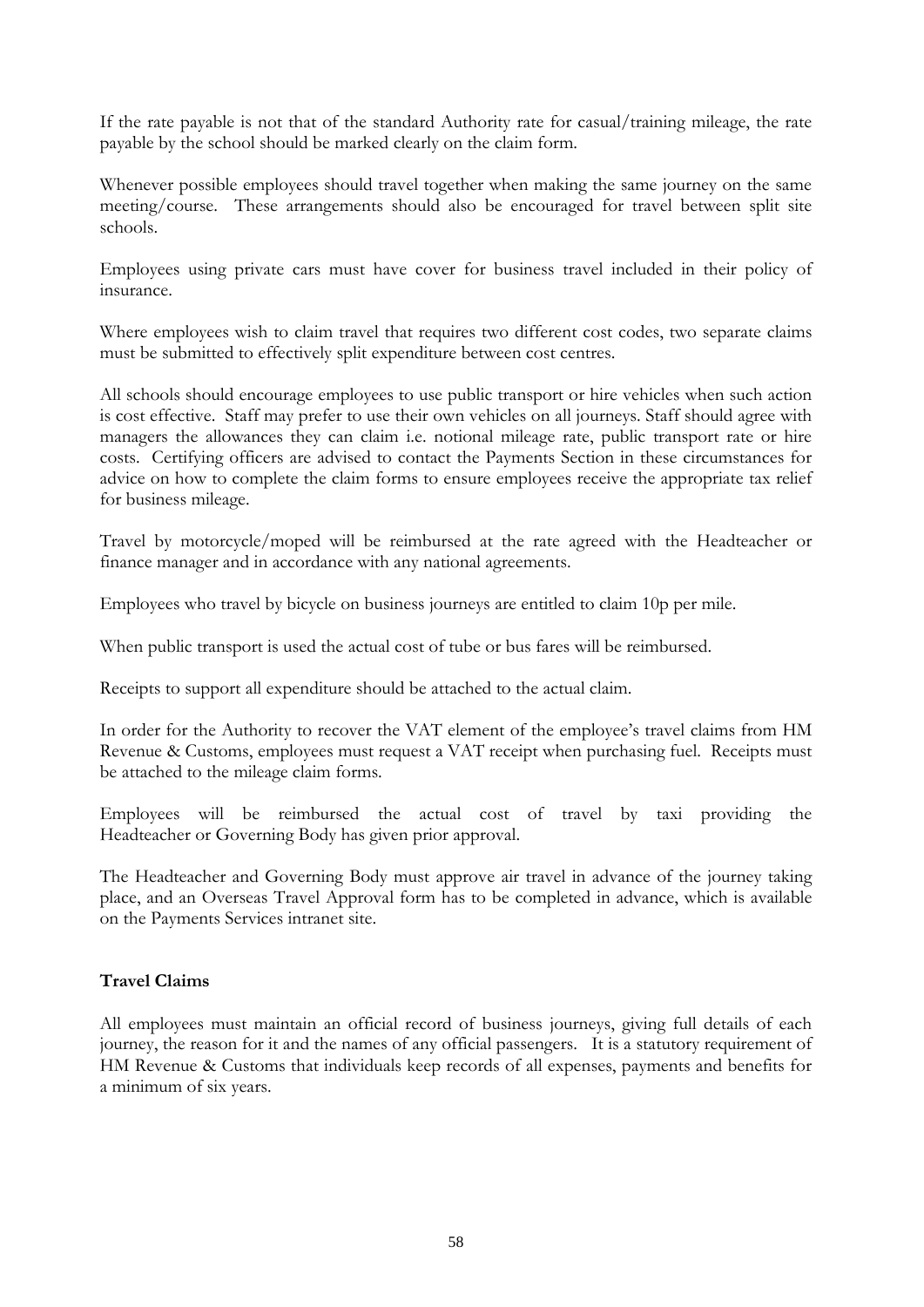In accordance with the Authority's Policy, payments for mileage in the course of an employee's work, will be subject to a deduction of an employee's normal home-to-base and base to home if the journey starts and finishes at home. Further details can be found on [Directorates](http://unixinet.eastriding.gov.uk/servlet/page?_pageid=730&_dad=intranet&_schema=INTRANET&1798_COPY_OF_ACCOUNTANCY_3860823.p_subid=88457&1798_COPY_OF_ACCOUNTANCY_3860823.p_sub_siteid=1&1798_COPY_OF_ACCOUNTANCY_3860823.p_edit=0) : [Corporate](http://unixinet.eastriding.gov.uk/servlet/page?_pageid=730&_dad=intranet&_schema=INTRANET&1798_COPY_OF_ACCOUNTANCY_3860823.p_subid=88458&1798_COPY_OF_ACCOUNTANCY_3860823.p_sub_siteid=1&1798_COPY_OF_ACCOUNTANCY_3860823.p_edit=0)  [Resources](http://unixinet.eastriding.gov.uk/servlet/page?_pageid=730&_dad=intranet&_schema=INTRANET&1798_COPY_OF_ACCOUNTANCY_3860823.p_subid=88458&1798_COPY_OF_ACCOUNTANCY_3860823.p_sub_siteid=1&1798_COPY_OF_ACCOUNTANCY_3860823.p_edit=0) : [Finance :](http://unixinet.eastriding.gov.uk/servlet/page?_pageid=730&_dad=intranet&_schema=INTRANET&1798_COPY_OF_ACCOUNTANCY_3860823.p_subid=88787&1798_COPY_OF_ACCOUNTANCY_3860823.p_sub_siteid=1&1798_COPY_OF_ACCOUNTANCY_3860823.p_edit=0) [Payments](http://unixinet.eastriding.gov.uk/servlet/page?_pageid=730&_dad=intranet&_schema=INTRANET&1798_COPY_OF_ACCOUNTANCY_3860823.p_subid=88814&1798_COPY_OF_ACCOUNTANCY_3860823.p_sub_siteid=1&1798_COPY_OF_ACCOUNTANCY_3860823.p_edit=0) : [Payment Services](http://unixinet.eastriding.gov.uk/servlet/page?_pageid=730&_dad=intranet&_schema=INTRANET&1798_COPY_OF_ACCOUNTANCY_3860823.p_subid=88817&1798_COPY_OF_ACCOUNTANCY_3860823.p_sub_siteid=1&1798_COPY_OF_ACCOUNTANCY_3860823.p_edit=0) : Travel & Subsistence.

Claimants should ensure that authorised claims are submitted to the Payments Section by the fourth working day of the month. This will enable the claims to be paid through the payroll system in the month they are received for monthly paid staff and on the next available pay day for weekly and 4 weekly paid staff, subject to payroll guidelines.

Notes of guidance to assist in the completion of claim forms are available from the Payments Section. Further information can be found on the Authority's Intranet: - search on [Directorates](http://unixinet.eastriding.gov.uk/servlet/page?_pageid=730&_dad=intranet&_schema=INTRANET&1798_COPY_OF_ACCOUNTANCY_3860823.p_subid=88457&1798_COPY_OF_ACCOUNTANCY_3860823.p_sub_siteid=1&1798_COPY_OF_ACCOUNTANCY_3860823.p_edit=0) : [Corporate Resources](http://unixinet.eastriding.gov.uk/servlet/page?_pageid=730&_dad=intranet&_schema=INTRANET&1798_COPY_OF_ACCOUNTANCY_3860823.p_subid=88458&1798_COPY_OF_ACCOUNTANCY_3860823.p_sub_siteid=1&1798_COPY_OF_ACCOUNTANCY_3860823.p_edit=0) : [Finance :](http://unixinet.eastriding.gov.uk/servlet/page?_pageid=730&_dad=intranet&_schema=INTRANET&1798_COPY_OF_ACCOUNTANCY_3860823.p_subid=88787&1798_COPY_OF_ACCOUNTANCY_3860823.p_sub_siteid=1&1798_COPY_OF_ACCOUNTANCY_3860823.p_edit=0) [Payments](http://unixinet.eastriding.gov.uk/servlet/page?_pageid=730&_dad=intranet&_schema=INTRANET&1798_COPY_OF_ACCOUNTANCY_3860823.p_subid=88814&1798_COPY_OF_ACCOUNTANCY_3860823.p_sub_siteid=1&1798_COPY_OF_ACCOUNTANCY_3860823.p_edit=0) : [Payment Services](http://unixinet.eastriding.gov.uk/servlet/page?_pageid=730&_dad=intranet&_schema=INTRANET&1798_COPY_OF_ACCOUNTANCY_3860823.p_subid=88817&1798_COPY_OF_ACCOUNTANCY_3860823.p_sub_siteid=1&1798_COPY_OF_ACCOUNTANCY_3860823.p_edit=0) : Travel & Subsistence.

Forms that are incomplete or have been filled in incorrectly cannot be accepted. These will be returned for amendment, which may result in delayed payment.

### **Taxable Mileage**

Taxable mileage is any journey, which is ordinary or substantially ordinary commuting (private mileage in effect), made between home and base, outside the normal daily hours, i.e. weekend, calls outs and school holidays. This mileage must be completed in the number of taxable miles to be paid (home to base) column on Form B16 (C).

The whole reimbursement for such a journey is then taxed at the time of payment.

### **Subsistence Expenses**

Employees away from their normal place of work, on official duties at the times stipulated in the policy and therefore unable to take their meals at home, administrative centre, or establishment where they normally take their meals, may claim subsistence expenses up to the maximum of the rates currently applicable.

Employees can only claim amounts additional to normal expenditure and receipts must be provided to support each claim.

Employees travelling by rail who necessarily take a meal in a restaurant car will be reimbursed the actual cost of the standard meal. A receipt must be obtained.

Employees who have to make arrangements for overnight accommodation should claim actual expenditure up to a maximum of the current rates applicable. Other allowances may only be claimed when these are excluded from the accommodation charges. The VAT can be reclaimed in proportion to the amount reimbursed, provided a full VAT invoice supports the claim. Further guidance on VAT can be found in the VAT Reference Manual, on the intranet.

For authorised travel outside the United Kingdom, actual costs are normally reimbursed subject to prior approval from the Headteacher and Governing Body.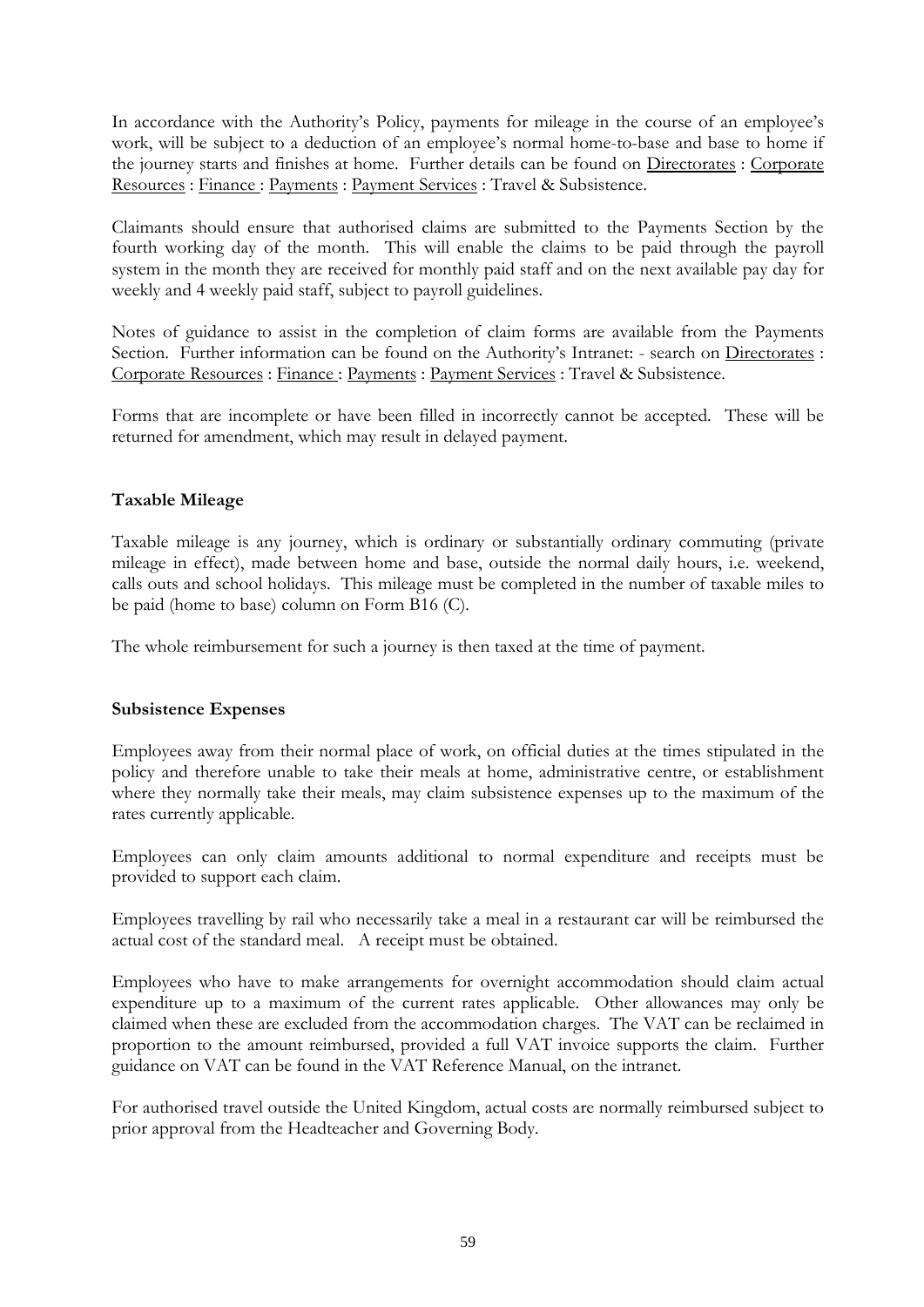Detailed information and examples of the tax implications on mileage can be found on the Authority's Intranet: - search on [Directorates](http://unixinet.eastriding.gov.uk/servlet/page?_pageid=730&_dad=intranet&_schema=INTRANET&1798_COPY_OF_ACCOUNTANCY_3860823.p_subid=88457&1798_COPY_OF_ACCOUNTANCY_3860823.p_sub_siteid=1&1798_COPY_OF_ACCOUNTANCY_3860823.p_edit=0) : [Corporate Resources](http://unixinet.eastriding.gov.uk/servlet/page?_pageid=730&_dad=intranet&_schema=INTRANET&1798_COPY_OF_ACCOUNTANCY_3860823.p_subid=88458&1798_COPY_OF_ACCOUNTANCY_3860823.p_sub_siteid=1&1798_COPY_OF_ACCOUNTANCY_3860823.p_edit=0) : [Finance :](http://unixinet.eastriding.gov.uk/servlet/page?_pageid=730&_dad=intranet&_schema=INTRANET&1798_COPY_OF_ACCOUNTANCY_3860823.p_subid=88787&1798_COPY_OF_ACCOUNTANCY_3860823.p_sub_siteid=1&1798_COPY_OF_ACCOUNTANCY_3860823.p_edit=0) [Payments](http://unixinet.eastriding.gov.uk/servlet/page?_pageid=730&_dad=intranet&_schema=INTRANET&1798_COPY_OF_ACCOUNTANCY_3860823.p_subid=88814&1798_COPY_OF_ACCOUNTANCY_3860823.p_sub_siteid=1&1798_COPY_OF_ACCOUNTANCY_3860823.p_edit=0) : [Payment Services](http://unixinet.eastriding.gov.uk/servlet/page?_pageid=730&_dad=intranet&_schema=INTRANET&1798_COPY_OF_ACCOUNTANCY_3860823.p_subid=88817&1798_COPY_OF_ACCOUNTANCY_3860823.p_sub_siteid=1&1798_COPY_OF_ACCOUNTANCY_3860823.p_edit=0) : Travel & Subsistence

### **Subsistence Claims**

All claims for subsistence such as parking tickets, bridge tolls etc must be supported by evidence, which should be securely stapled to the claim form. **Reimbursement will only be made on production of valid receipts.**

### **Interview Expenses**

Interview expenses will be reimbursed as follows -

The actual cost of second-class rail/bus fare will be reimbursed providing a valid ticket is attached to the claim.

When there is no public transport available or it can be proved that it is cheaper to travel by private car, mileage can be paid at the current rates applicable to interview expenses.

### **Subsistence**

Subsistence expenses can be claimed for actual expenditure up to the maximum of the current rates applicable, on production of valid receipts.

The following points should be noted :-

- i) The expenses of a candidate appointed to a post should not be paid until he/she enters upon his/her duties.
- ii) In the event of a candidate withdrawing his/her application or refusing the offer of employment on grounds, which, in the opinion of the interview committee or official are inadequate, no expenses should be paid.

### **Checking and Authorisation**

Signatories of officers (usually the Headteacher) authorised to sign travel and subsistence claims should be sent to the Payments Section. The school should have more than one certifying officer.

Completed claim forms should be passed to the claimant's examining officer. Prior to signing the claim as 'Examined', they should ensure that the following checks have been made.

- i) Journeys are consistent with and necessary for, the claimant's duties.
- ii) Journeys are consistent with any other records, which indicate staff deployment, such as programmes of visits or work schedules.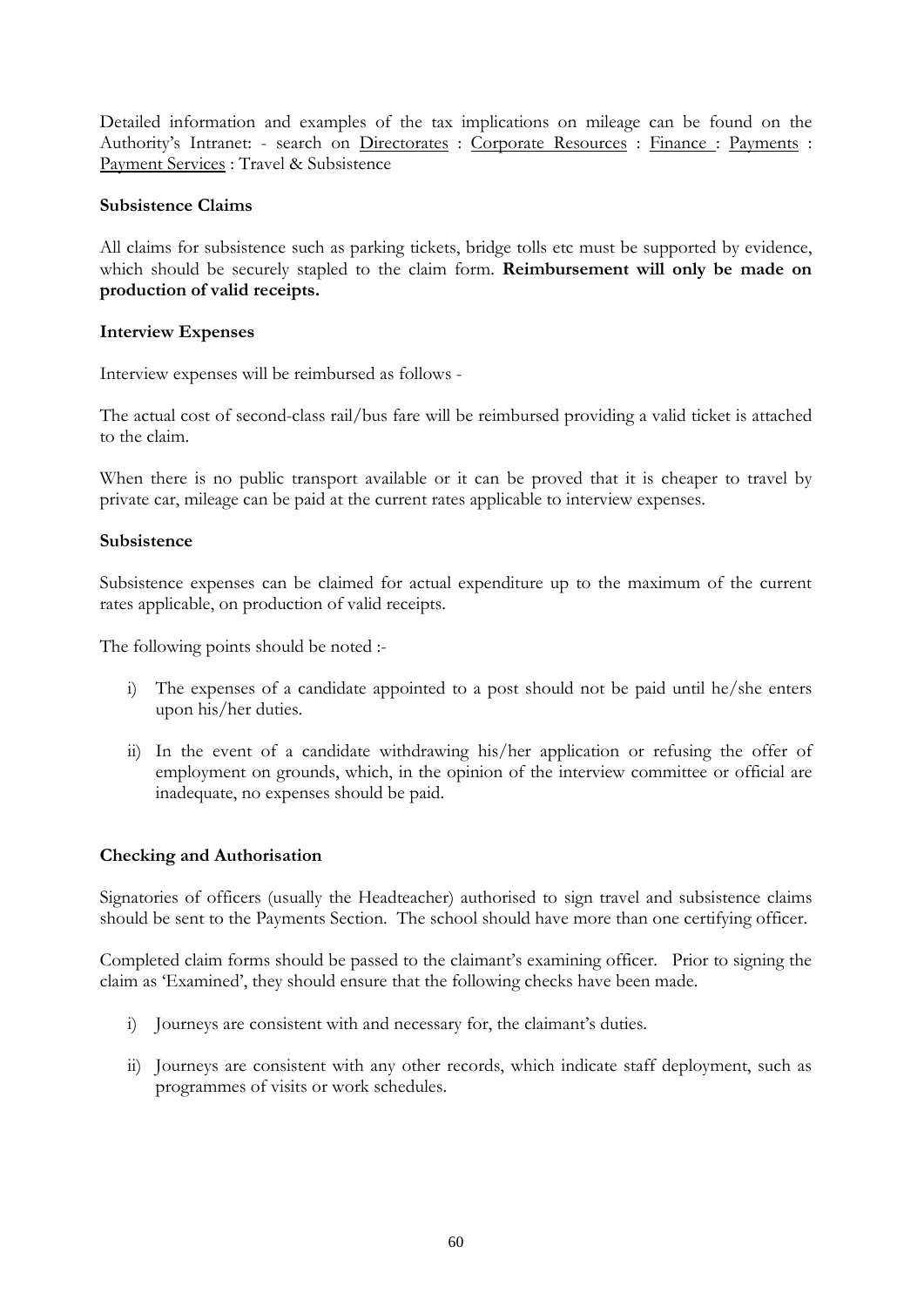If mileage is being claimed, the use of a car is reasonable and cost effective.

- iii) The claim form is correct in the following respects:
	- a) subsistence amounts claimed;
	- b) receipts/vouchers to support the claim;
	- c) compliance with Authority or school policy;
	- d) totals for mileage and subsistence;
	- e) the mileage claimed is consistent with the journey undertaken.
	- f) any taxable mileage has been correctly identified.

When the claim has been examined it should be passed to a certifying officer to authorise the claim for payment, having satisfied him/herself that the required checks have been made and that the claim is reasonable overall. The officer who examines the claim form cannot certify the claim; this must be completed by two different signatories.

The claim should then be passed to the Payments Section.

Payment for travel and subsistence claims is made through the payroll system and the deadline for receipt of such claims within the Payments Section is the fourth working day after the month end. Other expense claims will be reimbursed by BAC's (bank details must be supplied).

Where payment is delayed through no fault of the claimant concerned, resulting in an emergency payment having to be raised, a service charge (currently  $f(26)$ ) will be made to the school concerned.

### **Maintenance of Records**

All claims are filed in the Payments Section after payment.

Employees are advised to keep a photocopy of their claim and any attached receipts, in line with HM Revenue & Customs requirements and in case the claim form goes astray.

It is a statutory requirement that individuals retain records of all expenses paid for a minimum of six years.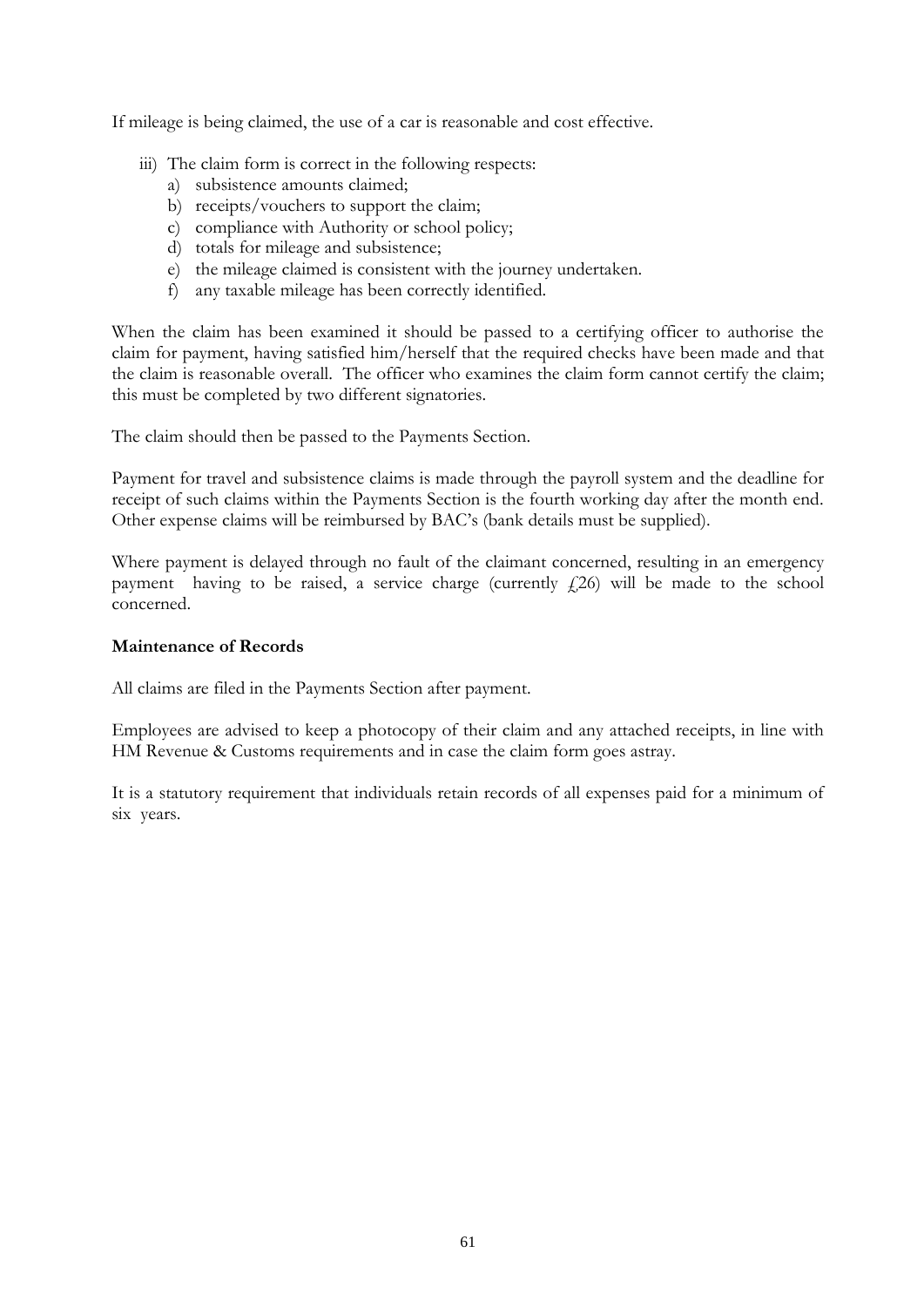## **EXAMINATIONS**

### **PAYMENT PROCEDURES**

One complete year of examination entries (both June and July, and November) should be paid from each financial year of formula funding.

In order to register students for examination entry, it is normal to pay in advance. Examination Boards submit an invoice to schools after the receipt of names. The invoice should be paid within 30 days.

The total expenditure for all such invoices should be recorded. A request is to be made at the end of the financial year to carry this sum forward as a payment in advance.

Schools should inform parents that their children have been entered for examinations. Parents should be made aware that they might be asked to reimburse the costs if their child fails to attempt the examination(s) without good reason.

## **RELEASE VOUCHERS**

Vouchers are issued by Examining Boards to reimburse schools releasing members of staff engaged in Examining Board activities. Payments are usually in units of half day or full day absences.

A debtor's account should be sent to the Examining Board, together with the voucher, within six months of the verification stamp date to recover the costs incurred by the school in releasing staff.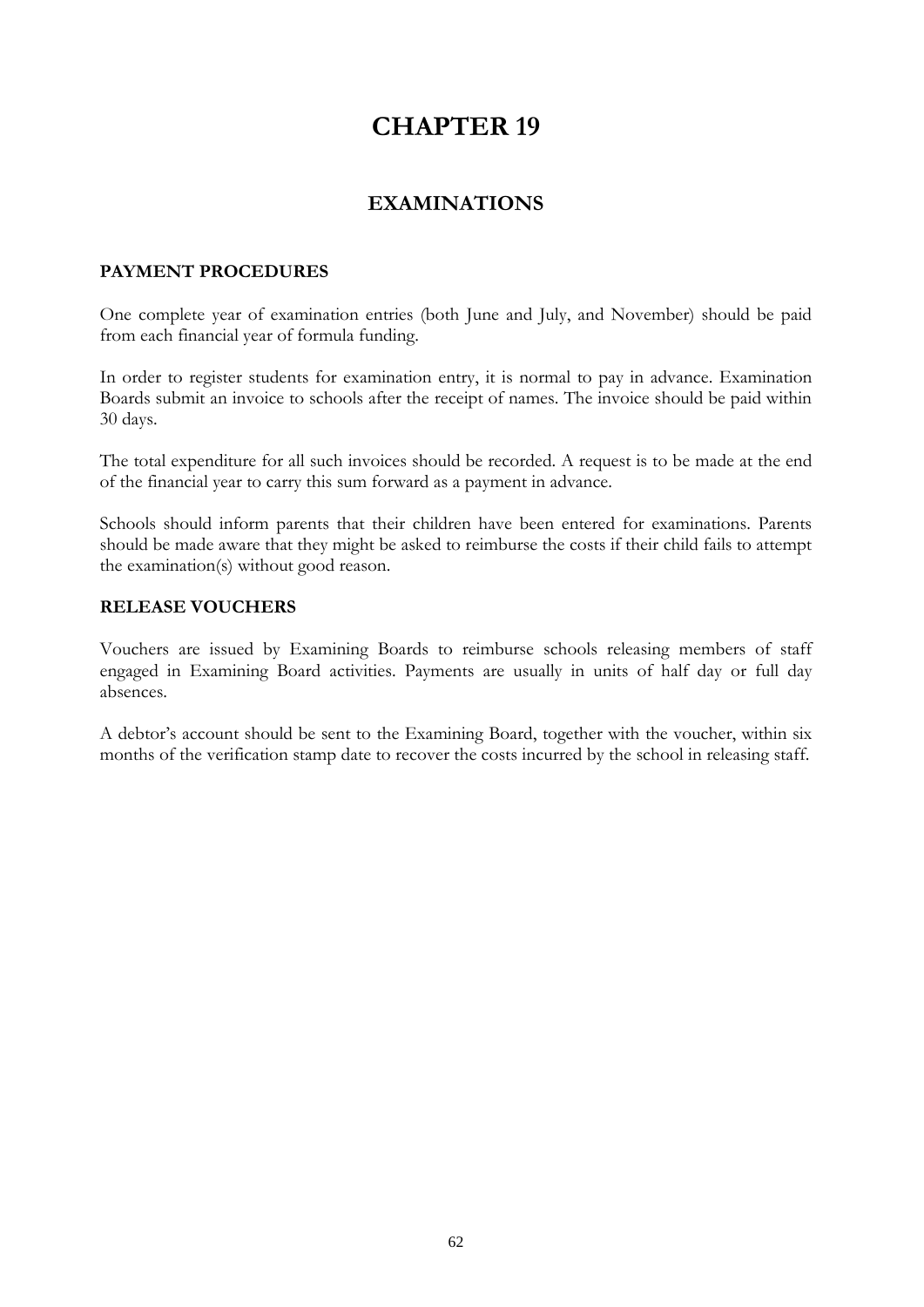# **BANK ACCOUNT SCHOOLS**

**Please refer to the Bank Account School Manual and the Easy Reference Guide for Bank Account Schools which can be found on the Schools Intranet under the Finance tab: Bank Account.**

The Secretary of State for Education has determined that all schools with full delegation under an Authority's Scheme for Financing Schools should have the opportunity to operate their own bank accounts.

Schools wishing to operate a separate bank account must inform the Director of Corporate Resources in writing by the end of November prior to commencement on 1 April.

In addition to ordering goods and services and authorising payments which already takes place at schools, the scheme brings new responsibilities and direct costs in the following areas:-

- The timely payment of all invoices and charges properly payable from the school bank account
- The production of payment advice notes to accompany cheques, so that the creditors can determine which particular goods, services, or invoice the cheque represents payment for
- Answering creditor queries on payments
- The reconciliation of the school bank account to local accounting records
- Producing monthly returns for the Director of Corporate Resources
- Retention of all original invoices and other payment documentation safely and for the minimum required period
- Monitoring and maintaining adequate cash flow in order to generate maximum interest receipts and prevent overdrawn balances.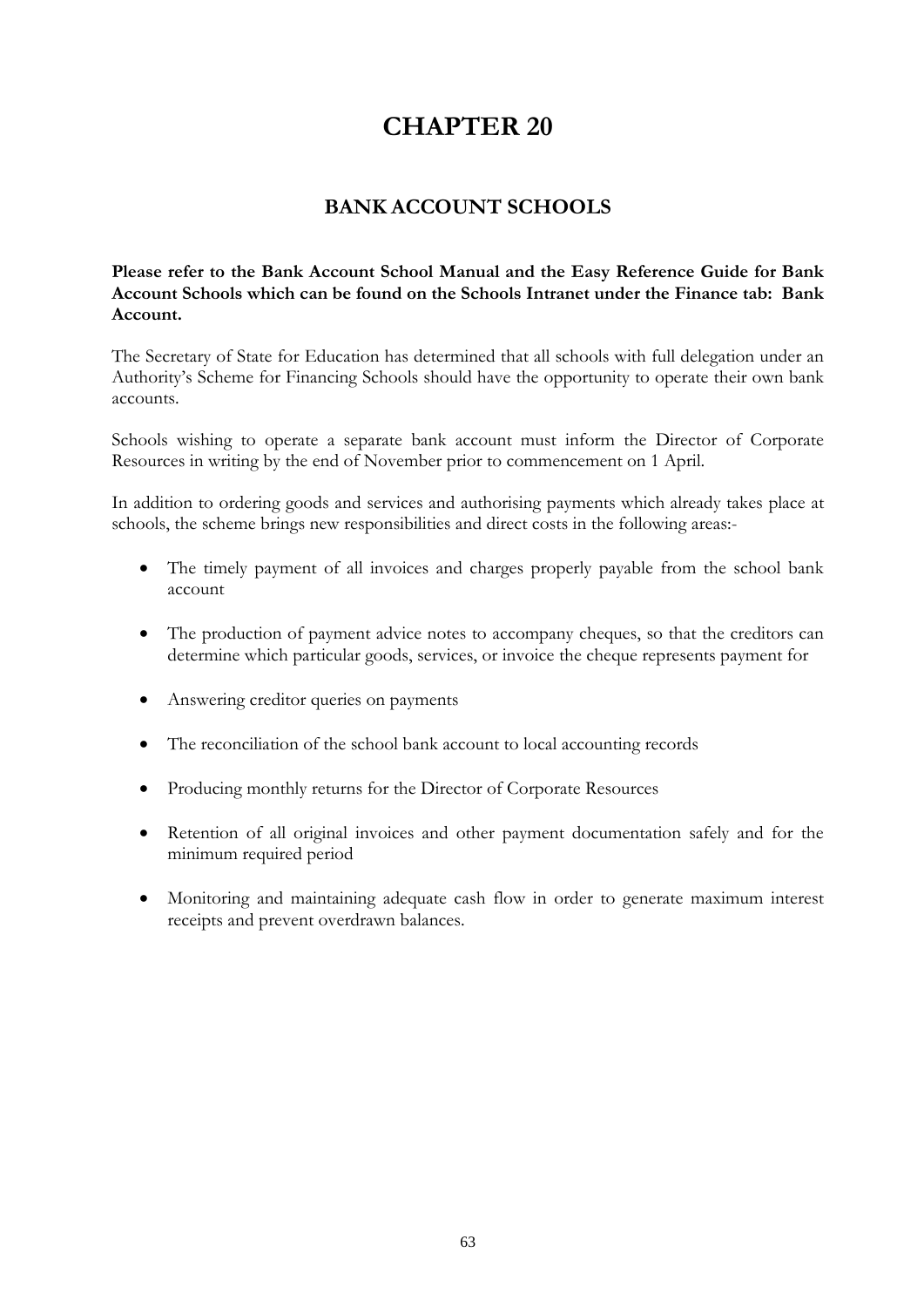# **EXTENDED SCHOOL ACTIVITIES**

### **Financial Management**

Schools may use their delegated funding to fund certain extended school activities.

### **Schools can :-**

- Use their delegated budgets to support or subsidise extended activities that bring an educational benefit to children, but **not** to support extended activities that are solely community facilities such as sports activities for the local community.
- Report income and expenditure on extended activities that have an educational benefit alongside core school activities.

### **Schools should :-**

- Have a clear understanding of the ongoing costs of delivering extended activities, and how they will be funded.
- Report separately income and expenditure on community facility activities.
- Seek the advice of their LA on accounting procedures and VAT.

For a school to decide whether a particular extended activity is eligible to be funded from its delegated budget, the Governing Body may find it helpful to consider the following questions as shown in the flow chart below:

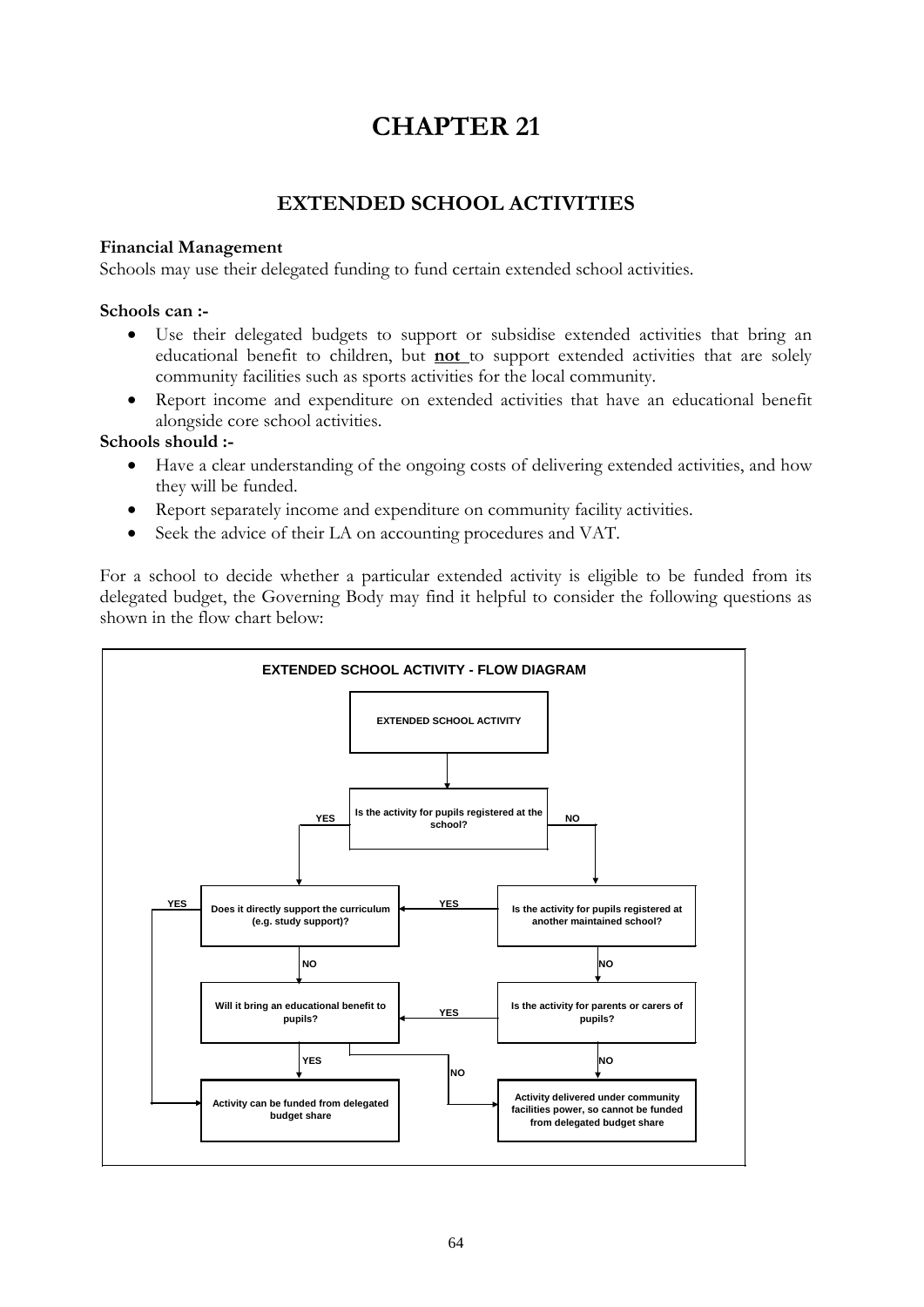The distinction between extended activities that are eligible for funding from the delegated budget, and those that are not, is important because it will govern the way schools report their spending on various activities under Consistent Financial Reporting. A school may conclude that a certain activity is eligible to be funded from the delegated budget, but decide in the particular circumstances to fund the activity from other sources, or to support it only in part from the delegated budget. In those circumstances, the expenditure should still be reported as an activity that can be funded from the delegated budget.

### **Schools must:-**

- Report separately income & expenditure on community facility activities.
- The Headteacher & Governors must ensure due care is taken not to compromise the financial position of the schools delegated budget whilst extending the provision of services. In particular schools need to ensure they :-
- Can demonstrate a clear audit trail confirming decisions to undertake extended activities and their sources of funding, including whether activities were eligible or ineligible to be funded from the schools delegated budget.
- Have a robust process for fully costing all activities, including apportionment of fixed overheads as well as the identification of direct costs and that they have a clear and transparent process for agreeing and making all relevant charges.
- Have all the appropriate systems, processes and controls in place to support a robust charging regime (see below for the Law on Charging).

### **CFR Guidance**

Where an activity is classed as a 'community' activity the net costs should be recorded under the CFR community focused school categories. These are:-

### **Income Codes**

### **I16 – Community focused school funding and/or grants**

The purpose of this code is to capture funding streams and grants that are provided for community focussed extended activities**I17 – Community focused school facilities income**

The purpose of this code is to capture charges for extended school activities that cannot be funded from the delegated budget. Charging for activities that can be funded from the delegated budget will continue to be captured within I08.

### **Expenditure codes**

### **E31 – Community focused school staff**

This will include the costs of all staff employed directly by the school for extended activities that cannot be funded from the delegated budget, including apportionment of associated staff costs where appropriate (i.e. all costs that would otherwise fall in E01 - E07).

### **E32 – Community focused school costs**

This will include all running costs associated with extended school activities which cannot be funded from the delegated budget including recruitment costs, resources etc. (i.e. all costs that would otherwise fall into codes E08-E30).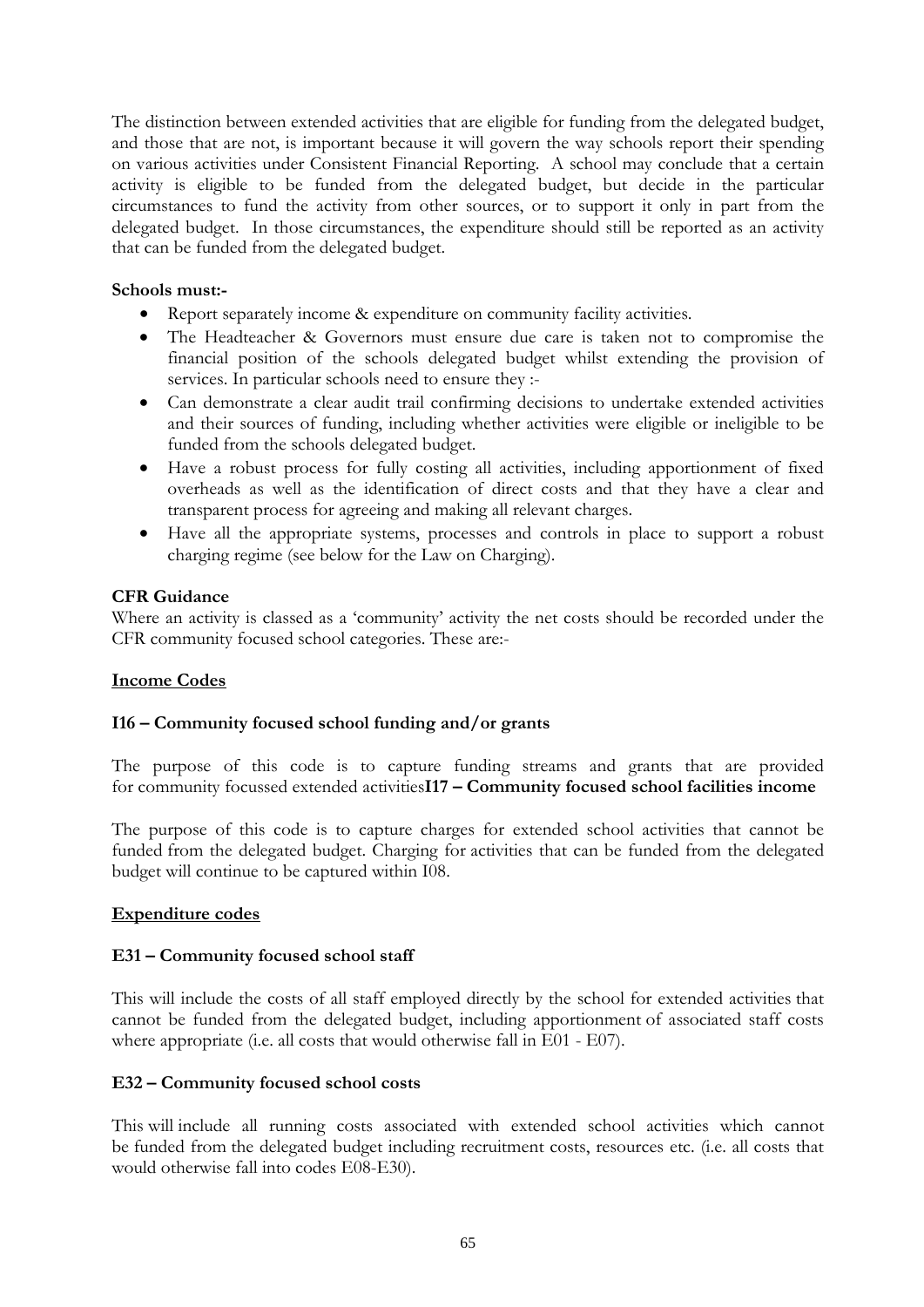### **The Law on Charging**

Where schools offer extended activities through third-party providers from the voluntary and private sectors, whether on the school site or elsewhere, those providers are not subject to any of the following legal constraints. Schools providing activities direct must however comply with the law, as follows:

- a) Devise and publish a charging and fee remission policy, in consultation with parents. A school cannot make any charges to parents unless this policy is in place. (The relevant regulations are summarised in the *'Guide to the Law for School Governors'* and in *'Guidance on Charging for School Activities')*
- b) School governing bodies have powers to provide any facilities or services that further any charitable purpose for pupils, their families and for people who live and work in the local community. This includes childcare.
- c) Any profits made by a school from providing facilities or services must be reinvested in the school or in the service.
- d) Schools may use their delegated budgets to subsidise a child's access to chargeable extended activities, where they consider that the activities are provided for the purposes of the school, because they are of educational benefit to the child.
- e) Schools may NOT charge for: any study support activities provided during the school day, except for music tuition; or for provision before or after the school day which delivers the National Curriculum or prepares a child for a public examination.
- f) Schools MAY lawfully charge for other study support (for example, additional sport, drama and music; clubs; holiday activities; visits; additional courses, such as first aid) following consultation.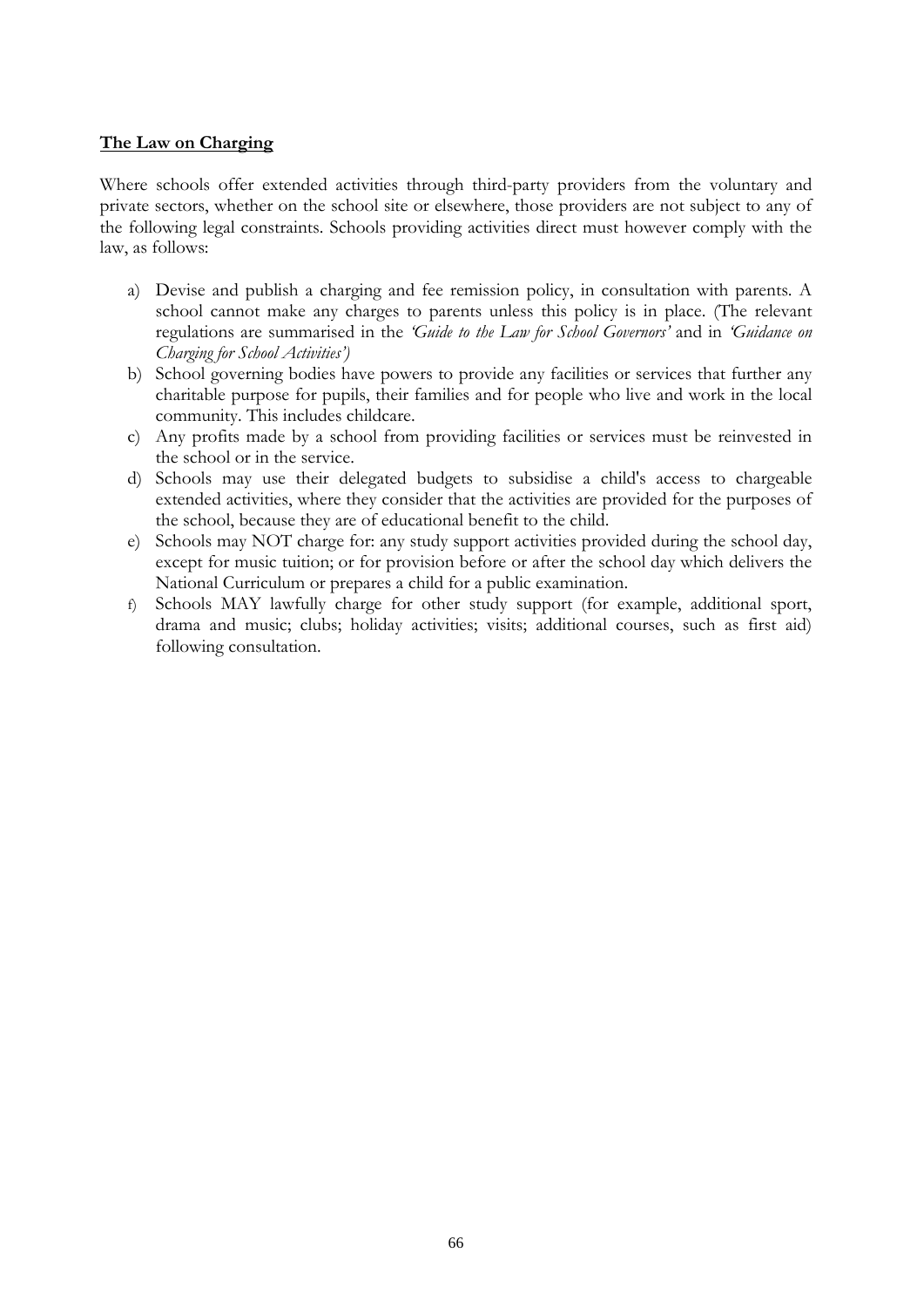# **RETENTION OF DOCUMENTS**

### **Introduction**

Requirements for the retention of documents are not very prescriptive and there is very little specific legislation, which covers the periods for retention of documents.

There are two pieces of legislation, which can be applied to the Authority's records:

- i) Limitations Act 1980,
- ii) Part VA of the Local Government Act 1972.

### **Limitations Act 1980**

Legislation that could be applied generally to the Authority's records is the Limitations Act 1980, which specifies the statutes of limitation. A statue of limitation sets out that a Court will not start proceedings where a specified time has elapsed since the event happened. The specified time is 12 years.

For financial and accounting records the period would start from the beginning of the financial year after that to which it relates.

### **Part VA of the Local Government Act 1972.**

This section of the 1972 Act deals with Access to Information. This specifies that certain documents that form part of the public agenda are required to be available for inspection by members of the public for six years from the date of the meeting. The documents are:

- a) Minutes, or copy of minutes of the meeting (except exempt items) and related items,
- b) A copy of the agenda of the meeting; and
- c) A copy of any reports discussed (except exempt items).

This requirement means that any reports relating to financial items included within the agenda or minutes will need to be retained for six years and be available for public inspection. An example of this is the statement of accounts, which requires approval by full Council.

### **Other Specific Legislation**

#### **National Insurance Contributions**

Under the Social Security Contributions and Benefits Act 1992, an employer must keep records of any class 1 National Insurance Contributions payable in a tax year.

Records need to be maintained to support year-end returns which summarise details of each employee's earnings and deductions. All this information must be retained for three years after the tax year to which it relates.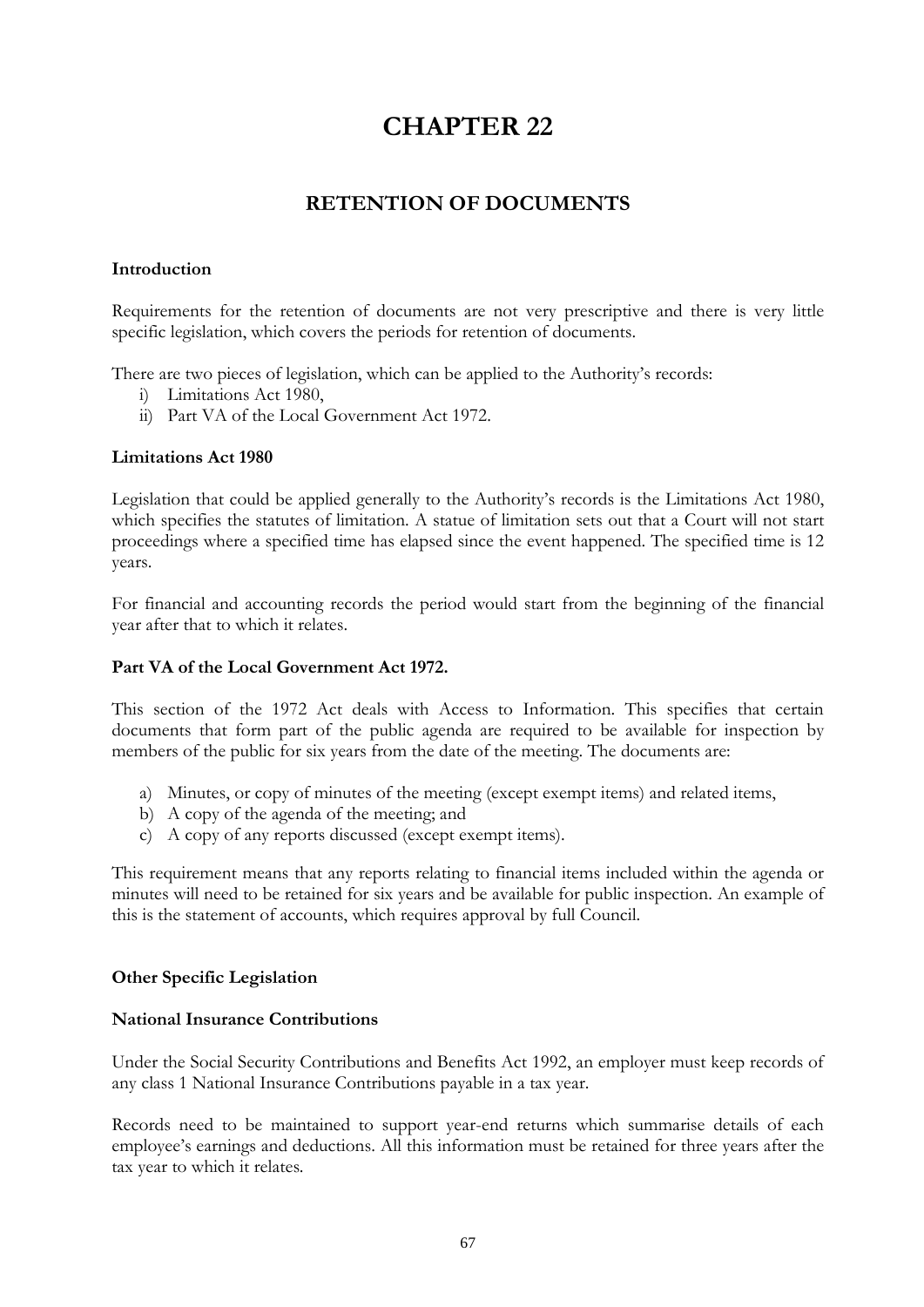### **Pay as you earn (PAYE)**

The IT (Employment) Regulations 1993, Regulation 38 sets out the requirements for employers to maintain working sheets for deductions for all employees.

All supporting records must be retained for not less than three years after the end of the tax year to which they relate.

### **Position of the Authority**

Due to the lack of detailed legislation, the Internal Audit Section have compiled more detailed notes on the types of documentation which should be retained and the length of time which should be applied. This is shown below.

The guidance is not strictly in line with the statute of limitations, detailed above, but can be applied to the majority of financial documentation.

Contracts are the main area where Court action may be entered into, therefore specific arrangements should be made for 'Contracts under seal' such as sales of land and other major contracts for the provision of goods and services. Ideally original documentation should be retained although copies are adequate.

Specific regulations may apply to other types of financial records where we could be inspected by an outside organisation e.g. European Union Funding (EU) where we can be subject to detailed inspection by EU auditors. In these cases it is up to the officers involved in the project to make arrangements, which will meet the needs of the outside body.

### **Format of Preservation**

There is no specific legislation covering the format in which the Authority's records are retained except those prescribed by HM Revenues & Customs.

If it is not possible to retain the documentation in its original form advice should be sought immediately from the Internal Audit Section. Documentation should not be destroyed until action has been agreed.

### **Retention of Documents**

To help understand the requirements of the legislation the Internal Audit Section have compiled detailed notes as follows:

All records and documents may be regarded as falling in to one of four categories, to which the following guidelines for retention apply:

Primary evidence of receipt and payment – to be retained for six years.

Secondary evidence of receipt and payment – to be retained until the completion of the Audit Commission (District Auditor's) examination of the year following the year of receipt or payment. VAT documentation – HM Revenues & Customs regulations require that all tax invoices and related documents be kept for at least three years from the transaction date.

Other documentation – no single period can be prescribed. It must be left to the discretion of the responsible officer.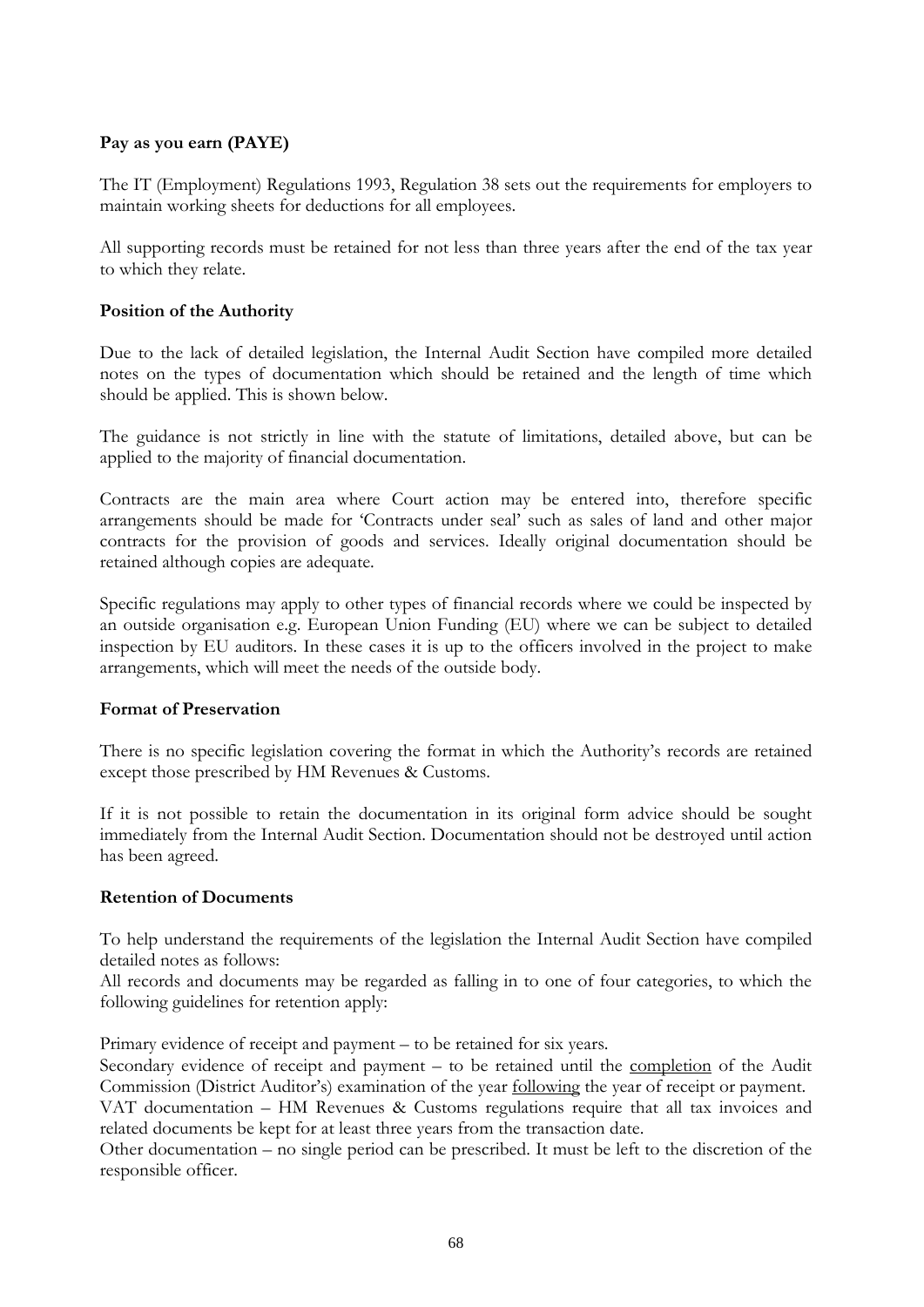The following are examples of the items, which fall in to the categories detailed above:

| Category A | Payrolls (final)<br>Cash Book (copy cheques and pay advices)<br>Paid cheques<br>Receipt Books<br>Bank/Giro paying in slips<br>Ledger posting slips |
|------------|----------------------------------------------------------------------------------------------------------------------------------------------------|
| Category B | Timesheets<br>Other payroll input<br>Copy Orders                                                                                                   |
| Category C | Invoices<br>Copy Accounts                                                                                                                          |

## **RETENTION OF DOCUMENTS – SCHOOLS**

The policy regarding the retention of documents is that records are grouped into three categories:

- a) Primary evidence of receipt and payment to be kept for SIX years.
- b) Secondary evidence of receipt and payment. To be kept until completion of the District Auditor's examination of the year after the year of receipt of payment.
- c) Other documentation. No single period of retention can be prescribed.

| PRIMARY EVIDENCE - TO BE RETAINED FOR SIX YEARS                                          |                                  |  |  |
|------------------------------------------------------------------------------------------|----------------------------------|--|--|
| Receipt Books<br>Z Readings                                                              | Bank Paying In Books             |  |  |
| Cheque Books                                                                             | <b>Imprest Books</b>             |  |  |
| <b>SECONDARY EVIDENCE - TO BE RETAINED FOR THREE YEARS</b>                               |                                  |  |  |
|                                                                                          |                                  |  |  |
| Schools Meals Registers (from the end of school year)                                    | Copy Orders                      |  |  |
| Cafeteria Records                                                                        | <b>Audit Till Rolls</b>          |  |  |
| Meals & Cash Accounted For Forms                                                         | School Sales Records             |  |  |
| Copy Delivery Notes                                                                      | Recoupment Claims                |  |  |
| School Fund Records                                                                      | <b>Budgetary Control Records</b> |  |  |
| Private Telephone Income Records<br>Masterpiece Tabs                                     |                                  |  |  |
| Private Photocopying Income Records                                                      | Form 1                           |  |  |
| Form 7                                                                                   | Copy Time Sheets                 |  |  |
| Attendance Registers (for the whole period that the child was in school OR 3 years after |                                  |  |  |
| the date it was last used; whichever is longer)                                          |                                  |  |  |
| <b>OTHER DOCUMENTATION</b>                                                               |                                  |  |  |
|                                                                                          |                                  |  |  |
| Inventory Books - kept INDEFINITELY.                                                     |                                  |  |  |
| Free Meals Notification – retained for ONE year.                                         |                                  |  |  |
| Admission Book - FIVE years after last entry, then forwarded to the Admin Officer,       |                                  |  |  |
| CFAS for safe keeping.                                                                   |                                  |  |  |
| Educational Visit Records - ONE year.                                                    |                                  |  |  |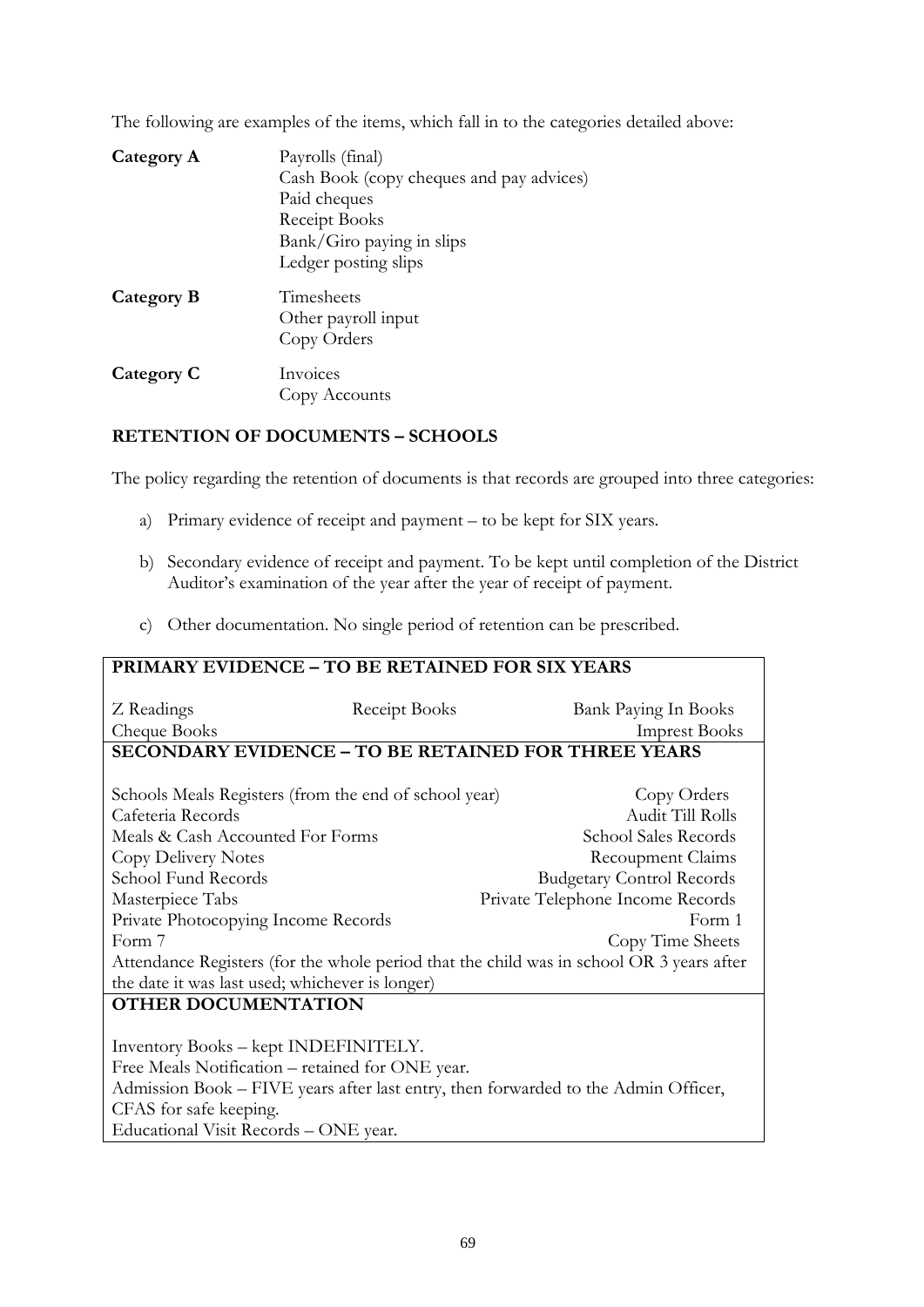# **INTERNAL AUDIT**

## **Key Points**

The Internal Audit Section provides a full range of services including: -

- Review and give opinion on internal control, recommending improvements to service delivery, control and governance processes.
- Establishment visits to ensure compliance with controls, policies and procedures.
- Supporting the corporate risk management strategy to ensure risks are managed effectively within the Authority.
- Procurement and Computer Audits.
- Counter fraud work to detect and deter fraud and corruption within the Authority.
- Fraud and irregularity investigation and detection.
- Operation of a confidential whistle blowing hotline.
- Financial Advice and training.
- Works in partnership with others to add value to services and provide a co-ordinated audit and inspection service.

### **Audit Process**

### **Objectives**

The primary role of internal audit is to –

• Provide an independent and objective opinion to the Authority (both Members and officers) on the control environment comprising risk management, control and governance by evaluating its effectiveness in achieving the Authority's objectives.

In addition the other objectives of Internal Audit are to -

- Contribute to the management aim of a well-managed authority and support corporate objectives by recommending improvements in control, performance and productivity.
- Support the Head of Finance in the discharge of her duties as the Chief Finance Officer
- Lead investigations into allegations of fraud, corruption and irregularity in accordance with Financial Regulations and the Fraud Response Plan.
- Provide advice and support to ensure sound systems of control.

The Terms of Reference for Internal Audit setting out its purpose, authority and responsibilities are available on the intranet or from any of the key contacts listed.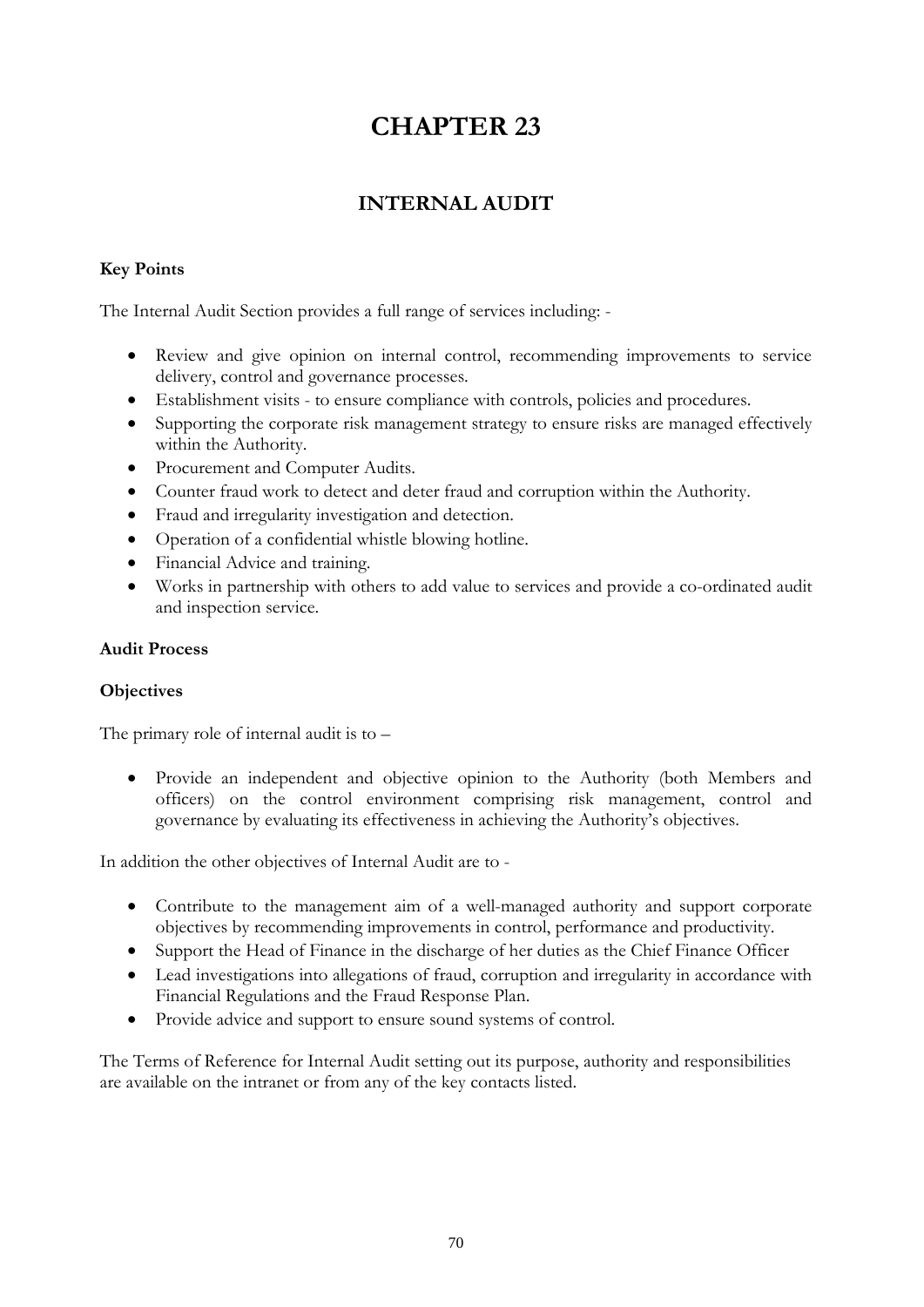## **Audit Plan**

In order to meets its objectives Internal Audit will –

- Maintain a strategy for delivering the internal audit service to meet these terms of reference including how the assurance for the annual statement on internal control will be demonstrated, audit resources required and their allocation.
- In discussion with Directorates, prepare and deliver a risk based audit plan, taking account of the Authority's risk management processes. The plan will be kept under review in any one year to reflect changing priorities and emerging risks.
- Manage audits to ensure that they are undertaken with due professional care, to the standards set out in the Code of Practice on Internal Audit and internal operating procedures.
- Report on each assignment (and fraud investigation) giving an opinion on the system of internal control under examination, making recommendations to improve control and where appropriate improve performance and productivity.
- Seek management responses to work undertaken and follow up on management action arising from audit work undertaken
- Provide advice on internal control.
- Maintain good relationships with external audit and other review agencies.
- Lead or advise as appropriate, investigations into allegations of fraud, corruption and irregularity.
- Maintain and develop the competence of audit staff.
- Ensure an effective and efficient service is provided to the Authority through performance management, monitoring and benchmarking.
- Each year the plan is discussed in detail with all Directorates to ensure key issues such as new systems, changes to legislation, new areas of work and timing of visits are taken into account. Quarterly reports on key issues are sent to Directors, and the Audit Commission with twice yearly reports to CMT and the Cabinet.

### **What you can expect from your audit**

- Before the audit commences the auditor will contact you to arrange a suitable date for the commencement of the audit. Where possible two weeks notification will be given prior to an audit visit (except in cases requiring an unannounced visit).
- The auditor will discuss with you the scope, objectives and duration of the audit and will include within the audit any areas of management concern. The timetable and mechanism for reporting will also be discussed.
- Once the audit commences you will be kept informed of progress and any alterations to the scope etc. will be agreed.
- Within three weeks of the conclusion of the on site visit a draft finding and recommendations schedule will be sent to you for consideration. A meeting will then be arranged to discuss the findings and recommendations, at which time management's response to the recommendations and a timetable for action will be incorporated into the report.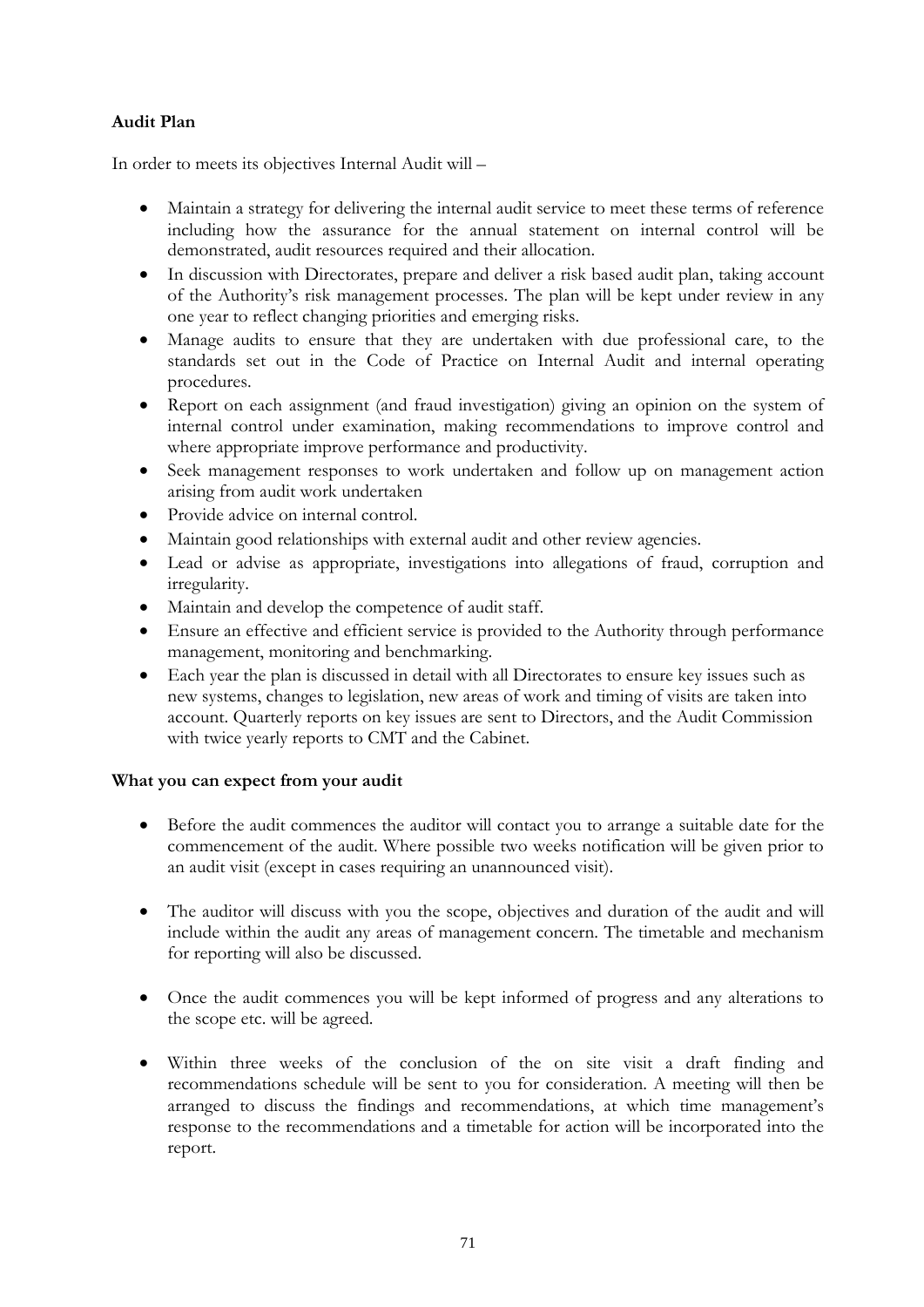- A final report will then be issued together with a client survey, on which you can record your views of the service provided.
- The manager will then be responsible for implementing the agreed findings and recommendations within the timetable set in the action plan.
- All principal recommendations will be followed up by the Audit Section at the implementation date and managers asked to provide assurance that these recommendations have been implemented or provide a revised date for implementation.

#### **What the auditor expects from you:**

- The existence of Internal Audit does not diminish the responsibility of management to establish and maintain systems of internal control to ensure that activities are conducted in a secure, efficient and effective manner.
- The auditor will need somewhere to work within the school during the course of the audit; ideally this will be a desk within the school.
- Access will also be required to all records and staff involved in the process being audited.
- You will also need to let your staff know the audit process, including the purpose of the audit, duration etc.
- A written response will be required at the end of each audit to acknowledge your agreement to the implementation of the findings and recommendations.

# **External Audit**

The Authority's external auditors are KPMG. They are responsible for auditing the Authority's statement of accounts, assessing the adequacy of the Authority's financial systems and standing and the Authority's arrangements for detecting fraud and corruption as well as auditing grant claims and performance indicators.

A managed audit approach has been adopted towards the Authority's audit in which the Audit Commission seeks to place reliance on:

- The work undertaken by Internal Audit.
- The financial systems and controls.
- Reliable accounts production processes.
- Regular meetings take place between internal audit and external audit to co-ordinate work and prevent duplication of effort.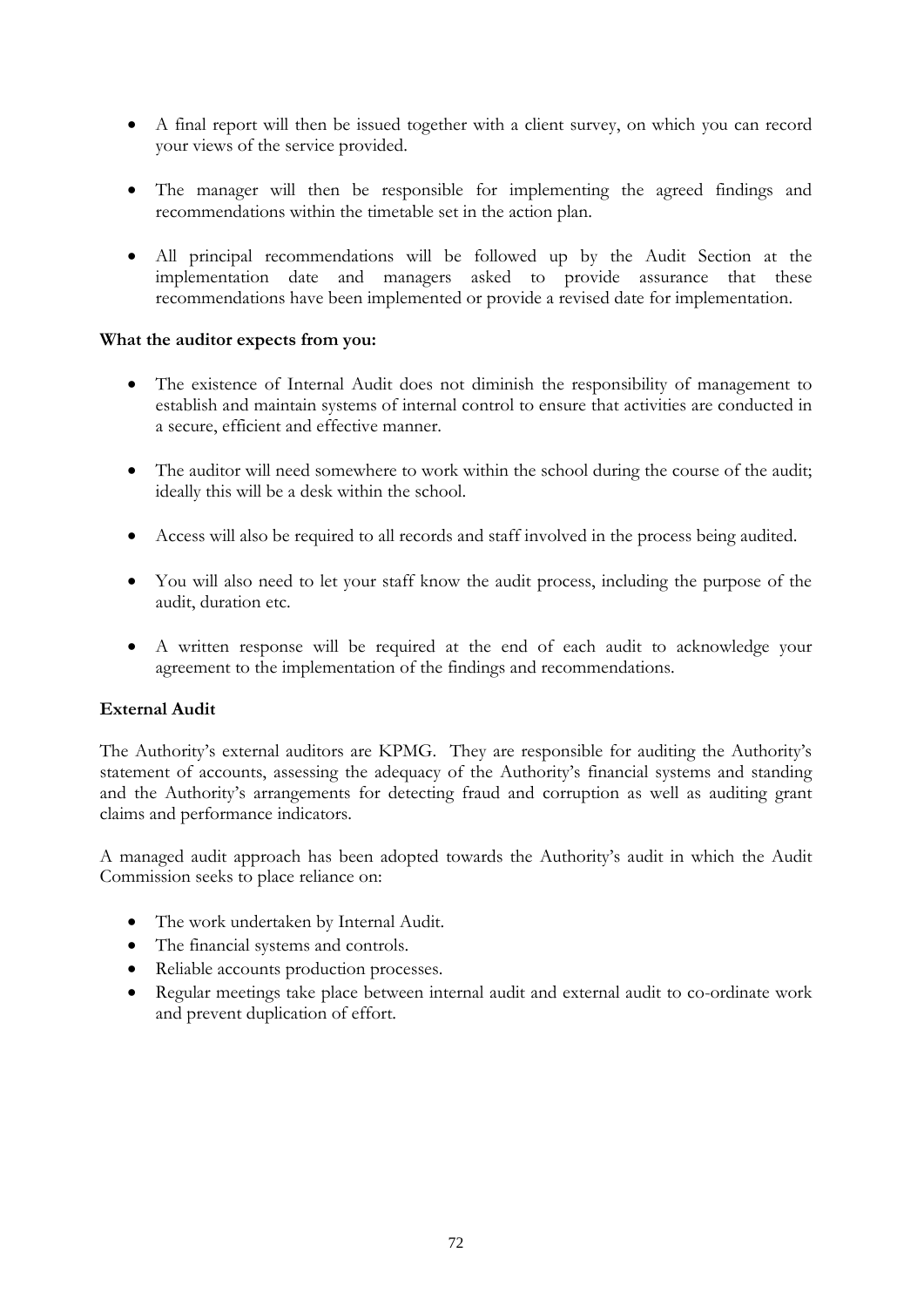## **Fraud and Irregularities**

Employees are often the first to realise that there may be something seriously wrong within the Authority. The Authority is committed to the highest possible standards of openness, probity and accountability. Anyone with concerns that something is: -

- unlawful,
- against the Authority's Constitution or policies,
- falls below established standards or practice or
- amounts to improper conduct

should firstly raise their concerns within the council with either :-

- a) Your line manager
- b) Your Headteacher
- c) The audit & technical manager 01482 394105
- d) A group auditor 01482 394107 or 01482 394110
- e) The responsible officer chief executive
- f) The monitoring officer head of legal & democratic services
- g) The section 151 officer head of finance
- h) The head of human resources
- i) Using the whistleblowing hotline answerphone 01482 394123
- j) Using the e-form located on the intranet

Public Interest Disclosure Act 1998, gives statutory protection to employees reporting concerns, which they believe to be happening within the Authority employing them. The Act has rules for making a protected disclosure: -

- The information must be disclosed in good faith.
- Must believe it to be substantially true.
- Must not act maliciously or make false allegations.
- Must not seek any personal gain.

Further information may be found in the Personnel and Policies handbook or from the Audit and Technical Manager.

A 24 hour hotline has been established where employees can report in confidence any concerns, you will not be asked to leave your name if you do not wish to. The hotline number is 01482 394123.

#### **Financial Advice, Training and Consultancy**

Advice on financial regulations, procedures, internal controls etc is available from any of the officers in the Internal Audit Section.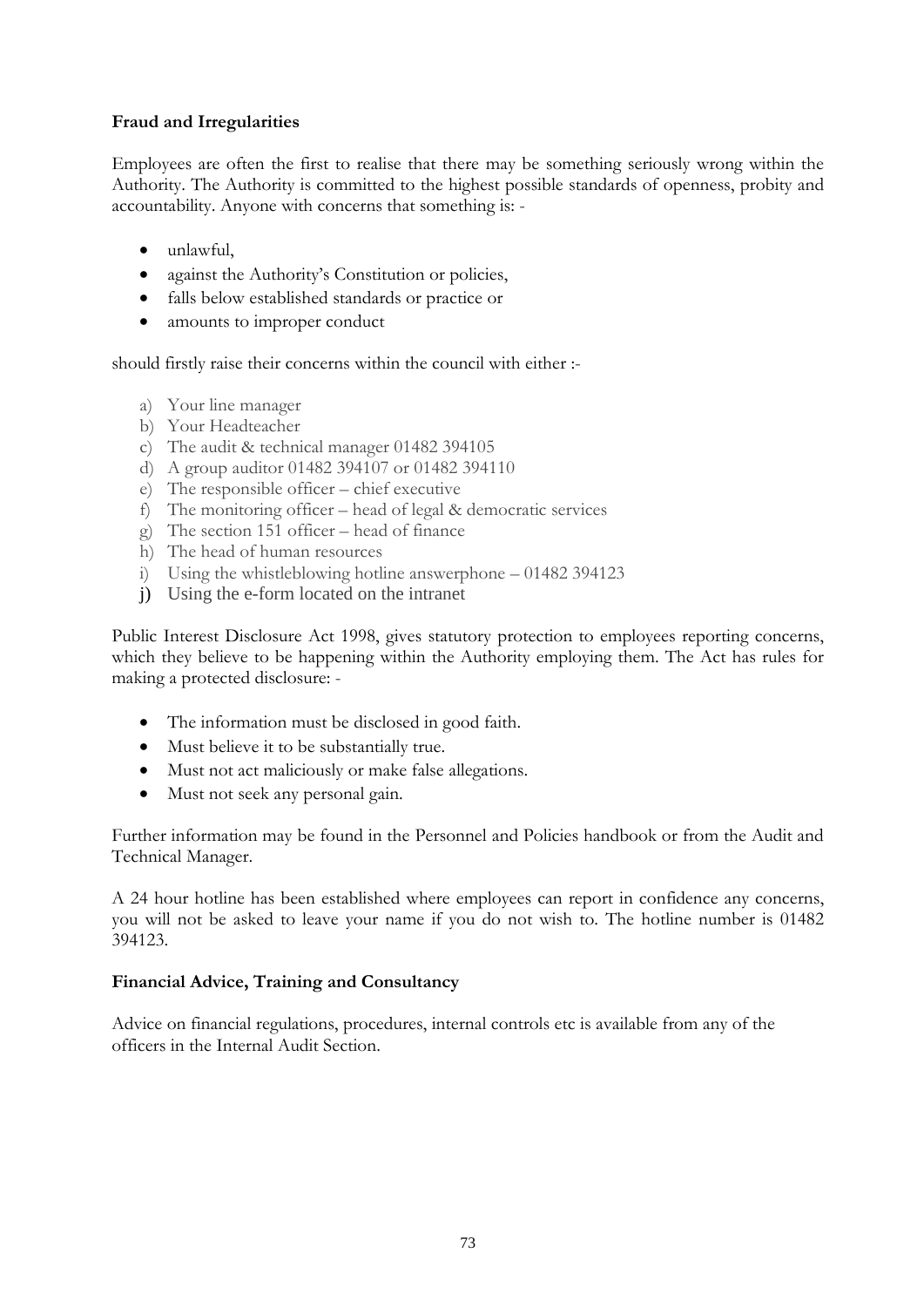# **CONTROL OF ASSETS – THE INVENTORY**

Keeping an inventory of assets is a mandatory requirement in all establishments within East Riding of Yorkshire Council. The inventory must include all items valued at more than  $\ell$ 250. In addition a register of assets, which are valued at less than  $f(250)$ , must be kept but schools may determine the form and method in which this is kept. An example is shown overleaf.

You will be asked to produce the inventory whenever your school is subject to an Audit check and it is the responsibility of the school to keep it up to date.

Any equipment purchases with a value in excess of  $f_1$ 10k or vehicles purchased over  $f_1$ 10k need to be notified to the Financial Planning team on 01482 39426, who keeps an up to date record of the asset register.

The reason for keeping the inventory is to record all items purchased by the school which are either high value or attractive to thieves. You may find it beneficial to maintain the inventory relating to Computers and other ICT equipment on a separate inventory record maintained by your designated IT manager/administrator

The inventory can either be kept as a manual record or electronically. However if you choose the electronic method you must print out the inventory at least once per year so that the Headteacher can sign it as a true record. Once signed it can be filed.

As well as any new acquisitions in the year, you should also record the date any items on the inventory are disposed of, the Headteacher must sign for disposal. A Governing Body of a school with delegated powers may authorise the disposal of stock or inventory items over which they have delegated responsibility, which are surplus to requirements, subject to steps being taken to maximise income and will be entitled to utilise any proceeds from such disposals (see Chapter 11 for information on Disposal of Assets).

All officers should take steps to deter burglary, theft or misappropriation of items. This should take the form of :

- Marking all items with ultra violet light sensitive ink, giving the postcode or some other unique identification is recommended. This is especially appropriate for valuable, portable and desirable equipment.
- Using an etching device or indelible ink, mark as boldly as possible that an item is the "property of xxxxxx school".
- Where appropriate, attractive items should be locked away or located out of sight.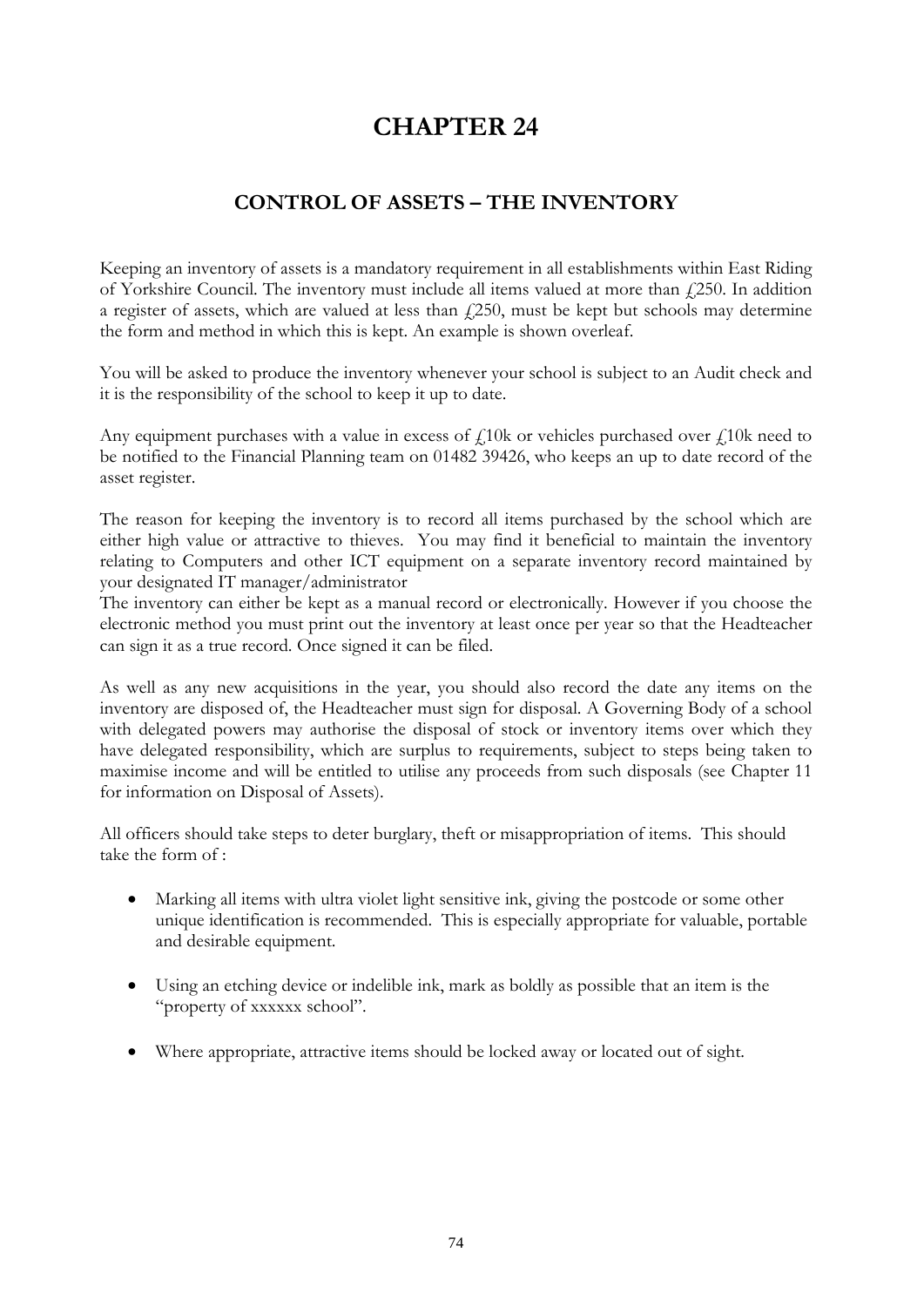# **Marshfield School**

# INVENTORY OF OFFICE FURNITURE AND EQUIPMENT

Please list all moveable property which belongs to the Authority with an approximate value in excess of  $\text{\emph{L}}250$ . Include attractive portable items valued at under  $\text{\emph{L}}250$ . Computers may be excluded if a separate detailed inventory of these items is maintained by the establishments IT manager/administrator.

|                         |                | Description of Item                                                                                                    |                | Order<br>Number | Model<br>Number | <b>Serial</b><br>Number |      | Cost<br>£ | Date of<br>Disposal | Authority<br>for<br>Disposal |
|-------------------------|----------------|------------------------------------------------------------------------------------------------------------------------|----------------|-----------------|-----------------|-------------------------|------|-----------|---------------------|------------------------------|
|                         | Digital Camera |                                                                                                                        |                | 999111          | YK21Z37         | 7543216                 |      | 200       | $\sim$              |                              |
| printer                 |                | Hewlett Packard 4000 laser                                                                                             |                | 999014          | HP4000          | 2173769985              |      | 1500      | $15 - 10 - 03$      |                              |
|                         |                | Electronic Whiteboards x 2                                                                                             |                | 999121/2        | EW21FP          | 94673172/3              |      | 800x2     |                     |                              |
|                         |                |                                                                                                                        |                |                 |                 |                         |      |           |                     |                              |
|                         |                |                                                                                                                        |                |                 |                 |                         |      |           |                     |                              |
|                         |                |                                                                                                                        |                |                 |                 |                         |      |           |                     |                              |
|                         |                |                                                                                                                        |                |                 |                 |                         |      |           |                     |                              |
|                         |                |                                                                                                                        |                |                 |                 |                         |      |           |                     |                              |
|                         |                |                                                                                                                        |                |                 |                 |                         |      |           |                     |                              |
|                         |                |                                                                                                                        |                |                 |                 |                         |      |           |                     |                              |
|                         |                |                                                                                                                        |                |                 |                 |                         |      |           |                     |                              |
|                         |                |                                                                                                                        |                |                 |                 |                         |      |           |                     |                              |
|                         |                |                                                                                                                        |                |                 |                 |                         |      |           |                     |                              |
|                         |                |                                                                                                                        |                |                 |                 |                         |      |           |                     |                              |
|                         |                | It is the responsibility of the occupants of each office to keep the inventory up to date. It will be checked annually |                |                 |                 |                         |      |           |                     |                              |
|                         |                | by your Admin Officer/Assistant.                                                                                       |                |                 |                 |                         |      |           |                     |                              |
|                         | Date           | Signed                                                                                                                 |                | Date            | Signed          |                         | Date |           | Signed              |                              |
| $\mathbf{1}$            |                |                                                                                                                        | 5              |                 |                 | $\boldsymbol{9}$        |      |           |                     |                              |
| $\overline{2}$          |                |                                                                                                                        | 6              |                 |                 | 10                      |      |           |                     |                              |
| $\mathbf{3}$            |                |                                                                                                                        | $\overline{7}$ |                 |                 | 11                      |      |           |                     |                              |
| $\overline{\mathbf{4}}$ |                |                                                                                                                        | 8              |                 |                 | 12                      |      |           |                     |                              |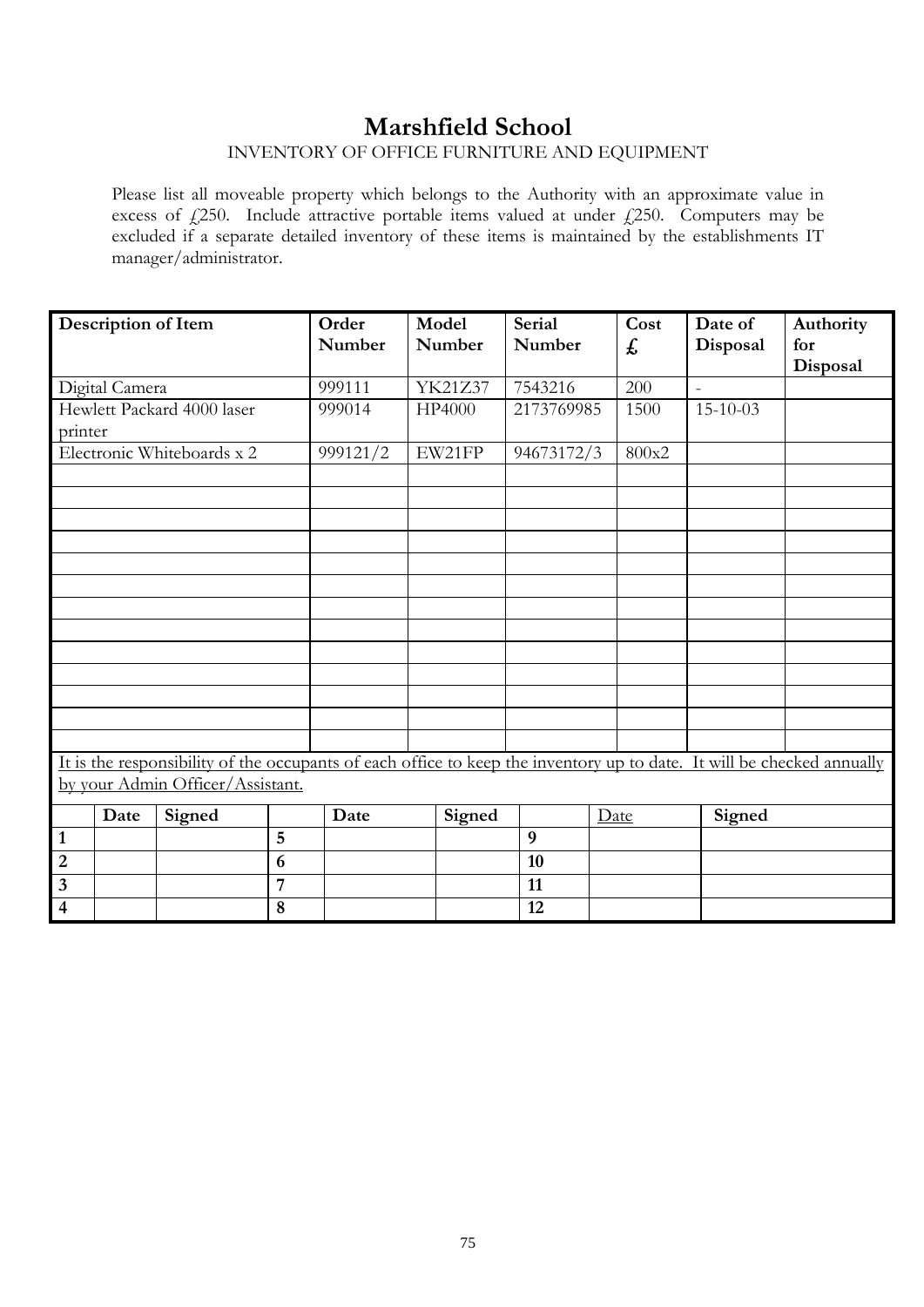# **RENTS/LOANS/LEASES**

#### **ICT Equipment & School Loan Scheme**

Due to the fact that ICT assets become quickly obsolete, the Local Authority stopped entering lease agreements for these types of assets a number of years ago.

Schools should wherever possible endeavour to buy their ICT outright using either their own resources or where resources are unavailable they should consider taking out a loan through the School Loan Scheme.

As with any acquisition, schools should continue to ensure that value for money is achieved and that this can be demonstrated if required. In addition all procurement procedures should be followed, including those relating to who is authorised to approve the purchase and numbers of quotations required. If a school still decides that a lease offers the best value for money, then all terms relating to the lease should be thoroughly checked to ensure there are no hidden costs.

School loans are available over a three or five year period. Interest is charged at a rate matching the Bank of England base rate. Importantly with a lease the asset will continue to be owned by the leasing company and must be returned to them at the end of the lease. Any residual value in the asset therefore belongs to the leasing company rather than the school. In contrast however, buying the asset outright means that the asset and therefore residual value belongs to the school. The residual value of ICT after three years is significantly more than after five years, thus explaining the disparity between lease repayments over three and five year periods.

The table below demonstrates the relative costs of leasing compared to using the School Loan scheme.

| Costs relate to IT worth $f10,000$ | 3 Year lease | 5 Year lease |
|------------------------------------|--------------|--------------|
|                                    | ゐ            |              |
| Cost of Lease                      | 9,420        | 11,000       |
|                                    |              |              |
| School Loan Scheme costs           | 10,110       | 10,165       |
| Less estimated residual value      | 1,500        |              |
| True net cost                      | 8,610        | 10,165       |
| Saving                             | 810          | 835          |

As a consumer, the schools basic customer rights as regards repairs and maintenance would continue to be covered by the Sale of Goods Act 1977.

Further details of the School Loan Scheme and an application form can be found on the schools intranet, within the finance tab, under schools information.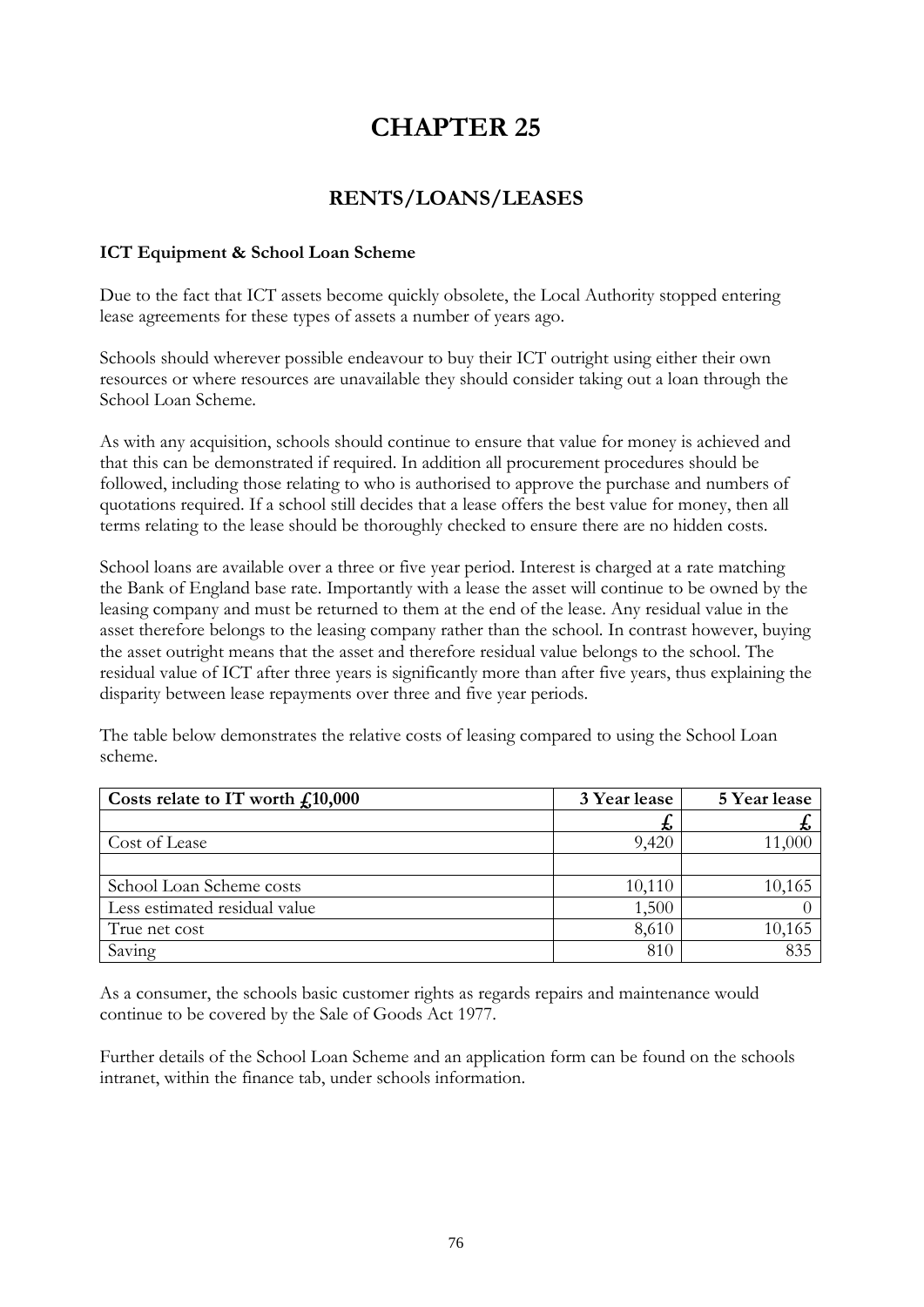# **AUDIT OF SCHOOL FUND**

It is a requirement of the Scheme for Financing Schools that all schools have any voluntary and private funds held by them, or the accounts of any trading organisations controlled by them, audited on an annual basis. The Governing Body of the school is responsible for overseeing the management of school funds and Headteachers are accountable to the governors for the good management of the Funds. This is demonstrated through the presentation of a copy of the audited funds to the Governing Body.

Audit Commission guidance states that if the total fund income or expenditure (whichever is higher) is less than  $\ell$ 15,000 and the end of year bank balance does not exceed  $\ell$ 1,500, the auditor simply needs to be someone with sufficient experience in financial matters to carry out the audit, it does not need to be a qualified accountant. If the income, expenditure, or year end balance exceeds these thresholds, the auditor should be a qualified accountant.

A fundamental principle of audit is that an auditor should be independent of the area to be examined. In the case where a qualified accountant performs the audit if he/she is not independent then it is a breach of the Auditing Standards adopted by all the professional bodies. It is important that the Governing Body is aware that the appointment of a non independent auditor negates the opinion of the audit and poses a potential financial risk.

The East Riding of Yorkshire council Schools Finance team offers a school fund audit service at a charge of  $f$ <sub>150</sub>.

A copy of the audited school fund accounts should also be sent to the Internal Audit section on an annual basis. Accounts should be sent for the attention of the Group Auditor to the following address-

Internal Audit Room BF46 County Hall Beverley East Riding of Yorkshire HU17 9BA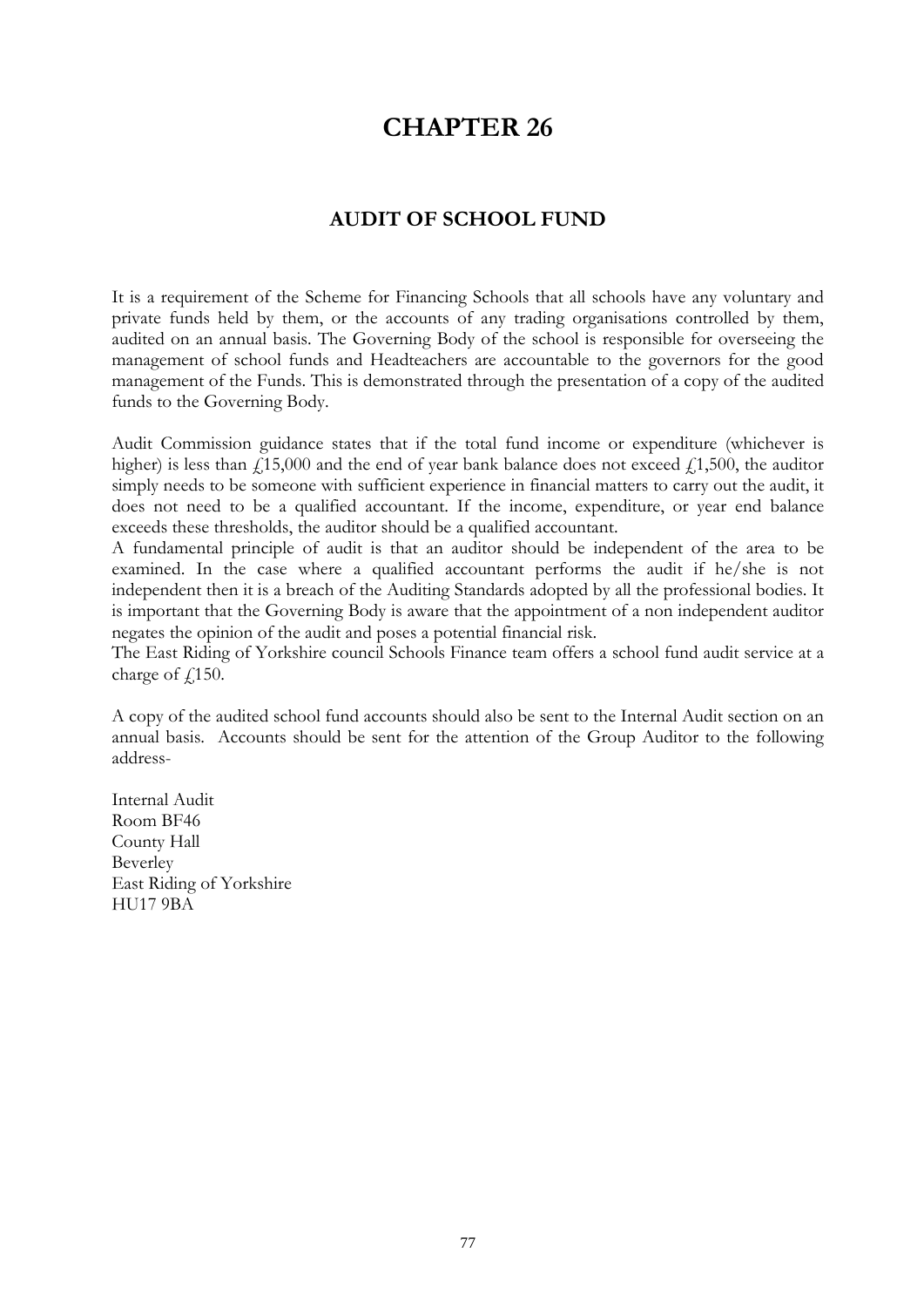# **SCHEME OF DELEGATION (Delegated Financial Powers)**

# **Introduction**

To provide guidance to schools on recommended procedures through which delegated financial powers should be both granted and reviewed.

## **Summary of Main Points**

Delegated financial powers refers to the powers granted to both finance committees and Headteachers in order to allocate budget amounts in a way that was not reflected in the original budget, as agreed and set by the Governing Body. The power is referred to as a power of 'virement'.

Each year (prior to 31 May) schools are required to submit to the Authority an agreed budget for the new year. Inevitably throughout the year the assumptions that the original budget was based on may change and new spending priorities emerge. In order to be responsive to change, either the finance committee or the Headteacher (depending on value) can have the Authority 'vire' amounts between budget headings to show the latest budget priorities. To ensure effective financial control the virement powers of the Finance Committee and the Headteacher should be expressed as monetary values.

In determining the monetary amounts for virements the following questions should be considered:-

- ♦ Does the monetary value relate to individual or cumulative decisions?
- ♦ Do the virement levels clearly distinguish between the financial management role of the Finance Committee and the Headteacher?
- ♦ Are there clear procedures to ensure adequate communication with other Governing Body committees? e.g. Personnel Committee in relation to budgetary decisions about staffing.
- ♦ Are there clear reporting and review procedures through which the full Governing Body is informed of how virement powers have been used?

Given that virement levels are fixed as monetary values, it is beneficial for these to be considered on an annual basis as part of the budget setting process.

#### **Recommendations**

The Governing Body considers its current procedures against the issues highlighted above, and in particular the model terms of reference as shown in the example below.

As part of the annual budget setting process, the Governing Body reviews delegated financial powers including the level at which these are set. These should include all of the items on the model but they may be delegated to different levels of management. Annex 18 provides an example template which can also be found on the East Riding of Yorkshire Council Intranet.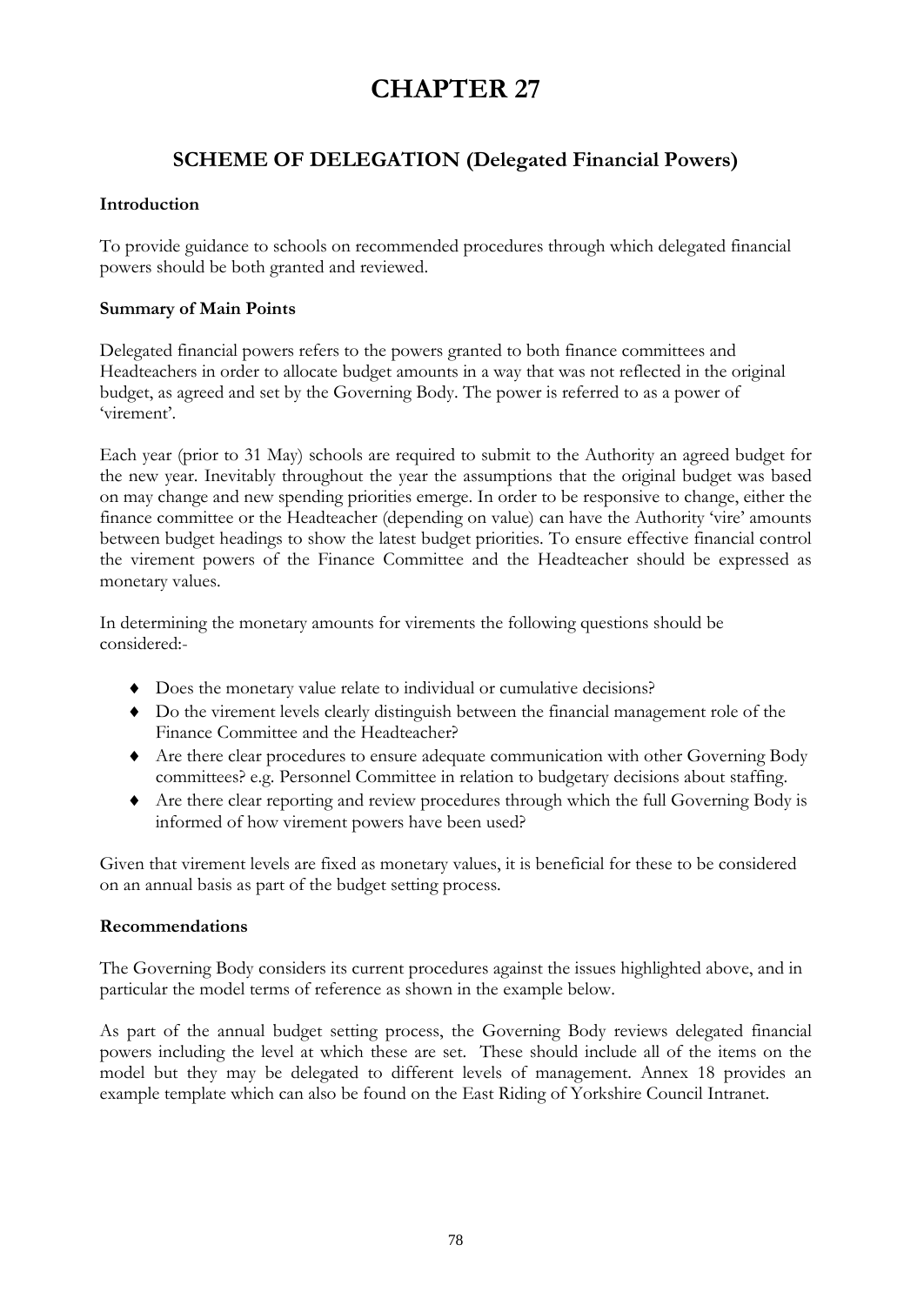# **MODEL TERMS OF REFERENCE**

## **Responsibilities of the Full Governing Body:**

- ♦ To approve the annual budget
- ♦ To oversee financial procedures
- ♦ To determine level of expenditure/virement delegated to the Finance Committee and the headteacher.
- ♦ To appoint the school fund auditor
- ♦ To ensure annual completion and approve the Schools Financial Value Standard (SFVS)

## **Responsibilities of the Finance Committee:**

- ♦ To recommend the annual budget to the full Governing Body
- ♦ To monitor performance against budget through the receipt of regular reports from the Schools Finance officer.
- ♦ To ensure consistency and adequate explanation of variances
- ♦ To report to the Governing Body regularly on budgetary performance as the year progresses.
- ♦ To make expenditure/virement decisions up to an agreed limit, and review expenditure decisions made by the Headteacher with regard to virement limits.
- ♦ To undertake a detailed budget monitoring role on behalf of the full Governing Body including :-
- ♦ Consideration in detail of prospective budgets/financial plans
- ♦ Monitoring of school fund
- ♦ Ensure systems are in place to enable Value for Moneyto be demonstrated.

#### **Responsibilities of the Headteacher**

- ♦ To dispose or sell assets (subject to limits)
- ♦ To approve purchases from the school fund
- ♦ To prepare the annual budget
- ♦ To make expenditure/virement decisions up to a limit set by the Finance Committee
- ♦ To keep the Finance Committee informed about the schools' budgetary position.
- ♦ To produce an annual Income and Expenditure Statement and Report on School's Finances for approval by the Governing BodyTo ensure that the schools financial practices comply with East Riding of Yorkshire Council's financial regulations and the principles Value for Money

#### **Responsibilities of the Finance Officer**

- ♦ The responsibilities of the Finance Officer will vary between schools, depending on the size of school and the number of support staff. The following represent the main financial responsibilities, although this is not an exhaustive list.
- ♦ Monitor accounting procedures.
- ♦ Budget monitoring
- ♦ Operation of the School Fund
- ♦ Preparation of orders and invoices. Collection of income.
- ♦ Reconciliation of accounts including the financial system on a monthly basis
- ♦ Prepare accounts and liaise with auditors
- ♦ Prepare financial returns for the Authority, DfE and other agencies.
- ♦ Assist in the preparation of the budget plan
- ♦ Maintenance of the Asset Register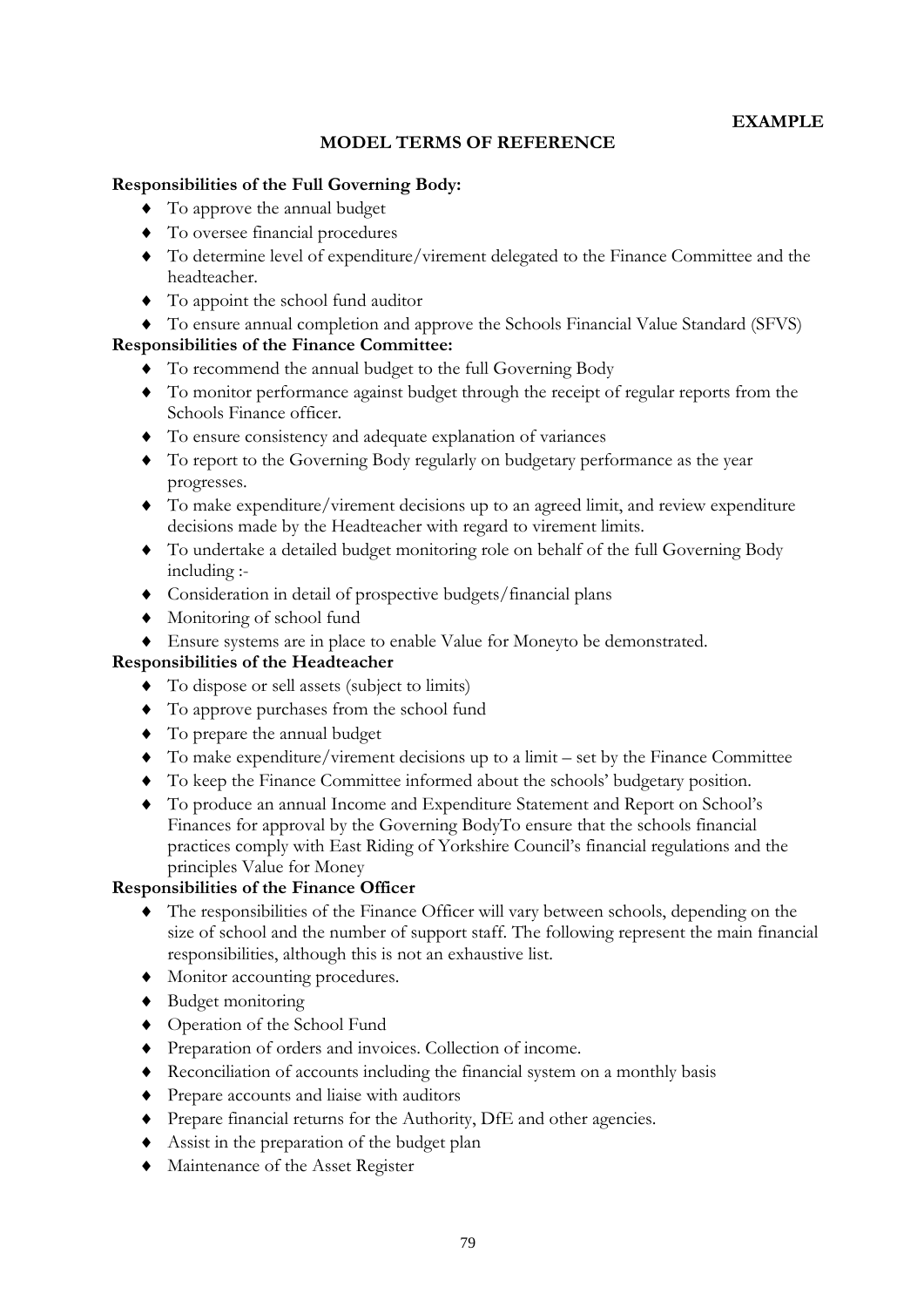# **TENDERING PROCEDURE FRAMEWORK FOR SCHOOLS**

Please refer to the Contract Procedure Rules on the Corporate Intranet.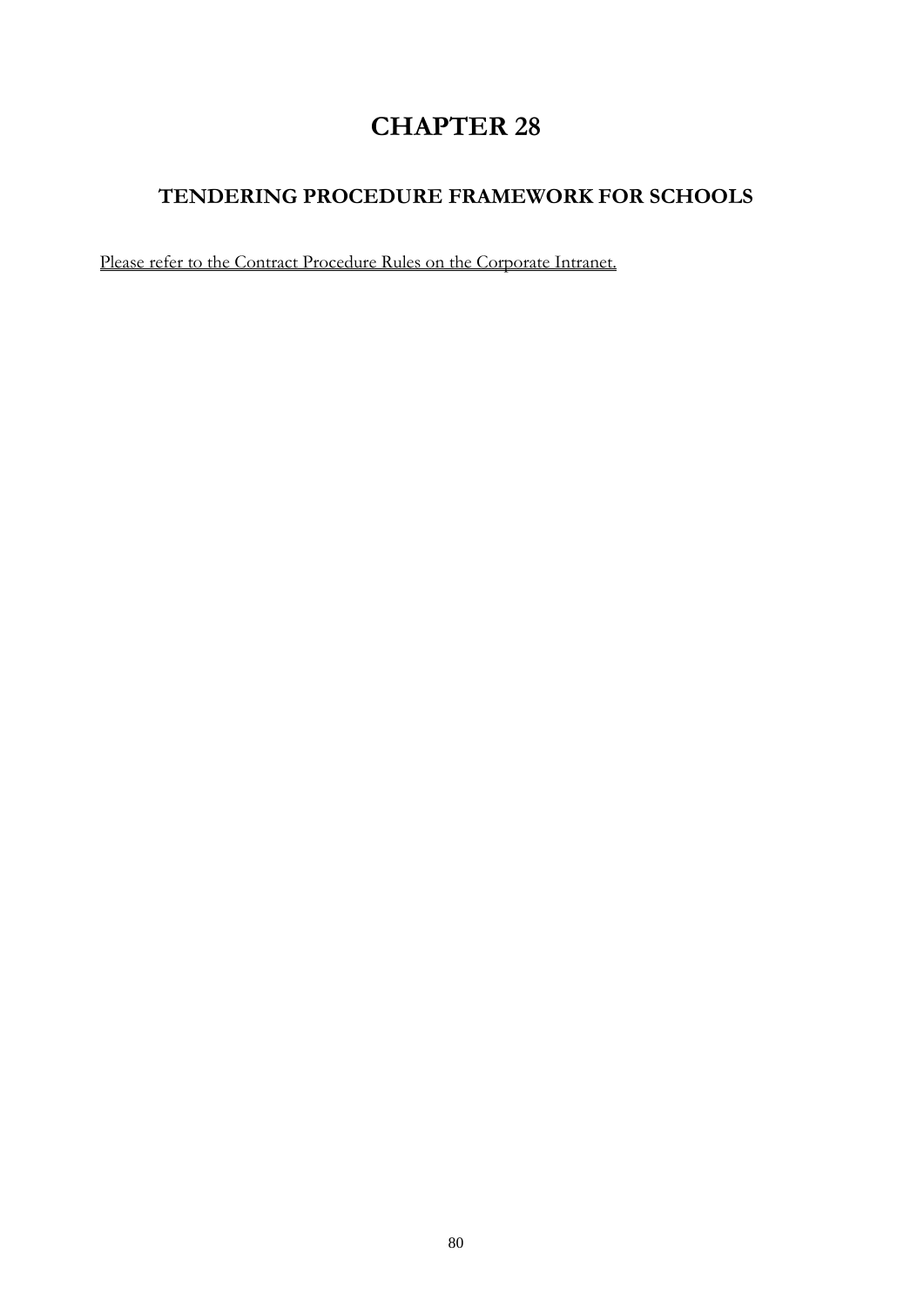## **GLOSSARY**

| <b>Abbreviations</b> |                                       |
|----------------------|---------------------------------------|
| CIS                  | Construction Industry Scheme          |
| <b>CFR</b>           | <b>Consistent Financial Reporting</b> |
| CRSA                 | Control Risk Self Assessment          |
| DfE                  | Department for Education              |
| DSG                  | Dedicated Schools Grant               |
| EС                   | European Community                    |
| <b>FMS</b>           | Financial Management System           |
| <b>IDA</b>           | <b>Inter Departmental Account</b>     |
| <b>IPF</b>           | Institute of Public Finance           |
| LA.                  | Local Authority                       |
| <b>NTVLO</b>         | National Television Licensing Officer |
| <b>OFSTED</b>        | Office for Standards in Education     |
| PTA.                 | Parent Teacher Association            |
| <b>SEN</b>           | Special Educational Needs             |
| SLA.                 | Service Level Agreement               |
| VAT                  | Value Added Tax                       |
| VFM                  | Value for Money                       |
|                      |                                       |

#### **Terms**

- Journal movement of actual expenditure or income i.e. a transaction
- Virement movement of budget between one ledger code and another
- Cost centre a code unique to the schools against which all income and expenditure is recorded
- Detail code (ledger code) unique to each item of income or expenditure
- Funding amount the school has to spend
- Budget what the school intends to spend and on what
- Profiled budget the budget is spread across the year into periods in which it is expected to be spent, i.e. monthly, quarterly, one-off payments. It assists to see if a budget is on track throughout the year
- Actual net spend actually incurred by the school
- East Riding Financials previously known as 'Masterpiece'. The authority's ledger. This is the official financial record of the school
- Benchmarking comparing your own results with another school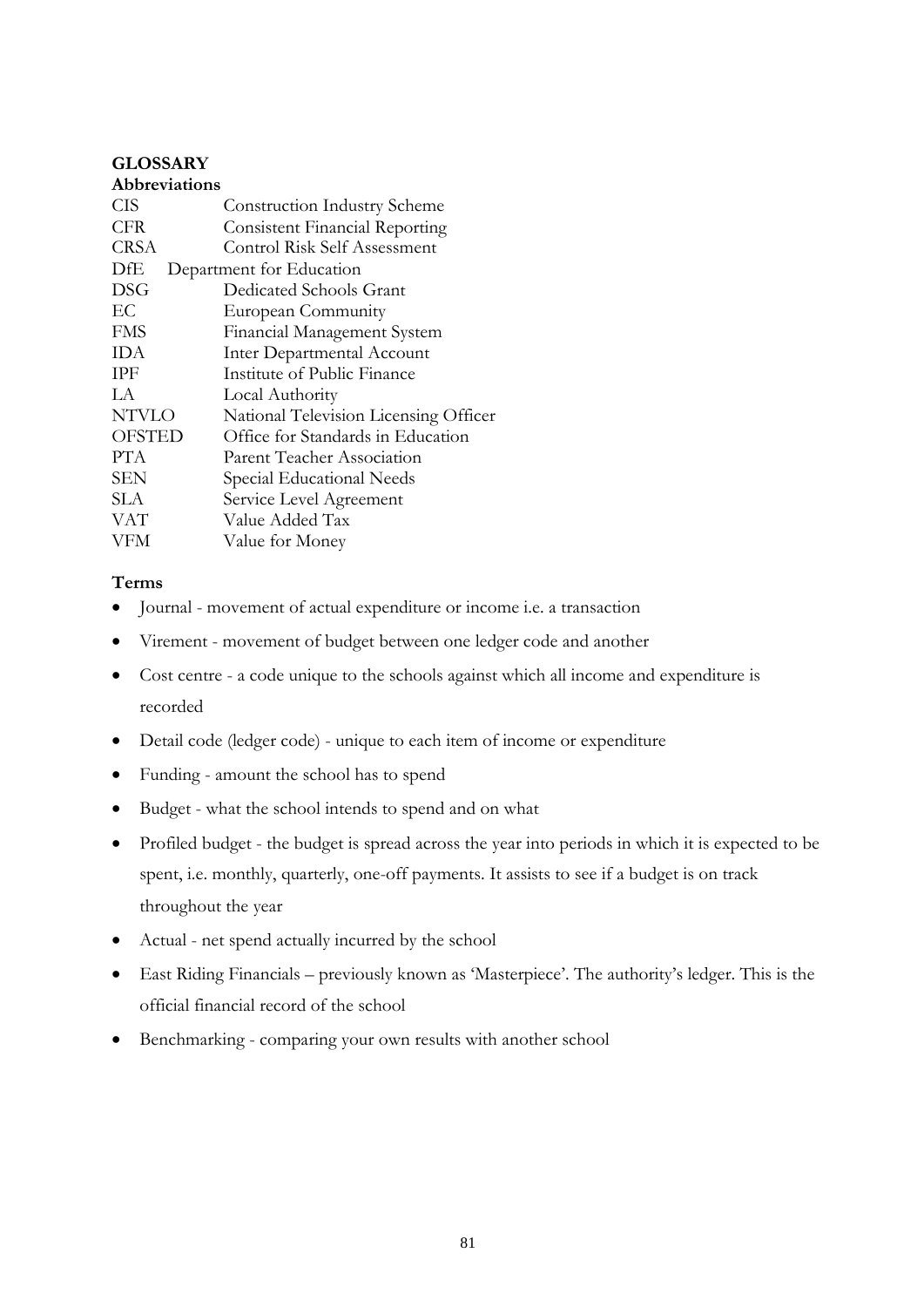#### **Consistent Financial Reporting (CFR)**

Consistent Financial Reporting (CFR) was introduced in April 2002 and all schools in England must now produce financial information in CFR format.

One of the main aims of CFR is to make analysis of financial data more consistent and comparisons between similar schools easier. The government, OFSTED and Audit Commission all view CFR as a way of improving standards in financial reporting and therefore allow for more accurate comparisons to be made.

By comparing against other similar schools it is hoped that schools' will be able to identify alternative and possibly innovative approaches to making the best use of the budgets they have.

The CFR detail code list can be found on the Schools Intranet under the Finance tab.

The Performance Team at County Hall produce Key Indicators for schools that can be accessed via the ONE system. The Key Indicators are based on the CFR format and schools have been grouped with other schools of similar size within the Authority to assist with benchmarking.

#### **CRF Returns**

Each year a CFR return has to be made to the DfE, showing the schools year-end position. Currently, the Schools Finance Team prepare the return on the schools behalf, then send it out to the school for checking and signing.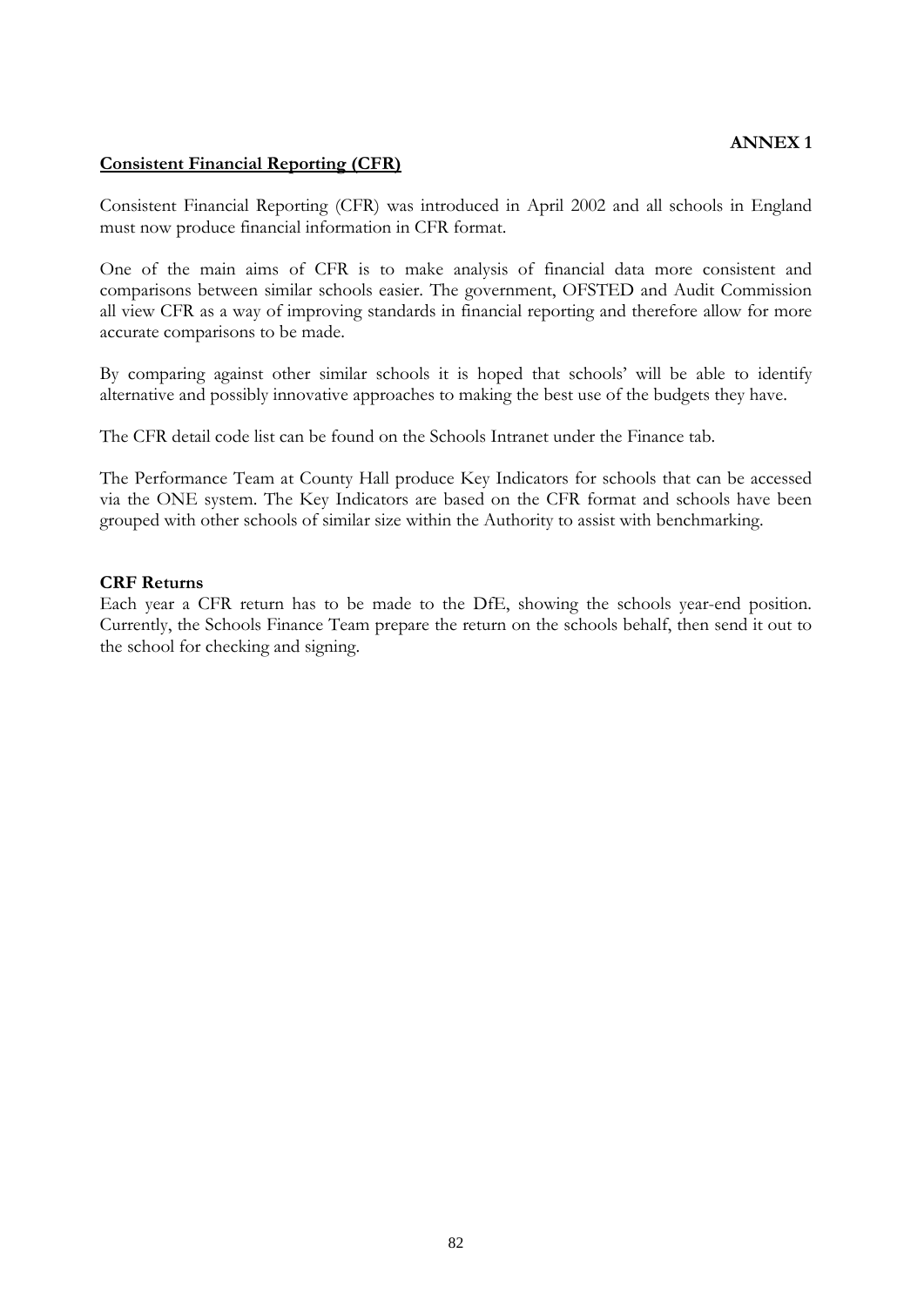#### **Completing a Non-Payroll query form**

Starting in the top right hand corner, please insert your school cost centre and the sequence number in the relevant boxes. The sequence number is for your own records and we would recommend starting from 001 each financial year.

The rest of the form, from the schools point of view is divided into 7 columns:

# ♦ **Month**

This is the month on which the query appears in East Riding Financials and not the month in which you are submitting the query to the schools finance team.

#### ♦ **Detail code**

The detail code against which the query appears on your prints.

#### ♦ **Order Number**

The order number that appears on East Riding Financials (ref 2)

#### ♦ **Batch Number**

The batch number as given on your East Riding Financials report (ref 1)

#### ♦ **Supplier.**

The name of the supplier/creditor.

#### ♦ **Amount**

The amount you want the School Finance Team to investigate for you. Be careful if the amount is contained within another, larger amount.

#### ♦ **Query/Comments**

A brief explanation of why you want to query the transaction.

Forward the query form to the School Finance Team either by E-mail or through the normal mailing system.

See the following page for a completed example.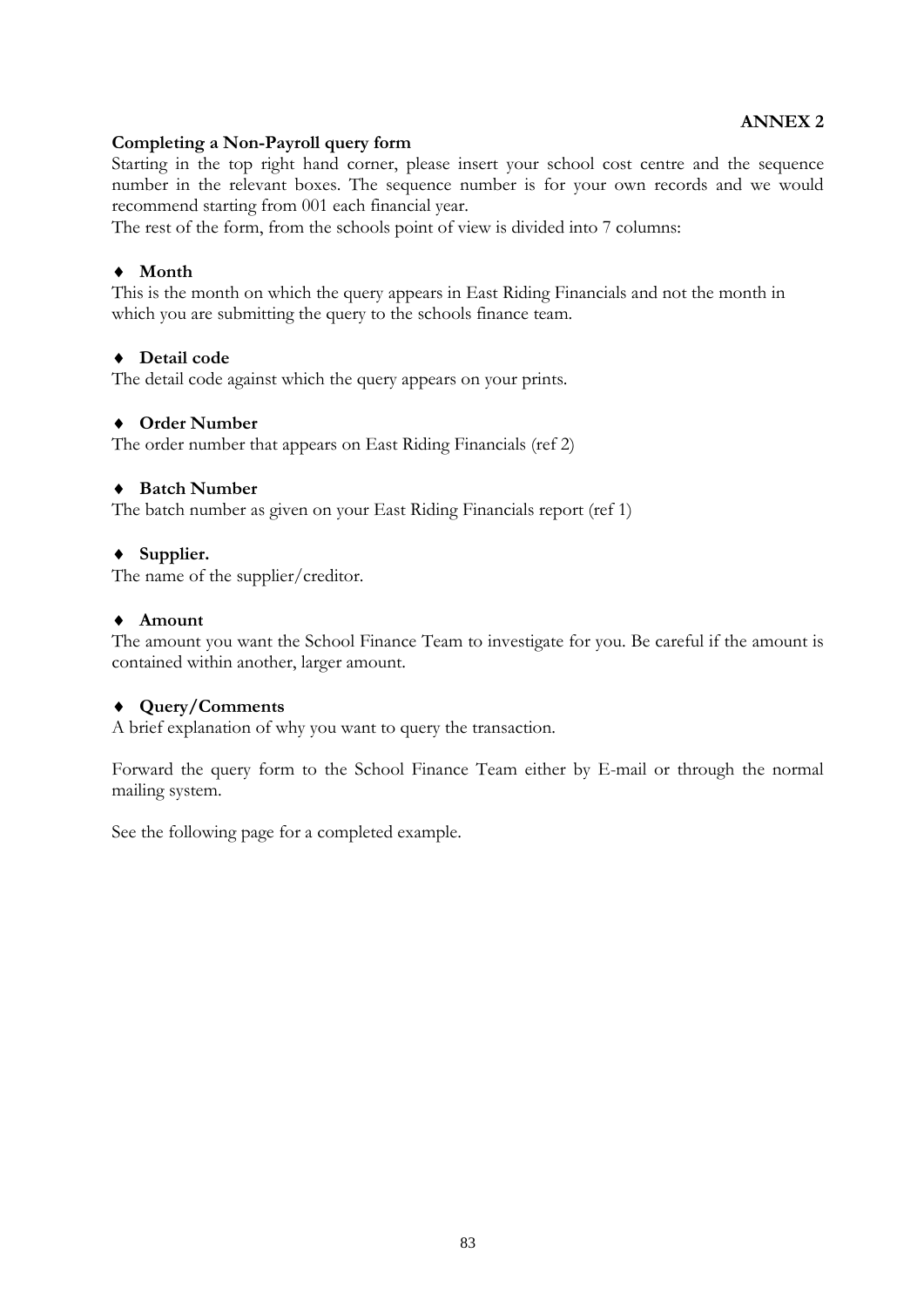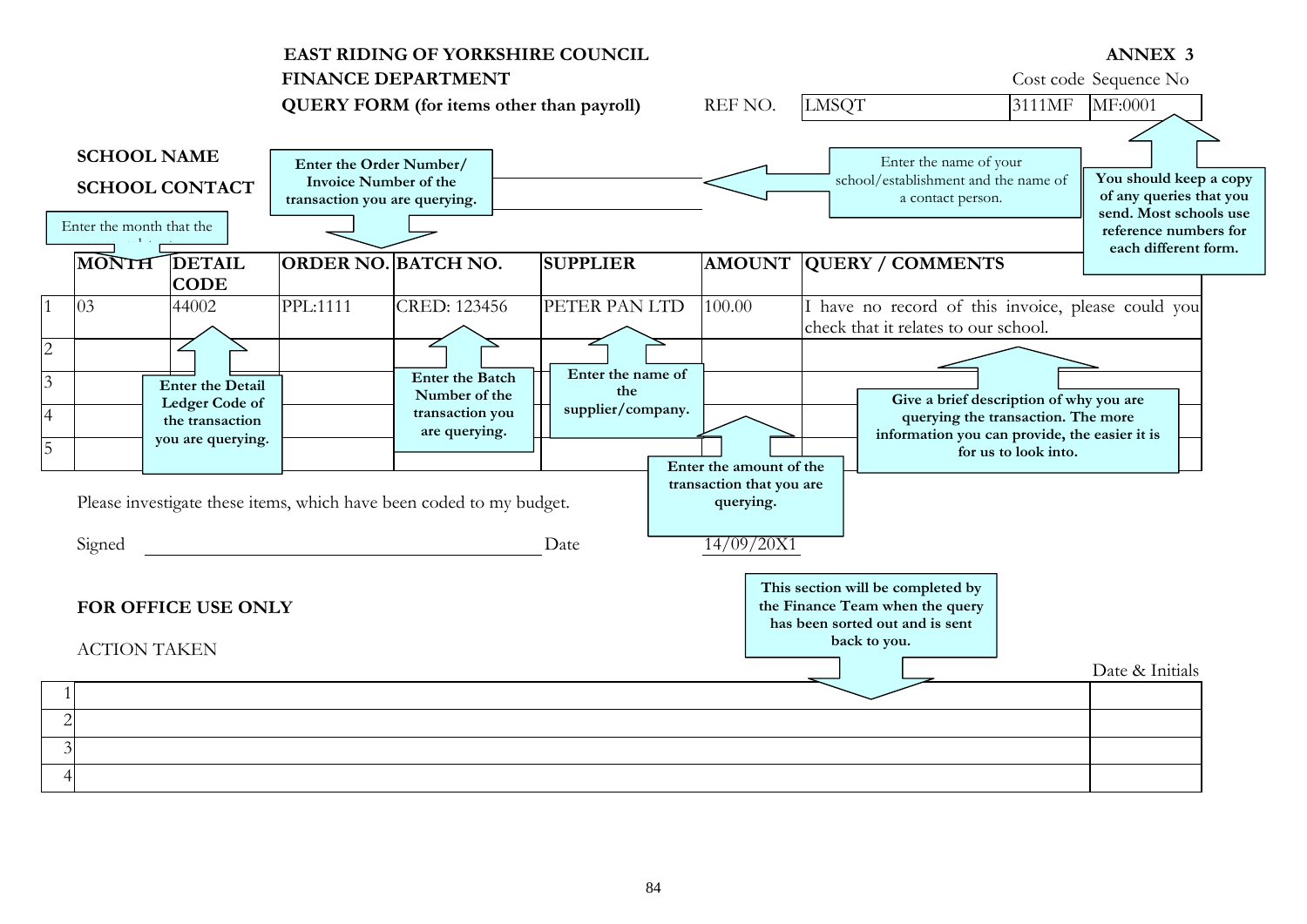## **Completing a payroll query form**

As with non-payroll query forms, start in the top right-hand corner and complete the cost centre and sequence number boxes.

The form is then split into six columns.

# ♦ **Month**

The month(s) the employee appears on East Riding Financials reports.

## ♦ **Detail Code**

The detail code against which the employee was paid.

## ♦ **Name**

The name of the employee.

## ♦ **Batch No**

This can be obtained from the first column on the report and will start with 'P' followed by a series of numbers.

## ♦ **Payroll number**

Use the payroll number that has been quoted on your East Riding Financials reports (ref 1)

## ♦ **Amount**

This is the amount that you want the School Finance team to investigate for you.

#### ♦ **Query/Comments**

A brief explanation of why you want the transaction looked at e.g. the employee has not worked at your school.

See the following page for a completed example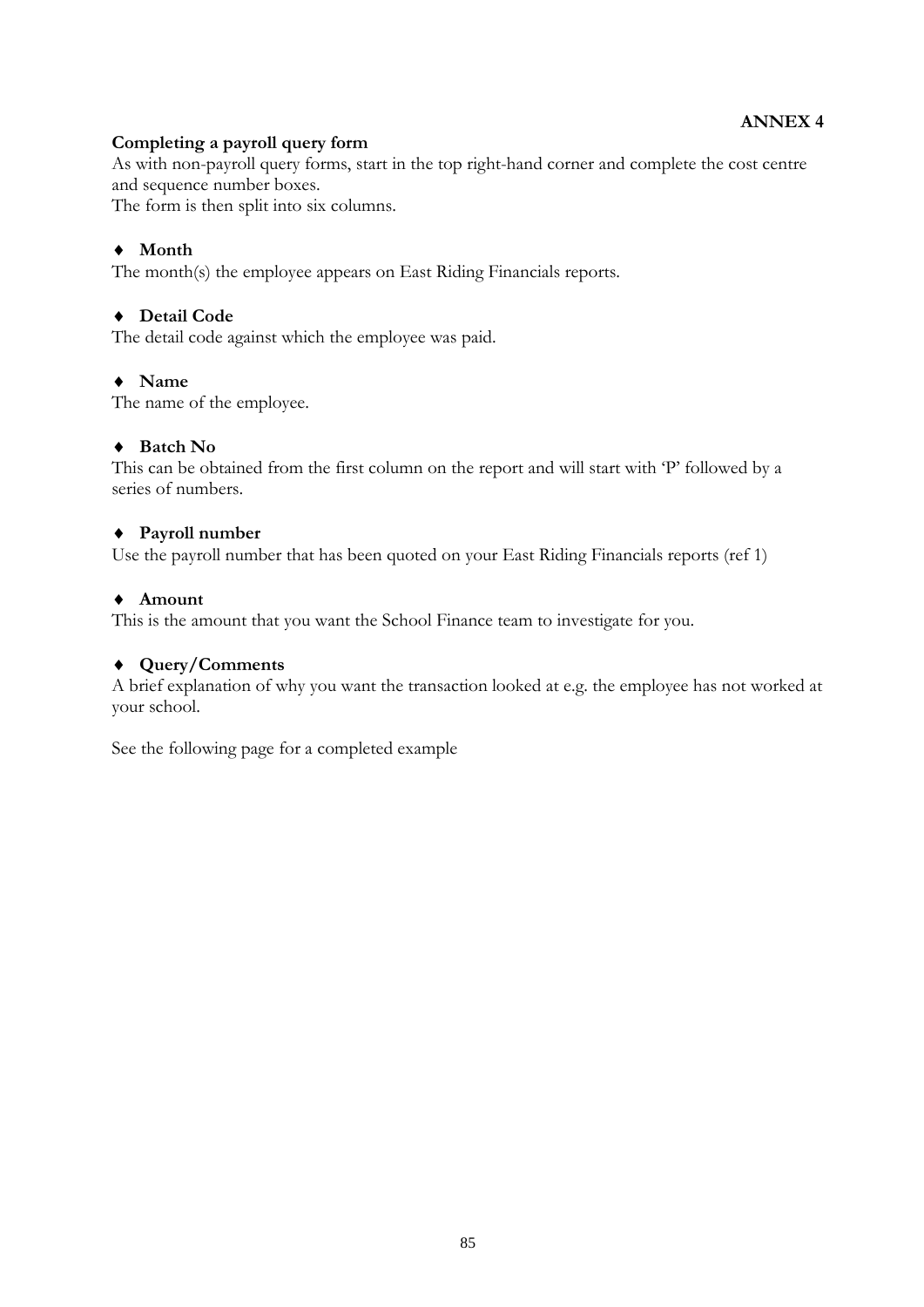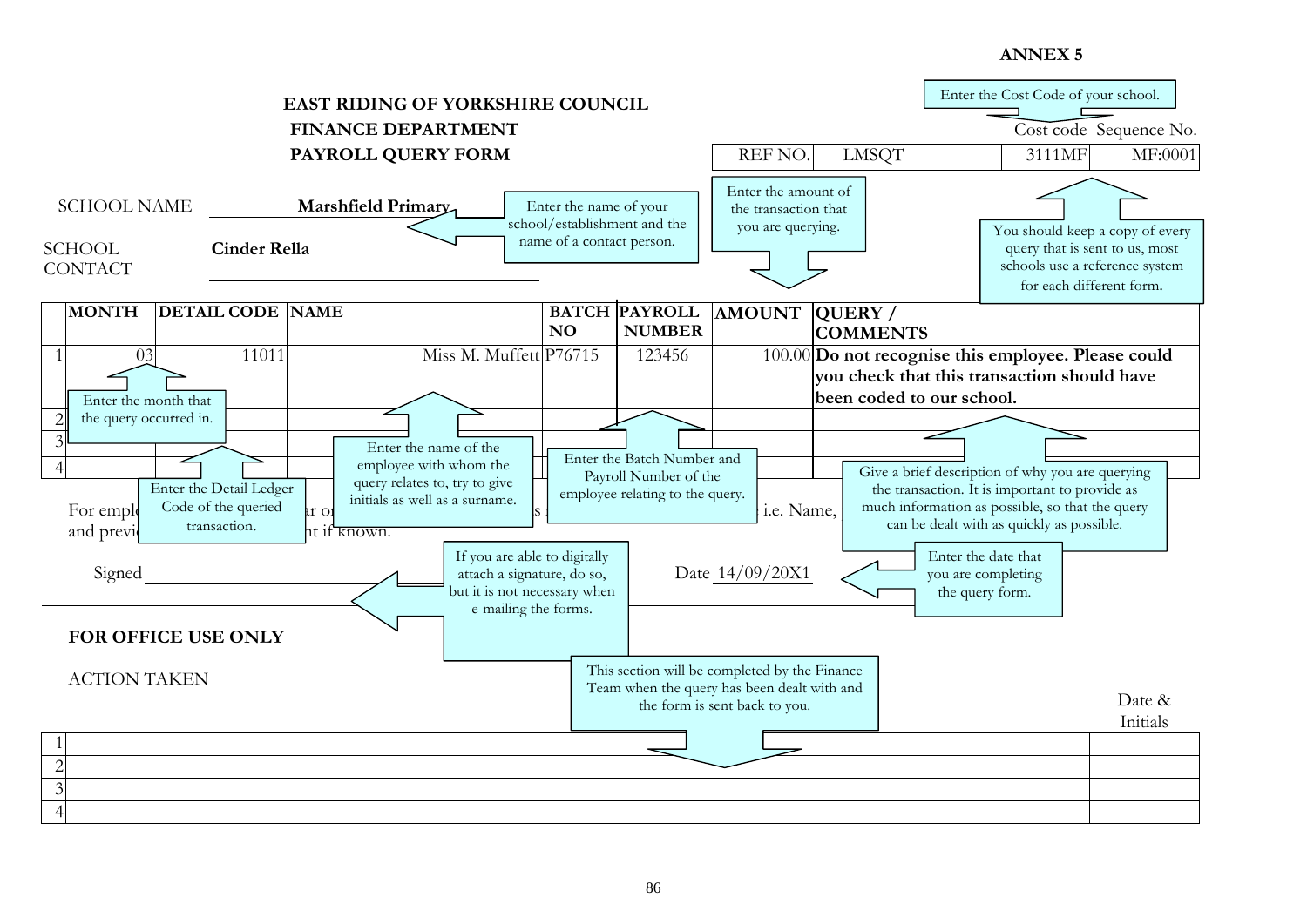#### **Completing a virement request form**

These forms are straightforward to complete.

Enter the school cost centre in the box in the top left hand corner of the page.

#### Ledger code

The relevant ledger (detail) code of the budget that requires amendment. Columns Apr P01 to Close P13

This is where the budget is profiled (split) into the pattern of spend. An adjustment to the Reserves Line 79001 must always be adjusted in Mar P12.

#### Total

This is the total of columns Apr P01 to Close P13. When totalling up the Total column it must come to zero.

#### Reason for adjustments

Brief explanation of why the virement is being actioned

The virement should be signed by the appropriate school representative as advised by the schools scheme of delegation.

Forward the virement request either electronically or via the normal internal mailing system to the Schools Finance Team.

Virement forms can be found on the Schools Intranet under Schools Finance: Templates: Template for Budget Virements. An example of a completed form can also be found here.

See the following page for an example.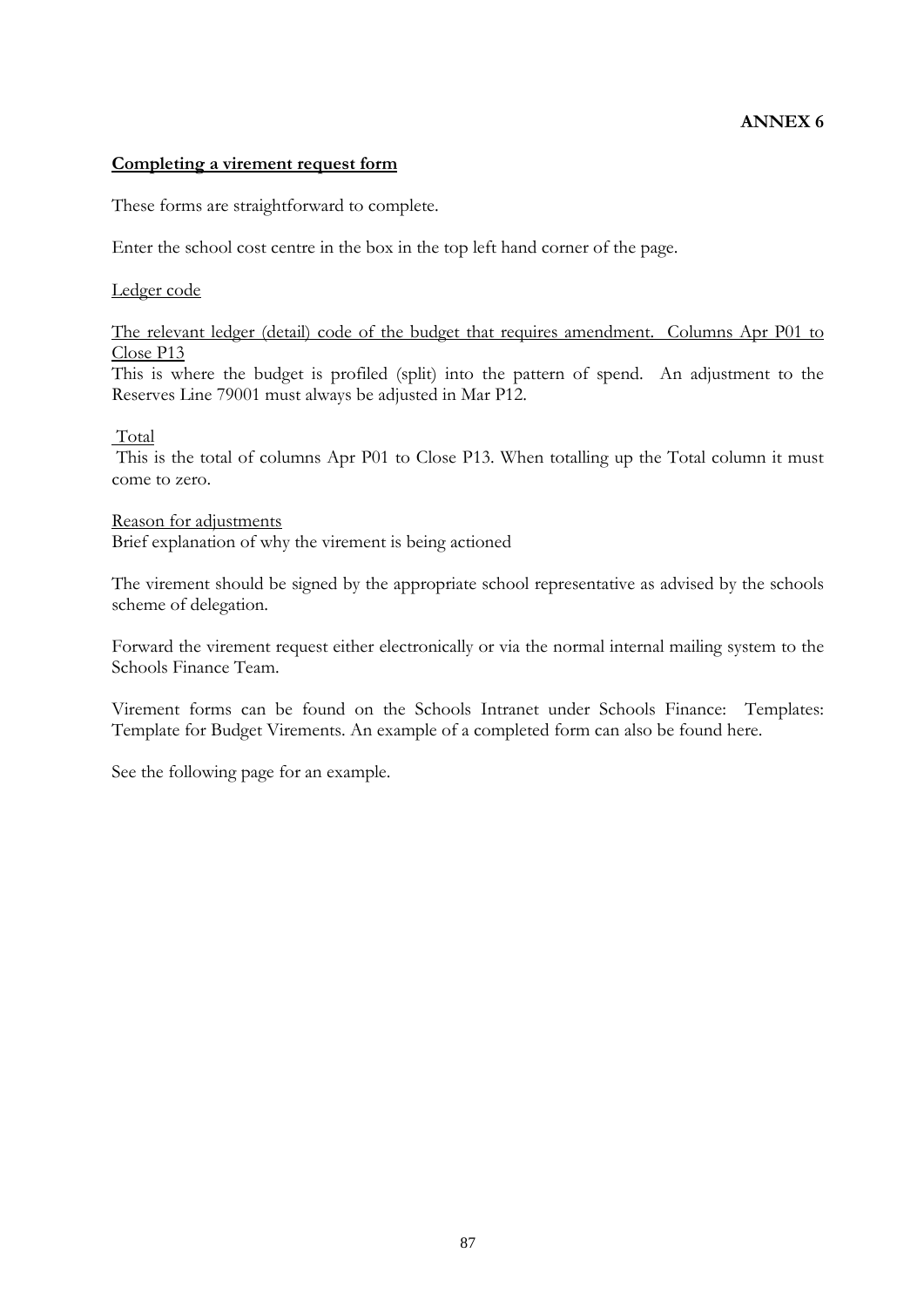School cost centre:

Date completed:

|  | ۳ |  |
|--|---|--|

Any School

A N Other

17/01/2010

#### 3111ZZ **EAST RIDING OF YORKSHIRE COUNCIL** Finance will notify the school by email

School name: Virement ID:

Completed by: Month processed:

| Ledger | Apr      | May      | Jun      | Jul    | Aug | Sep    | Oct   | Nov <sup>1</sup> | Dec      | Jan   | Feb   | Mar      | Close | Total    |
|--------|----------|----------|----------|--------|-----|--------|-------|------------------|----------|-------|-------|----------|-------|----------|
| Code   | p01      | p02      | p03      | p04    | p05 | p06    | p07   | p08              | p09      | p10   | p11   | p12      | p13   |          |
| 12011  |          |          |          |        |     | 1,000  | 1,000 | 1,000            | 1,000    | 1,000 | 1,000 | 1,000    |       | 7,000    |
| 79001  |          |          |          |        |     |        |       |                  |          |       |       | $-7,000$ |       | $-7,000$ |
| 49008  |          |          |          | 5,000  |     |        |       |                  |          |       |       |          |       | 5,000    |
| 93225  |          | $-1,500$ | $-3,000$ | $-300$ |     | $-200$ |       |                  |          |       |       |          |       | $-5,000$ |
| 45006  |          |          | 1,500    |        |     | 1,500  |       |                  | 1,500    |       |       | 1,500    |       | 6,000    |
| 92355  | $-1,000$ |          |          |        |     |        |       |                  |          |       |       |          |       | $-1,000$ |
| 93342  |          |          |          | $-100$ |     |        |       |                  | $-100$   |       |       | $-100$   |       | $-300$   |
| 79001  |          |          |          |        |     |        |       |                  |          |       |       | $-4,700$ |       | $-4,700$ |
| 46070  |          |          |          |        |     |        |       |                  | 3,000    |       |       |          |       | 3,000    |
| 21052  |          |          |          |        |     |        |       |                  | $-3,000$ |       |       |          |       | $-3,000$ |

**Grand total** (*must equal zero*) 0

Reason for budget adjustments: Virement Limit:

Teacher starting in Sept / Ed. visit invoice offset by income / New photocopier lease agreement / Purchase of ICT equipment from dev cap

Headteachers signature: Date: Date: Date: Date: Date: Date: Date: Date: Date: Date: Date: Date: Date: Date: Date: Date: Date: Date: Date: Date: Date: Date: Date: Date: Date: Date: Date: Date: Date: Date: Date: Date: Date:

If the total of the budgets on the form is above the virement limit, then the form should be countersigned by the Chair of Governors and authorised at the next Governing Body meeting.

Chair of Governors signature: Date:

**Budget Virement Form**

**ANNEX 7**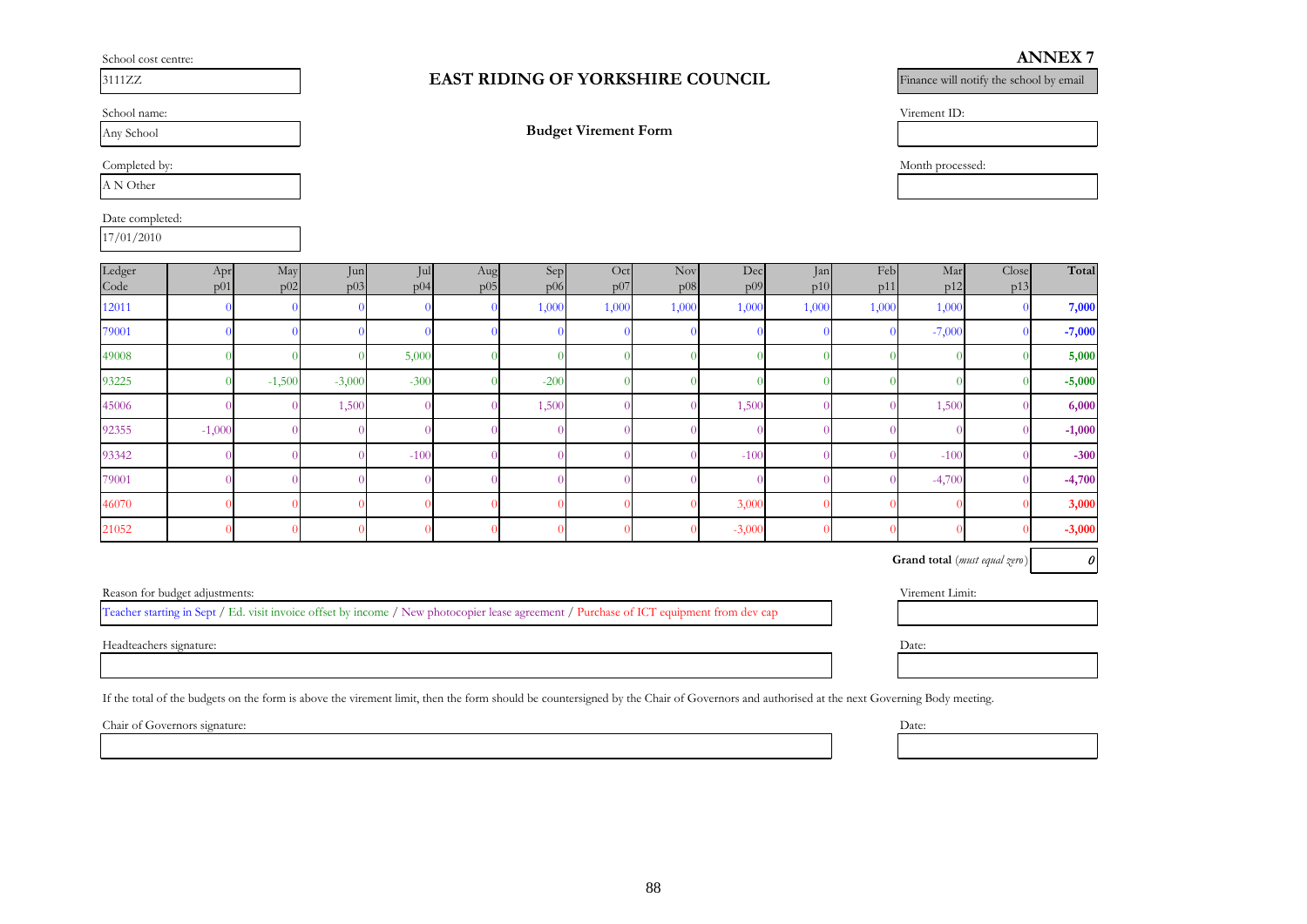| <b>BATCH NO</b> | 7224 |
|-----------------|------|
|-----------------|------|

# **EAST RIDING OF YORKSHIRE COUNCIL**

# **INVOICE REQUEST BATCH CONTROL FORM**

| <b>FROM:</b>             |                | TO:                                                              |
|--------------------------|----------------|------------------------------------------------------------------|
| <b>Customer Services</b> | Directorate    | <b>Corporate Resources</b>                                       |
| <b>Public Protection</b> | <b>Section</b> | <b>Corporate Billing Section</b><br><b>County Hall, Beverley</b> |

# **PLEASE ACTION THE FOLLOWING INVOICE REQUEST FORM(S)**

| 69142 |             |  |  |
|-------|-------------|--|--|
| 69143 | (cancelled) |  |  |
| 69144 |             |  |  |
| 69145 |             |  |  |
|       |             |  |  |
|       |             |  |  |
|       |             |  |  |
|       |             |  |  |
|       |             |  |  |
|       |             |  |  |

| Number of requests in batch:     |            | <b>Total Value:</b> | 214.25 |
|----------------------------------|------------|---------------------|--------|
| <b>DATE SENT BY DEPARTMENT  </b> | 11/05/2013 |                     |        |

| FOR CORPORATE BILLING USE ONLY:<br><b>BATCH DETAILS</b> |                     |           |                    |  |  |  |  |  |
|---------------------------------------------------------|---------------------|-----------|--------------------|--|--|--|--|--|
|                                                         | <b>BATCH NUMBER</b> |           |                    |  |  |  |  |  |
| Number in Batch                                         |                     |           | <b>Batch Value</b> |  |  |  |  |  |
| Masterfiled By:                                         |                     | Input By: | Date:              |  |  |  |  |  |
| Posted/Printed By:                                      |                     | Date:     |                    |  |  |  |  |  |
| Dispatched By:                                          |                     | Date:     | Filed By:          |  |  |  |  |  |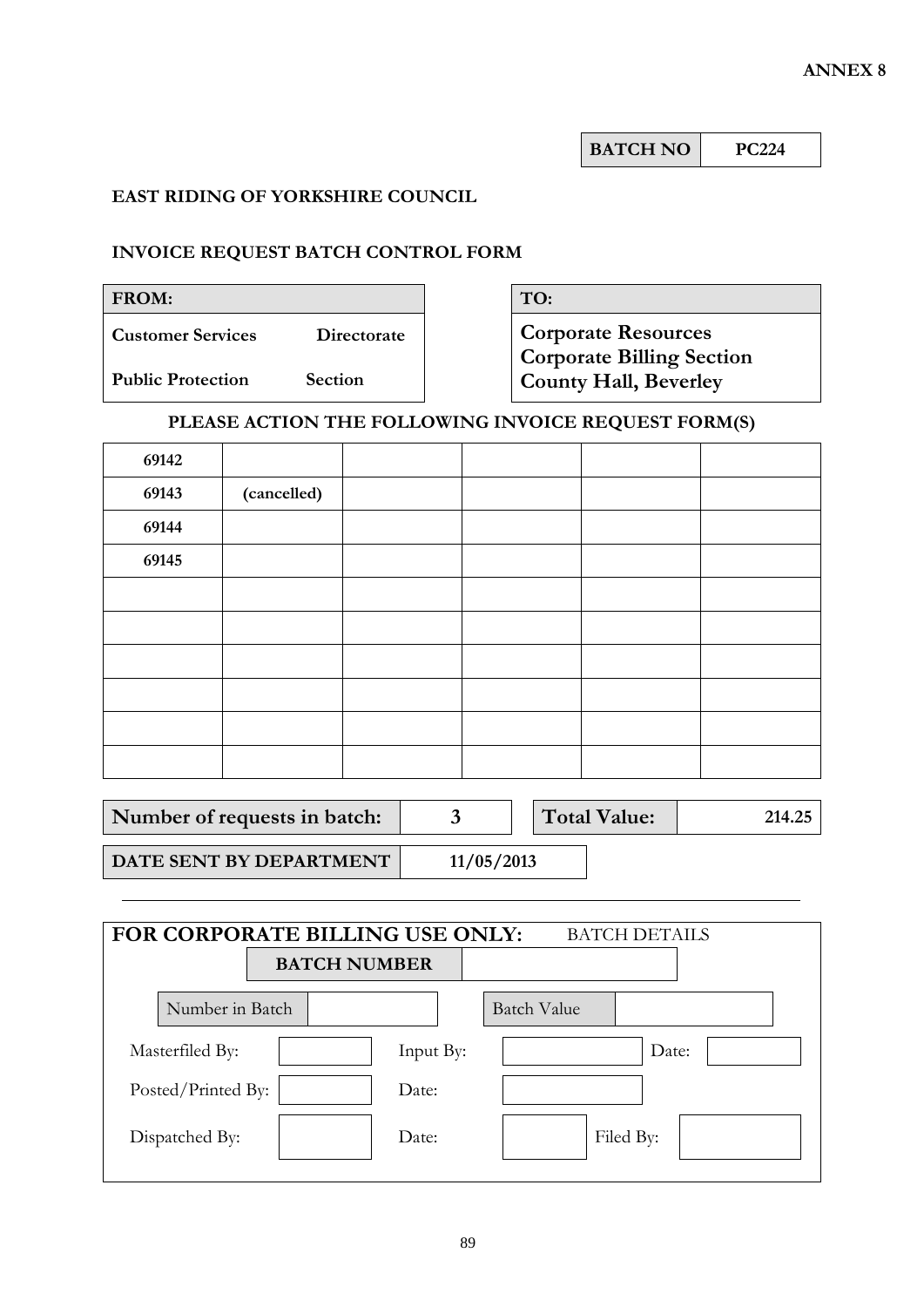THIS COPY TO BE FORWARDED TO THE CORPORATE BILLING SECTION, CORPORATE SERVICES, COUNTY HALL, BEVERLEY ANNEX 9 EAST RIDING OF YORKSHIRE

| <b>SUNDRY DEBTOR INVOICE REQUEST FORM</b> |
|-------------------------------------------|
| THE EAST RIDING OF YORKSHIRE COUNCIL      |

| <b>DEPARTMENT</b>        | PUBLIC PROTECTION | <b>SECTION</b>          | PEST CONTROL |
|--------------------------|-------------------|-------------------------|--------------|
|                          |                   |                         |              |
| CONTACT NAME FOR QUERIES | <b>I CANHELP</b>  | <b>TELEPHONE NUMBER</b> | 01482 39XXXX |
|                          |                   |                         |              |
| <b>AUTHORISED BY</b>     | A OFFICER         | <b>DATE</b>             | 11/05/2013   |

# PLEASE RAISE INVOICE TO: (N.B T/A = TRADING AS)

| <b>NAME</b>                  | Mr Fred Somebody                |                | VAT CODES                                         |
|------------------------------|---------------------------------|----------------|---------------------------------------------------|
| <b>ADDRESS</b>               | T/A Nice Café                   |                | <b>OUTSIDE THE SCOPE</b>                          |
|                              | 16 Lost Lane                    |                | <b>EXEMPT</b><br>$\overline{2}$                   |
|                              | <b>Nowhere</b>                  |                | <b>ZERO RATED</b><br>3                            |
|                              | <b>East Riding of Yorkshire</b> | $\overline{4}$ | STANDARD RATE ADD VAT<br>$(a)$ 17.5%              |
| <b>POSTCODE</b>              | <b>HU17 1AB</b>                 |                | <b>Reduced Rate</b><br>(Domestic Fuel, and Power) |
| <b>CUSTOMER CONTACT NAME</b> | Mr Fred Somebody                |                | INCL VAT $@$ 5%                                   |
| <b>TELEPHONE NUMBER</b>      | 01482 123456                    |                | INCLUSIVE OF VAT @ 17.5%<br>6                     |

|   |                    |   |          |  |  |                    |   | <b>GENERAL LEDGER CODE</b> |   |  | <b>NET</b> | <b>VAT</b><br><b>Gross</b> |  |    |    |  |     |    | <b>VAT</b>  |
|---|--------------------|---|----------|--|--|--------------------|---|----------------------------|---|--|------------|----------------------------|--|----|----|--|-----|----|-------------|
|   | <b>COST CENTRE</b> |   |          |  |  | <b>DETAIL CODE</b> |   |                            |   |  | 天          |                            |  |    |    |  |     |    | <b>CODE</b> |
| 2 | 3                  | 5 | $\bf{0}$ |  |  | $3^{\circ}$        | 2 | 5 <sup>1</sup>             | 5 |  | 100        | 00                         |  | 17 | 50 |  | 117 | 50 |             |
|   |                    |   |          |  |  |                    |   |                            |   |  |            |                            |  |    |    |  |     |    |             |
|   |                    |   |          |  |  |                    |   |                            |   |  |            |                            |  |    |    |  |     |    |             |
|   |                    |   |          |  |  |                    |   |                            |   |  |            |                            |  |    |    |  |     |    |             |
|   |                    |   |          |  |  |                    |   |                            |   |  |            |                            |  |    |    |  |     |    |             |
|   |                    |   |          |  |  |                    |   |                            |   |  |            |                            |  |    |    |  |     |    |             |

# **DETAILS TO APPEAR ON THE INVOICE**

**In respect of :-**

**Pest Control for Mice**

**Treated on 26 April 2013**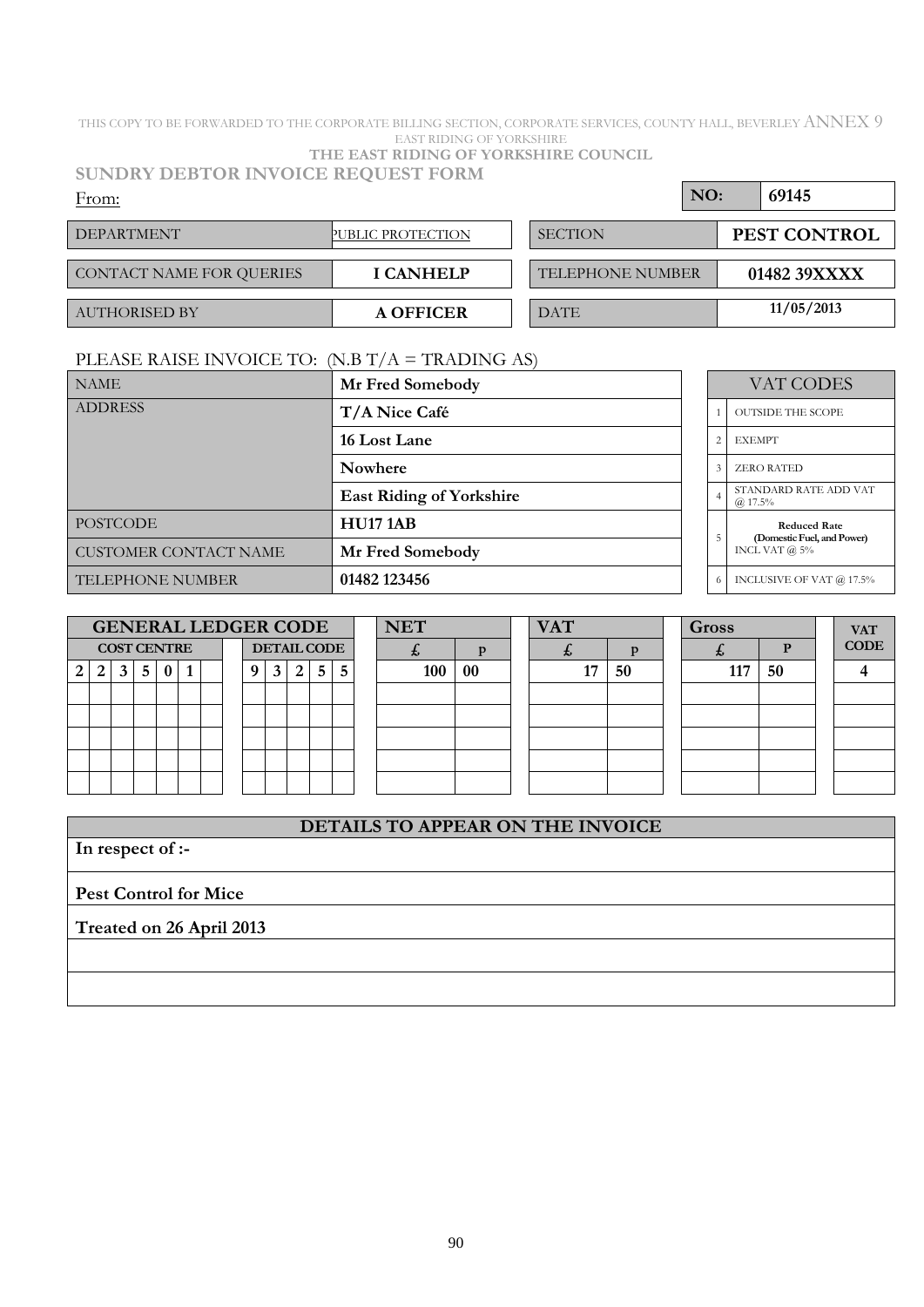#### **EAST RIDING OF YORKSHIRE COUNCIL SUNDRY DEBTORS INCOME GUIDANCE**

#### **1. INTRODUCTION**

- 1.1 The Head of Finance has responsibility, under Section 151 of The Local Government Act 1972, for administration of the financial affairs of the Council. One such area of administration relates to Sundry Debtors and it is this area which is covered by this guidance.
- 1.2 Financial regulations covering this area are to be found in Section 5.0 of those regulations, specifically under sub-paragraphs 5.7, 5.8 and 5.4. This guidance has also been written in support of the Audit Commission Report "Counting Down to Competition", a Management Handbook on Financial Support Services, in particular Section 3 "Developing Competitive Financial Support Services" and Chapter 5 "Sundry Debtors".
- 1.3 East Riding of Yorkshire Council entered into a major 8-year Public Private Partnership agreement with arvato government services, a subsidiary of the Bertlesmann Group in October 2005, within which the delivery of Revenues and Financial Assessments, Training, Occupational Health, Payroll, IT, Print and Design, Creditor Payments and the Customer Service Network were contracted out.
- 1.4 This guidance covers the entire collection process, from initiation of service by retained service departments, through to billing and collection by arvato, then on to retained credit control and finally to retained legal services.
- 1.5 It should be noted that with effect from 1 October 2013 the partnership agreement with arvato will come to an end with all scoped services reverting back to the council.

#### **2. OBJECTIVES OF GUIDANCE**

- 2.1 The function and objectives of this guidance are to protect the Council's investment in debtors by:
	- Good control of debt
	- Prompt query resolution
	- Timely raising of invoices
	- Valid invoices
	- Payments
	- Prompt recovery action
	- Good write-off procedures
	- Authority levels
	- Management reporting and performance measurement
	- A clearly defined dispute management process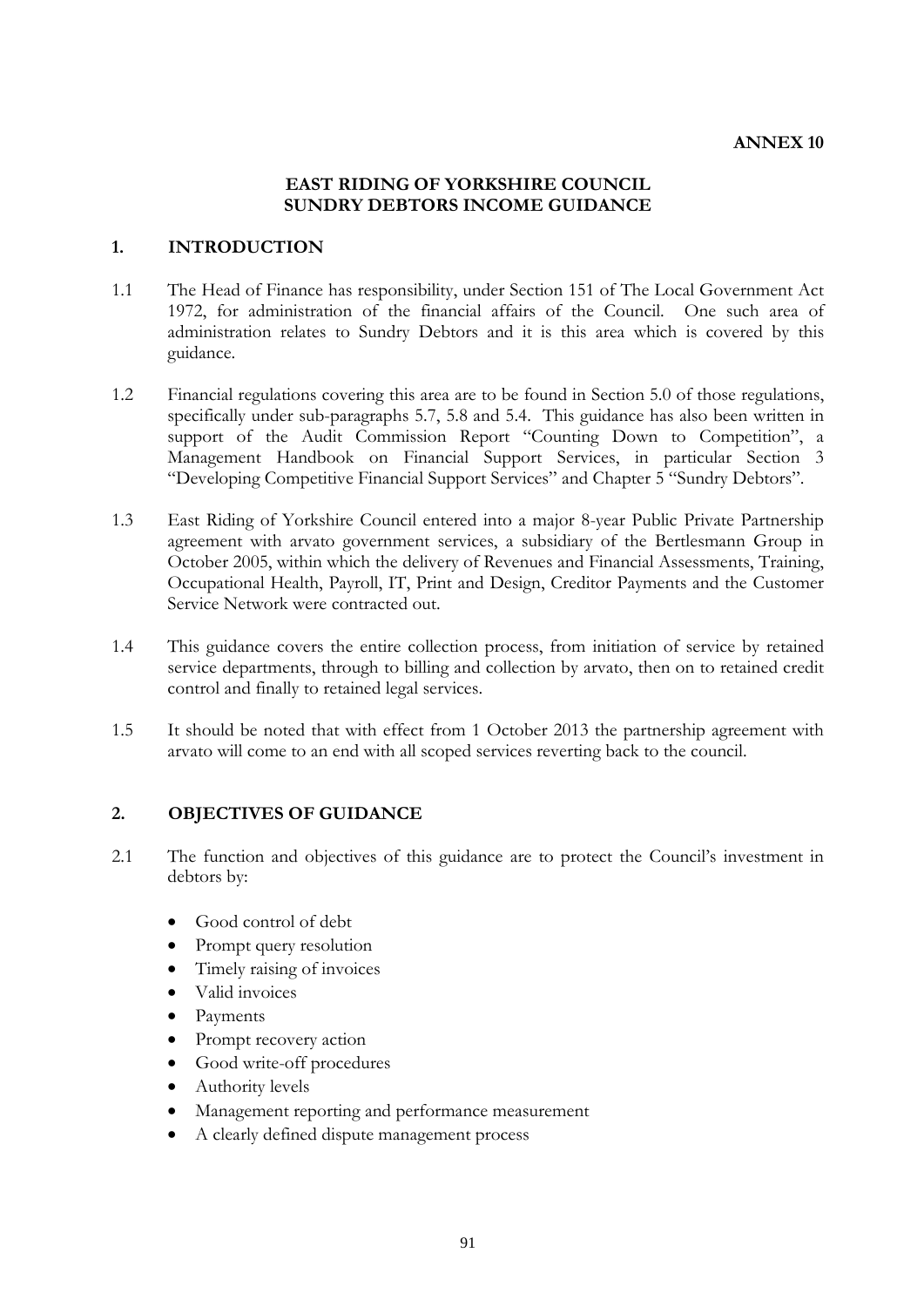# **3. RESPONSIBILITY FOR GUIDANCE**

- 3.1 The following staff will have responsibility for this guidance:
	- Head of Finance (overall)
	- arvato Corporate Billing (collection)
	- Credit Control
	- Directors
	- Heads of Service
	- Invoice initiators
	- Legal
	- Members
- 3.2 Additionally internal audit will be responsible for independently reviewing the guidance and advising as appropriate.

# **4. NEW ACCOUNTS**

4.1 Although this will vary by service department, clear and concise procedures for opening accounts should be available. These should include procedures to be followed in the event that accounts are being opened for sole traders, limited companies, partnerships, etc.

## **5. CREDIT TERMS**

- 5.1 East Riding of Yorkshire Council's credit terms vary by service department however in the main payments need to be made within either 21, 28 or 31 days.
- 5.2 The credit terms currently in use are mainly dependant on the type of agreement the client has with the council. Where the service has already taken place then the standard terms are 21 days unless it is a social services account in which case clients have 31 day terms. Similarly schools who manage their own bank accounts are given 31 day terms in line with the standard terms creditors use. Finally Town and Parish Councils have 62 day terms as they do not always meet monthly and can sometimes have problems getting payments authorised.
- 5.3 For accounts which are issued in advance, the credit terms in reality are reduced as a bill issued 4 weeks in advance with the first reminder issued after 31 days is really only getting a credit term of 3 days. Various miscellaneous legal agreements (mainly rents and rights) provide for accounts to be issued periodically, but these may be on any date throughout the month. Current practice is to issue these accounts in advance on the 1st of the month they become due, with 31 day terms.

# **6. BILLING**

- 6.1 All requests to raise an invoice must be made within 2 working days of the charge becoming known.
- 6.2 All invoices should be raised and sent to customers within 4 working days of original request by service department.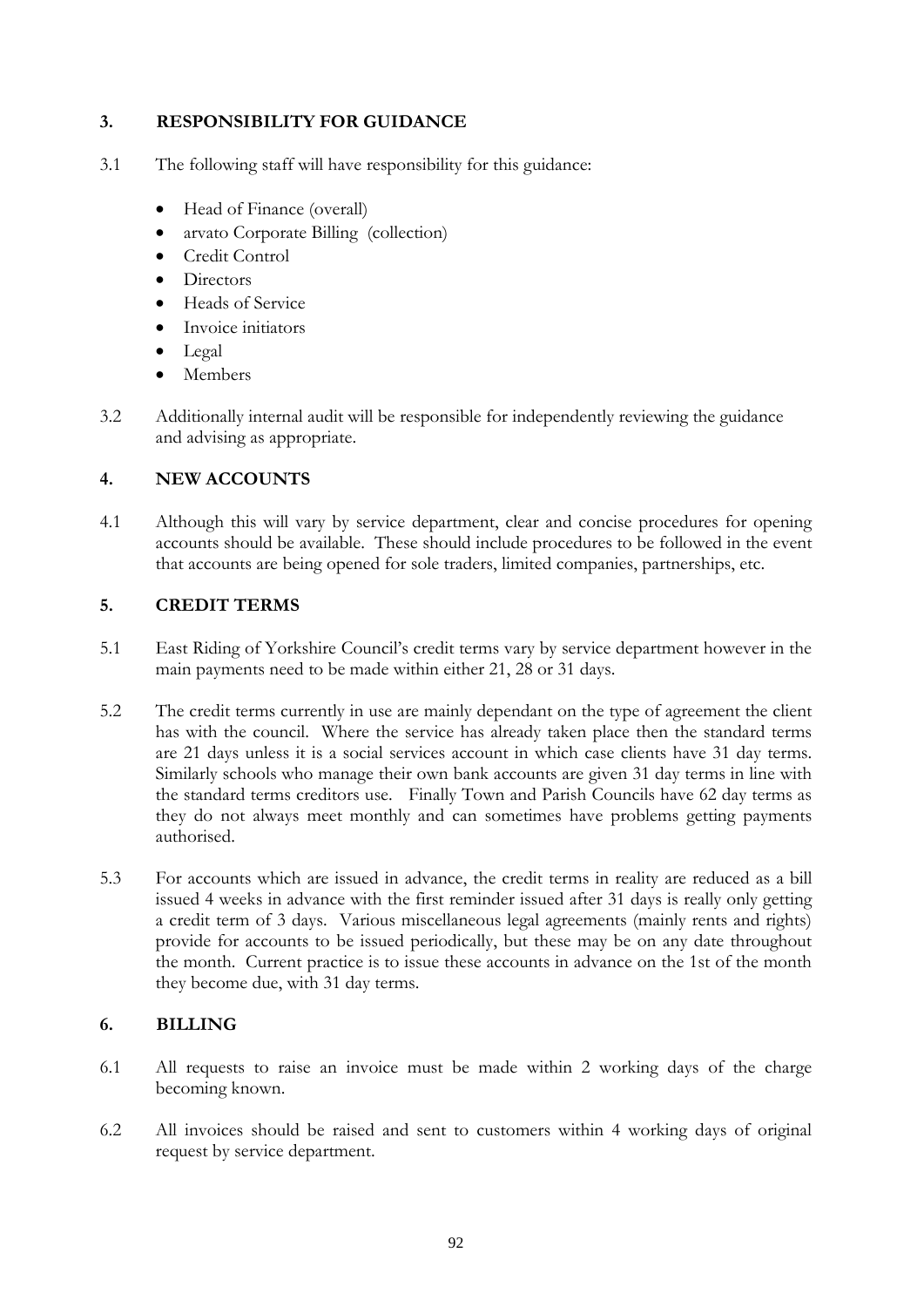- 6.3 The language used within the invoice should be clear with no abbreviations. In order to avoid unnecessary disputes, it should be clear to the customer exactly what they are being invoiced for, with times of service provision, etc, clearly detailed on the invoice.
- 6.4 Customers should be given a contact name and telephone number in case of any query or dispute.
- 6.5 If a purchase order has been raised for the goods and/or services, this should be quoted on the invoice.
- 6.6 If VAT is payable, then this should be clearly identified along with the service/goods supply date.
- 6.7 Our charging policy should be made clear to customers with confirmation of when payment is expected identified, together with confirmation of what will happen if the invoice is not paid on time, including the authority for legal action.

# **7. PAYMENT UP FRONT**

7.1 Wherever possible, consideration should always be given to collecting payment in advance of service as this will not only reduce the likelihood of debts being disputed but also improve the overall income collection of the authority.

## **8. METHODS OF PAYMENT**

- 8.1 The following payment methods are acceptable:
	- Cash
	- Cheque
	- Direct Debit
	- Credit Cards
	- Debit Cards
	- Standing Order
	- Internet
	- Automated Telephone
	- Post Office Giro
	- Bank Giro
	- Paye.net
	- Chip and Pin checked to here
	- With effect from August 2013 customers who want to pay their sundry debt bills by cash will also have the option of paying at a PayPoint outlet or Post Office.

#### **9. ACCOUNT CONTROL**

- 9.1 A reactive system is currently in place for minor accounts. A more proactive approach for major accounts is currently under consideration.
- 9.2 Current thinking is to be more pro active with larger accounts. Linked to Pareto's principle, 80% of debt will be held by 20% of accounts. Studies show that approximately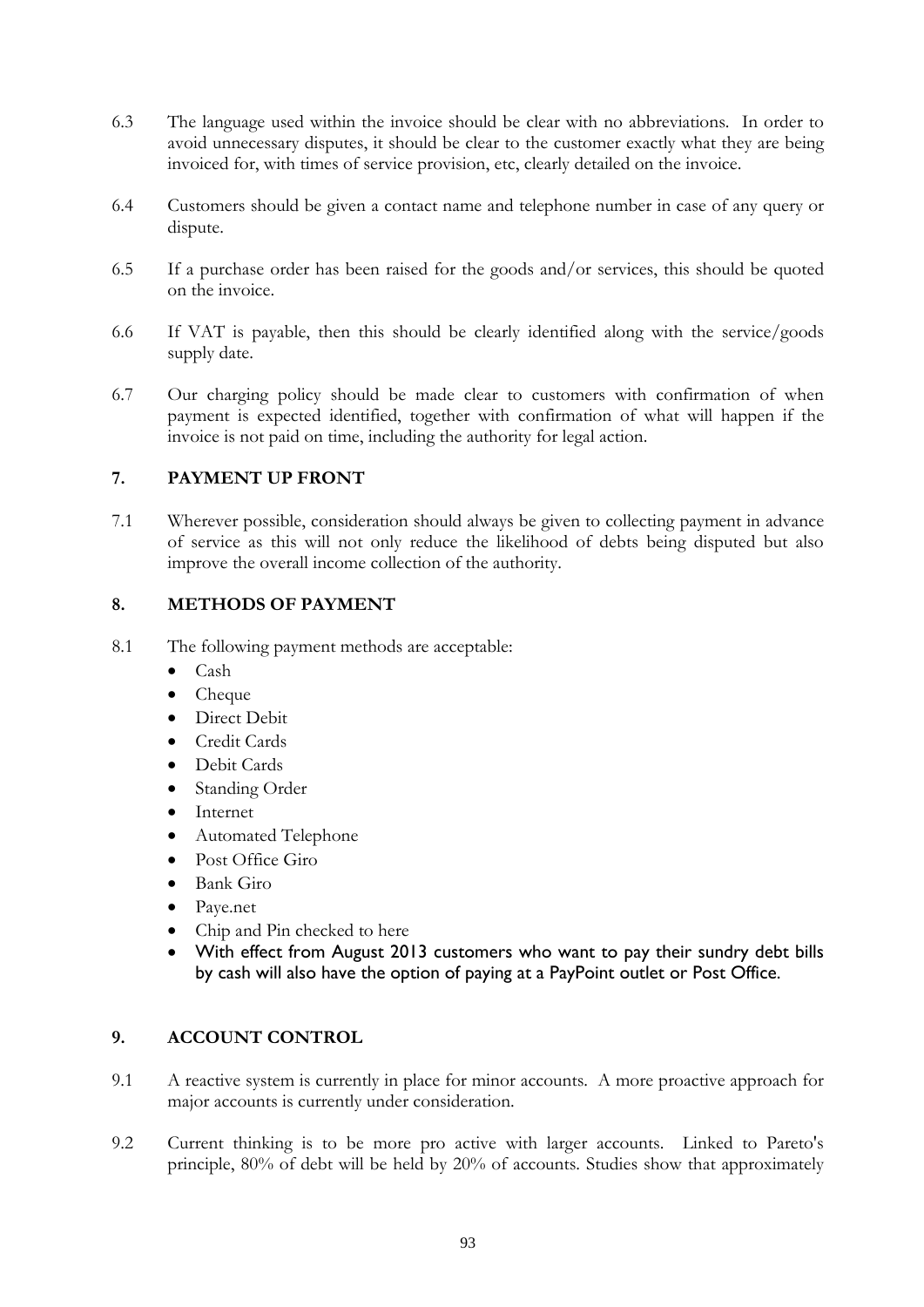90% of income will come from 10% of customers. Further analysis will be done to identify the major and minor customers with the focus on the major customers in order to get the maximum return for minimum effort. A major customer is one with debts in excess of  $f(1,000)$ , many of which will be commercial customers.

9.3 It will be beneficial in achieving quicker payments by focusing on the major customers using a pro active recovery approach, by building rapport and relationships to encourage an ongoing prompt payment culture, whilst also being able to identify any potential disputes at an early stage.

## **10. ACCOUNT COLLECTION**

- 10.1 Customers are asked to make payment within 21, 28 or 31 days. This differs according to the goods or services provided.
- 10.2 On day 21/28/31, reminders are issued requesting payment within 10 calendar days.
- 10.3 A Final Demand is sent after 15 days.
- 10.4 If no payment is received after 15 days, arvato's Corporate Billing team refer the account to the retained credit control team.
- 10.5 There are effectively 2 stages to the process in credit control. The first stage is carried out by the retained revenues staff. The referred invoices are adopted electronically into the ASH recovery system and then various details are checked for validity (ie, invoice address/liable party/invoice detail etc.). A recovery letter is then issued and any resulting queries/arrangements dealt with. A significant number of cases are resolved at this stage and a number are also referred for action by collection agents (Jacobs or Phillips bailiffs) if Court action is considered disproportionate or uneconomical. The next stage is referral for Court action.
- 10.6 The Court action stage is carried out by legal staff and for most debt types a formal Letter before Action is sent ( as required by the Civil Procedure Rules) and any resulting queries/arrangements dealt with. If there is no response, the client department is approached and requested to provide evidence to support the issue of Court proceedings.
- 10.7 The finance and legal workflow systems reflect the various timescales for each recovery stage, however it should be noted that frequent and significant delays can be experienced waiting for client departments to resolve disputes or to provide evidence which can lead to the timescales being missed.

# **11. DISPUTE MANAGEMENT**

- 11.1 A large number of accounts are currently unpaid because they are in dispute which means that they cannot be collected by arvato's Corporate Billing section, however it is the individual service departments who are responsible for resolving disputes.
- 11.2 If only part of the account is in dispute and it is possible to identify the disputed amount then part payment is negotiated.
- 11.3 Further guidance on the management of disputes is attached at Appendix A.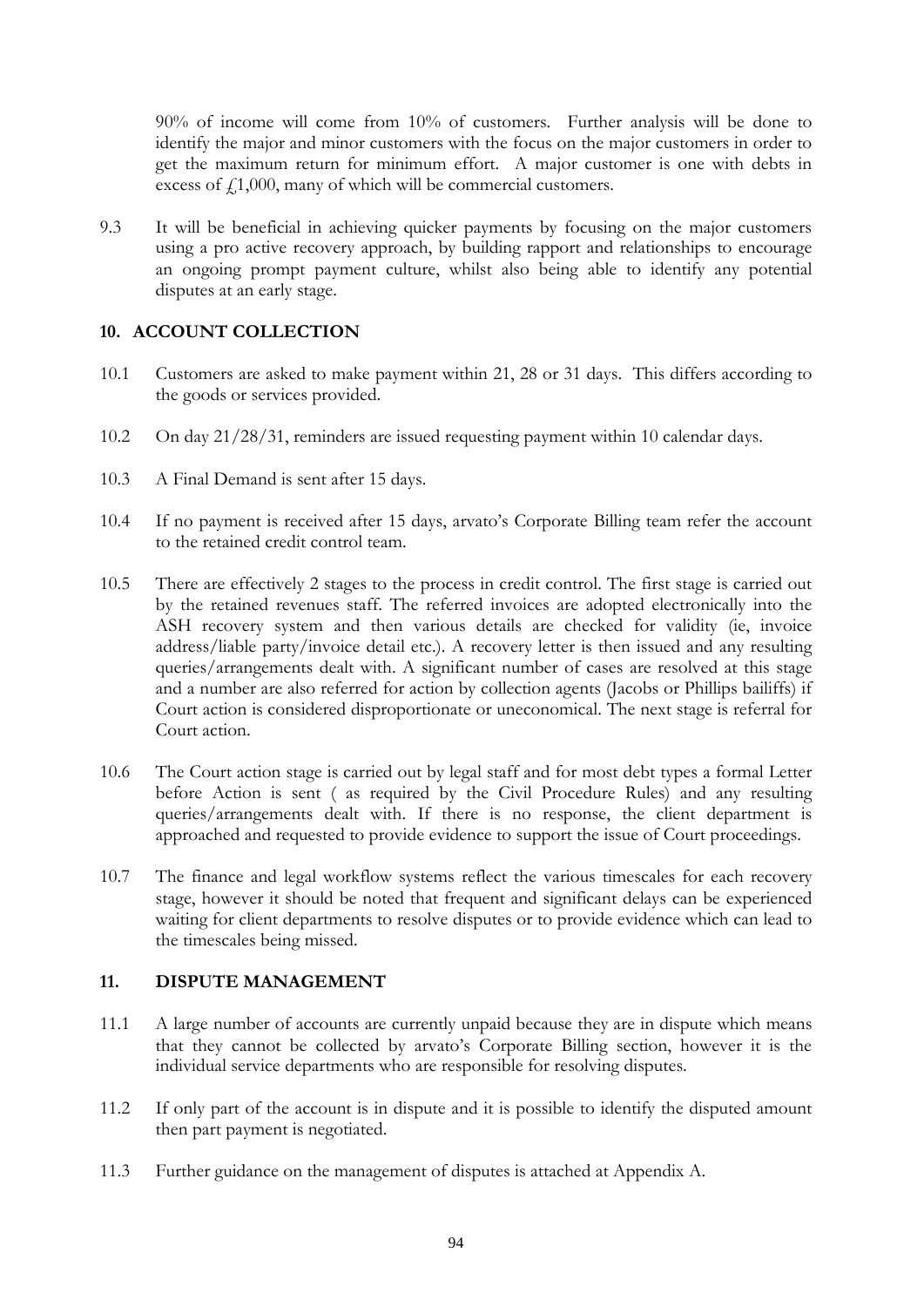## **12. CREDIT NOTES**

12.1 Credit notes should be raised by individual service departments when goods and services have not been received. All staff who are able to raise and sign credit notes should be identified on the individual department's scheme of delegation.

# **13. ACCOUNTS SUBJECT TO LITIGATION**

- 13.1 Accounts which are deemed to be subject to litigation are passed for legal action 51 days after the debt was due provided there has been no dispute or payment arrangement made.
- 13.2 The decision whether to commence legal action is taken by the legal officer responsible for the case and is a subjective decision based on a number of factors (ie. available evidence/value of debt/debtors circumstances/ appropriate enforcement remedy).

## **14. DEBT WRITE OFF**

- 14.1 A debt to be written off is an amount that is legally owed to East Riding of Yorkshire Council and not an amount that should not have been raised. In these circumstances the account should be either cancelled or a credit note issued.
- 14.2 An amount should be recommended for write off when all reasonable steps have been taken to recover the debt or if, by pursuing the debt, we will cause undue hardship to a vulnerable debtor, for example, an elderly person suffering from an incurable disease.
- 14.3 In certain circumstances debts will be written off when it is uneconomical to pursue the debt, for instance the cost of recovering the debt is disproportional to the income received. In other circumstances debts will be pursued and additional costs incurred because it is in the wider interests of the Council to do so.

# **15 BENEFIT OVERPAYMENTS**

- 15.1 The council is committed to the prevention and detection of housing and council tax benefit overpayments in order to reduce the loss to public funds whilst at the same time maximising the subsidy received from government.
- 15.2 Each case should be reviewed on its merits and appropriate action should only be taken after considering all the facts. To achieve this, the council must:
	- treat claimants and landlords with a fair, but firm approach to encourage them to give correct and timely information regarding benefit claims and also to help deter benefit fraud;
	- where overpayments do occur, be committed to recovering debt in an appropriate manner, taking into account the circumstances of those from whom recovery is sought.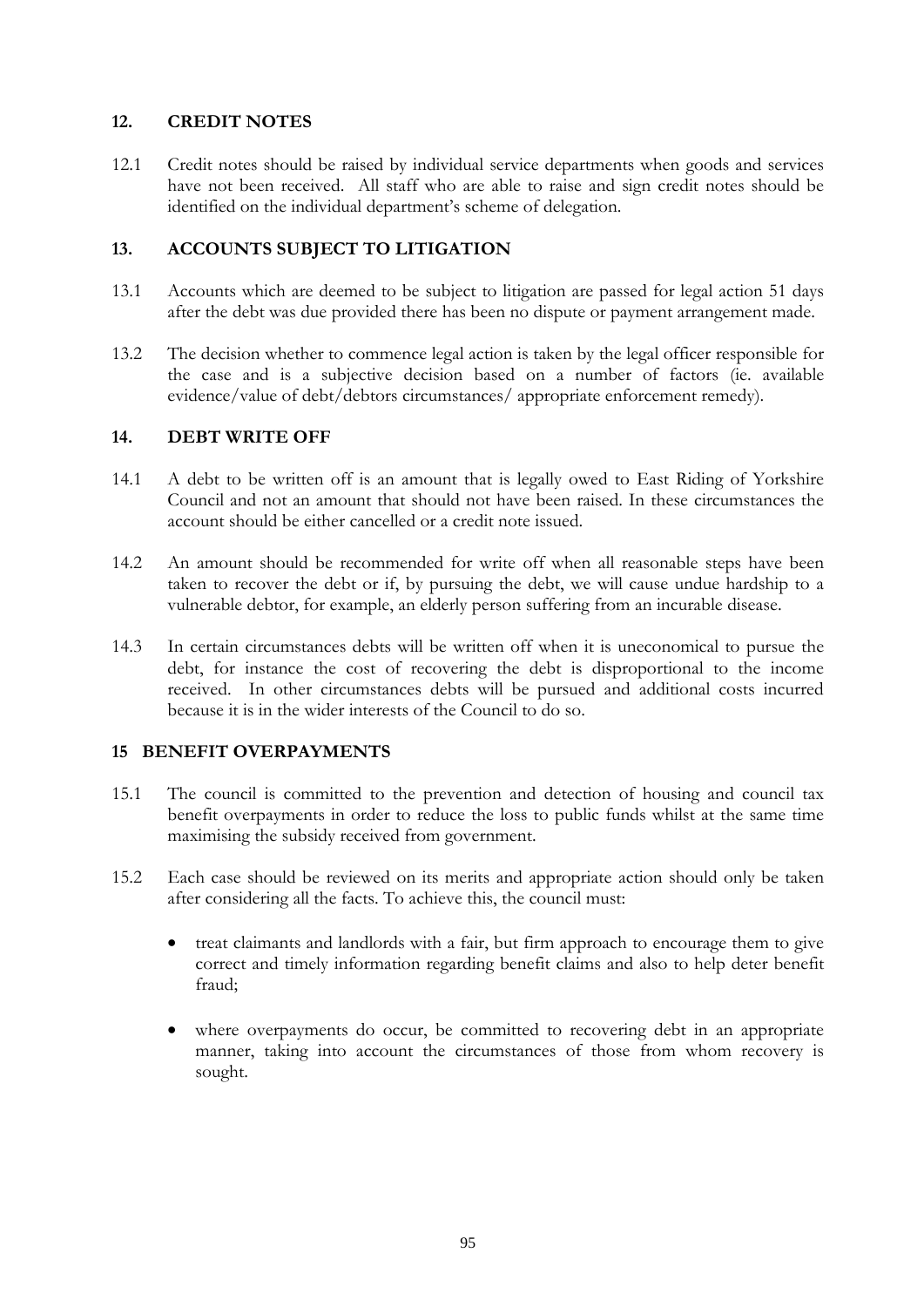#### **16 BAD DEBT PROVISION**

- 16.1 Current CIPFA guidance requires the Authority to make a subjective assessment of bad debt based on the available objective data. Corporate billing and Credit Control have both undertaken a review of debts within their area and provided feedback to Accountancy.
- 16.2 The formula for calculating bad debt provision has recently been revised. The sum of write offs in the previous year is used to estimate the level of write offs for the following year plus any write offs pending, providing there is evidence that these cannot be collected.
- 16.3 Representatives from Legal and Corporate Billing then assess all debts and debtors with balances outstanding of  $f10,000$  or more. If there is evidence that any of these are unlikely to be collected, for example, there could be no money in the estate or the customer has been made bankrupt, these are added to the write-off schedule.
- 16.4 Finally the remaining debts/debtors less than £10,000 are assessed. The analysis of aged debts is updated to get a percentage to apply to debts raised in each of the past years still outstanding, and this figure is added to the others.

# **17. RECEIVERSHIPS/LIQUIDATION/BANKRUPTCY/CEASED TRADING**

17.1 At present most invoices are proposed for write-off when the proof of debt form is lodged, unless a large and/or quick payment is expected. Such debts are not presently separately identified on the ledger.

## **18. PERFORMANCE MEASUREMENT**

- 18.1 The following reports are available which measure the end to end performance of debt collection within arvato corporate billing and the retained credit control and legal departments.
	- Control Accounts
	- Aged Debt Analysis (13 month comparison)
	- Overdue (as percentage of annual revenue)
	- Credit Note to invoice Ratio
	- Ageing of Outstanding Disputes
	- Days Revenue Outstanding
	- Add Hoc reports on request
- 18.2 The part of the process when the debt lies within the Corporate Billing team is measured through monthly key performance indicators. These measure the percentage of invoices processed within 4 days, the accuracy of processing, the percentage of correspondence replied to within 10 days and the percentage of undisputed debts collected within 3 months.
- 18.3 No reporting is currently undertaken either for the period between the request for service and the request for invoice at the front end of the process nor the latter part of the process when the debt is with either Credit Control or Legal.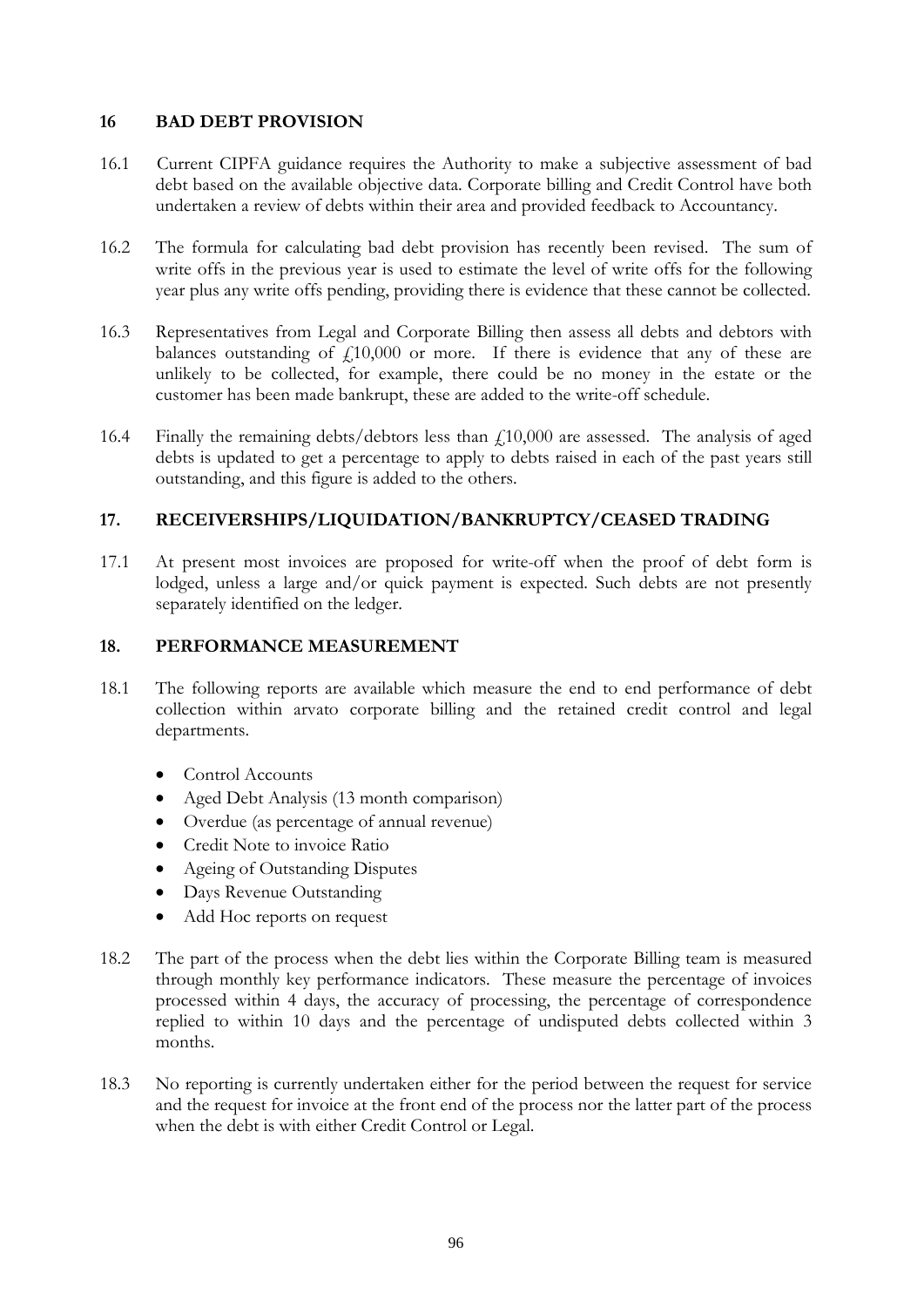18.4 Once the Dispute Management process has been agreed, further reporting will need to be undertaken to identify debts collected/not collected as a result of the process.

## **19. MANAGEMENT REPORTING**

- 19.1 An outstanding invoice report is currently sent by the arvato Corporate Billing section on a monthly basis to nominated officers within each service.
- 19.2 New reporting will be set up once the dispute management process has begun and a list of unresolved disputes will be sent to Heads of Service on a monthly basis.

#### **List of Appendices**

A Dispute Management

Contact Officer: Sarah Mackey, Principal Partnership Officer Tel: 394831

## **1 Appendix A: Dispute Management Guidance**

#### **1.0 Background**

- 1.1 A large number of sundry debtor accounts are currently unpaid because they are in dispute, which means that they cannot be collected by arvato's Corporate Billing section. This guidance covers all debts owed to all services of the Council and details proposals to remedy this.
- 1.2 As well as accounts that are disputed by the customer, there are also a large number of debts where arvato have established that a credit note needs to be issued, however this cannot be done until signed authority has been received from the relevant service department. Although this should be a straightforward procedure, any delays in sending authorisation means that the issue of the credit note is delayed, giving a false budget position to budget holders.
- 1.3 In the main customers contact arvato direct to dispute or query accounts and this can be at any stage in the recovery cycle. Upon notification of a dispute arvato note the query details on the Ash system and inform the service department concerned. Service departments are expected to respond to their customer and inform arvato of the outcome however arvato regularly experience great difficulty in receiving feedback and as a result accounts can be on hold for many months or even years.
- 1.4 This is clearly not an efficient way to collect the council's income as it can sometimes result in loss of income with the debt being written off as uncollectible. Furthermore, in many cases the debtor does not experience an acceptable level of customer service.
- 1.5 Accounts are not referred to the Council's credit control team for recovery action if there is a known dispute. However, it can happen that accounts are disputed after they have been passed to the credit control team and accordingly, this has been reflected in the following suggested dispute management process.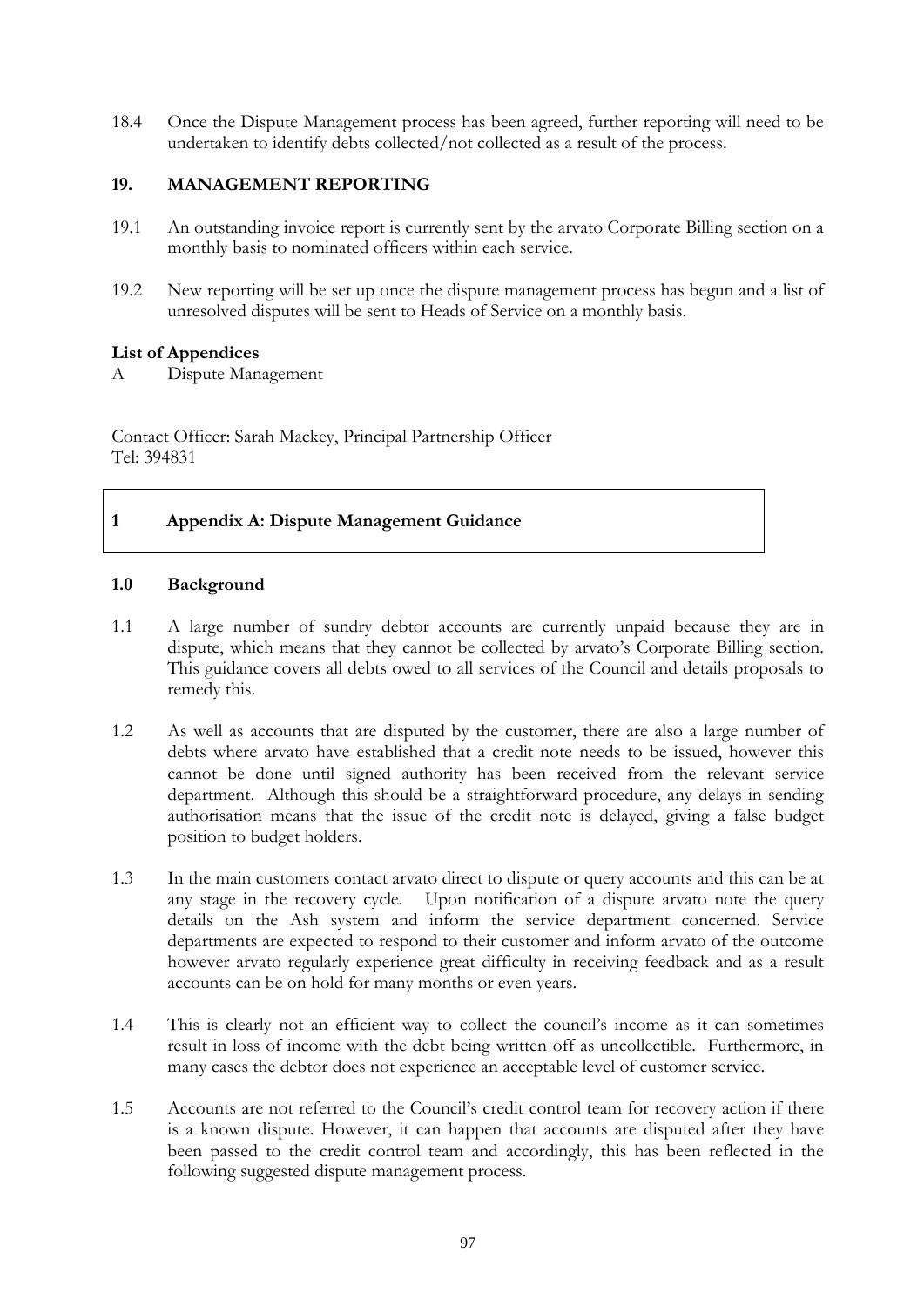- 1.6 At present arvato issue a monthly report to all service departments detailing all accounts in dispute. In many cases, this does not generate any response and as a result, there is no movement on the account and it remains unpaid.
- 1.7 This could perhaps in part be attributed to the fact that once an account has been issued, the individual service department's budget is credited immediately which means there is no particular urgency involved in rectifying the dispute.
- 1.8 Following initial discussion regarding this issue at SMT earlier this year, a list of contact names by service departments was sent to Heads of Service detailing the nominated contacts within their service areas.

#### **2.0 Proposed solution**

- 2.1 It is clear that action is required in order to reduce the number of disputed accounts and that to take no action, in this instance, is not a viable option.
- 2.2 CMT instructed on a solution thatshould be applied to all service departments simultaneously across the authority. A flowchart detailing the processes is attached at Appendix (i).
- 2.3 When an account which is being dealt with by the arvato corporate billing section is disputed by the customer, the corporate billing section will:
	- email the relevant client department with details of the dispute and ask for feedback within 10 working days;
	- if no feedback is received, arvato will email a reminder to the client department at the end of the 10 working day period. If nothing is received after a further 5 working days, notification of this will be sent to the Head of Service of the relevant department for them to attempt to resolve internally within 10 working days.
	- If the customer telephones to dispute the account, the call will be put through to the client department. Corporate Billing will send a follow up email to the department if they have not received feedback within 10 working days.
- 2.4 When an account which is being dealt with by the Council's credit control section is disputed by the customer, the credit control section will:
	- acknowledge receipt of the dispute and refer the account back to the corporate billing section by email with a request to start the dispute management process. However if the account is already subject to formal recovery action or Court process, the credit control section will contact the client department direct and attempt to resolve the dispute.
- 2.5 It is hoped that contact will be made by the service department following escalation to their Head of Service however if this does not happen, after 10 working days a credit note will be issued by Corporate Billing and the amount in dispute will be debited from the service department's budget.
- 2.6 At this stage the credit note will not actually be sent to the customer, as this could cause confusion. However because the debt is written back on to the service department's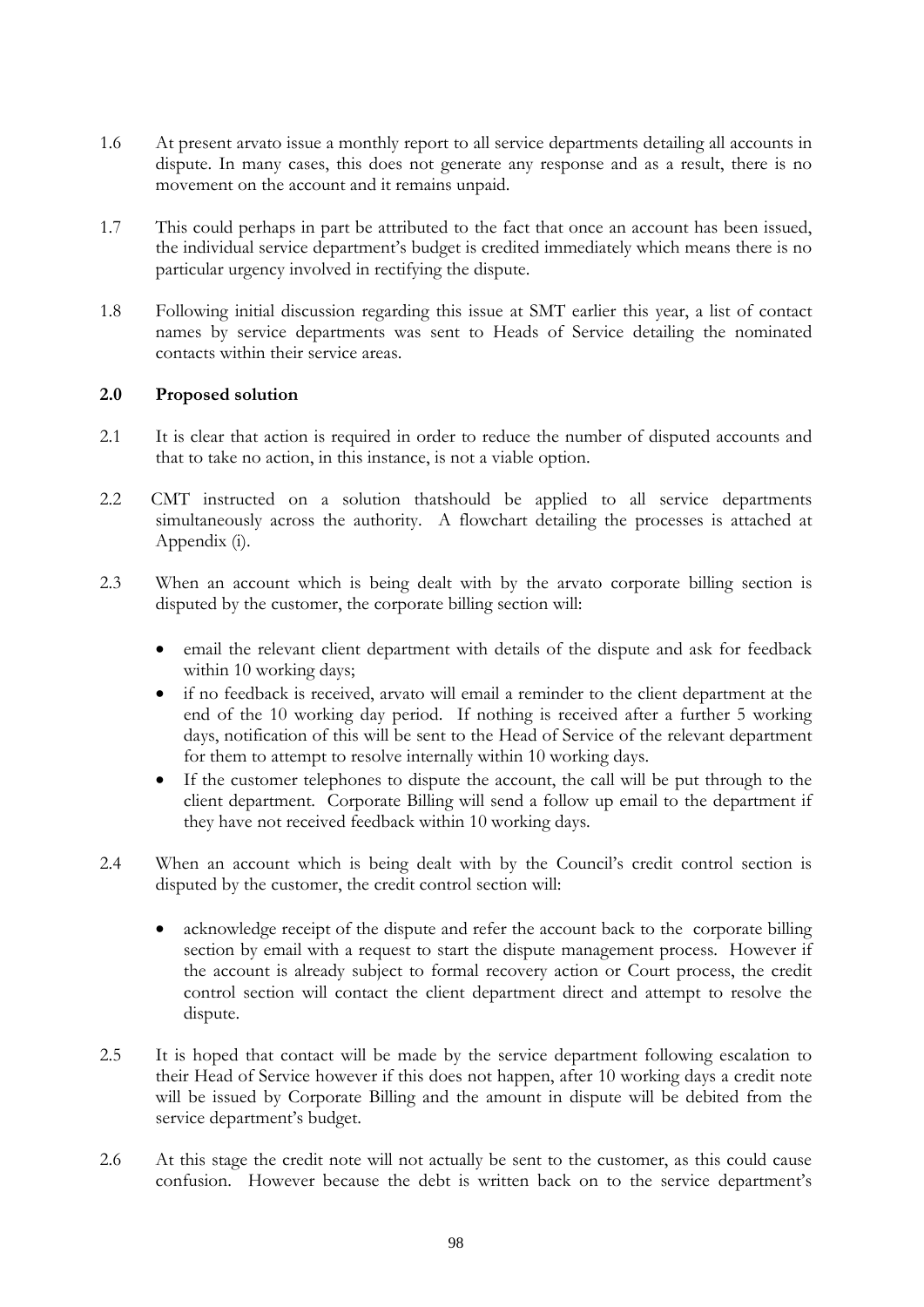budget, it is hoped that this will be instrumental in persuading service departments to resolve issues in a timely manner, thus freeing up time in the debtors team to chase 'true' debts. The service department will be informed that they will need to re-issue an invoice if appropriate, once the dispute has been settled.

- 2.7 As a very last resort, if there is still no contact from the service department after a further 10 working days, Corporate Billing will issue a credit note to the customer and advise them that the service department will re-issue an invoice at a later date if appropriate. This means that any VAT issues can be dealt with for business clients and also provide clarity on any future account statements.
- 2.8 The above process gives service departments 35 working days, between initial notification of dispute to issue of credit note to customers, to rectify disputes.
- 2.9 Although the latter parts of this process may at first seem to be rather severe, benchmarking evidence from other authorities such as Sheffield City Council and Essex County Council show that their collection rates have greatly improved as a result of having similar schemes in place.
- 2.10 An example of this is the work undertaken by Sheffield City Council with their Operational Services Division. A procedure to issue credit notes for accounts with an unresolved dispute of more than 60 days was introduced and the service department was advised to reissue the invoice once they had resolved the dispute. They have informed us that this has been very successful and they are looking to roll out this procedure to other departments.

#### **3. Considerations**

- 3.1 To ensure the success of the dispute management process, it is essential that the right person within each service department receives the prompts from Corporate Billing as otherwise arvato could waste time chasing the wrong person for outstanding information.
- 3.2 Accordingly Heads of Service are responsible for identifying the escalation routes by nominating named contacts within each service department who have the authority to sign requisitions, orders and credit notes. Following the circulation of the sundry debtors income guidance a template was sent to all
- 3.3 Services should aim to resolve any disputes within the following timescales:
	- Incorrect Charge 7 days
	- Sub Standard Works 14 days
	- Work not carried out 14 days
	- Deceased Debtor 7 days
	- Denies liability 14 days
	- Goods not received  $-14$  days
	- Invoice issued in wrong name 7 days
- 3.4 It is acknowledged that it will not always be possible to resolve all disputes within the suggested timescales. If this was the case, regular feedback must be given by the service to demonstrate that the query was actively being dealt with.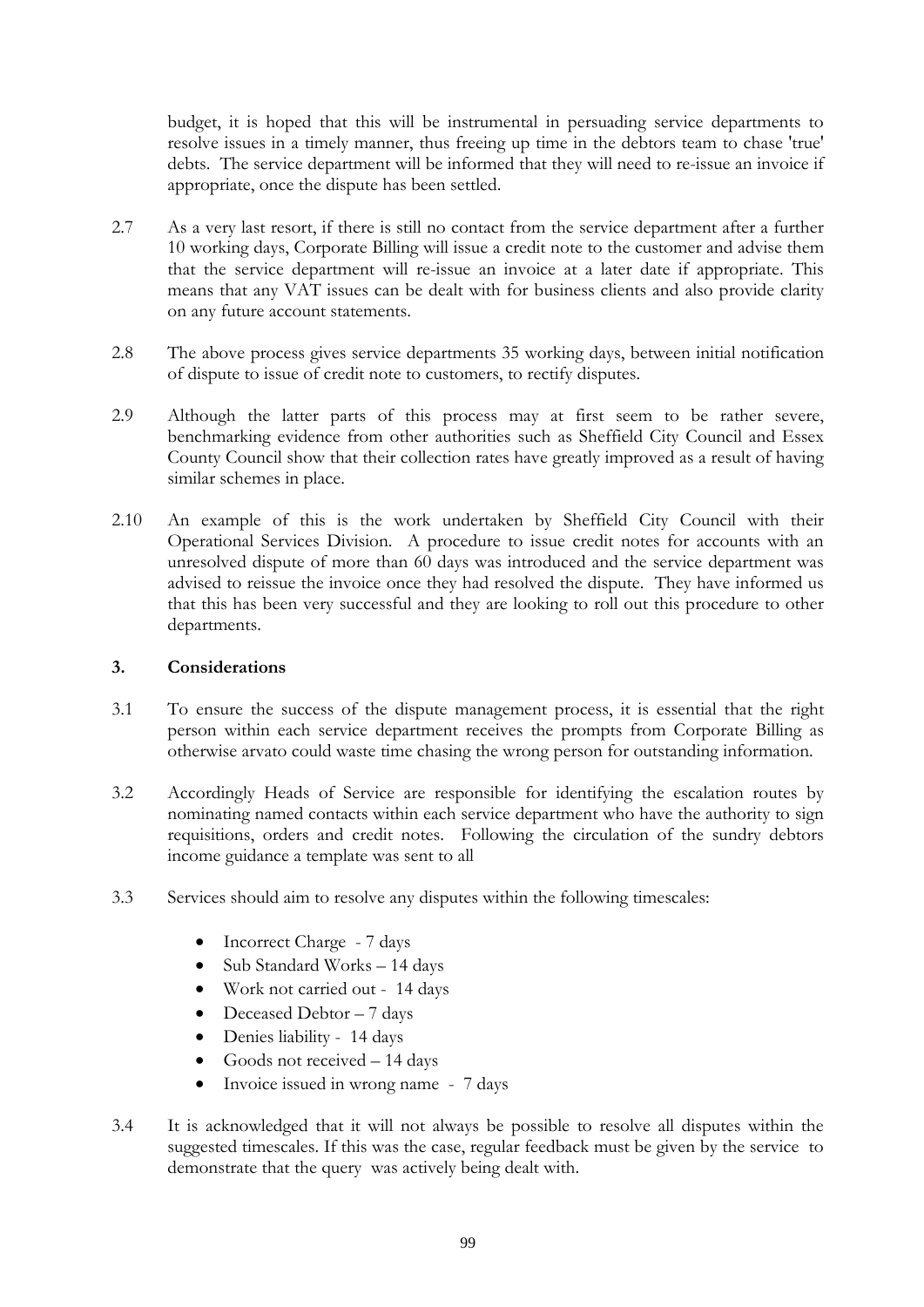

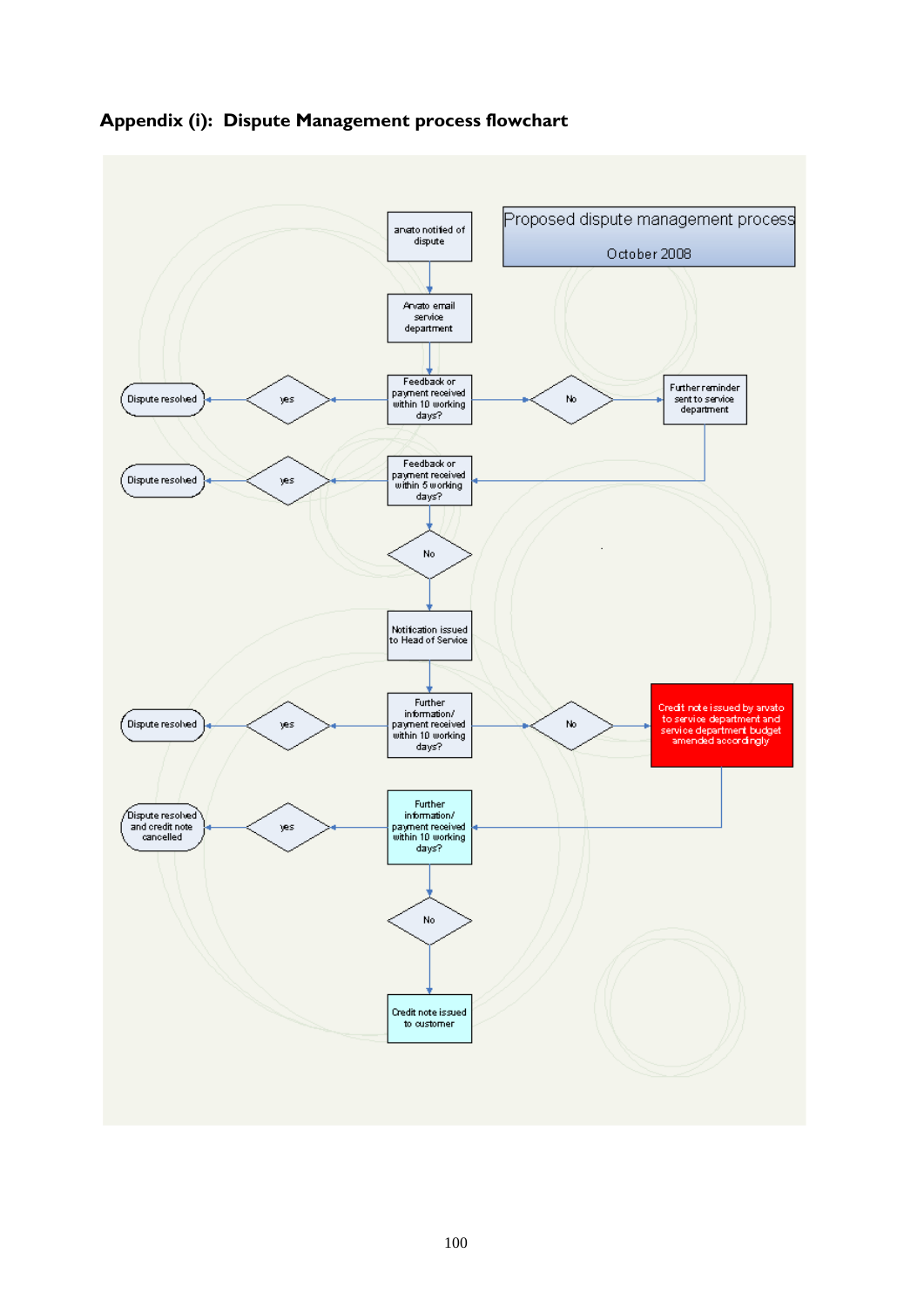# COPORATE BILLING, REVENUE SERVICES COUNTY HALL, BEVERLEY, EAST RIDING OF YORKSHIRE

# **INVOICE/CREDIT NOTE SPECIAL REQUEST FORM**

FROM:

**DEPARTMENT: TELEPHONE NO.**

| <b>BATCH NO.</b> | <b>REQUEST NO.</b> | WHOLE BATCH.   NAME OF DEBTOR. |
|------------------|--------------------|--------------------------------|
|                  |                    |                                |
|                  |                    |                                |
|                  |                    |                                |
|                  |                    |                                |

**SPECIAL INSTRUCTIONS:**

**AUTHORISED BY:**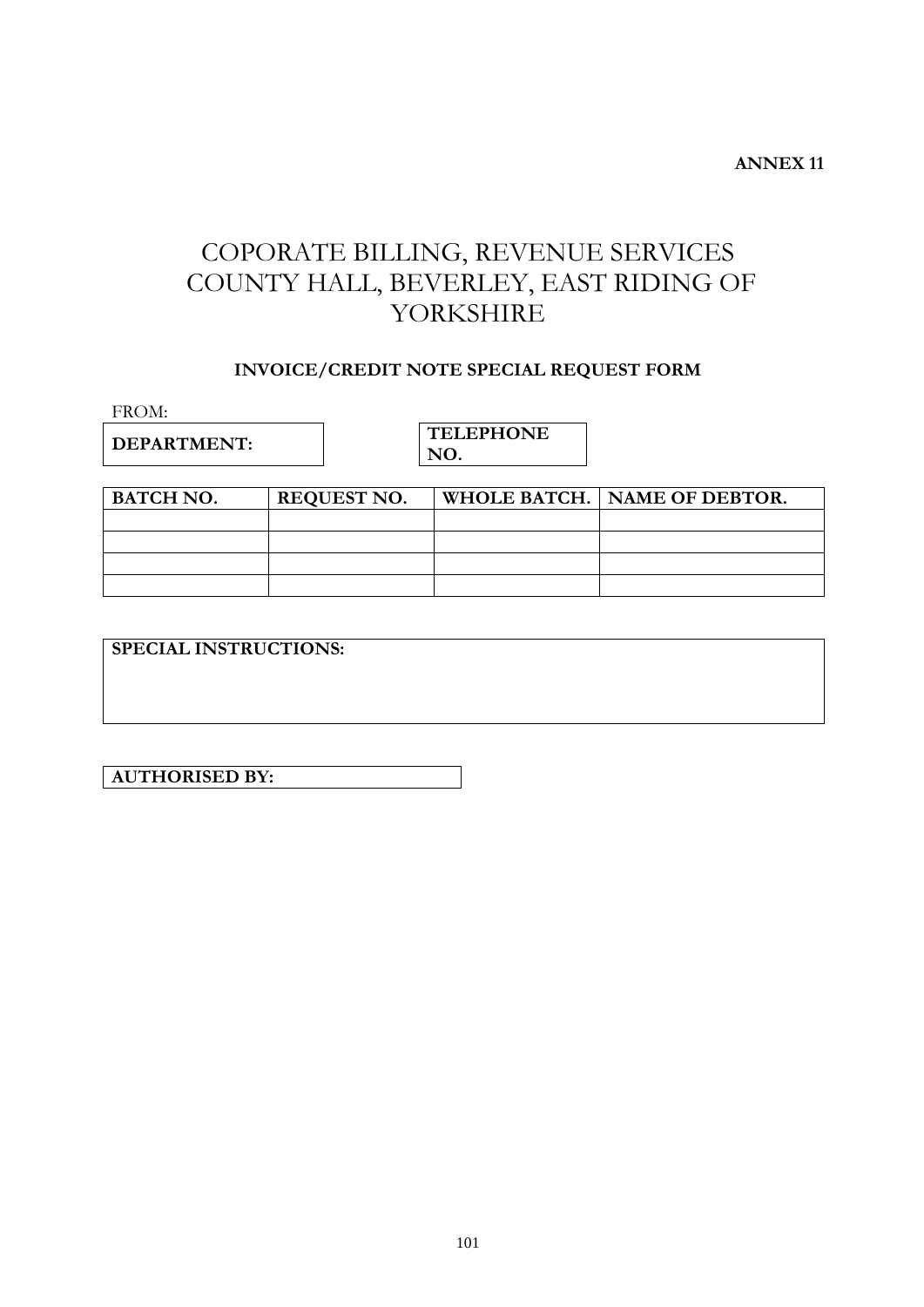#### THIS COPY TO BE FORWARDED TO THE CORPORATE BILLING SECTION, CORPORATE SERVICES, COUNTY HALL, BEVERLEY **THE EAST RIDING OF YORKSHIRE COUNCIL CREDIT NOTE REQUEST**

**ANNEX 12**

**Cred 0001**

| <b>Your Directorate</b>                                 | <b>Customer Services</b> |                                  |              | <b>Original Request Number</b>             |                                 |                    | 69144           |                                            |                                                   |
|---------------------------------------------------------|--------------------------|----------------------------------|--------------|--------------------------------------------|---------------------------------|--------------------|-----------------|--------------------------------------------|---------------------------------------------------|
| Section                                                 | <b>Public Protection</b> |                                  | Name:        | Mr Bill Bloggs<br>1 Church Street<br>Goole |                                 |                    |                 |                                            |                                                   |
| Prepared By                                             | I Can help               |                                  |              |                                            | <b>East Riding of Yorkshire</b> |                    |                 |                                            |                                                   |
| <b>Ext Number</b>                                       | 1234                     |                                  |              |                                            |                                 |                    |                 |                                            |                                                   |
| <b>Authorised By</b>                                    | A Officer                |                                  |              | Postcode (essential)                       |                                 |                    | <b>DN14 5AY</b> |                                            |                                                   |
|                                                         |                          | <b>FOR CORPORATE BILLING USE</b> |              |                                            |                                 |                    |                 |                                            |                                                   |
| Debtor No.:                                             |                          |                                  |              | <b>Invoice Number:</b>                     |                                 |                    |                 |                                            |                                                   |
| <b>GENERAL LEDGER CODE</b>                              | $\overline{2}$           | <b>NET</b>                       |              | <b>VAT</b>                                 |                                 |                    | <b>GROSS</b>    |                                            | <b>VAT</b>                                        |
| <b>COST CENTRE</b>                                      | <b>DETAIL CODE</b>       | $\pmb{\mathit{f}}$               | $\mathbf{p}$ | $\pmb{\mathit{f}}$                         | $\mathbf{p}$                    | $\pmb{\mathit{f}}$ |                 | $\mathbf{P}$                               | <b>CODE</b>                                       |
| 2<br>$\mathbf{3}$<br>5<br>$\bf{0}$<br>$\mathbf{1}$<br>2 | 5<br>5<br>9<br>3<br>2    | 16                               | 17           | 2                                          | 83                              |                    | 19              | $00\,$                                     | 4                                                 |
| Details to appear on Credit Note                        |                          |                                  |              |                                            |                                 |                    |                 |                                            | <b>VAT CODES</b>                                  |
| In respect of:                                          |                          |                                  |              |                                            |                                 | $\mathbf{1}$       |                 | <b>OUTSIDE THE SCOPE</b>                   |                                                   |
| <b>Pest Control for Mice</b>                            |                          |                                  |              |                                            |                                 | $\overline{2}$     | <b>EXEMPT</b>   |                                            |                                                   |
| Treated on 26 April 2013                                |                          |                                  |              |                                            |                                 | $\mathbf{3}$       |                 | <b>ZERORATED</b>                           |                                                   |
|                                                         |                          |                                  |              |                                            |                                 | $\overline{4}$     | 17.5%           |                                            | STANDARD RATE ADD VAT @                           |
|                                                         |                          |                                  |              |                                            |                                 | 5                  |                 | $\text{NCLVAT}\left(\widehat{a}\right)5\%$ | <b>Reduced Rate</b><br>(Domestic Fuel, and Power) |
|                                                         |                          |                                  |              |                                            |                                 | 6                  |                 |                                            | INCLUSIVE OF VAT @ 17.5%                          |
|                                                         |                          | <b>Reason for Credit</b>         |              |                                            |                                 |                    |                 |                                            |                                                   |
| <b>Invoice Raised in Error</b>                          |                          | <b>Incorrect Charge</b>          |              |                                            | $\mathbf X$                     |                    |                 |                                            |                                                   |
| Licence/Agreement/Contract Terminated                   |                          | Date:                            |              |                                            |                                 |                    |                 |                                            |                                                   |
| Other, please specify:                                  |                          |                                  |              |                                            |                                 |                    |                 |                                            |                                                   |
|                                                         |                          |                                  |              |                                            |                                 |                    |                 |                                            |                                                   |
|                                                         |                          |                                  |              |                                            |                                 |                    |                 |                                            |                                                   |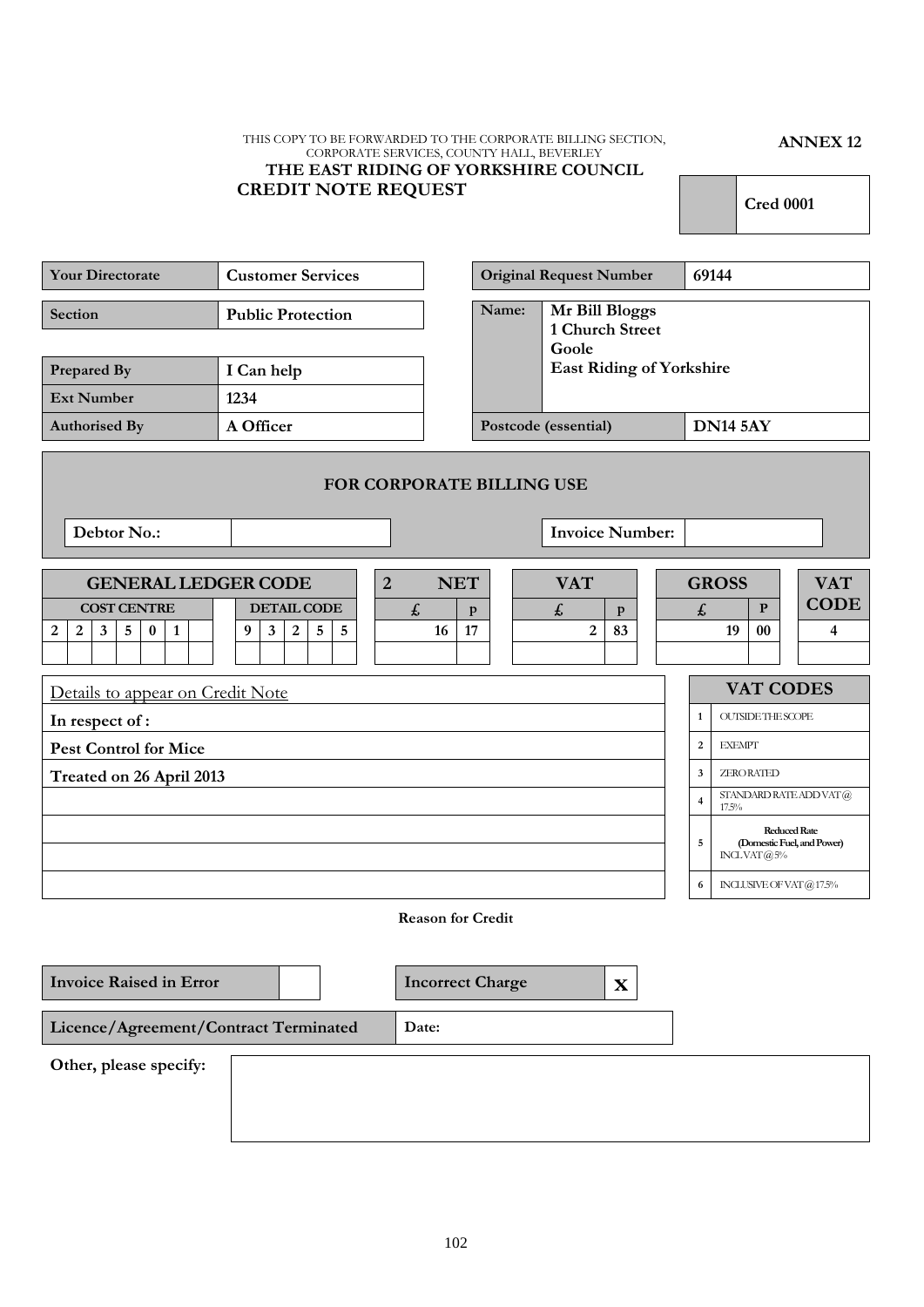# **Detailed Instructions on completing the PC1 form**

## **General**

- 1) Enter the name of the school and the claim period at the top of the form.
- 2) The first entry on the PC1 should be the balances of cash and bank in hand at the start of the claim period. This should agree to the cash and bank in hand detailed at the end of the previous claim.
- 3) For all payments made the following details should be entered on the PC1:
- the date of the purchase,
- the name of the supplier,
- details of the item purchased
- the expenditure code to which the item should be charged,
- the amount of the purchase in either the bank or cash payments column ensuring that the VAT is detailed separately (the value in the cash or bank payments column plus the value in the VAT column should agree to the total value of the purchase).

Other entries that can be made on the PC1 are:

#### **Reimbursement received**

- put the date of reimbursement in the 'date' column,
- detail 'reimbursement' in the 'particulars' column,
- enter the amount received in the 'Bank Receipts' column,
- no coding entry is required.

#### **Cheque issued for cash**

Cash will be required to purchase small, miscellaneous items for which a cheque payment is not appropriate. To obtain this cash, a cheque must be cashed.

- put the date of cheque in the 'date' column,
- detail 'cheque for cash' in the 'particulars' column,
- enter the cheque number in the 'Bank', 'Cheque No.' column,
- enter the value of the cheque in the 'Bank', 'Cheque Payments', 'Amount less VAT' column,
- enter the amount in the 'cash receipts' column,
- no coding entries are required.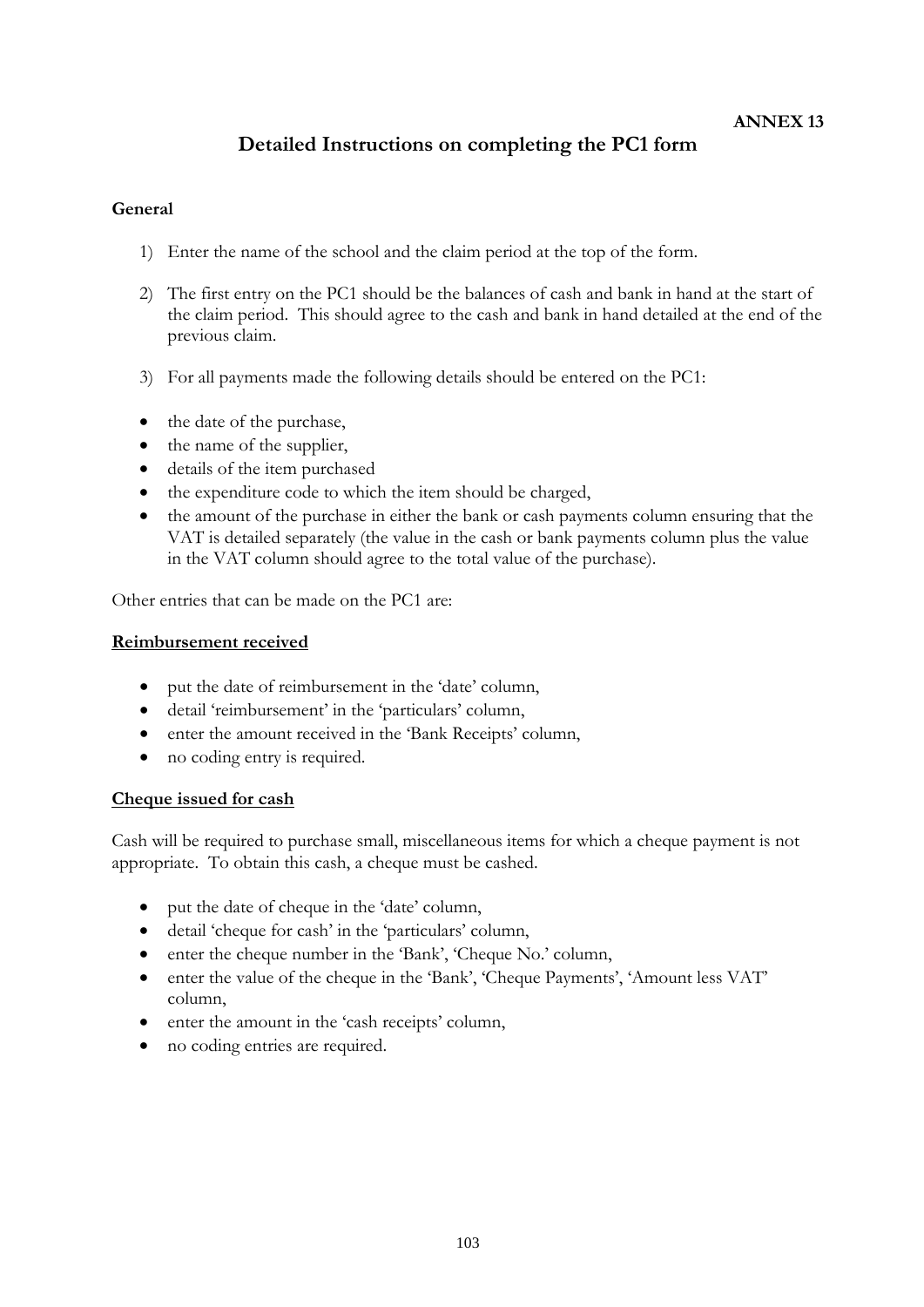## **Cheque drawn in error**

If a cheque is drawn in error and is not issued the cheque should be clearly marked as cancelled and retained in the chequebook. On the PC1 enter 'cancelled cheque' in the particulars column and the cheque number in the appropriate column under 'Bank'.

# **Unpresented Cheque**

If a cheque is over 6 months old and has not been cashed by the payee it is out of date and needs to be written back to the imprest account. The entries required are:

- enter the date of the cheque was found to be out of date in the 'date' column,
- enter 'Out of Date' cheque in the 'particulars' column,
- detail the cheque number in the 'Cheque No.' column,
- enter the amount of the cheque in the 'Cheque Payments' column as a negative value,
- ensure the amount is accurately split between payments and VAT as detailed when the claim for the payment was originally made.

When the payments and VAT columns are totalled the negative entries will have the effect of reducing the value of payments made and therefore the value of the reimbursement. This will ensure the bank balance on the PC1 will reconcile accurately to the bank statements.

## **Completion**

If a claim uses more than one PC1 form, each page should be totalled and the figures carried forward on to the next PC1 form.

The amount for postage as recorded on the PC4 should be recorded on the PC1 in the space provided.

The totals for reimbursements are transferred to the PC2.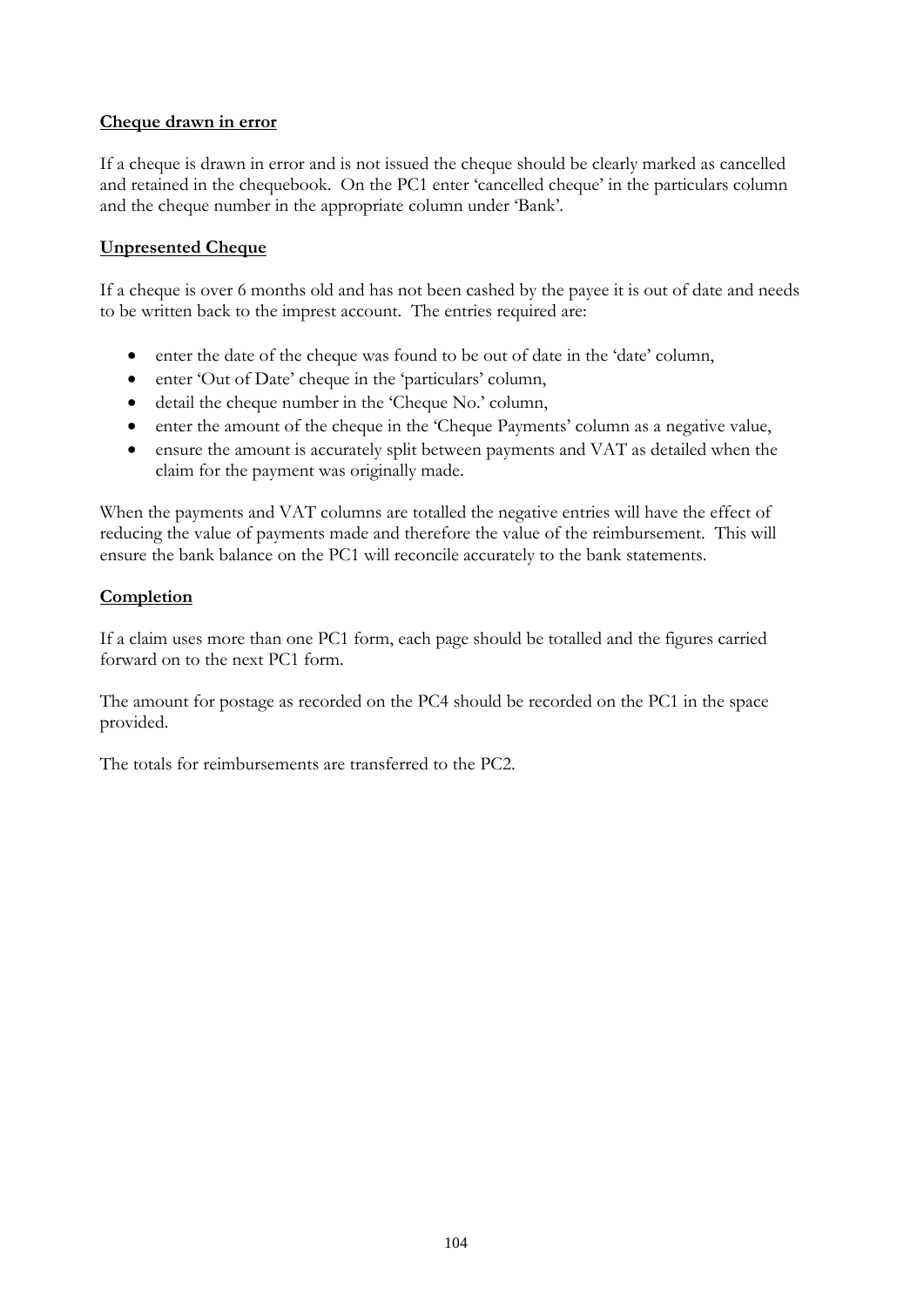**Form P.C.1**

**ANNEX 14**

|               |                                    |                                    | <b>EAST RIDING OF YORKSHIRE COUNCIL</b> |                              |                 |           |                      |                    |            |                                      |    |                      |              |                                  |                      |              |    |
|---------------|------------------------------------|------------------------------------|-----------------------------------------|------------------------------|-----------------|-----------|----------------------|--------------------|------------|--------------------------------------|----|----------------------|--------------|----------------------------------|----------------------|--------------|----|
| Department    |                                    | <b>CFAS</b>                        |                                         |                              |                 |           | <b>Establishment</b> |                    |            |                                      |    | PRIMARY SCHOOL       |              |                                  |                      |              |    |
|               | Petty Cash Account for the Period: | from                               |                                         | <b>1 APRIL 2013</b>          |                 |           |                      | to                 |            |                                      |    | <b>30 APRIL 2013</b> |              |                                  |                      |              |    |
|               |                                    | <b>DETAILS OF PAYMENT</b>          |                                         | <b>EXP CODE</b>              |                 |           | <b>BANK</b>          |                    |            |                                      |    |                      |              | <b>CASH</b>                      |                      |              |    |
| <b>DATE</b>   | <b>NAME</b>                        | <b>PARTICULARS</b>                 | <b>COST</b><br><b>CODE</b>              | <b>DETAIL</b><br><b>CODE</b> | <b>RECEIPTS</b> |           | <b>CHEQUE NO</b>     | <b>Amount Less</b> | <b>VAT</b> | <b>CHEQUE PAYMENTS</b><br><b>VAT</b> |    | <b>RECEIPTS</b>      |              | <b>Amount Less</b><br><b>VAT</b> | <b>CASH PAYMENTS</b> | <b>VAT</b>   |    |
|               |                                    |                                    |                                         |                              | $\pounds$       | p         |                      | £                  | p          | £                                    | p  | $\pounds$            | $\mathbf{p}$ | $\pounds$                        | $\mathbf{p}$         | $\mathbf f$  | p  |
|               |                                    | Balances in hand                   |                                         |                              | 100             | $\bf{00}$ |                      |                    |            |                                      |    | 30                   | $\bf{00}$    |                                  |                      |              |    |
| <b>08 APR</b> | F Bloggs                           | Another                            | T12345                                  | 40008                        |                 |           |                      |                    |            |                                      |    |                      |              | $\overline{2}$                   | 98                   | $\mathbf{0}$ | 52 |
|               |                                    |                                    |                                         |                              |                 |           |                      |                    |            |                                      |    |                      |              |                                  |                      |              |    |
| <b>15 APR</b> | <b>Frost</b>                       | Another                            | T12345                                  | 42154                        |                 |           | 11100000             | 27                 | 02         | $\overline{\mathbf{4}}$              | 73 |                      |              |                                  |                      |              |    |
| <b>15 APR</b> |                                    | Reimbursement Received             |                                         |                              | 100             | 00        |                      |                    |            |                                      |    |                      |              |                                  |                      |              |    |
| <b>17 APR</b> |                                    | Cheque for Cash                    |                                         |                              |                 |           | 1110001              | 50                 | $\bf{00}$  |                                      |    | 50                   | $\bf{00}$    |                                  |                      |              |    |
| 21 APR        |                                    | <b>Cancelled Cheque</b>            |                                         |                              |                 |           | 1110002              |                    |            |                                      |    |                      |              |                                  |                      |              |    |
| 1 OCT         |                                    | Out of Date Cheque                 | T12345                                  | 42154                        |                 |           | 0005444              | $-8$               | 51         | $-1$                                 | 49 |                      |              |                                  |                      |              |    |
|               |                                    |                                    |                                         |                              |                 |           |                      |                    |            |                                      |    |                      |              |                                  |                      |              |    |
|               |                                    | Postage's as per attached PC4 form |                                         |                              |                 |           |                      |                    |            |                                      |    |                      |              | <b>10</b>                        | 80                   |              |    |
|               |                                    |                                    |                                         | <b>TOTALS</b>                | 200             | 00        |                      | $\mathbf{3}$       | 24         | VAT Total                            |    | 80                   | $\bf{00}$    | $\bf{0}$                         | 52                   | VAT Total    |    |
|               |                                    | <b>Deduct Payments</b>             |                                         |                              | 71              | 75        |                      | 71                 | 75         |                                      |    | 14                   | 30           | 14                               | 30                   |              |    |
|               |                                    | <b>Balances</b> in Hand            |                                         |                              | 128             | 25        |                      |                    |            |                                      |    | 65                   | 70           |                                  |                      |              |    |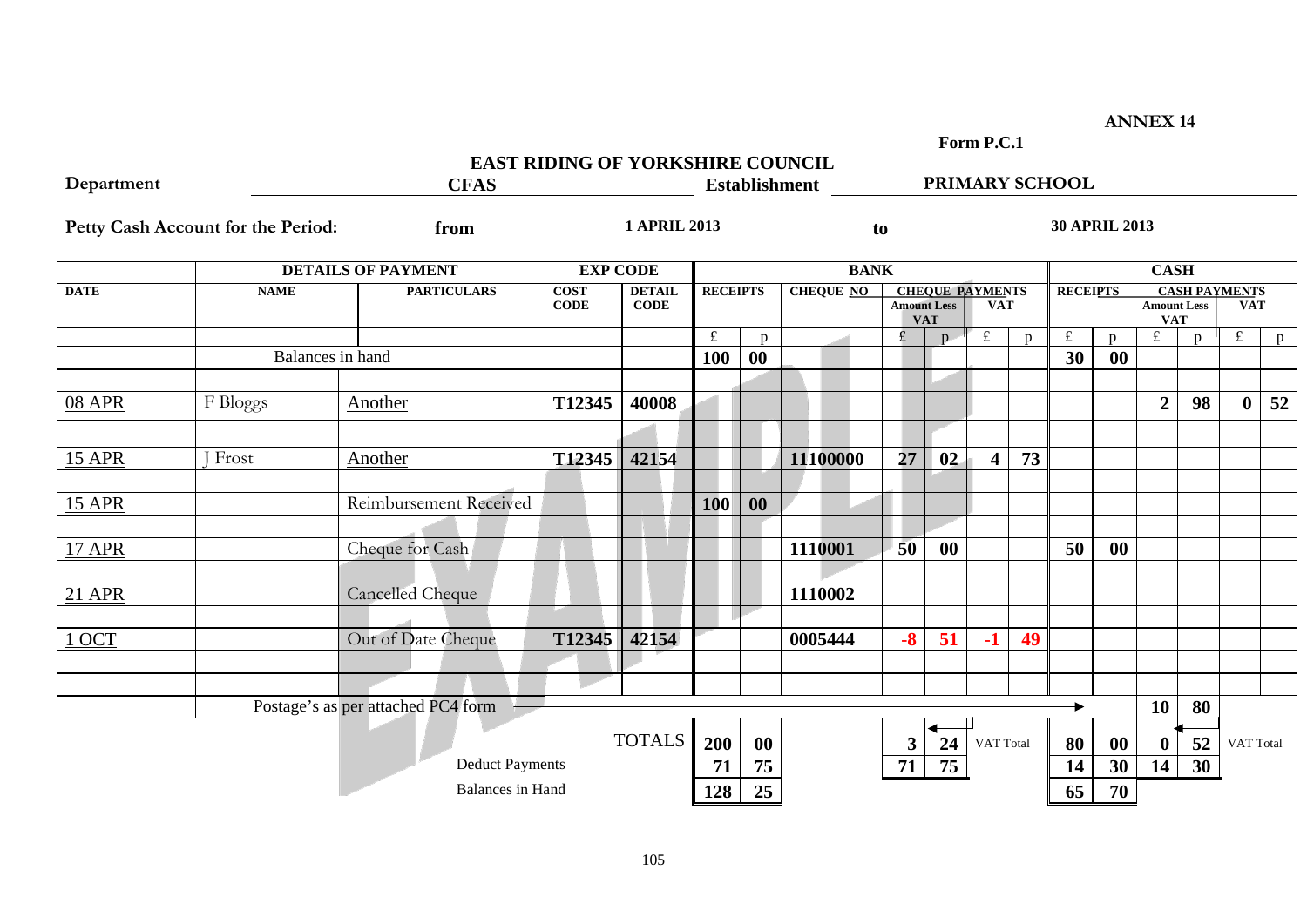#### **ANNEX 15 Form P.C.2**

# **EAST RIDING OF YORKSHIRE COUNCIL CLAIM FOR REIMBURSEMENT OF IMPREST/PETTY CASH PAYMENTS**

| <b>DEPARTMENT:</b>    |                                                     | <b>CFAS</b>    |                      |              |
|-----------------------|-----------------------------------------------------|----------------|----------------------|--------------|
| <b>ESTABLISHMENT:</b> |                                                     | PRIMARY SCHOOL |                      |              |
| Period:<br>from       | 01 APRIL 2013                                       | to             | <b>30 APRIL 2013</b> |              |
|                       |                                                     |                | £                    | $\mathbf{p}$ |
|                       | Payments by cheque as per petty cash a/c (Form PC1) |                | 71                   | 75           |
|                       |                                                     |                | 50                   | 00           |
|                       |                                                     |                | 21                   | 75           |
|                       |                                                     |                | 14                   | 30           |
|                       | AMOUNT OF CLAIM                                     |                | 36                   | 05           |
|                       | RECONCILIATION OF IMPREST ACCOUNT                   |                | £,                   | $\mathbf{p}$ |
|                       |                                                     |                | 128                  | 25           |
|                       |                                                     |                | 55                   | 70           |
|                       |                                                     |                | 10                   | $00\,$       |
|                       |                                                     |                | 36                   | 05           |
|                       |                                                     |                | 230                  | 00           |

CERTIFIED that the reconciliation of the petty cash Imprest stated above is correct, and that it has been reconciled to the latest bank statement. The amount of  $\frac{1}{6}$ , 36-05 is requested as reimbursement of payments made for the period covered by this claim.

|  | Date 01 MAY 2013 Authorised Signature  C HALL |                 |
|--|-----------------------------------------------|-----------------|
|  |                                               | all all'Ith REE |

|                             |                                      |                  |                                                                  |                |   |     |              |                |              | 770 TH IVET    |  |
|-----------------------------|--------------------------------------|------------------|------------------------------------------------------------------|----------------|---|-----|--------------|----------------|--------------|----------------|--|
| <b>CREDITOR CODE</b>        |                                      |                  | DOCUMENT TOTAL                                                   |                |   |     | 3            | $\overline{6}$ | $\bf{0}$     | $\sqrt{5}$     |  |
| INVOICE REFERENCE           | P E T T Y                            |                  | $C/A$ $S$ $H_1$                                                  |                |   |     |              |                |              |                |  |
| <b>INVOICE DATE</b>         | 30 / 04 / 2013                       |                  | IORDER NUMBER                                                    |                |   |     |              |                |              |                |  |
| $\lq Y$<br><b>ENCLOSURE</b> | VAT CODE 1                           | $\boldsymbol{4}$ |                                                                  | VAT AMT 1      |   |     |              | $\mathbf{3}$   |              | $\mathbf{6}$   |  |
| $\lq Y$<br>SINGLE CHQ       | VAT CODE 2                           | $\overline{2}$   |                                                                  | VAT AMT 2      |   |     |              | $\bf{0}$       | $\mathbf{0}$ | $\bf{0}$       |  |
|                             | VAT CODE 3                           |                  |                                                                  | VAT AMT 3      |   |     |              |                |              |                |  |
|                             | VAT CODE 4                           |                  |                                                                  | VAT AMT 4      |   |     |              |                |              |                |  |
| <b>DOCUMENT NUMBER</b>      | <b>COST CODE</b>                     |                  | <b>DETAIL</b>                                                    |                | £ |     |              | D              |              | VAT CODE       |  |
|                             | 1<br>$\overline{3}$<br>$\mathbf{12}$ | 1415             | $\overline{0}$<br>$\mathbf{0}$<br>4 <sub>1</sub><br>$\mathbf{0}$ | 8              |   |     | 9<br>2       | $\overline{8}$ |              | 4              |  |
|                             | $\mathbf{12}$<br>$\mathbf{13}$       | 1415             | 2<br>$\overline{\mathbf{5}}$<br>ן 4                              | $\overline{4}$ |   |     | 8            | 5 <sub>1</sub> |              | 4              |  |
|                             | 2                                    | $3+4$<br>5       | 5<br>2<br>4 <sub>1</sub>                                         | $\sqrt{4}$     |   | 2   | $\mathbf{0}$ | $\sqrt{2}$     |              | 4              |  |
|                             | $1\overline{)2}$<br>$+3+$            | 5<br>4           | 4<br>v<br>$\mathbf 0$                                            | <b>6</b>       |   | 1/0 | 8            | 10             |              | $\overline{2}$ |  |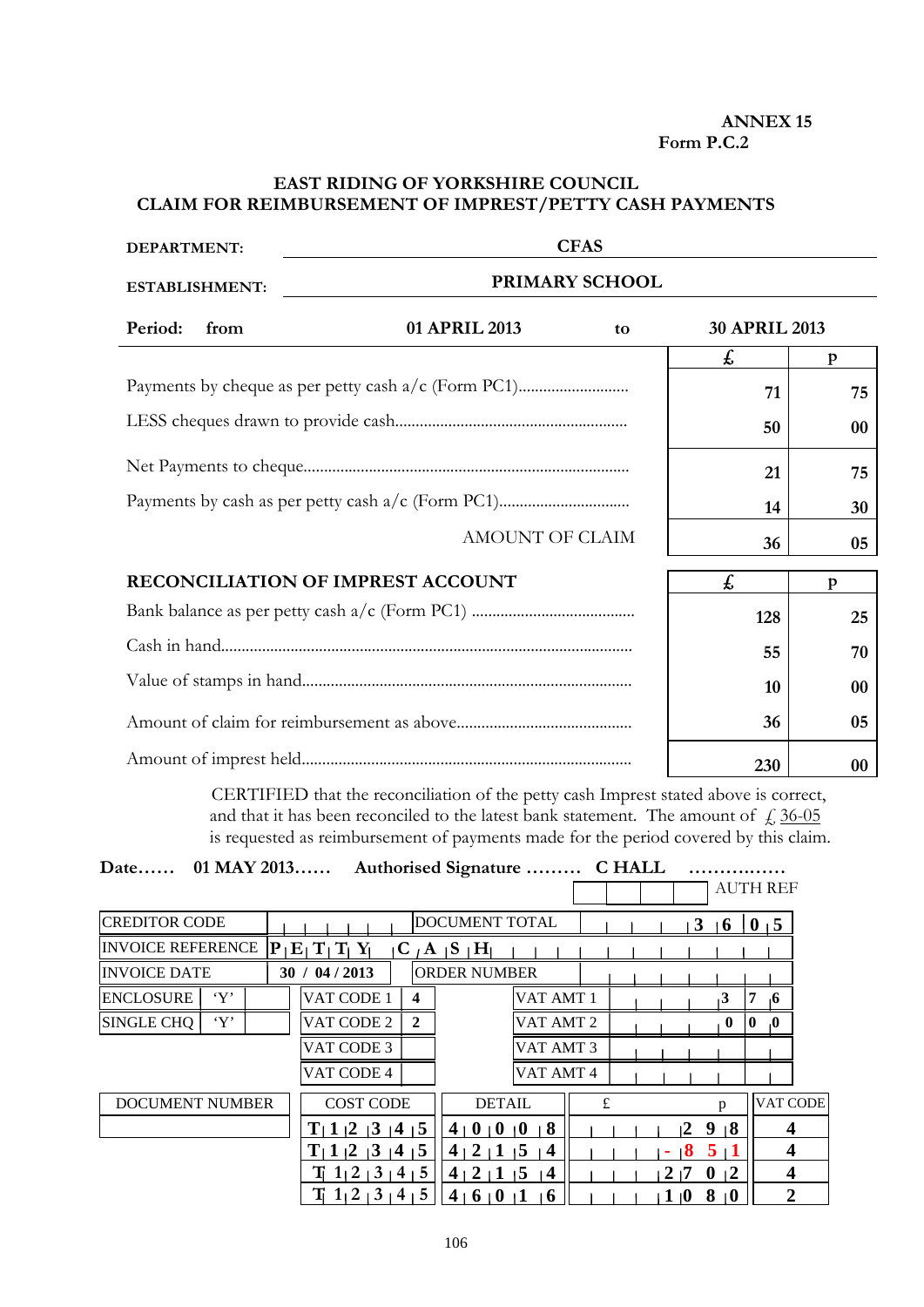# **EAST RIDING OF YORKSHIRE COUNCIL ANNEX 16**

# **JOURNAL TRANSFER REQUEST**

| SCHOOL NAME         |                   |
|---------------------|-------------------|
| Any school          | <b>Iournal ID</b> |
| <b>COMPLETED BY</b> | Month pro         |

A N Other

DATE COMPLETED

 $17/01/2013$ 

| YEAR    |  |
|---------|--|
| 2012/13 |  |

| SCHOOL NAME  | Finance will notify you by email |  |
|--------------|----------------------------------|--|
| Anv school   | <b>Iournal ID</b>                |  |
| COMPLETED BY | Month processed                  |  |

| <b>DESCRIPTION</b>                                     | REF:2        | REF:4   | REF:1               | REF:3     | <b>SCHOOL</b><br><b>COST</b> | <b>LEDGER CODE</b> | <b>DEBIT</b> | <b>CREDIT</b> |
|--------------------------------------------------------|--------------|---------|---------------------|-----------|------------------------------|--------------------|--------------|---------------|
| <b>FROM EAST RIDING FINANCIALS TRANSACTION REPORTS</b> |              |         |                     |           | <b>CENTRE</b>                |                    | £            | £             |
| <b>ISUP001 SUPPLIES</b>                                | 246183       | 3987191 | S <sub>1</sub> 0399 | ERI753450 | 3111XX                       | 44002              |              | 9.30          |
| ISUP001 SUPPLIES                                       | 246183       | 3987191 | S <sub>10</sub> 399 | ERI753450 | 3111XX                       | 44007              | 9.30         |               |
| NALL206 M A EDUCATION LTD                              | E138793      | 3993246 | CRED115483          | 46831     | 3111XX                       | 44002              |              | 17.99         |
| NALL206 M A EDUCATION LTD                              | E138793      | 3993246 | CRED115483          | 46831     | 3111XX                       | 44007              | 17.99        |               |
| <b>BASIC SALARY</b>                                    | SMITH        | AX.     | 123000 03           | F6TF      | 3111XX                       | 11011              |              | 1,500.00      |
| <b>BASIC SALARY</b>                                    | SMITH        | AВ      | 123000 03           | F6TF      | 3111XX                       | 12011              | 1,500.00     |               |
| NI EMPLOYER A                                          | <b>SMITH</b> | AВ      | 123000 03           | F6TF      | 3111XX                       | 11012              |              | 120.00        |
| NI EMPLOYER A                                          | <b>SMITH</b> | AB      | 123000 03           | F6TF      | 3111XX                       | 12012              | 120.00       |               |
| LOC GOVT PENS ER                                       | <b>SMITH</b> | AB      | 123000 03           | F6TF      | 3111XX                       | 11013              |              | 210.00        |
| LOC GOVT PENS ER                                       | SMITH        | AВ      | 123000 03           | F6TF      | 3111XX                       | 12014              | 210.00       |               |
|                                                        |              |         |                     |           |                              |                    |              |               |

**TOTAL DEBIT & CREDIT 1,857.29 1,857.29**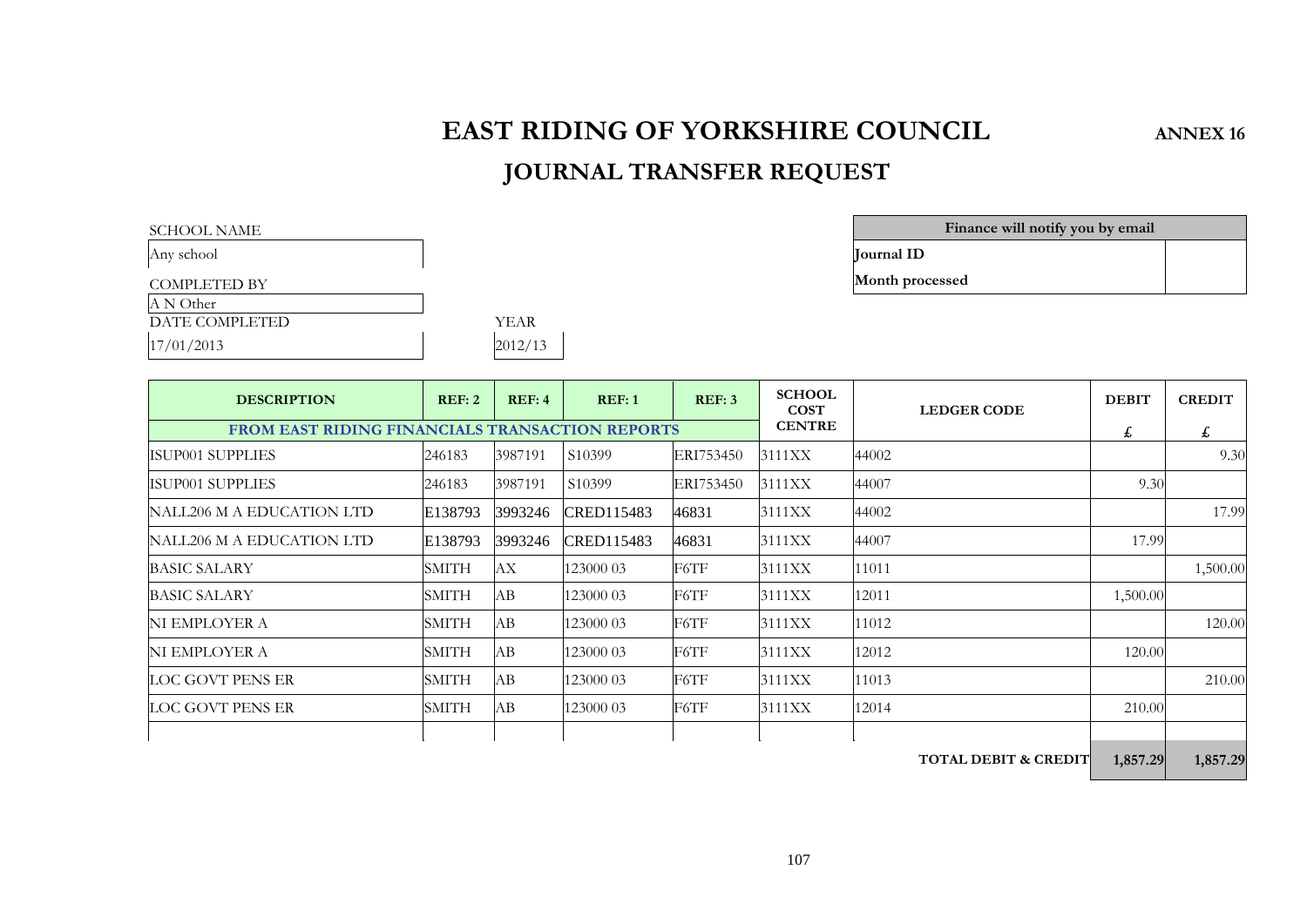

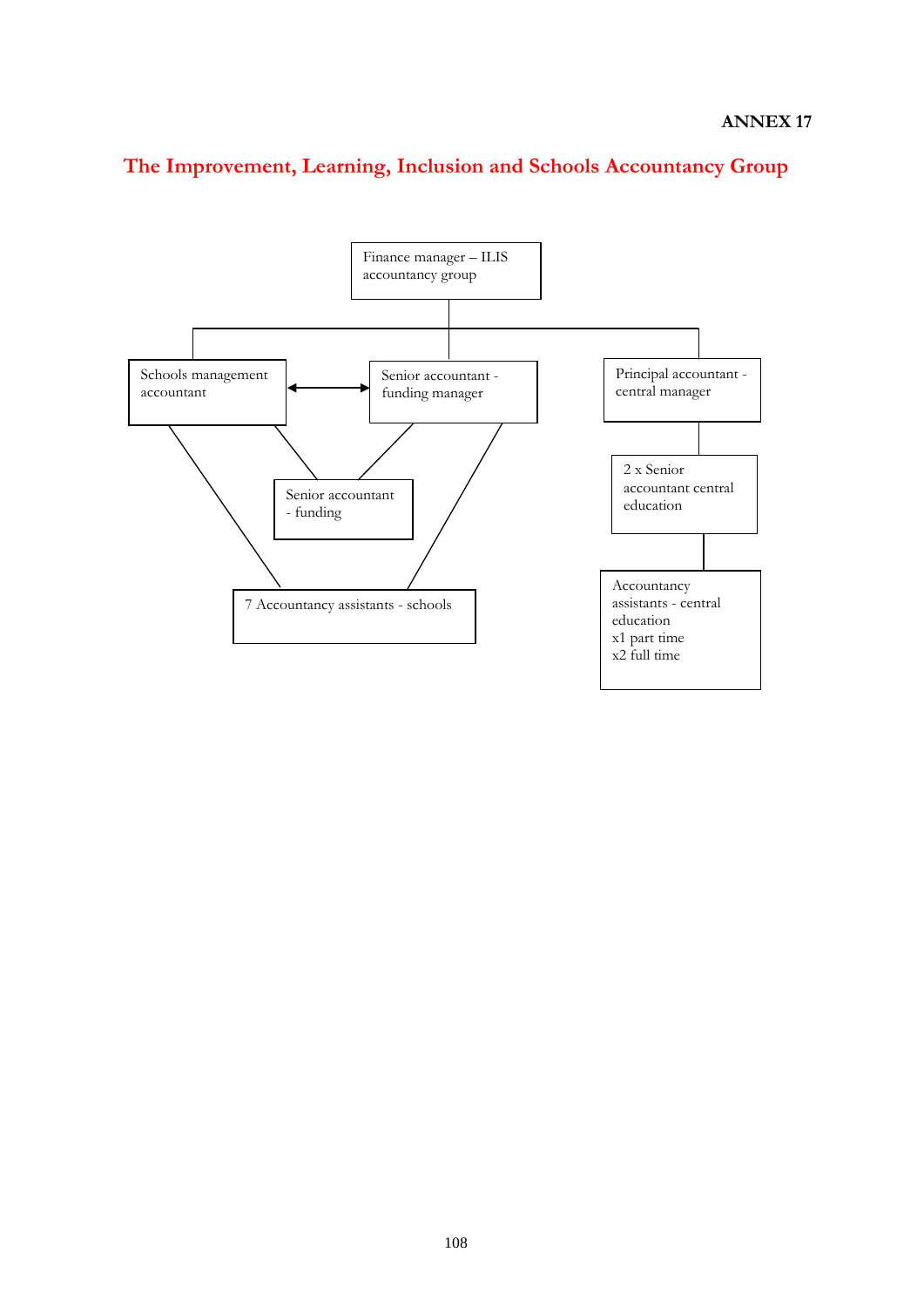## Limits should be entered where appropriate

This is only an example and so you should adapt this for your school

|                                                                                                                         | <b>Scheme of Delegation</b> |                                               |                       |                 |                           |                                                      |                                    |                          |  |
|-------------------------------------------------------------------------------------------------------------------------|-----------------------------|-----------------------------------------------|-----------------------|-----------------|---------------------------|------------------------------------------------------|------------------------------------|--------------------------|--|
|                                                                                                                         | Full<br>Governing<br>Body   | Finance &<br>General<br>Purposes<br>Committee | Chair Of<br>Governors | Head<br>Teacher | Deputy<br>Head<br>Teacher | <b>Business</b><br>Manager/Finance<br>Office Manager | Finance<br>Assts/Office<br>Manager | <b>Budget</b><br>Holders |  |
| <b>Budget</b>                                                                                                           |                             |                                               |                       |                 |                           |                                                      |                                    |                          |  |
| Overall responsibility for setting<br>the budget before 31st May                                                        |                             |                                               |                       |                 |                           |                                                      |                                    |                          |  |
| Review Budget in Autumn &<br><b>Spring Terms</b>                                                                        |                             |                                               |                       |                 |                           |                                                      |                                    |                          |  |
| Prepare 3 year plan/working<br>papers                                                                                   |                             |                                               |                       |                 |                           |                                                      |                                    |                          |  |
| <b>Budget Monitoring</b>                                                                                                |                             |                                               |                       |                 |                           |                                                      |                                    |                          |  |
| <b>Orders</b>                                                                                                           |                             |                                               |                       |                 |                           |                                                      |                                    |                          |  |
| Completion & authorisation of<br>internal order form                                                                    |                             |                                               |                       |                 |                           |                                                      |                                    |                          |  |
| Inputting of internal order forms<br>on to FMS to produce official<br>order form                                        |                             |                                               |                       |                 |                           |                                                      |                                    |                          |  |
| Authorisation of Official Order<br>depending on procurement<br>authorisation limits                                     |                             |                                               |                       |                 |                           |                                                      |                                    |                          |  |
| <b>Invoices</b>                                                                                                         |                             |                                               |                       |                 |                           |                                                      |                                    |                          |  |
| Initial invoice checked against<br>delivery                                                                             |                             |                                               |                       |                 |                           |                                                      |                                    |                          |  |
| Authorising an order invoice for<br>payment                                                                             |                             |                                               |                       |                 |                           |                                                      |                                    |                          |  |
| Authorising a non-order invoice<br>for payment - agreed contracts,<br>SLA's, agency invoices, rates<br>and energy costs |                             |                                               |                       |                 |                           |                                                      |                                    |                          |  |
| Authorising all other non-order<br>invoices for payment following<br>procurement rules                                  |                             |                                               |                       |                 |                           |                                                      |                                    |                          |  |
| Processing of invoice onto FMS<br>for payment                                                                           |                             |                                               |                       |                 |                           |                                                      |                                    |                          |  |